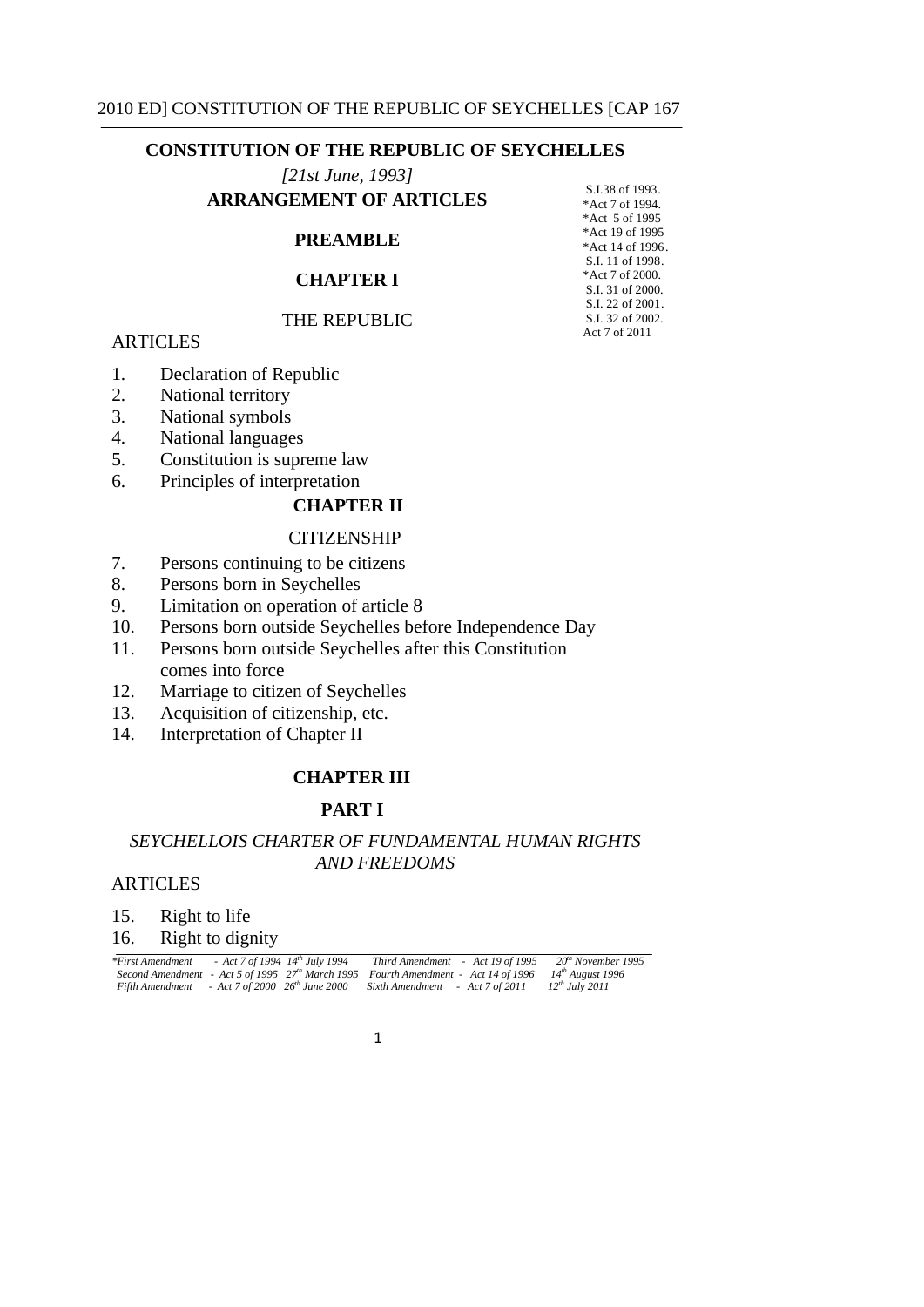- 17. Freedom from slavery and forced or compulsory labour
- 18. Right to liberty
- 19. Right to fair and public hearing
- 20. Right to privacy
- 21. Freedom of conscience
- 22. Freedom of expression
- 23. Right of assembly and association
- 24. Right to participate in Government
- 25. Freedom of movement
- 26. Right to property
- 27. Right to equal protection of the law
- 28. Right of access to official information
- 29. Right to health care
- 30. Right of working mothers
- 31. Right of minors
- 32. Protection of families
- 33. Right to education
- 34. Right to shelter
- 35. Right to work
- 36. Right of the aged and the disabled
- 37. Right to social security
- 38. Right to safe environment
- 39. Right to cultural life and values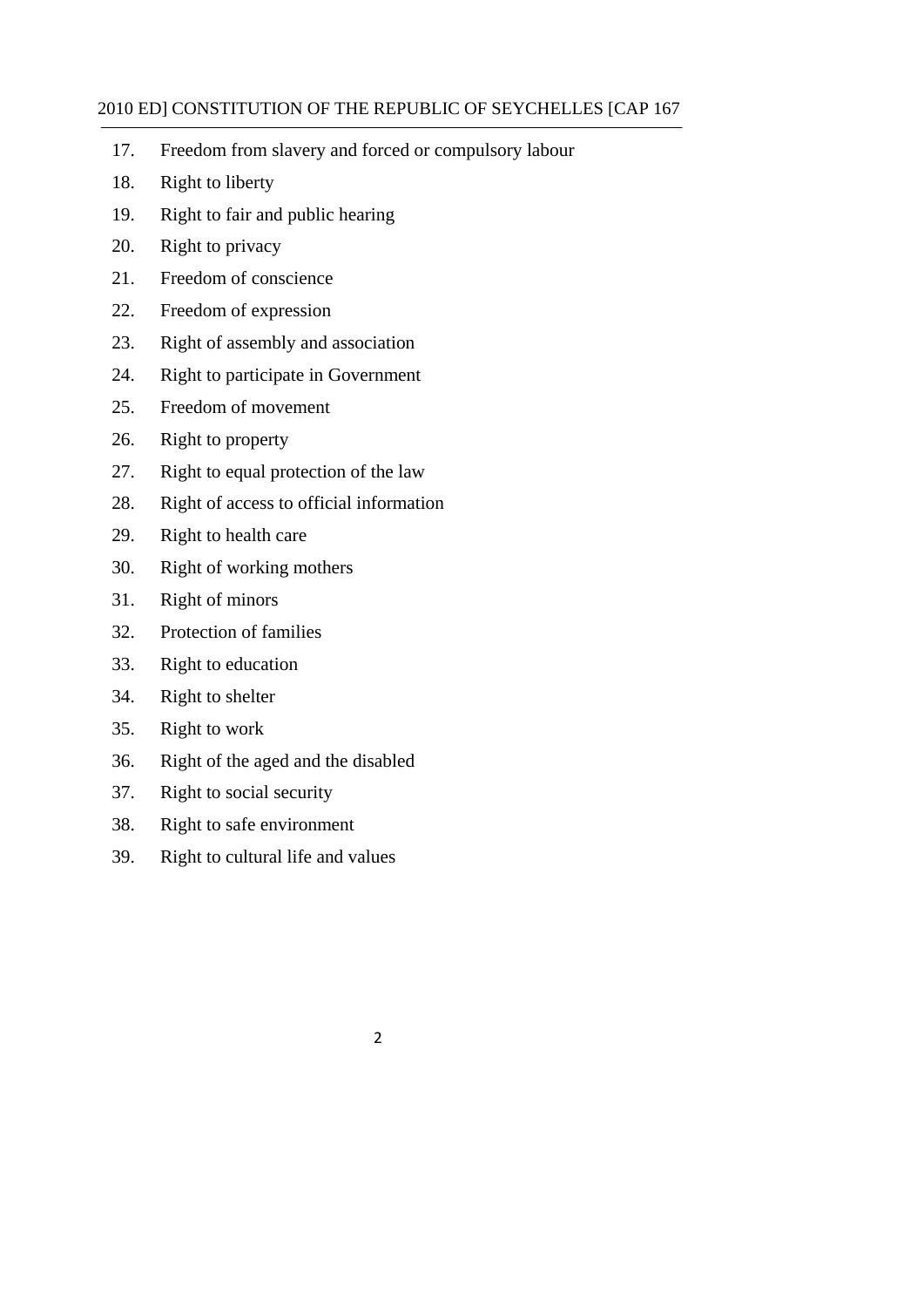### **PART II**

#### **ARTICLES**

### 40. Fundamental duties

## **PART III**

### *STATE OF EMERGENCY AND SAVINGS*

- 41. Declaration of state of emergency
- 42. Provisions where National Assembly is not sitting or in session
- 43. Restrictions of rights and freedoms during a state of public emergency
- 44. Savings in relation to disciplinary force

## **PART IV**

### *REMEDIES*

- 45. Abuse of right or freedom
- 46. Remedies for infringement of the Charter

#### **PART V**

### *PRINCIPLES OF INTERPRETATION*

- 47. Scope of exceptions
- 48. Consistency with international obligations of Seychelles
- 49. Interpretation

### **CHAPTER IV**

### THE PRESIDENT

- 50. President of Seychelles
- 51. Qualification for election as President and election
- 52. Tenure of office of President
- 52A. Appealing for fresh mandate
- 53. Removal of the President for incapacity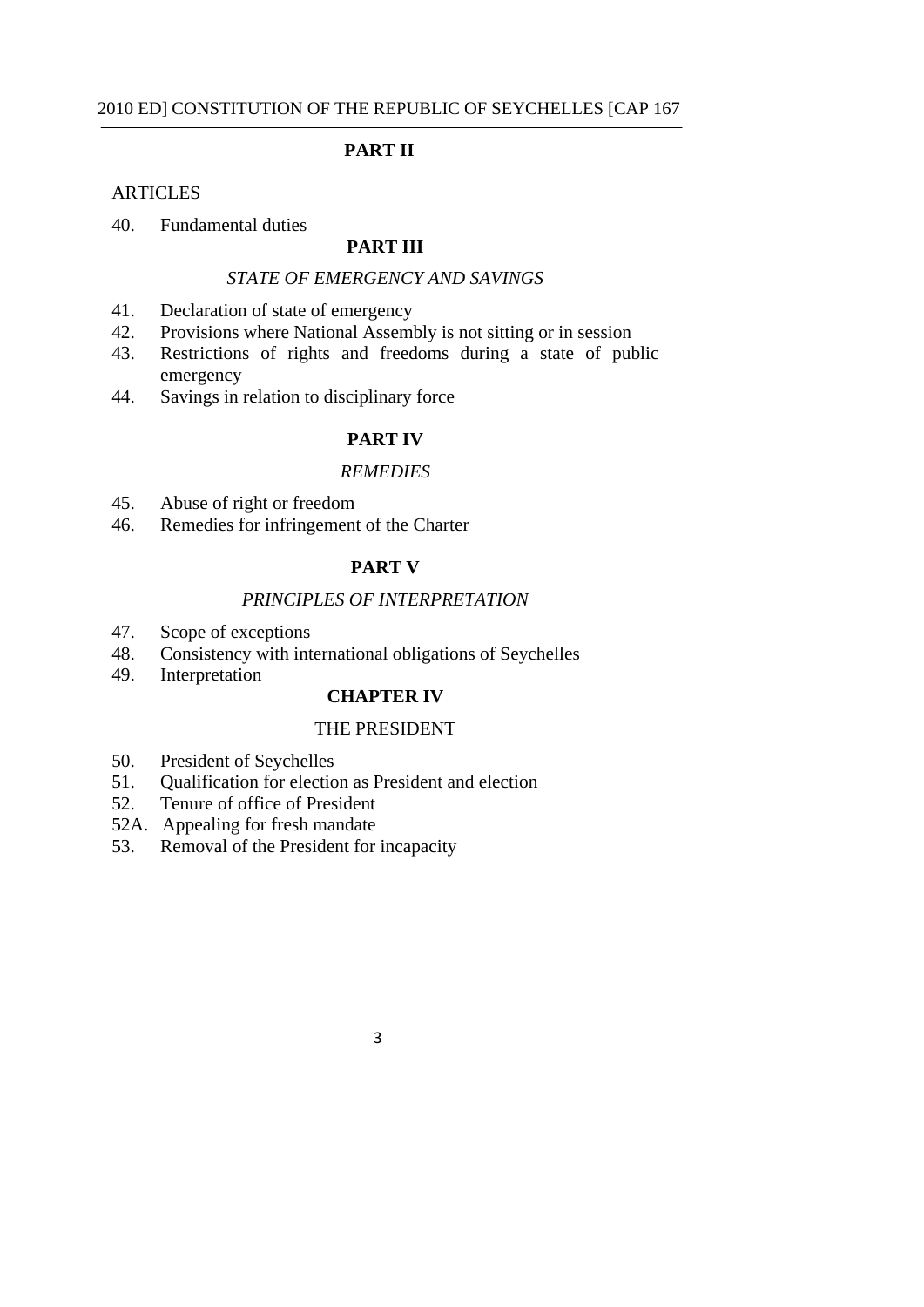## **ARTICLES**

- 54. Removal of President for violation of Constitution or gross misconduct
- 55. Vacancy in the office of President
- 56. Discharge of functions of President during temporary absence from office.
- 57. Oath of President
- 58. Salary and allowances for President
- 59. Protection of President in respect of legal proceedings during office
- 60. Power of pardon
- 61. Advisory committee
- 62. Establishment and abolition of and appointment to offices
- 63. Appointments subject to approval of National Assembly
- 64. Diplomatic representation and execution of treaties
- 65. Presidential message

# **CHAPTER V**

## THE EXECUTIVE

- 66. Executive authority of the Republic
- 66A. Vice-President
- 67. Cabinet
- 68. Functions of the Cabinet
- 69. Ministers
- 70. Functions of Ministers
- 71. Collective responsibility of Cabinet
- 72. Term of office of Ministers
- 73. Resignation and removal of Ministers
- 74. Vote of censure
- 75. Designated Minister
- 76. Attorney-General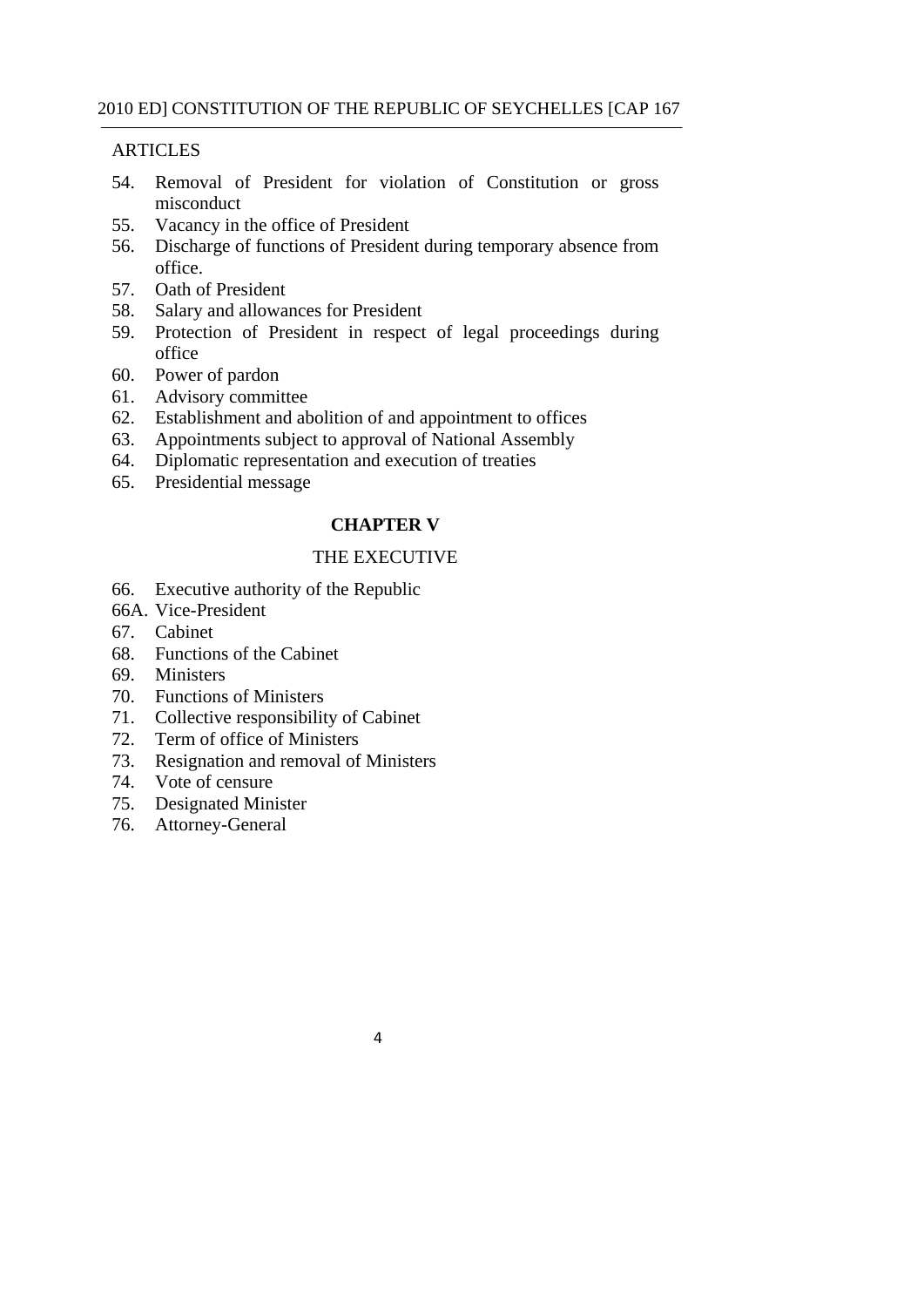## **CHAPTER VI**

### LEGISLATURE

## **PART I**

## *NATIONAL ASSEMBLY*

### **ARTICLES**

- 77. National Assembly
- 78. Composition of National Assembly
- 79. General election and by-election
- 80. Qualifications for membership to the National Assembly
- 81. Vacation of seats
- 82. Determination of question as to membership
- 83. Speaker and Deputy Speaker
- 84. Leader of the Opposition

### **PART II**

### *LEGISLATIVE POWER AND ITS EXERCISE*

- 85. Vesting of legislative power
- 86. Exercise of legislative power
- 87. Referral of Bills to Constitutional Court by President
- 88. Withholding of assent by President
- 89. Subsidiary legislation
- 90. Restriction of certain measures

## **PART III**

91. Alteration of the Constitution.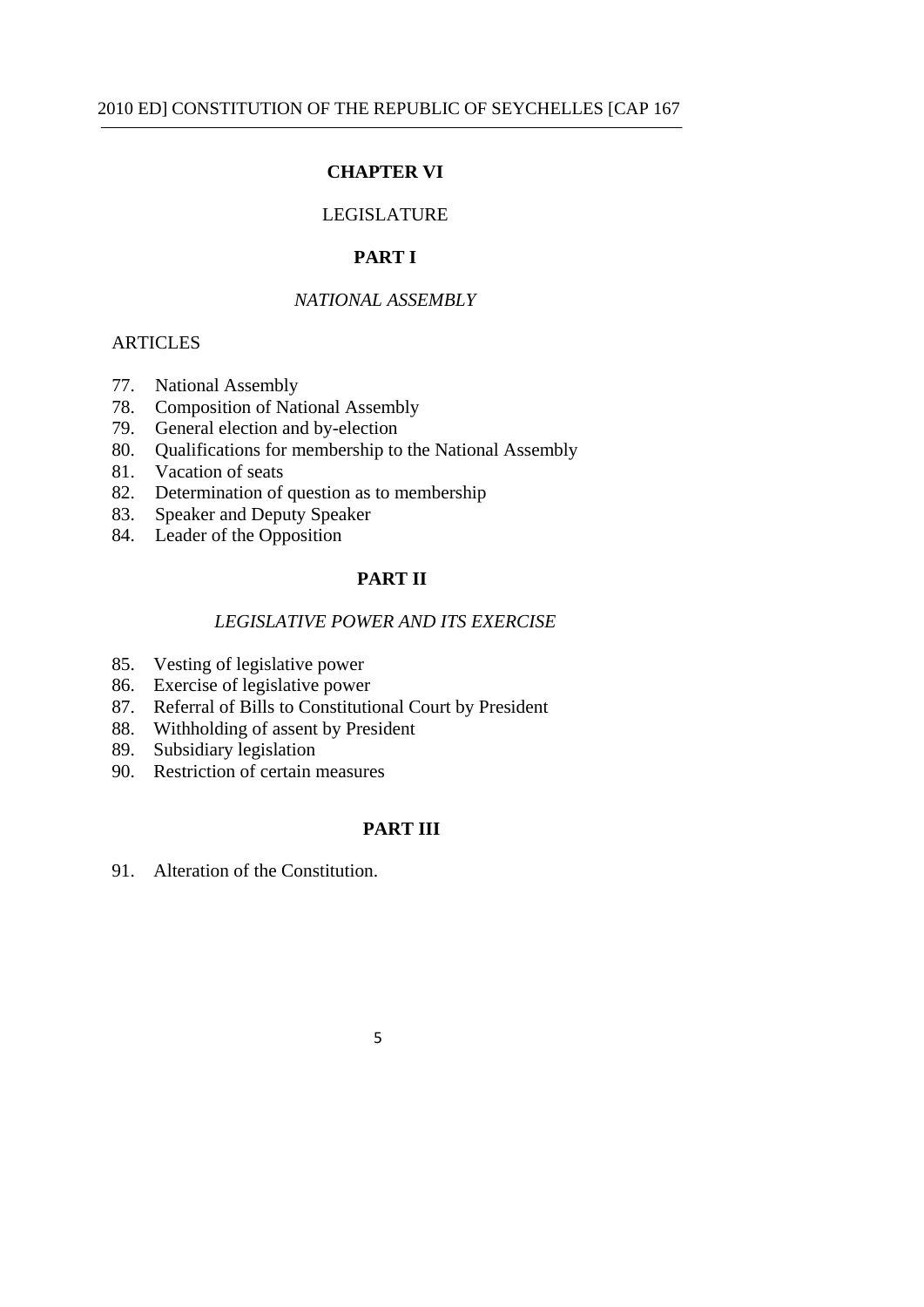#### **PART IV**

### PROCEDURES IN THE NATIONAL ASSEMBLY

#### ARTICLES

- 92. President may address National Assembly
- 93. Attendance of Ministers at meetings of the National Assembly
- 94. Right to introduce Bills
- 95. Quorum of the National Assembly
- 96. Voting
- 98. President of meetings of the National Assembly
- 99. Oath to be taken by members
- 100. Validity of proceedings
- 101. Standing Orders
- 102. Privileges and immunities
- 103. Service of process
- 104. Committees
- 105. Salary of members

## **PART V**

*SESSIONS AND DISSOLUTION OF THE NATIONAL ASSEMBLY* 

- 106. Session and dissolution of Assembly
- 107. First meeting of National Assembly
- 108. Place and time of meetings.
- 109. President may summon meetings
- 110. Dissolution of Assembly by President
- 111. Dissolution of Assembly by Assembly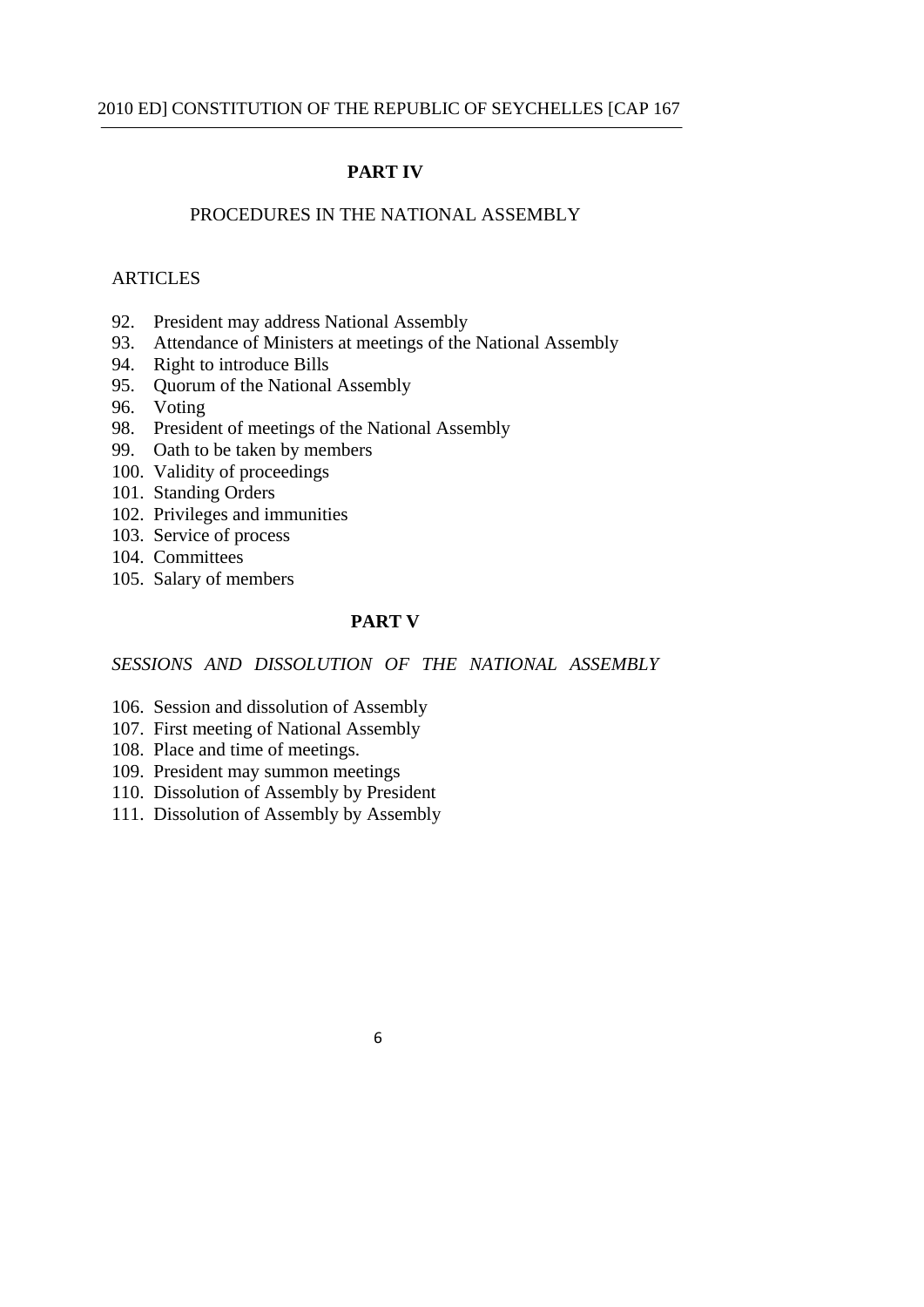### **CHAPTER VII**

### ELECTORAL AREAS, FRANCHISE AND ELECTORAL **COMMISSIONER**

- 112. Electoral areas
- 113. Right to vote

#### ARTICLES

- 114. Qualification for registration as a voter
- 115. Electoral Commissioner
- 116. Functions of Electoral Commissioner
- 117. Control of funds in relation to election and referendum
- 118. Registration of political parties and control of funds

## **CHAPTER VIII**

## **JUDICIARY**

# **PART I**

### *GENERAL*

119. Judicial power of Seychelles

#### **PART II**

### *COURT OF APPEAL*

- 120. Establishment and jurisdiction of Court of Appeal
- 121. Composition of Court of Appeal
- 122. Qualification of Justices of Appeal
- 123. Appointment of Justices of Appeal
- 124. Acting appointment of Justices of Appeal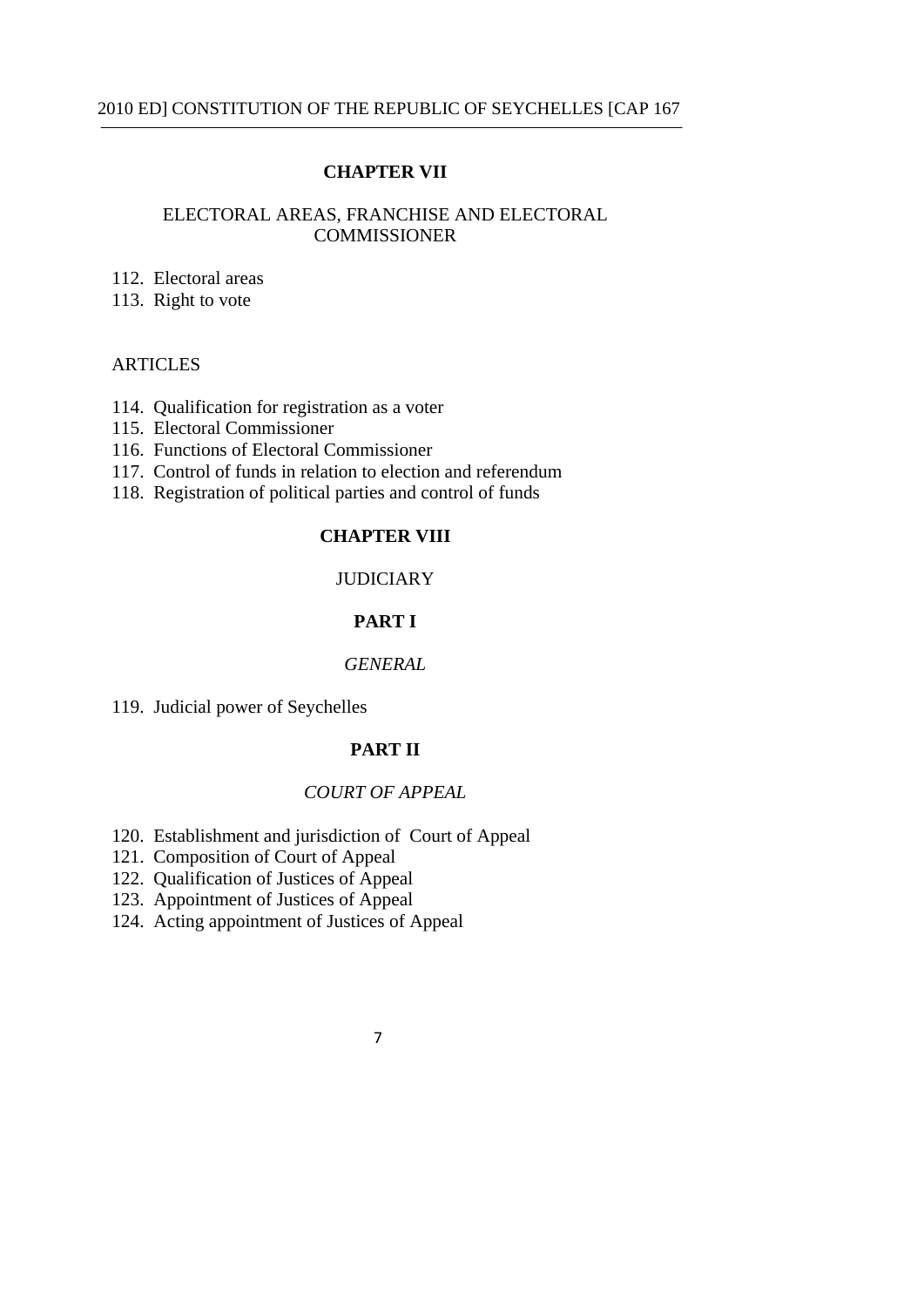### **PART III**

#### *SUPREME COURT*

- 125. Establishment and jurisdiction of Supreme Court
- 126. Qualification of Judges and Masters
- 127. Appointment of Judges and Masters
- 128. Acting appointment of Judges

### **PART IV**

## *CONSTITUTIONAL QUESTIONS*

### ARTICLES

- 129. Supreme Court as Constitutional Court
- 130. Constitutional questions before Constitutional Court

### **PART V**

- 131. Tenure of office of Justices of Appeal and Judges
- 132. Miscellaneous provisions with respect to tenure
- 133. Salary etc. of Justices of Appeal and Judges
- 134. Removal of Justice of Appeal or Judge from office

# **PART VI**

### *MISCELLANEOUS*

- 135. Oaths to be taken by Justices of Appeal, Judges and Masters of Supreme Court.
- 136. Rules of Court
- 137. Other courts
- 138. Seal of Court

## **CHAPTER IX**

### CONSTITUTIONAL APPOINTMENTS AUTHORITY

- 139. Establishment of Constitutional Appointments Authority.
- 140. Composition of Constitutional Appointments Authority.
- 141. Qualification for membership
- 142. Tenure of office etc.
- 8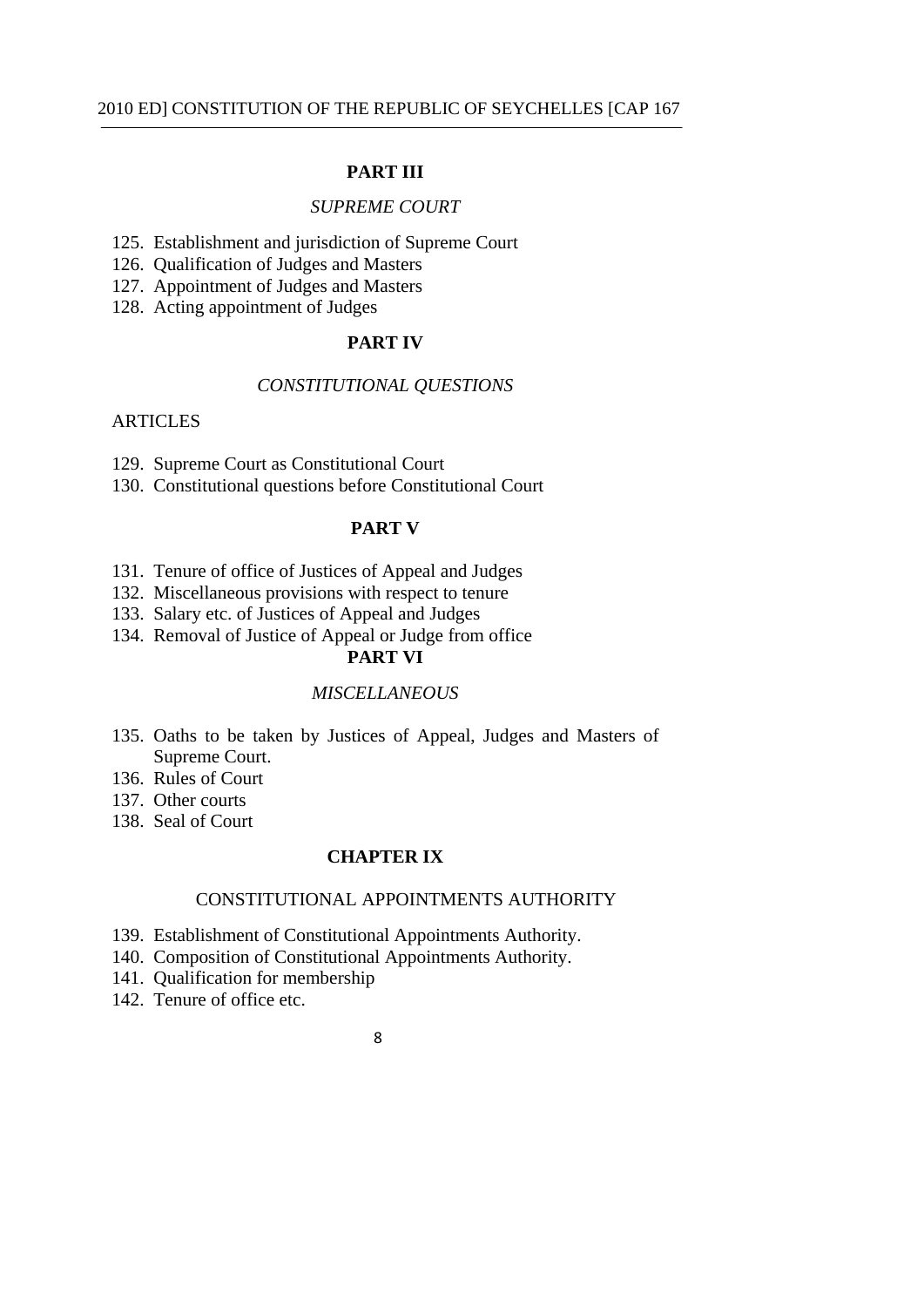## **CHAPTER X**

### **OMBUDSMAN**

## **ARTICLES**

143. Ombudsman

144. Tenure of office of Ombudsman

#### **CHAPTER XI**

### PUBLIC SERVICE APPEAL BOARD

- 145. Establishment of the Public Service Appeal Board
- 146. Functions of the Public Service Appeal Board
- 147. Investigate Power
- 148. Composition of Public Service Appeal Board
- 149. Qualification for membership
- 150. Tenure of office etc.

### **CHAPTER XII**

#### FINANCE

- 151. Consolidated Fund
- 152. Withdrawal from Consolidated Fund
- 153. Public Debt
- 154. Appropriation Act and statement of account
- 155. Authorisation of expenditure in advance of appropriation
- 156. Contingencies Fund and other funds.
- 157. Imposition of taxation
- 158. Auditor-General

### **CHAPTER XIII**

### THE POLICE FORCE

- 159. Establishment of Police Force
- 160. Commissioner of Police
- 9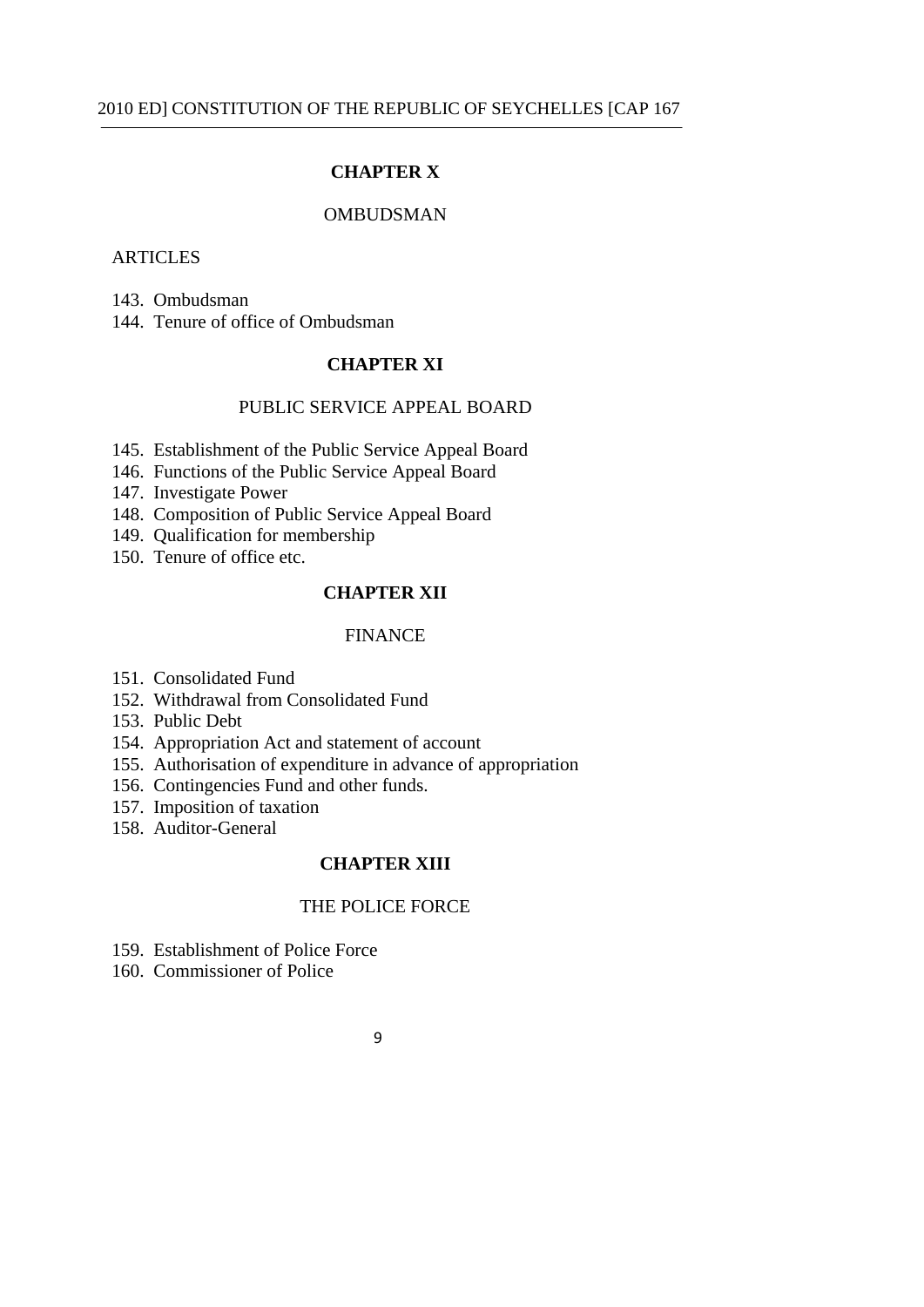### **ARTICLES**

161. Functions of Police Force

# **CHAPTER XIV**

#### DEFENCE FORCES

162. Establishment of Defence Forces

163. Functions of Defence Forces

## **CHAPTER XV**

#### MISCELLANEOUS

- 164. Referendum
- 165. Removal of certain officers
- 166. Removal of Commissioners
- 167. Local Administration
- 168. Independent State-owned broadcasting media
- 169. Oath of allegiance

# **CHAPTER XVI**

## TRANSITIONAL PROVISIONS

170. Schedule 7

- Schedule 1 Islands of the Seychelles Archipelago
- Schedule 2 Principles of Interpretation
- Schedule 3 Election of President
- Schedule 4 Legislature- proportionately elected members
- Schedule 5 Ombudsman
- Schedule 6 Oaths
- Schedule 7 Transitional:
	- Part I Existing Officers and Offices
	- Part II- First Elections and First Sitting of the National Assembly.
	- Part III- Compensation for Past Land Acquisitions
	- Part IV- Transitional (Fourth Amendment)
		- 10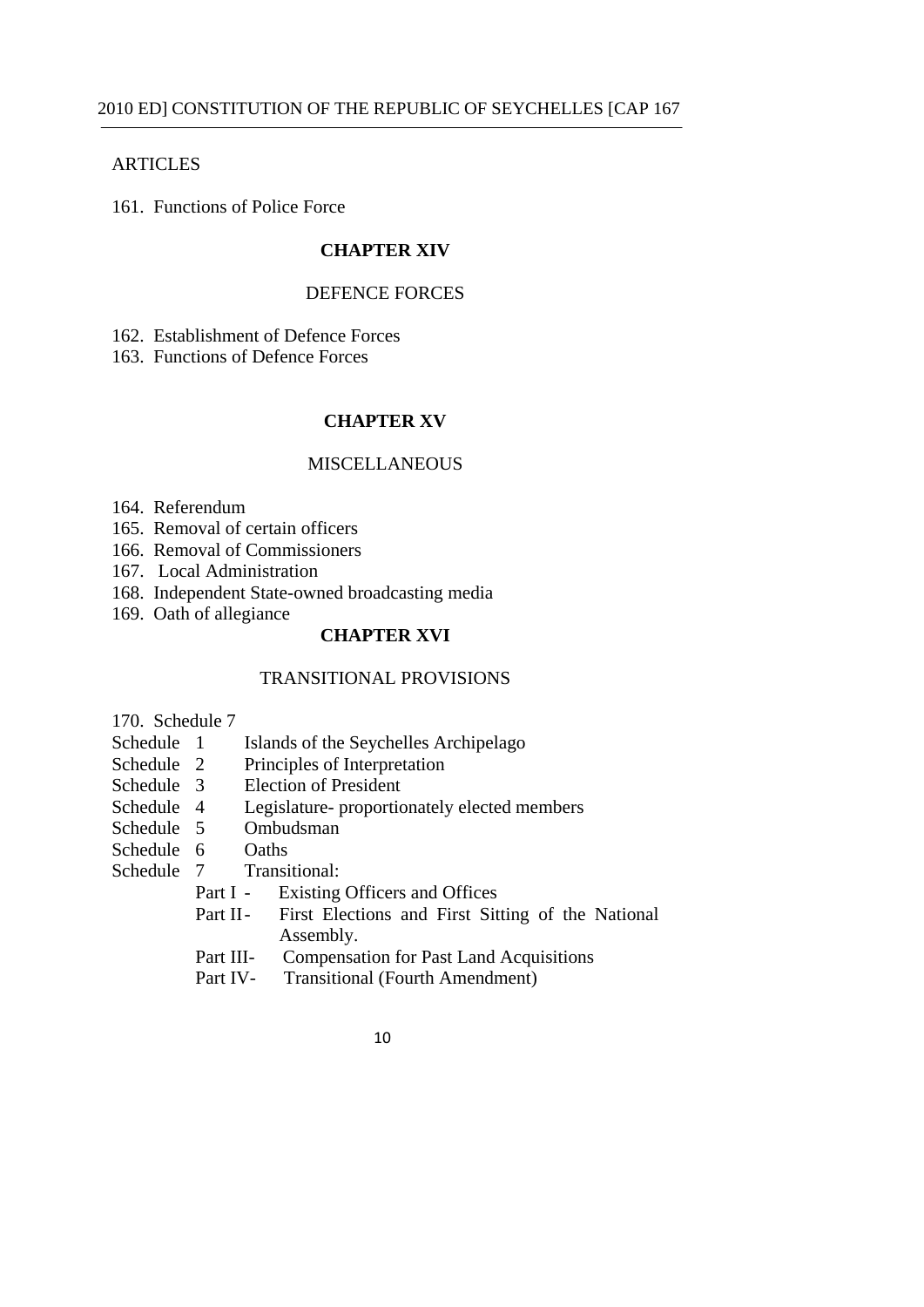### **PREAMBLE**

We, the People of Seychelles,

GRATEFUL to Almighty God that we inhabit one of the most beautiful countries in the world;

EVER MINDFUL of the uniqueness and fragility of Seychelles; CONSCIOUS of our colonial history before becoming an Independent Republic;

AWARE and PROUD that as descendants of different races we have learnt to live together as one Nation under God and can serve as an example for a harmonious multi-racial society;

HAVING attained national stability and political maturity despite the pressures of a sadly divided world;

DESIROUS to build a just, fraternal and humane society in a spirit of friendship and co-operation with all peoples of the world;

RECOGNISING the inherent dignity and the equal and inalienable rights of members of the human family as the foundation for freedom, justice, welfare, fraternity, peace and unity;

REAFFIRMING that these rights include the rights of the individual to life, liberty and the pursuit of happiness free from all types of discrimination;

CONSIDERING that these rights are most effectively maintained and protected in a democratic society where all powers of Government spring from the will of the people;'

EXERCISING our natural and inalienable right to a framework of Government which shall secure for ourselves and posterity the blessings of truth, liberty, fraternity, equality of opportunity, justice, peace, stability and prosperity;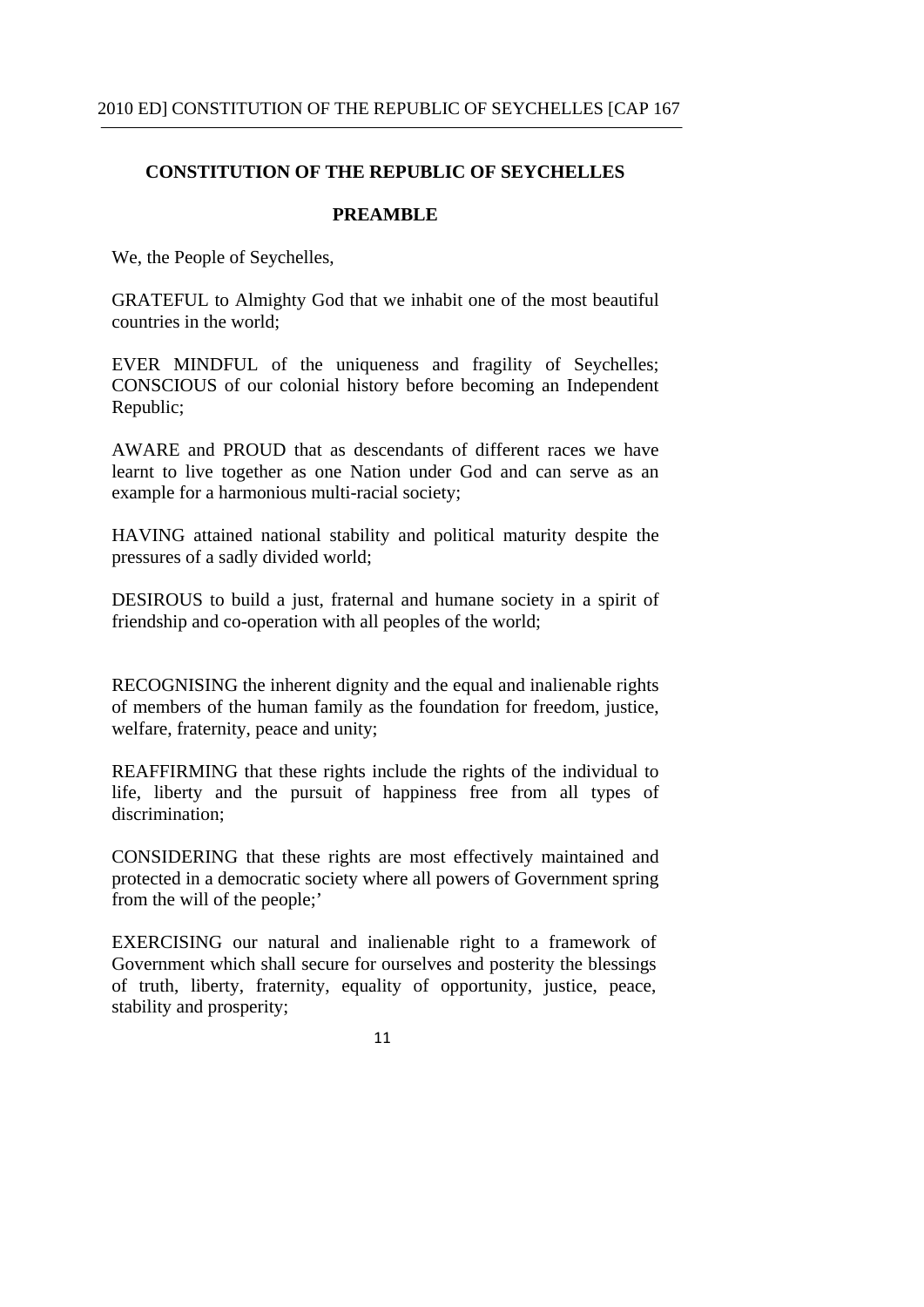INVOKING the blessings of Almighty God;  $3/7/199$ 

4

SOLEMNLY DECLARING our unswaying commitment, during this our Third Republic, to

\* maintain Seychelles as an independent State both politically and economically;

\*Safeguard its sovereignty and territorial integrity;

\*uphold the rule of law based on the recognition of the fundamental human rights and freedoms enshrined in this Constitution and on respect for the equality and dignity of human beings;

 \*develop a democratic system which will ensure the creation of an adequate and progressive social order guaranteeing food, clothing, shelter, education, health and a steadily rising standard of living for all Seychellois;

 \*participate actively in the sustainable economic and social development of our society;

 \*exercise our individual rights and freedoms with due regard to the rights and freedoms of others and the common interest;

 \*help preserve a safe, healthy and functioning environment for ourselves and for posterity;

HEREBY adopt and confer upon ourselves this Constitution as the fundamental and supreme law of our Sovereign and Democratic Republic.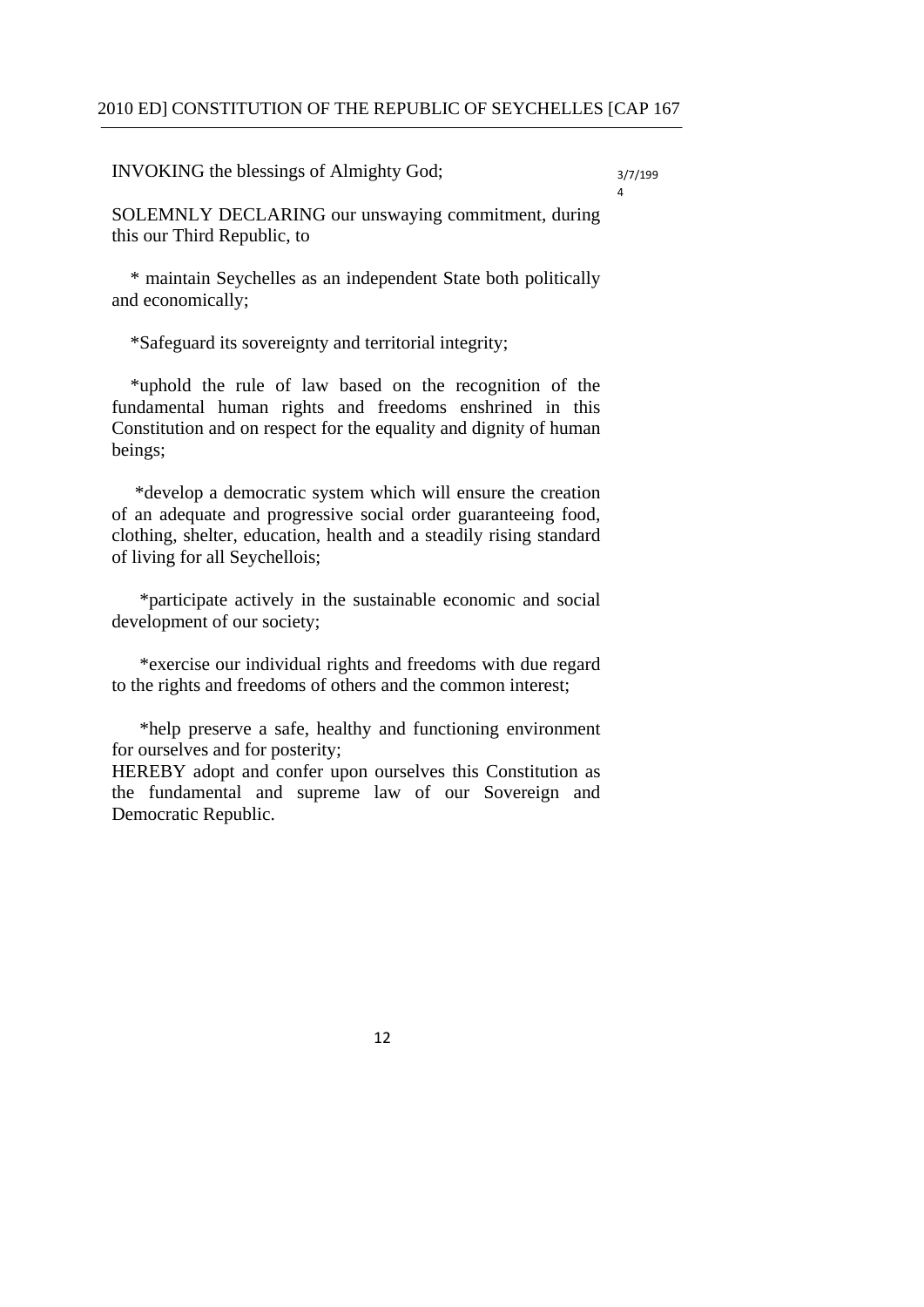#### CHAPTER 1

### THE REPUBLIC

Declaration **1.** Seychelles is a sovereign democratic Republic. Declaration of Republic

|  | <b>2.</b> (1) The territory of Seychelles shall consist of $-$ | National |
|--|----------------------------------------------------------------|----------|
|--|----------------------------------------------------------------|----------|

territory.

- (a) the islands of the Seychelles Archipelago, as set out in Part 1 of Schedule 1;
- (b) the territorial waters and historic waters of Seychelles and the seabed and subsoil under lying those waters;
- (c) the airspace above those islands and those waters: and
- (d) Such additional areas as may be declared by law to be part of the territory of Seychelles.

(2)Notwithstanding clause (1), a law may proclaim complete or partial or partial jurisdiction of the Republic over any other area of land, water or airspace.

(3) An Act shall declare the limit of the territorial waters and historic waters of Seychelles and may prescribe the limit of the airspace referred to in clause  $(1)(c)$ .

(3) There shall be a Public Seal, a National Flag, a National National Rational Reserves and Security of the Symbols Anthem, a National Emblem and a National Motto, each of which shall be as prescribed by an Act.

**4**(1) The National languages of Seychelles shall be Creole, National English and French languages and the languages of the languages of the languages of the languages of the languages of the languages of the languages of the languages of the languages of the languages of the languages of th

(2) Notwithstanding clause (1), a person may use any of the national languages for any purpose but a law may provide for the use of any one or more of the national languages for any specific purpose.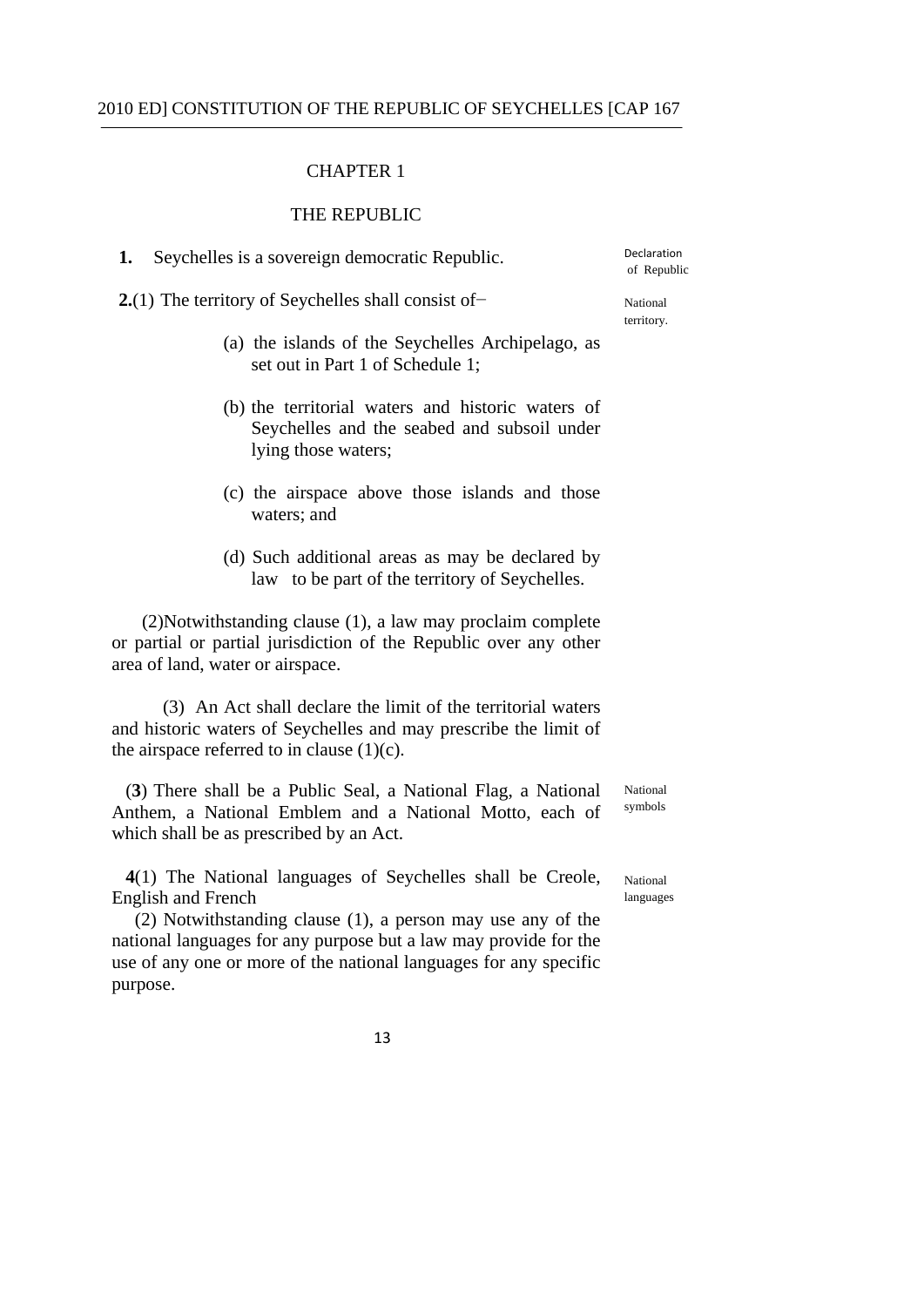**5.** This Constitution is the supreme law of Seychelles and any constitution is law found to be inconsistent with this Constitution is, to the supreme law. extent of the inconsistency, void.

Interpretation **6.** Schedule 2 shall apply for and with respect to thePrinciples of interpretation of the Constitution.

### CHAPTER II

#### **CITIZENSHIP**

7. A person who, immediately before the coming into force of <sup>Persons</sup> this Constitution, was a citizen of Seychelles by birth, descent, be citizens naturalization or registration shall, on and after that date, continue by virtue of this article to be a citizen of Seychelles by birth, descent, naturalization or registration, as the case may be.

8. Subject to article 9, a person born in Seychelles on or after<sub>in Seychelles</sub> the coming into force of this Constitution, shall become a citizen of Seychelles at the date of birth.

Limitation on

Day

**9.**(1)A person shall not become a citizen of Seychelles by virtue operation of of article 8 if, at the date of birth, neither of the person's parents is  $\frac{a \cdot x}{b}$ a citizen of Seychelles.

(2) A person shall not become a citizen of Seychelles by virtue of article 8 if, at the date of birth, —

- (a) either of the person's parents possesses such immunity from suit and legal process as is accorded to an envoy of a foreign sovereign power accredited to Seychelles; or
- with which Seychelles is at war and the birth occurs (b) either of the person's parents is a citizen of a country in a place then under occupation by that country, Persons born and neither of the person's parents is a citizen of Severhelles Seychelles. **And Seychelles** after Independence

**10.**(1) This article shall apply to a person —

- (a) who would not, but for this article, be or become a citizen of Seychelles;
	- 14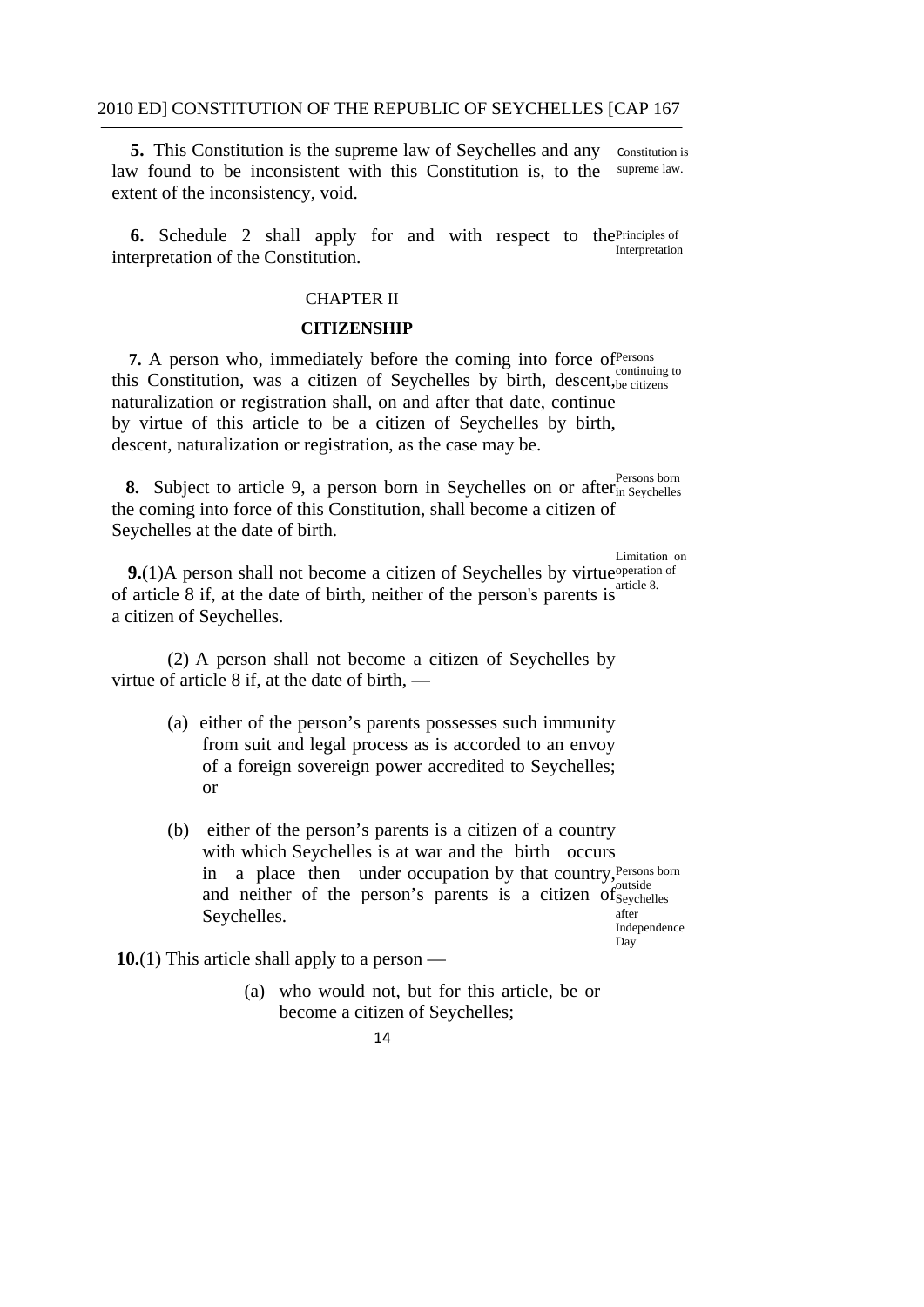- (b) who was born outside Seychelles before Independence Day; and
- (c) any one of whose grand parents or parents was born in Seychelles.

(2) Subject to any Act, a person to whom this article applies shall be eligible to become a citizen of Seychelles by naturalization or registration.

**10A**.A person born outside Seychelles on or after the Independence Day but before the 5th June, 1979 whose mother was a Seychellois at the time of the person's birth is eligible to become a citizen of Seychelles by naturalization or registration.

**11.** A person born outside Seychelles on or after the coming into force of this Constitution shall become a citizen of Seychelles at the date of birth if at that date the person's father or mother is a citizen of Seychelles.

**12.**(1)A person who, on or after the coming into force of this Constitution, marries another person who is or becomes a citizen of Seychelles shall, subject to any Act, be eligible to become a citizen of Seychelles by naturalization.

(2)Clause (1) shall apply to a person who is not a citizen of Seychelles or eligible to become a citizen of Seychelles under article 10 and who, on or after Independence Day, and before the coming into force of this Constitution, married another person who was or became, or who becomes, a citizen of Seychelles, as it applies to a person such as is referred to in clause (1).

**13.**(1) Provision may be made by or under an Act —

- (a) for the acquisition of citizenship of Seychelles by any person who is not eligible or who is no longer eligible to become a citizen of Seychelles under this Chapter;
- (b) for depriving any person of citizenship of Seychelles, if it was unlawfully acquired;

 Persons born Seychelles after Day but before outside Independence 5<sup>th</sup> June 1979 3/19/1995

Person born outside Seychelles after this Constitution

citizen of Marriage to Seychelles 3/19/1995

Acquisition of citizenship, etc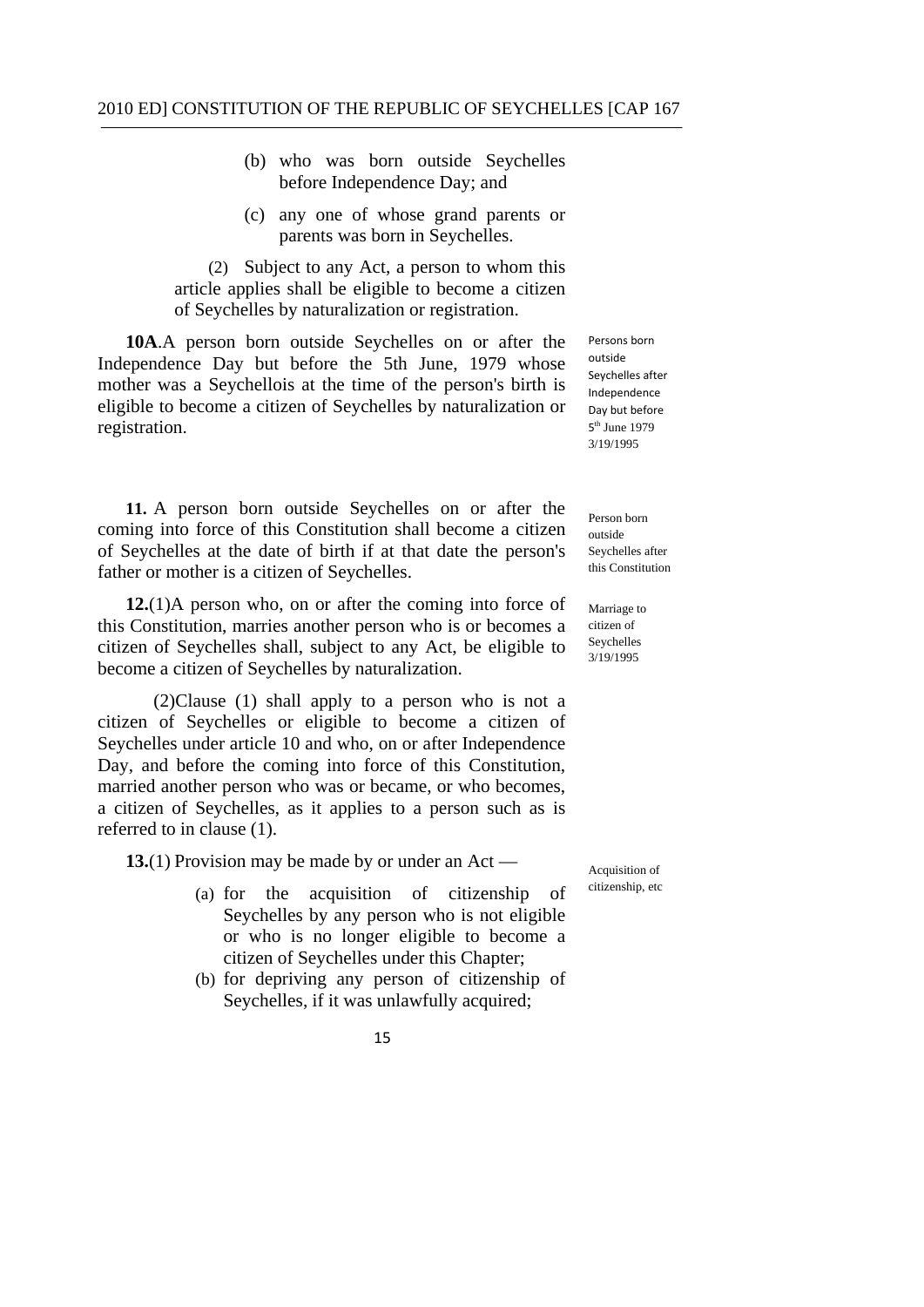- (c) for the renunciation of citizenship of Seychelles by any person; and
- (d) for the maintenance of a register of citizens of Seychelles who are also citizens of other countries.

(2)A person who is a citizen of Seychelles may concurrently possess the citizenship of another country and a law made for the purposes of clause (1) (a) shall not require, as a condition for the acquisition of citizenship of Seychelles, that a person renounces any other citizenship that the person may possess at the time.

**14.**(1) For the purposes of this Chapter−

Interpretation of Chapter II

- (a) a person born on a registered ship or aircraft shall be deemed to have been born at the place where the ship or aircraft was registered; and
- (b) a person born on an unregistered ship or aircraft belonging to the government of a country shall be deemed to have been born in that country.

(2) Any reference in this Chapter to the national status of the father or mother of a person at the time of the birth of that person shall, in relation to a person born after the death of the father or mother, be construed as a reference to the national status of the father or mother at the time of the father's or mother's death; and accordingly, where that death occurred before the coming into force of this Constitution, the national status that the father or mother would have had if he or she had died on the coming into force of this Constitution shall be deemed to be his or her national status at the time of his or her death.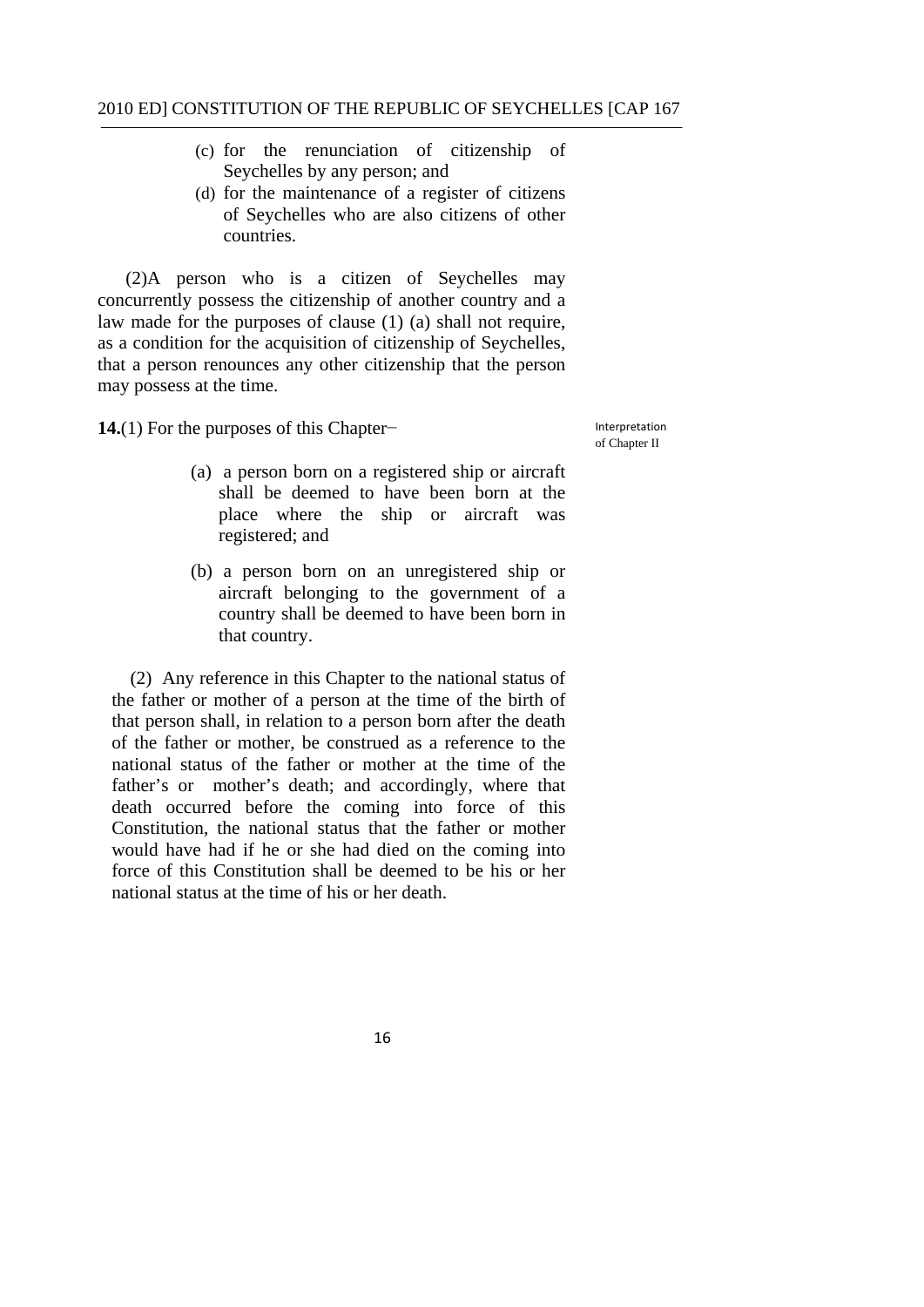## CHAPTER III

#### **PART I**

### SEYCHELLOIS CHARTER OF FUNDAMENTAL HUMAN RIGHTS AND FREEDOMS

 deprived of life intentionally. Right to life **15.**(1) Everyone has a right to life and no one shall be

(2) A law shall not provide for a sentence of death to be imposed by any court.

(3) Clause (1) is not infringed if there is a loss of life−

- (a) by any act or omission which is made not punishable by any law reasonably justifiable in a democratic society; or
- (b) as a result of a lawful act of war.

 Right to **16.** Every person has a right to be treated with dignity worthy of a human being and not to be subjected to torture, cruel, inhuman or degrading treatment or punishment. dignity

**17.**(1) Every person has a right not to be held in slavery or Freedom bondage.

slavery and

(2) Every person has a right not to be compelled to perform  $\frac{\text{forced or}}{\text{complexory}}$  forced or compulsory labour.

(3) Labour forced or compelled to be performed pursuant to a law necessary in a democratic society does not infringe clause (2).

**18.** (1) Every person has a right to liberty and security of the Right to **person.** Iberty

(2) The restriction, in accordance with fair procedures established by law, of the right under clause (1) in the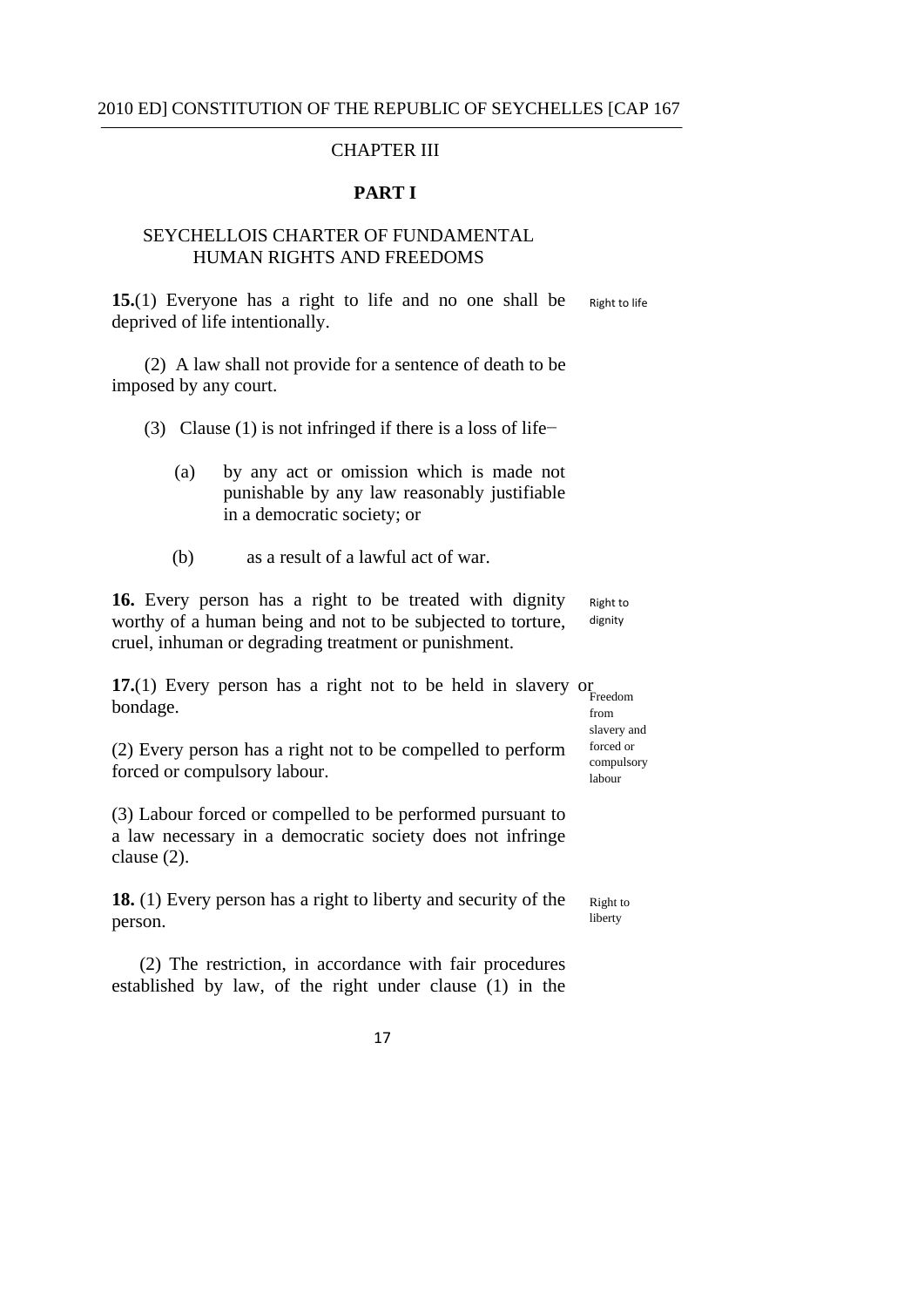following cases shall not be treated as an infringement of clause (1)-

- (a) the arrest or detention in execution of a sentence or other lawful order of a court;
- (b) the arrest or detention on reasonable suspicion of having committed or of being about to commit an offence for the purposes of investigation or preventing the commission of the offence and of producing, if necessary, the offender before a competent court;
- (c) the arrest or detention to prevent the spread of infectious or contagious diseases which constitute a serious threat to public health;
- (d) the arrest or detention for the treatment and rehabilitation of a person who is, or reasonably suspected to be, of unsound mind or addicted to drugs to prevent harm to that person or to the community.
- (e) the arrest or detention for the purpose of preventing the unauthorized entry into Seychelles of a person, not being a citizen of Seychelles, or for the purpose of deportation or extradition of that person;
- (f) the detention for the rehabilitation and welfare of a minor with the consent of the parent or guardian or of the Attorney-General where such detention is ordered by a competent court.

(3) A person who is arrested or detained has a right to be informed at the time of the arrest or detention or as soon as is reasonably practicable thereafter in, as far as is practicable, a language that the person understands of the reason for the arrest or detention, a right to remain silent, a right to be defended by a legal practitioner of the person's choice and, in the case of a minor, a right to communicate with the parent or guardian.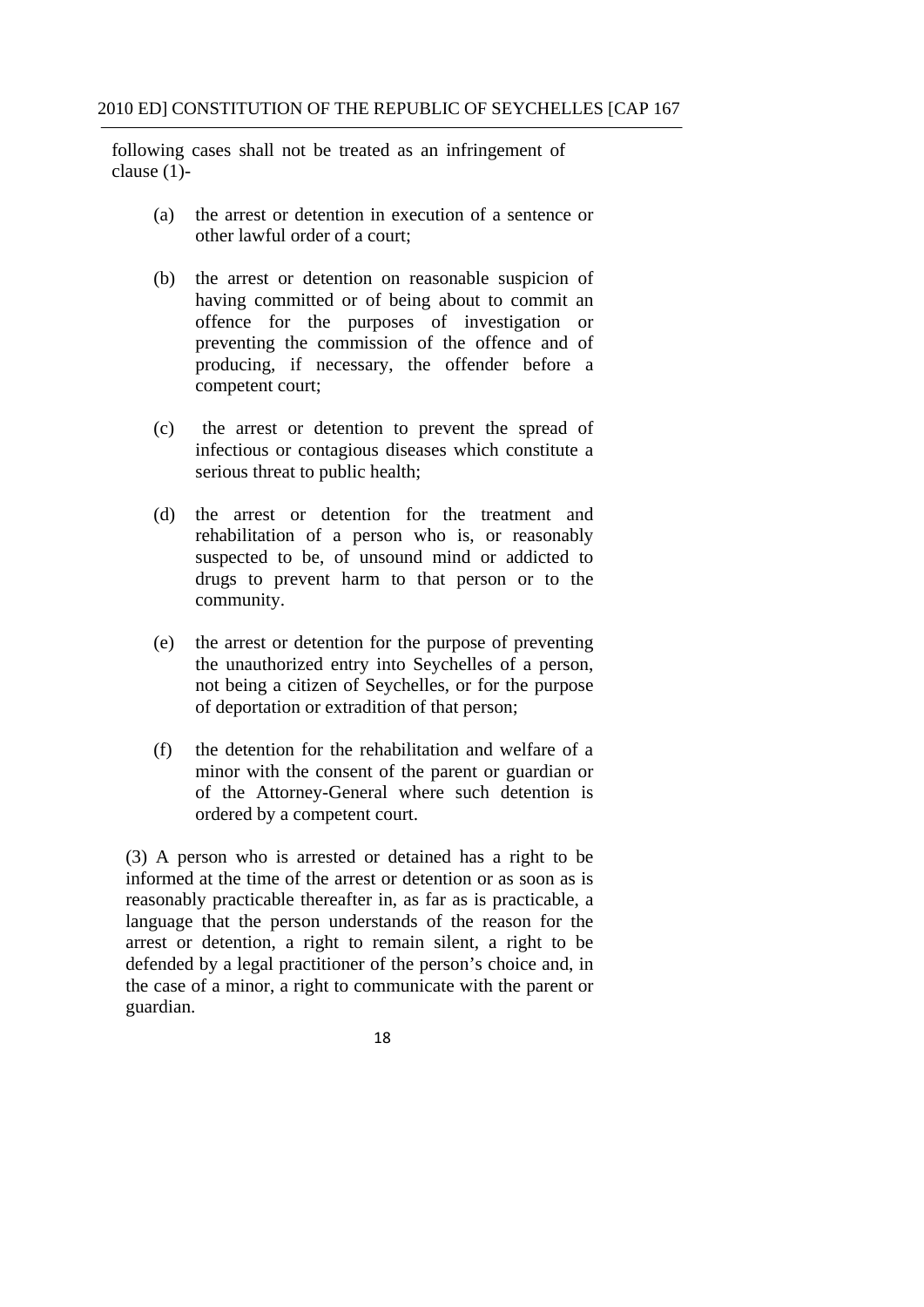- (4) A person who is arrested or detained shall be informed at the time of the arrest or detention or as soon as is reasonably practicable thereafter of the rights under clause (3).
- (5) A person who is arrested or detained, if not released, shall be produced before a court within twenty-four hours of the arrest or detention or, having regard to the distance from the place of arrest or detention to the nearest court or the non-availability of a judge or magistrate, or force majeure, as soon as is reasonably practicable after the arrest or detention.
- (6) A person charged with an offence has a right to be tried within a reasonable time.
- (7) A person who is produced before a court shall be released, either unconditionally or upon reasonable conditions, for appearance at a later date for trial or for proceedings preliminary to a trial except where the court, having regard to the following circumstances, determines otherwise-
	- (a) where the court is magistrates' court, the offence is one of treason or murder;
	- (b) the seriousness of the offence;
	- (c) there are substantial grounds for believing that the suspect will fail to appear for the trial or will interfere with the witnesses or will otherwise obstruct the course of justice or will commit an offence while on release;
	- (d) there is a necessity to keep the suspect in custody for the suspect's protection or where the suspect is a minor, for the minor's own welfare;
	- (e) the suspect is serving a custodial sentence;
- (f) the suspect has been arrested pursuant to a previous breach of the conditions of release for the same offence.
	- 19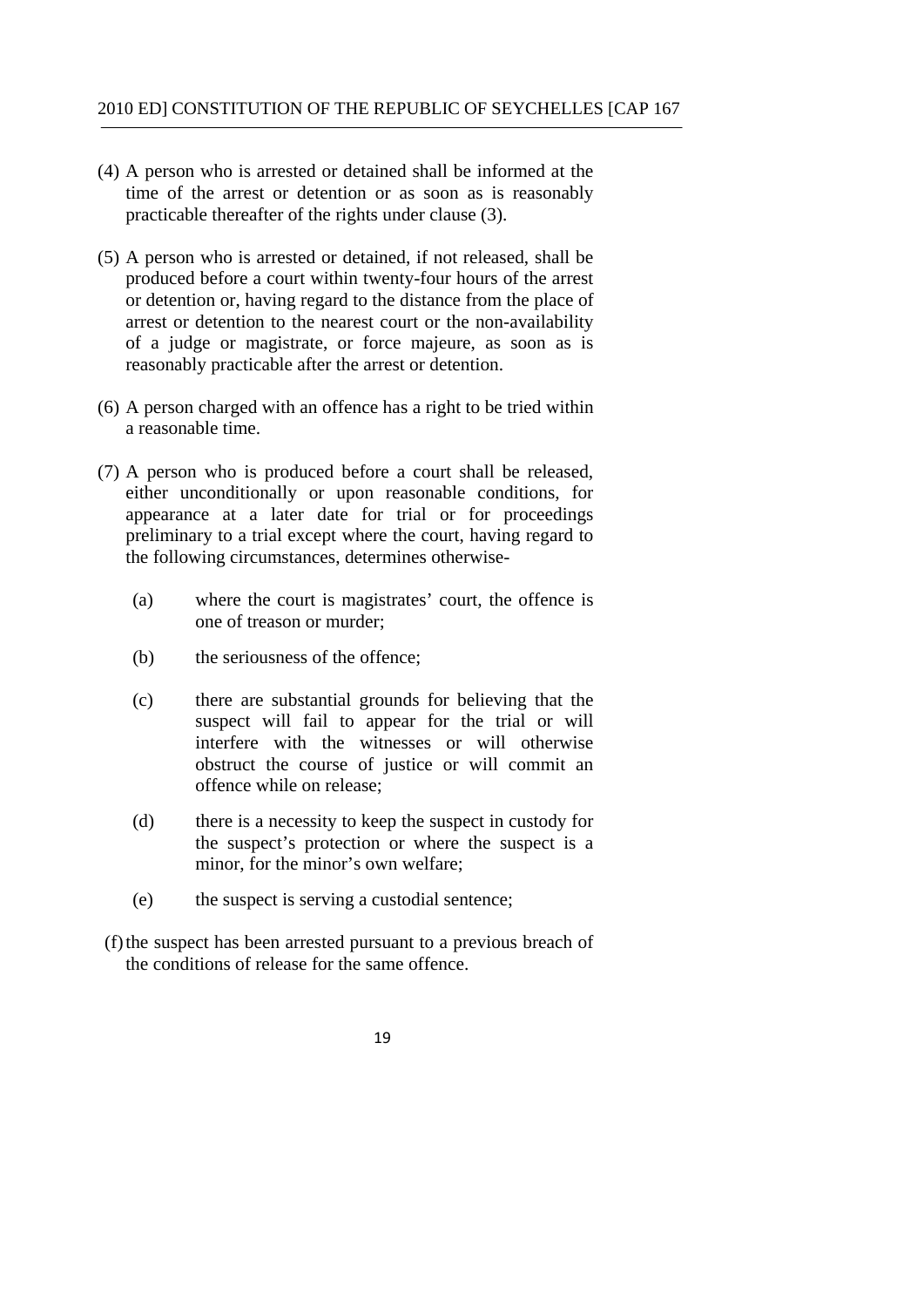(8) A person who is detained has the right to take proceedings before the Supreme Court in order that the Court may decide on the lawfulness of the detention and order the release of the person if the detention is not lawful.

(9) Proceedings under clause (8) shall be dealt with as a matter of urgency by the Supreme Court and shall take priority over other proceedings of the Court listed for hearing on that day.

(10) A person who has been unlawfully arrested or detained has a right to receive compensation from the person who unlawfully arrested or detained that person or from any other person or authority, including the State on whose behalf or in the course of whose employment the unlawful arrest or detention was made or from both of them.

(11) A person who has not been convicted of an offence, if kept or confined in a prison or place of detention, shall not be treated as a convicted person and shall be kept away from any convicted person.

(12) An offender or a suspect who is a minor and who is kept in lawful custody or detention shall be kept separately from any adult offender of suspect.

(13) A female offender or suspect who is kept in lawful custody or detention shall be kept separately from any male offender or suspect.

(14) Where a person is convicted of any offence, any period which the person has spent in custody in respect of the offence shall be taken into account by the court in imposing any sentence of imprisonment for the offence.

(15) A person shall not be imprisoned merely on the ground of the inability to fulfill a contractual obligation.

(16) Clause (15) shall not limit the powers of a court under any law in enforcing is orders.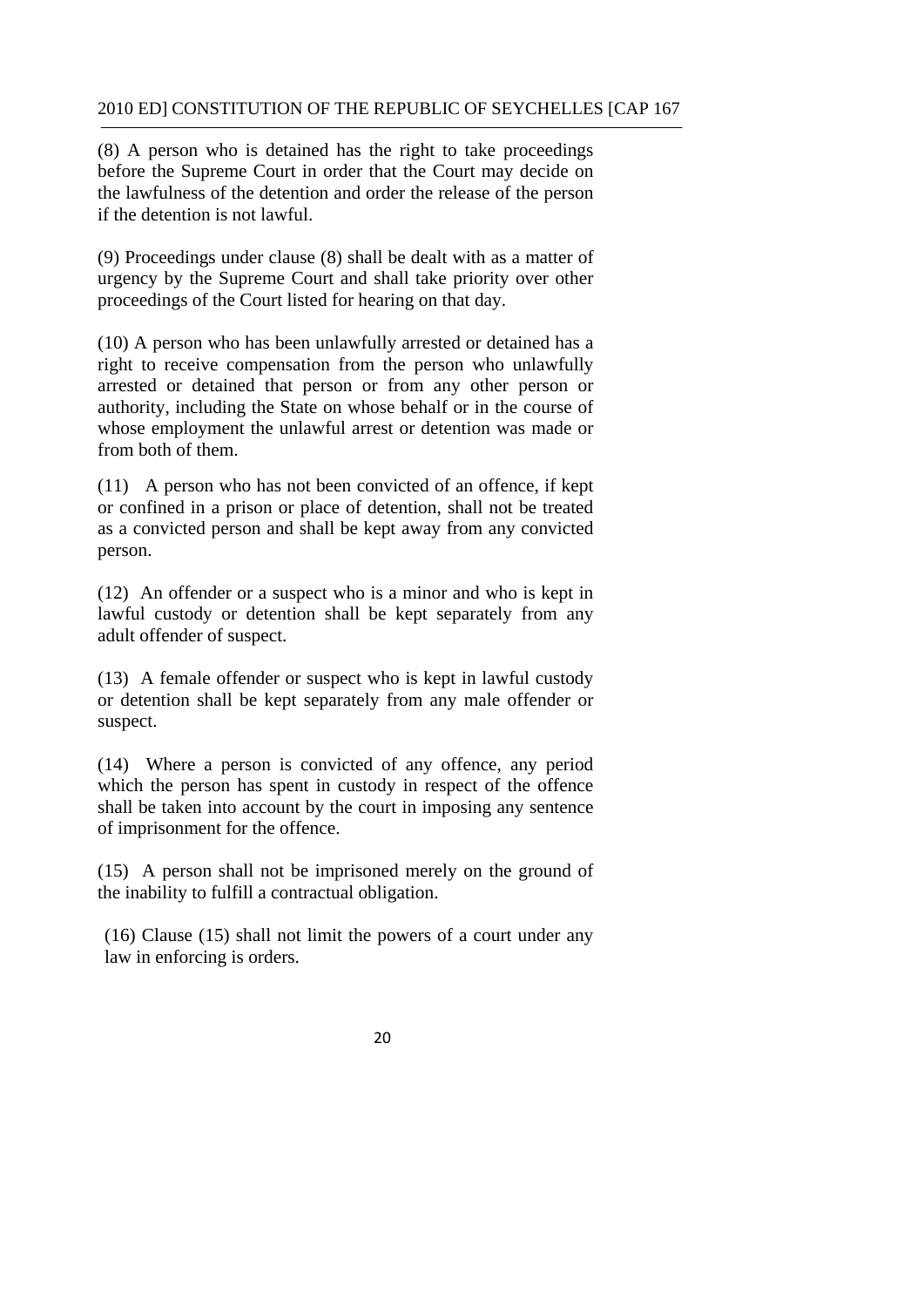Right to a fair and public **19.**(1) Every person charged with an offence has the right, unless the charge is withdrawn, to a fair hearing within a reasonable time by an independent and impartial court established by law. hearing

(2) Every person who is charged with an offence−

- (a) is innocent until the person is proved or has pleaded guilty;
- is practicable, a language that the person offence: (b) shall be informed at the time the person is charged or as soon as is reasonably practicable, in, as far as understands and in detail, of the nature of the
- $(c)$  shall be given adequate time and facilities to prepare a defence to the charge;
- (d) has a right to be defended before the court in person, or, at the person's own expense by a legal practitioner of the person's own choice or, where a law so provides, by a legal practitioner provided at public expense;
- (e) has a right to examine, in person or by a legal practitioner, the witnesses called by the prosecution before any court, and to obtain the attendance and carry out the examination of witnesses to testify on the person's behalf before the court on the same conditions as those applying to witnesses called by the prosecution;
- (f) shall, as far as is practicable, have without payment the assistance of an interpreter if the person cannot understand the language used at the trial of the charge;
- (g) shall not be compelled to testify at the trial or confess guilt;
- (h) shall not have any adverse inference drawn from the exercise of the right to silence either during the course of the investigation or at the trial; and
	- 21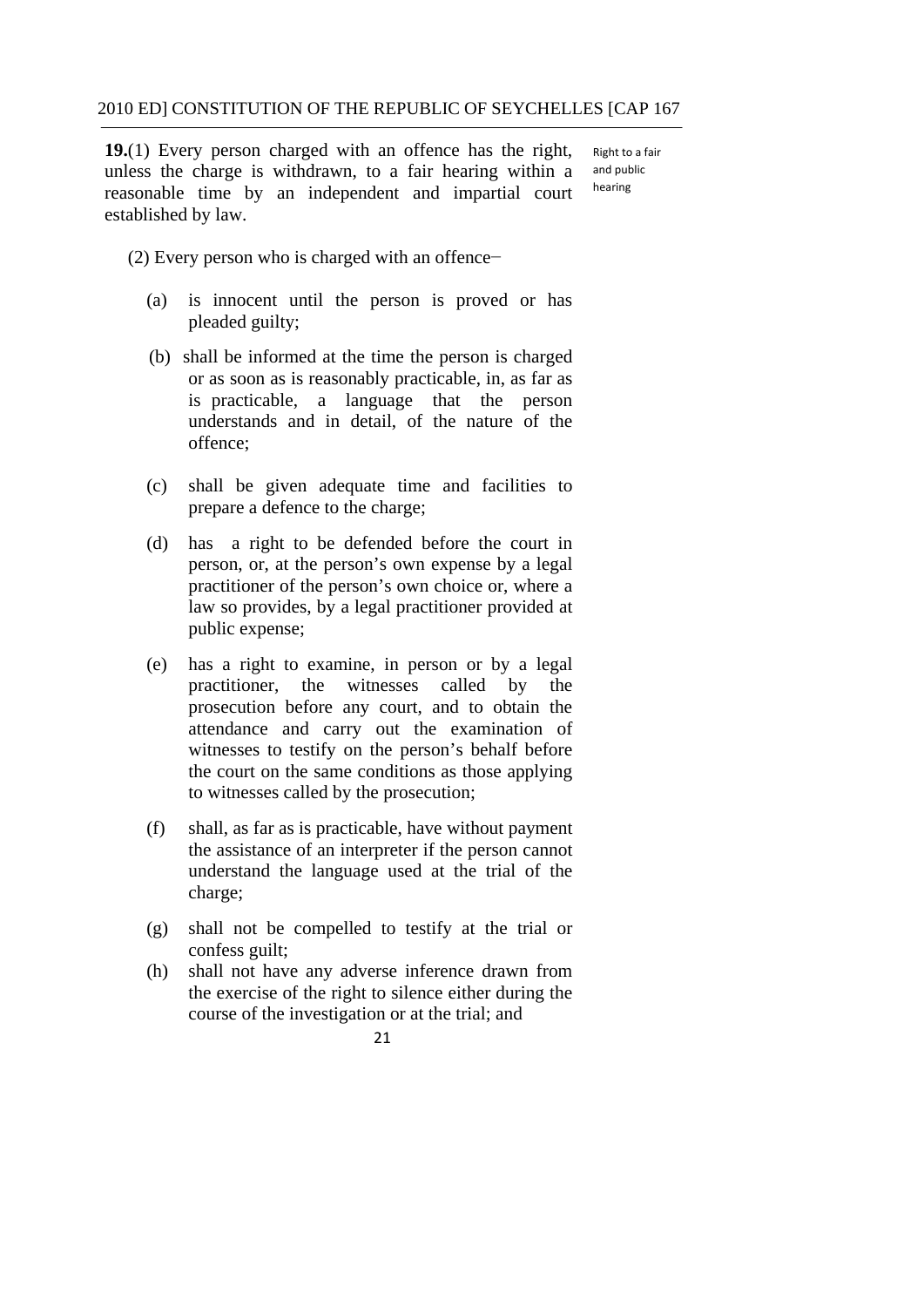proceed in the person's absence. (i) shall, except with the person's own consent, not be tried in the person's absence unless the person's conduct renders the continuance of the proceedings in the person's presence impracticable and the court has ordered the person to be removed and the trial to

 (3) When a person is tried for any offence that person or any other person authorised by that person in that behalf shall, if either of them so requires and subject to payment of such reasonable fee as may be specified by or under any law, be given as soon as is practicable after judgment a copy for the use of that person of any record of the proceedings made by or on behalf of the court.

(4) Except for the offence of genocide or an offence against humanity, a person shall not be held to be guilty of an offence on account of any act or omission that did not, at the time it took place, constitute an offence, and a penalty shall not be imposed for any offence that is more severe in degree or description than the maximum penalty that might have been imposed for the offence at the time when it was committed.

(5) A person who shows that the person has been tried by a competent court for an offence and either convicted or acquitted shall not be tried again for that offence or for any other offence of which the person could have been convicted at the trial for that offence, save upon the order of a superior court in the course of appeal or review proceedings relating to the conviction or acquittal.

(6) A person shall not be tried for an offence if the person shows that the person has been pardoned for that offence in accordance with an Act made pursuant to article 60(2).

(7) Any court or other authority required or empowered by law to determine the existence or extent of any civil right or obligation shall be established by law and shall be independent and impartial; and where proceedings for such a determination are instituted by any person before such a court or other authority the case shall be given a fair hearing within a reasonable time.

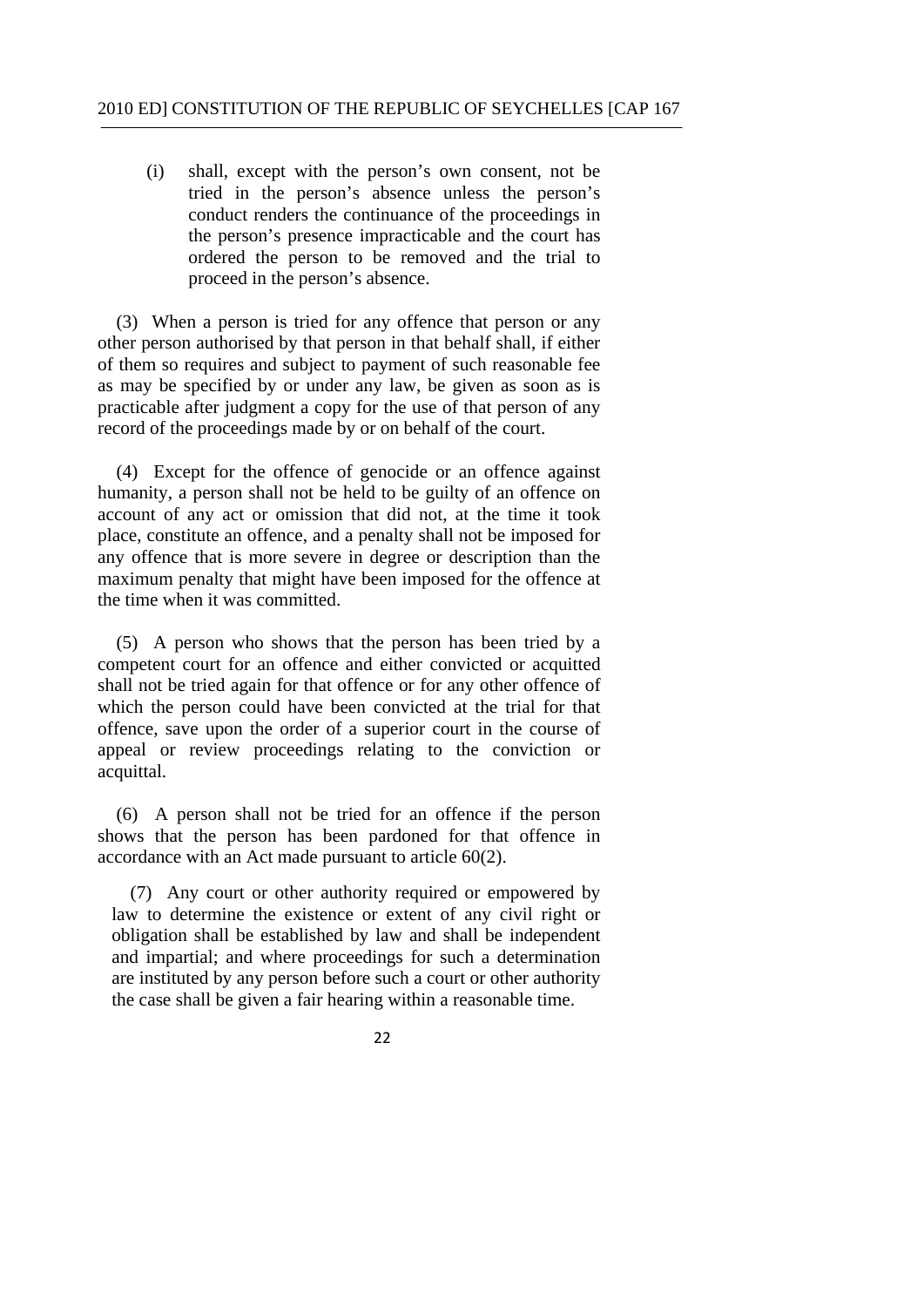(8) Subject to a clause (9), all proceedings of every court and proceedings for the determination of the existence or extent of any civil right or obligation before any court or other authority, including the announcement of the decision of the court or other authority, shall be held in public.

(9) Anything in clause (8) shall not prevent the court or other authority from excluding from the proceedings, except for the announcement of the decision of the court or other authority, persons other than the parties thereto, their legal representatives and legal practitioners to such extent as the court or other authority−

- interlocutory proceedings, or in the interests of (a) may by law be empowered so to do and may consider necessary in the circumstances where publicity would prejudice the interests of justice, or public morality, the welfare of persons under the age of eighteen years or the protection of the privacy of persons concerned in the proceedings; or
	- (b) may by law be empowered or required to do so in interests of defence, public safety or public order.

 inconsistent with or in contravention of− (10) Anything contained in or done under the authority of any law necessary in a democratic society shall not be held to be

- (a) clause  $(1)$ ,  $(2)$  (e) or  $(8)$ , to the extent that the law in question makes necessary provision relating to the grounds of privilege or public policy on which evidence shall not be disclosed or witnesses are not competent or cannot be compelled to give evidence in any proceedings;
- (b) clause (2) (a), to the extent that the law in question imposes upon any person charged with an offence the burden of proving particular facts or declares that the proof of certain facts shall be prima facie the offence or of any element thereof;
	- $23$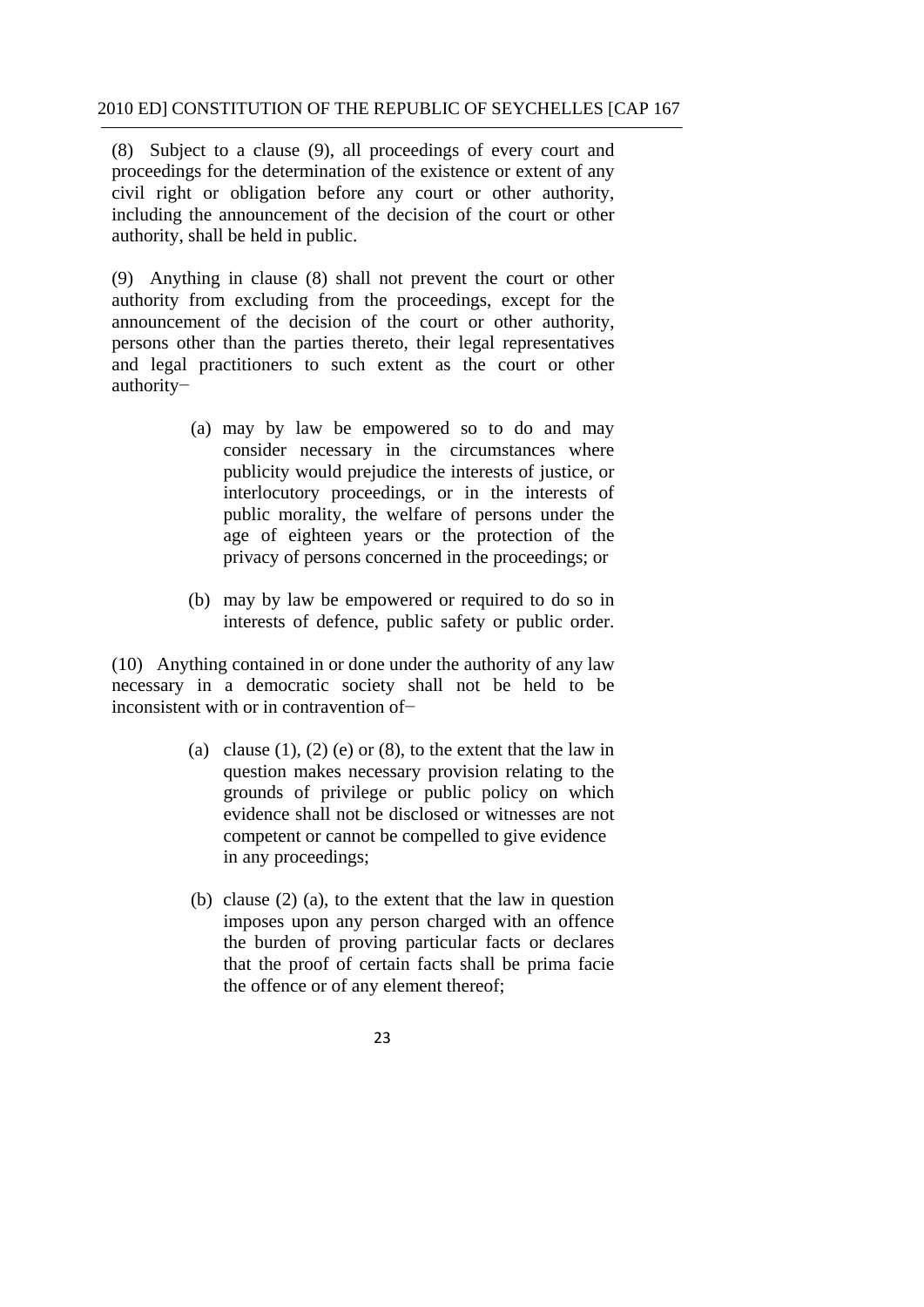- (c) clause (2) (e), to the extent that the law in question imposes conditions that must be satisfied if witnesses called to testify on behalf on an accused person are to be paid their expenses out of public funds;
- (d) clause (5), to the extent that the law in question authorizes a court to try a member of a disciplinary force for an offence notwithstanding any trial and conviction or acquittal of that member under the disciplinary law of that force, so, however, that any court so trying such a member and convicting the member shall in sentencing the person to any punishment take into account any punishment awarded the member under that disciplinary law.

(11) Every person convicted of an offence shall be entitled to appeal in accordance with law against the conviction, sentence and any order made on the conviction.

 $(12)$  For the purposes of clause  $2(i)$ , a person who has, in accordance with law, been served with a summons or other process requiring the person to appear at the time and place appointed for the trial and who does not so appear shall be deemed to have consented to the trial taking place in the person's absence.

(13) Every person convicted of an offence and who has suffered punishment as a result of the conviction shall, if it is subsequently shown that there has been a serious miscarriage of justice, be entitled to be compensated by the State according to law.

**20.**(1)Every person has a right not to be subjected− Right of

privacy

- (a) without the consent of that person, to the search of the person or property or premises of that person or to the lawful entry by others on the premises of that person;
	- 24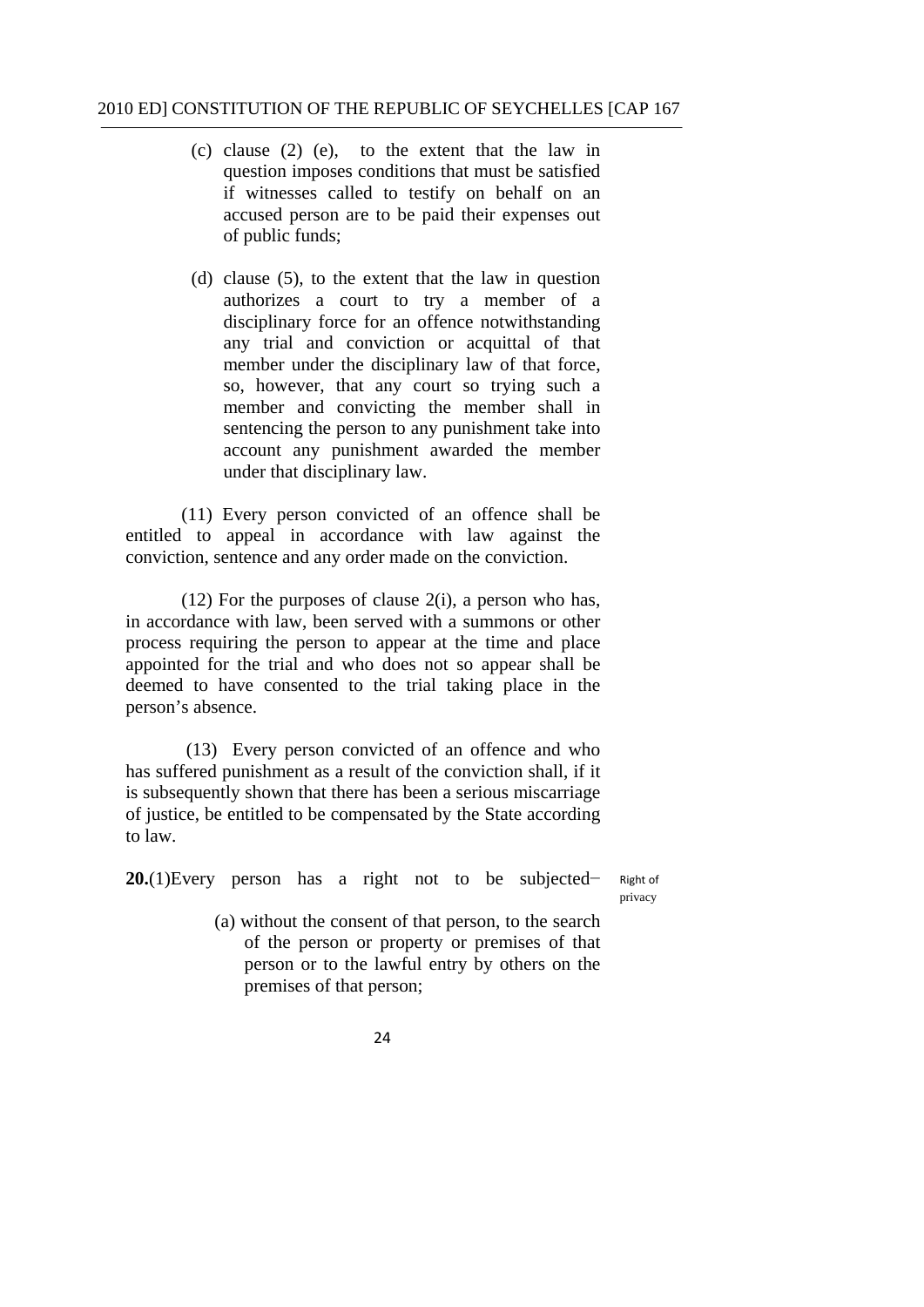(b) without the consent of the person or an order of the Supreme Court, to the interception of the correspondence or other means of communication of that person either written, oral or through any medium.

(2) Anything contained in or done under the authority of any law shall not be held to be inconsistent with or in contravention of clause (1) (a) to the extent that the law in question makes provision−

- (a) that is reasonably required in the interest of defence, public safety, public order, public morality, public health, the administration of Government, town and country planning, nature conservation and the economic development and well-being of the country;
- (b) that is reasonably required for the purpose of protecting the rights or freedoms of other persons;
- (c) that authorises an officer or agent of the Government or a local authority, or a body corporate established by law for public purposes, to enter on the premises of any person in order to inspect or value those premises or anything therein for the purpose of any tax, rate, due or duty or in order to carry out work connected with any property that is lawfully on those premises and that belongs to the Government or that authority or body corporate, as the case may be; or
- (d) that authorises, for the purpose of enforcing of the judgment or order of a court in any civil proceedings, the search of any person or property by order of a court or the entry upon any premises by such order;
	- 25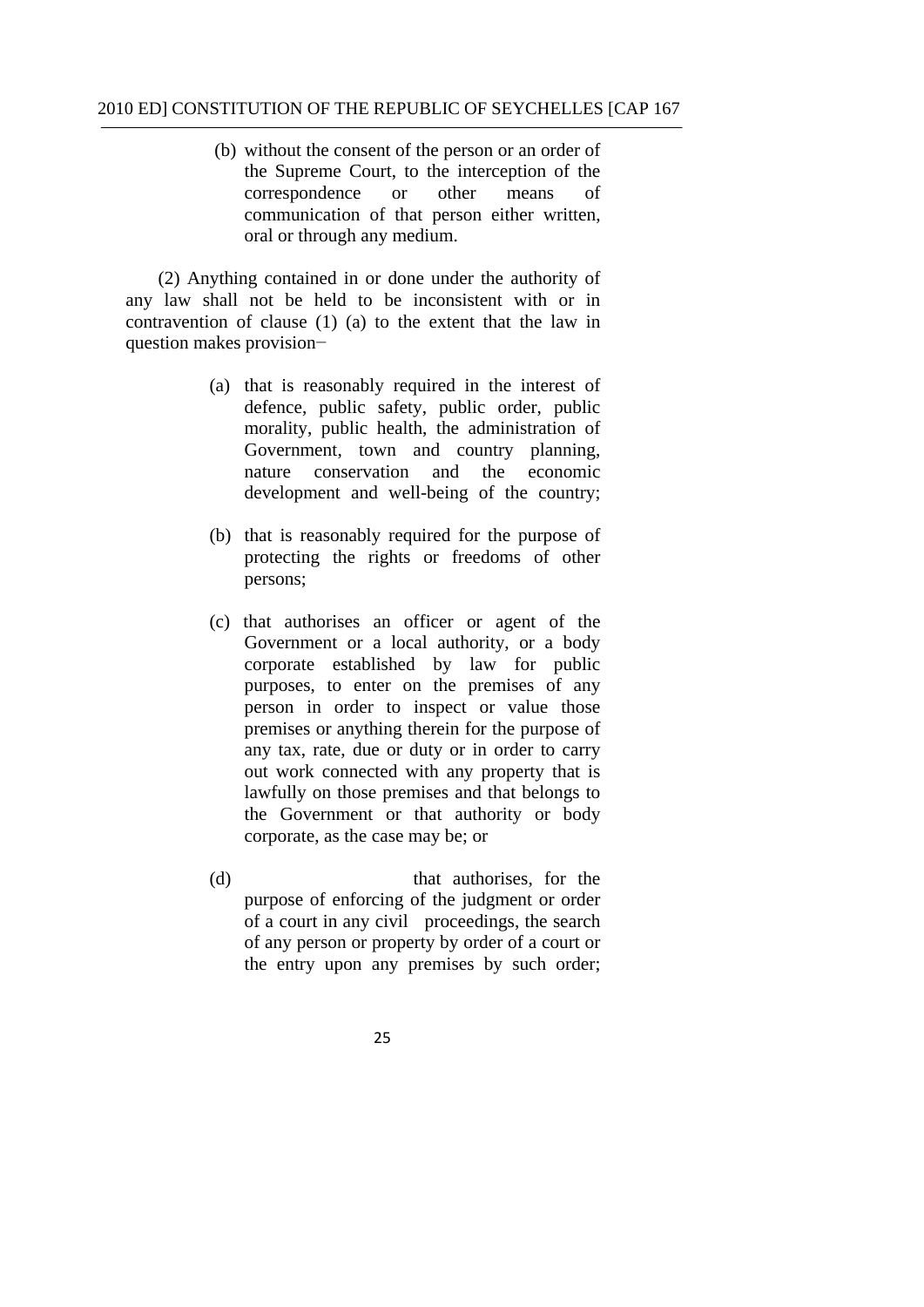except so far as that provision or, as the case may be, the thing done under the authority thereof is shown not to be necessary in a democratic society.

21.(1) Every person has a right to freedom of conscience and Freedom of for the purpose of this article this right includes freedom of conscience thought and religion, freedom to change religion or belief and freedom either alone or in community with others and both in public and in private, to manifest and propagate the religion or belief in worship, teaching, practice and observance.

 a law and necessary in a democratic society− (2) The freedom to manifest and propagate a religion or belief may be subject to such limitations as may be prescribed by

- (a) in the interests of defence, public safety, public order, public morality or public health; or
- (b) for the purpose of protecting the rights or freedoms of other persons.

(3) A person attending any place of education shall not be compelled to impart or receive religious instruction or to take part in or attend any religious ceremony or observance.

(4) Subject to this Constitution or any other law, a person shall not be compelled to take any oath that is contrary to the religion or belief of that person or to take any oath in a manner that is contrary to that religion or belief.

(5) A person shall not be required to profess any religion as a qualification for public office.

(6) A law shall not make provision for the establishment of any religion or the imposition of any religious observance.

(7) Anything in this article shall not preclude any religious community or denomination from providing religious instruction for persons of that community or denomination in the course of any education provided by that community or denomination.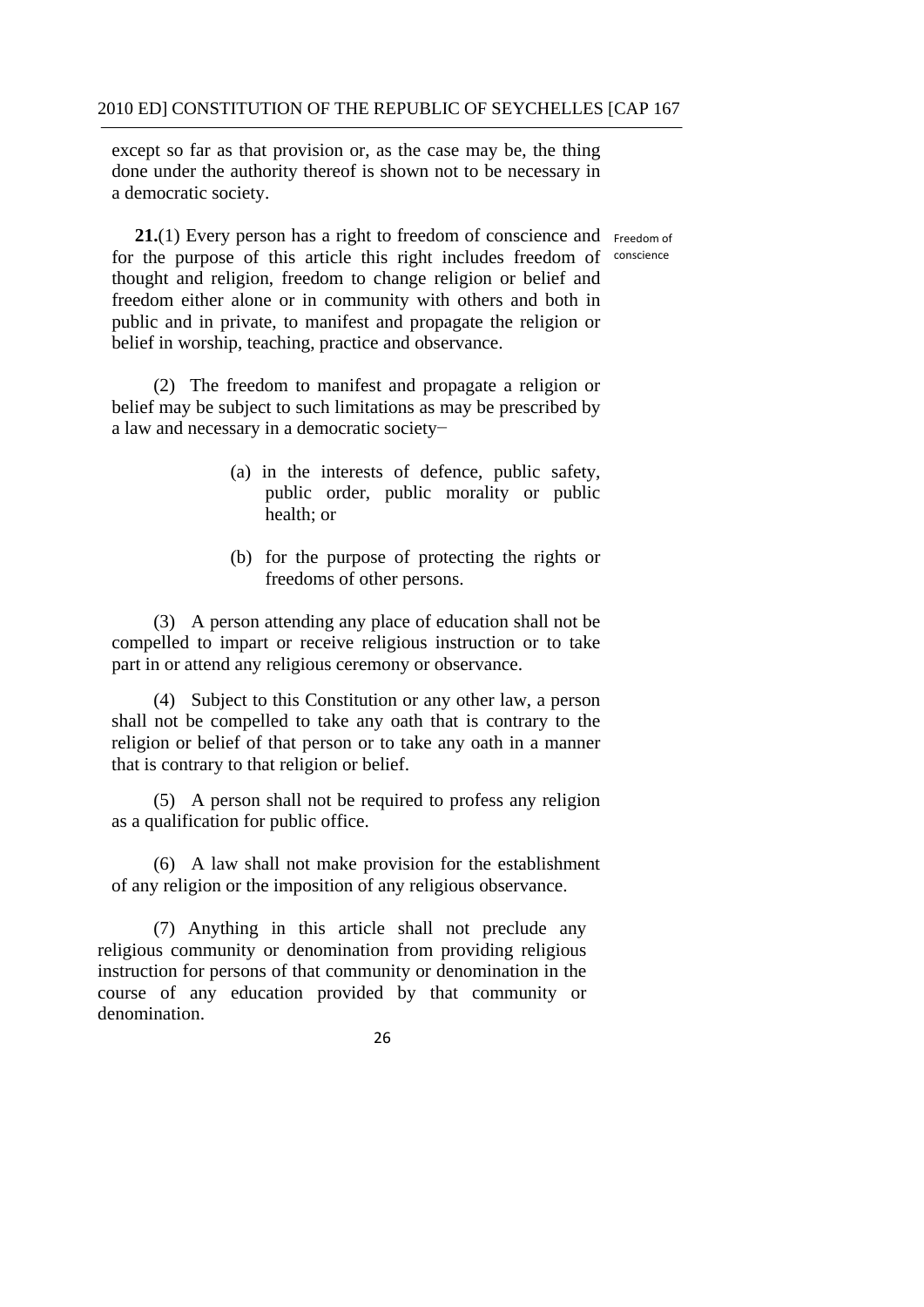Freedom of **22.**(1) Every person has a right to freedom of expression and for the purpose of this article this right includes the freedom to hold opinions and to seek, receive and impart ideas and information without interference. expression

(2) The right under clause (1) may be subject to such restrictions as may be prescribed by a law and necessary in a democratic society−

- (a) in the interest of defence, public safety, public order, public morality or public health;
- (b) for protecting the reputation, rights and freedoms or private lives of persons;
- (c) for preventing the disclosure of information received in confidence;
- (d) for maintaining the authority and independence of the courts or the National Assembly. for regulating the technical administration, technical operation, or general efficiency of telephones, telegraphy, posts, wireless broadcasting, television, or other means of communication or regulating public exhibitions or public entertainment; or
- (e) for the imposition of restrictions upon public officers.

23.(1) Every person has a right to freedom of peaceful assembly Right of and association and for the purpose of this article this right assembly and includes the right to assemble freely and associate with other association persons and in particular to form or to belong to political parties, trade unions or other associations for the protection of the interests of that person and not to be compelled to belong to any association.

(2) The right under clause (1) may be subject to such restrictions as may be prescribed by a law and necessary in a democratic society−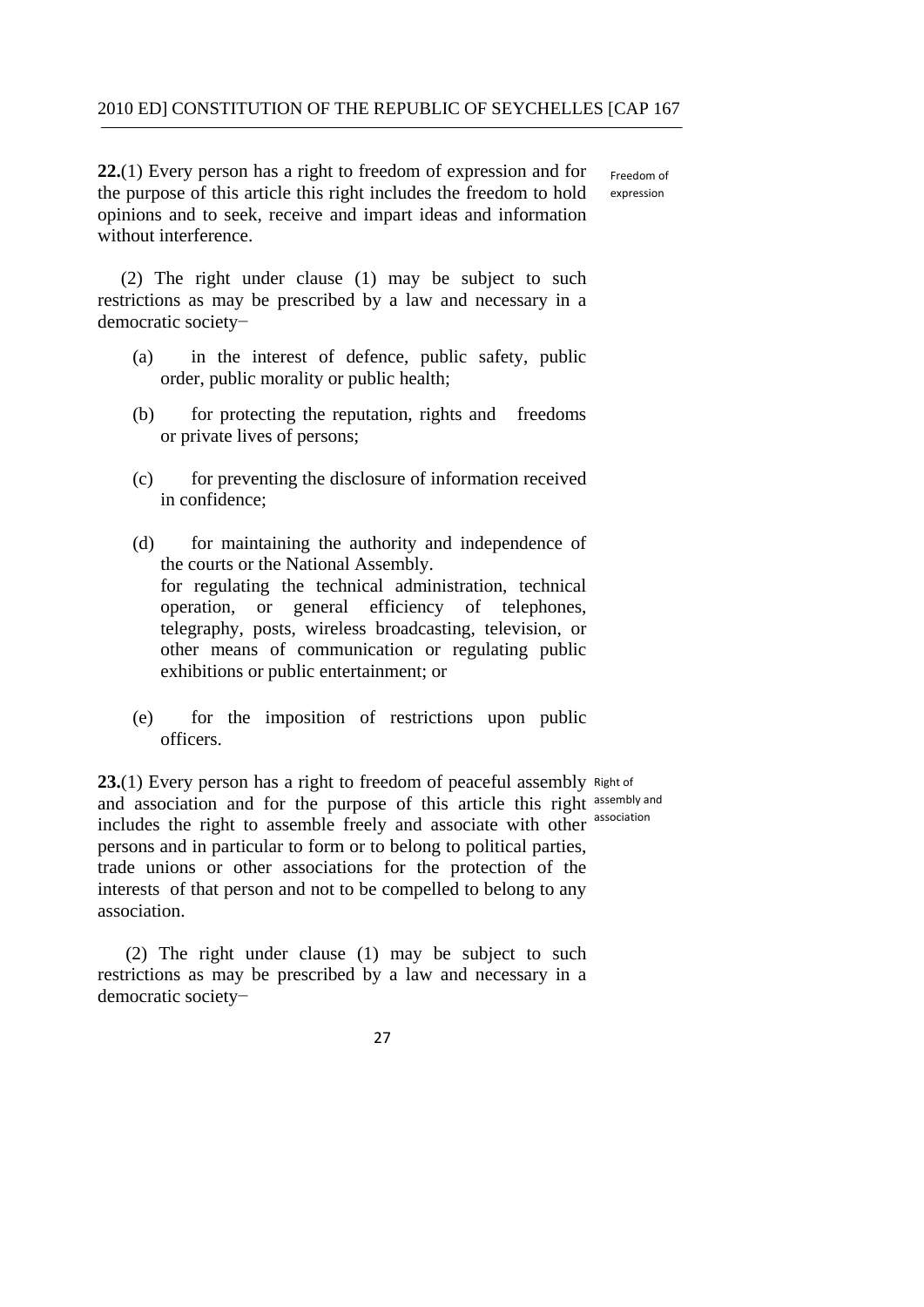- (a) in the interests of defence, public safety, public order, public morality or public health;
- (b) in respect of the registration of associations or political parties;
- (c) for the protection of the right and freedoms of other persons,
- (d) for imposition of restrictions−
	- (i) on persons who are not citizens of Seychelles; or
	- (ii) on public officers or members of the disciplinary forces.

**24.**(1)Subject to this Constitution, every citizen of Seychelles who has attained the age of eighteen years has a right− participate in experiment

Right to participate in

- (a) to take part in the conduct of public affairs either directly or through freely chosen representatives;
- (b) to be registered as a voter for the purpose of and to vote by secret ballot at public elections which shall be by universal and equal suffrage;
- (c) to be elected to public; office; and
- (d) to participate on general terms and equality, in public service.

(2) The exercise of the rights under clause (1) may be− regulated by a law necessary in a democratic society.

25. (1) Every person lawfully present in Seychelles has a right of Freedom of freedom of movement and for the purpose of this article this right movement includes the right to move freely within Seychelles, the right to reside in any part of Seychelles, the right to leave Seychelles and the right not to be expelled from Seychelles.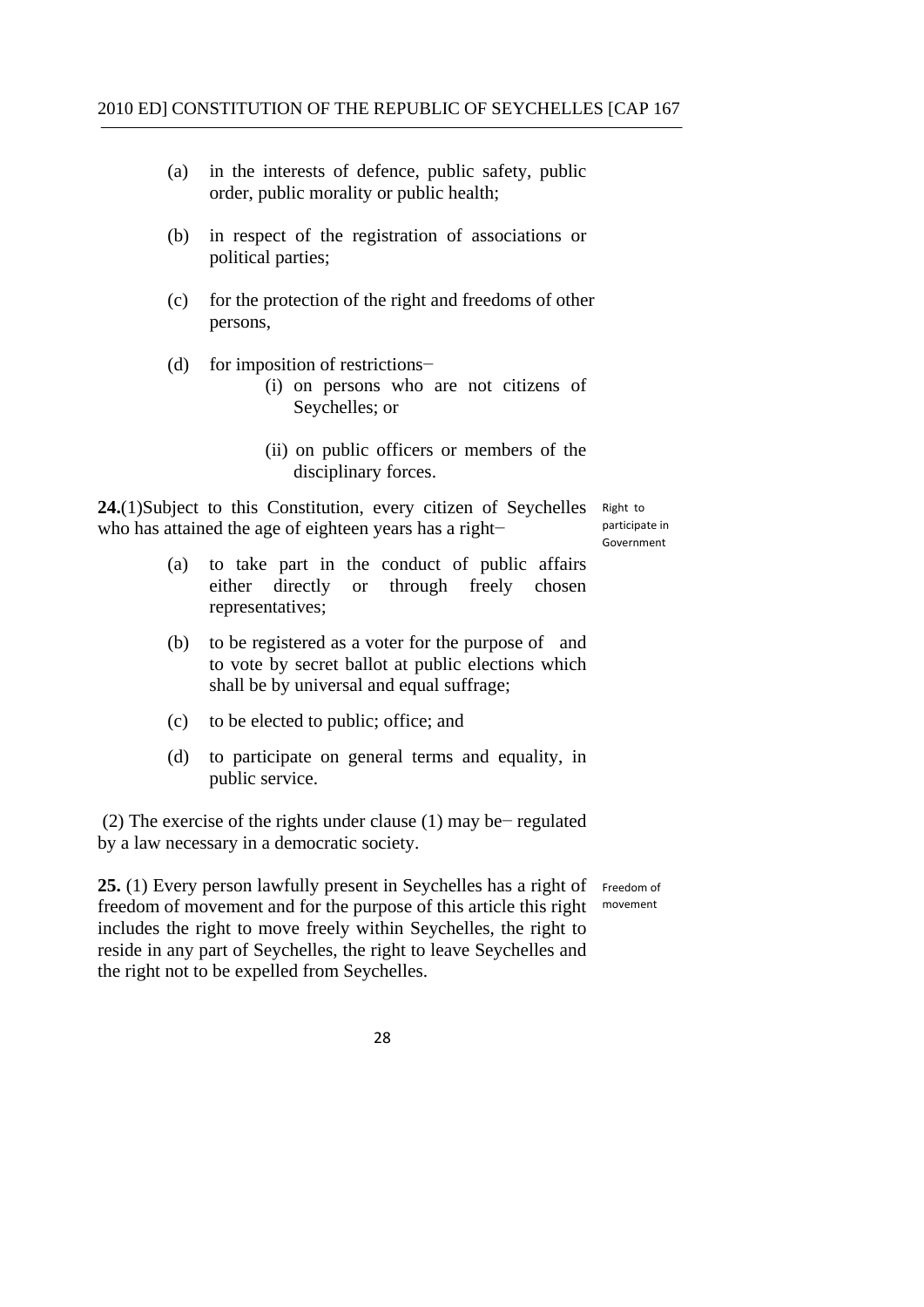(2) Every person who is a citizen of Seychelles has a right to enter Seychelles and, subject to clause (3) (d), not to be expelled from Seychelles.

(3) The right under clause (1) may be subject to such restrictions as are prescribed by a law necessary in a democratic society−

- (a) in the interests of defence, public safety, public order, public morality or public health;
- (b) for protecting the rights and freedoms of other persons;
- (c) for the prevention of a crime or compliance with an order of a court;
- (d) for extradition of persons from Seychelles; or
- (e) for lawful removal of persons who are not citizens of Seychelles from Seychelles.

(4) A law providing for the extradition of persons from Seychelles shall not authorise the extradition to a country in respect of an offence punishable with death in that country unless that country undertakes not to carry into effect a sentence of death in respect of the offence.

(5) A law providing for the lawful removal from Seychelles of persons lawfully present in Seychelles shall provide for the submission, prior to removal, of the reasons for the removal and for review by a competent authority of the order of removal.

**26.**(1) Every person has a right to property and for the purpose of this article this right includes the right to acquire, own peacefully enjoy and dispose of property either individually or in association with others.

 Right to property

(2) The exercise of the right under clause (1) may be subject to such limitations as may be prescribed by law and necessary in a democratic society−

(a)in the public interest;

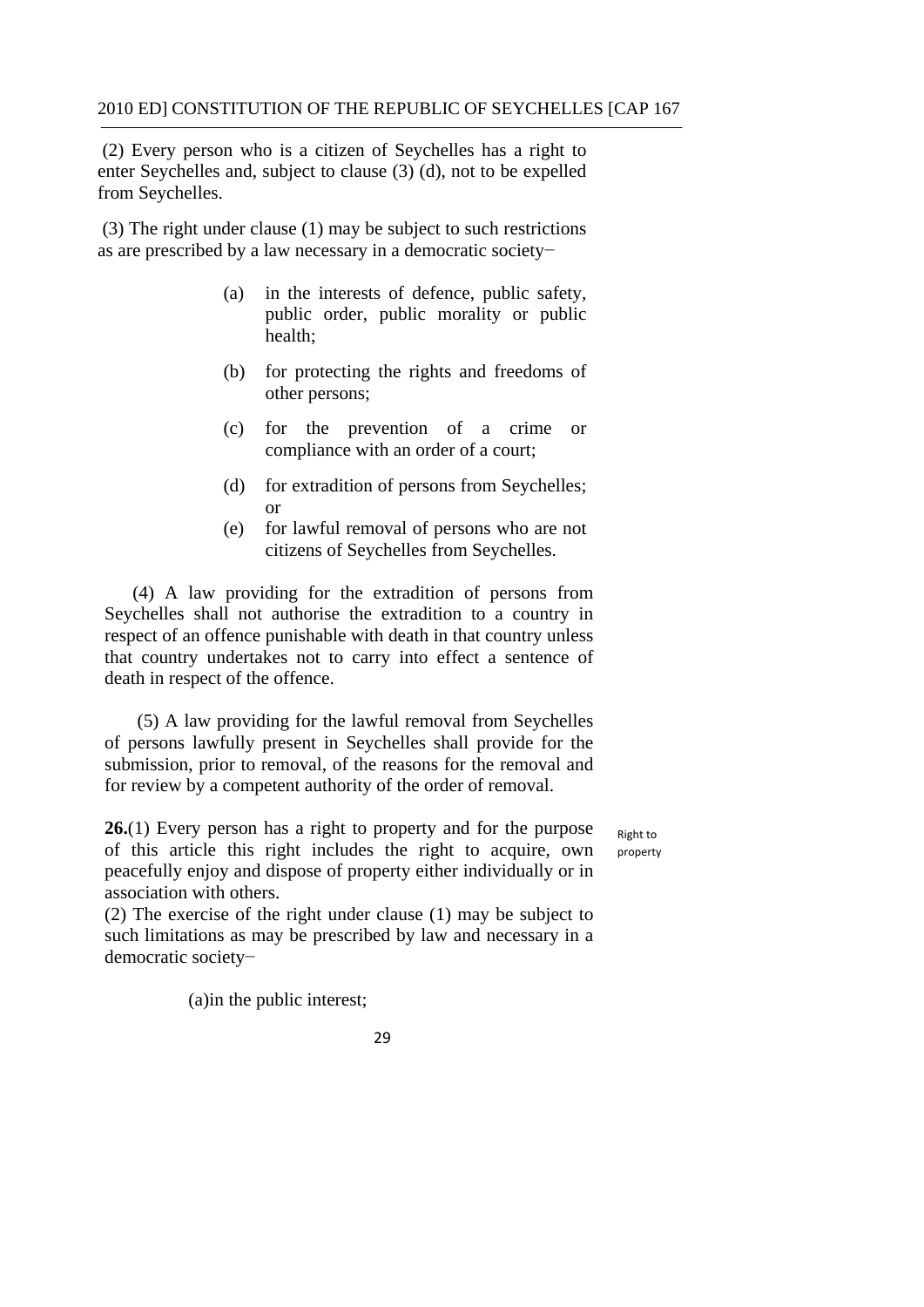- (b)for the enforcement of an order or judgment of a court in civil or criminal proceedings;
- (c)in satisfaction of any penalty, tax, rate, duty or due;
- (d)

in the case of property reasonably suspected of being acquired by the proceeds of drug trafficking or serious crime;

- (e)in respect of animals found trespassing or straying;
- (f)in consequence of a law with respect to limitation of actions or acquisitive prescription;
- (g)with respect to property of citizens of a country at war with Seychelles;
- (h)with regard to the administration of the property of persons adjudged bankrupt or of persons who have died or of persons under legal incapacity; or
- (i)for vesting in the Republic of the ownership of underground water or unextracted oil or minerals of any kind or description.

(3)A law shall not provide for the compulsory acquisition or taking of possession of any property by the State unless−

- (a) reasonable notice of the intention to compulsory acquire or take possession of the property and of the purpose of the intended acquisition or taking of possession are given to persons having an interest or right over the property;
- (b) the compulsory acquisition or taking of possession is necessary in the public interest for the development or utilization of the property to promote public welfare or benefit or for public defence, safety, order, morality or health or for town and country planning;
	- 30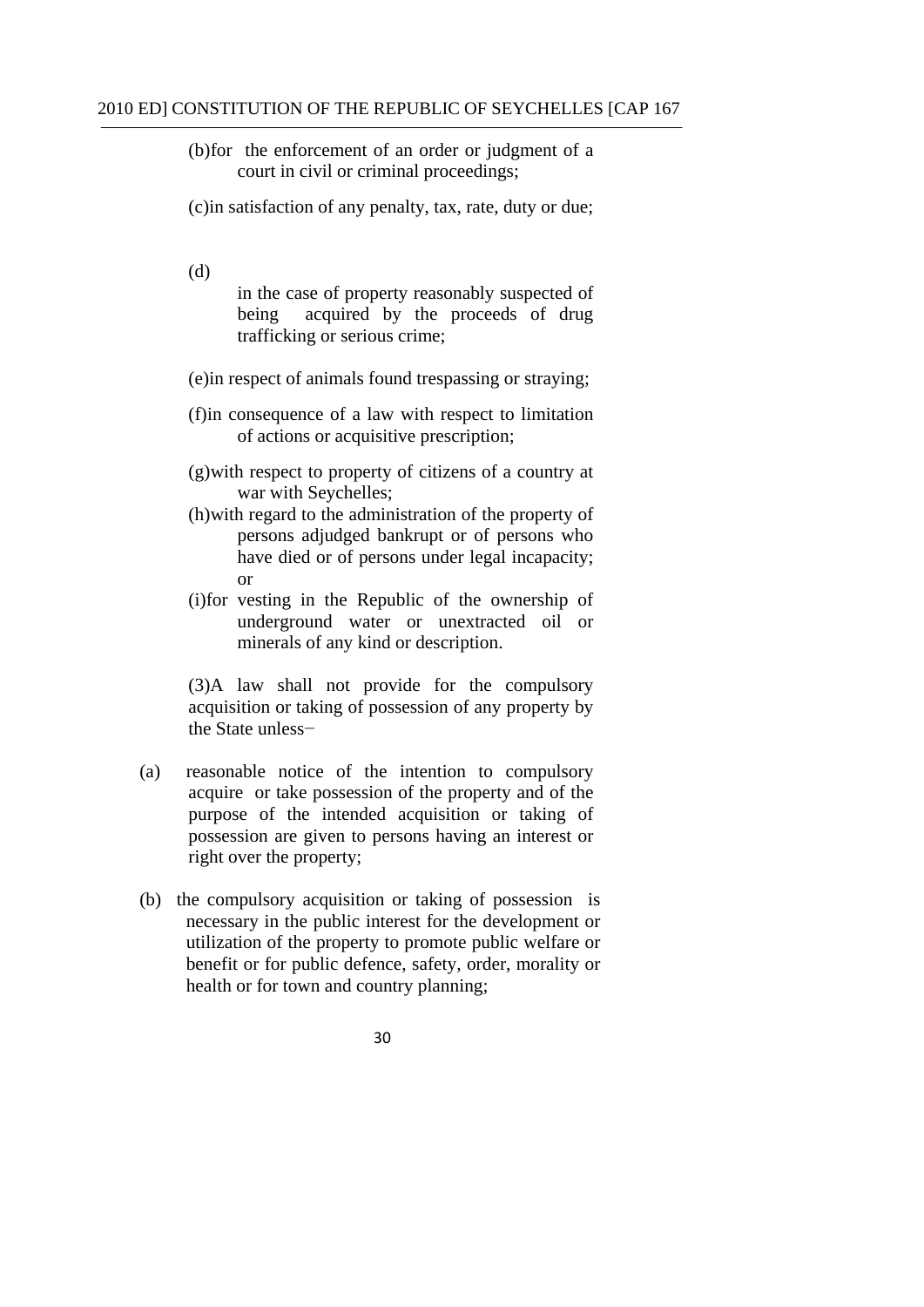- (c) there is reasonable justification for causing any hardship that may result to any person who has an interest in or over the property;
- (d) the State pays prompt and full compensation for the property;
- (e) any person who has an interest or right over the property has a right of access to the Supreme Court whether direct or on appeal from any other authority for the determination of the interest of the interest or right, the legality of the acquisition or taking of possession of the property, the amount of compensation payable to the person and for the purpose of obtaining prompt payment of compensation.

(4) Where the property acquired by the State under this article is not used, within a reasonable time, for the purpose for which it was acquired, the State shall give, to the person who owned it immediately before the acquisition of the property, an option to buy the property.

(5) A law imposing any restriction on the acquisition or disposal of property by a person who is not a citizen of Seychelles shall not be held to be inconsistent with clause (1).

**27.**(1) Every person has a right to equal protection of the law including the enjoyment of the rights and freedoms set out in this Charter without discrimination on any ground except as is necessary in a democratic society.

(2) Clause (1) shall not preclude any law, programme or activity which has as its object the amelioration of the conditions of dis-advantaged persons or groups.

28. (1) The State recognises the right of access of every person to information relating to that person and held by a public authority which is performing a governmental function and the right to have the information rectified or otherwise amended, if inaccurate.

 Right to protection of the law equal

 Right to access to official information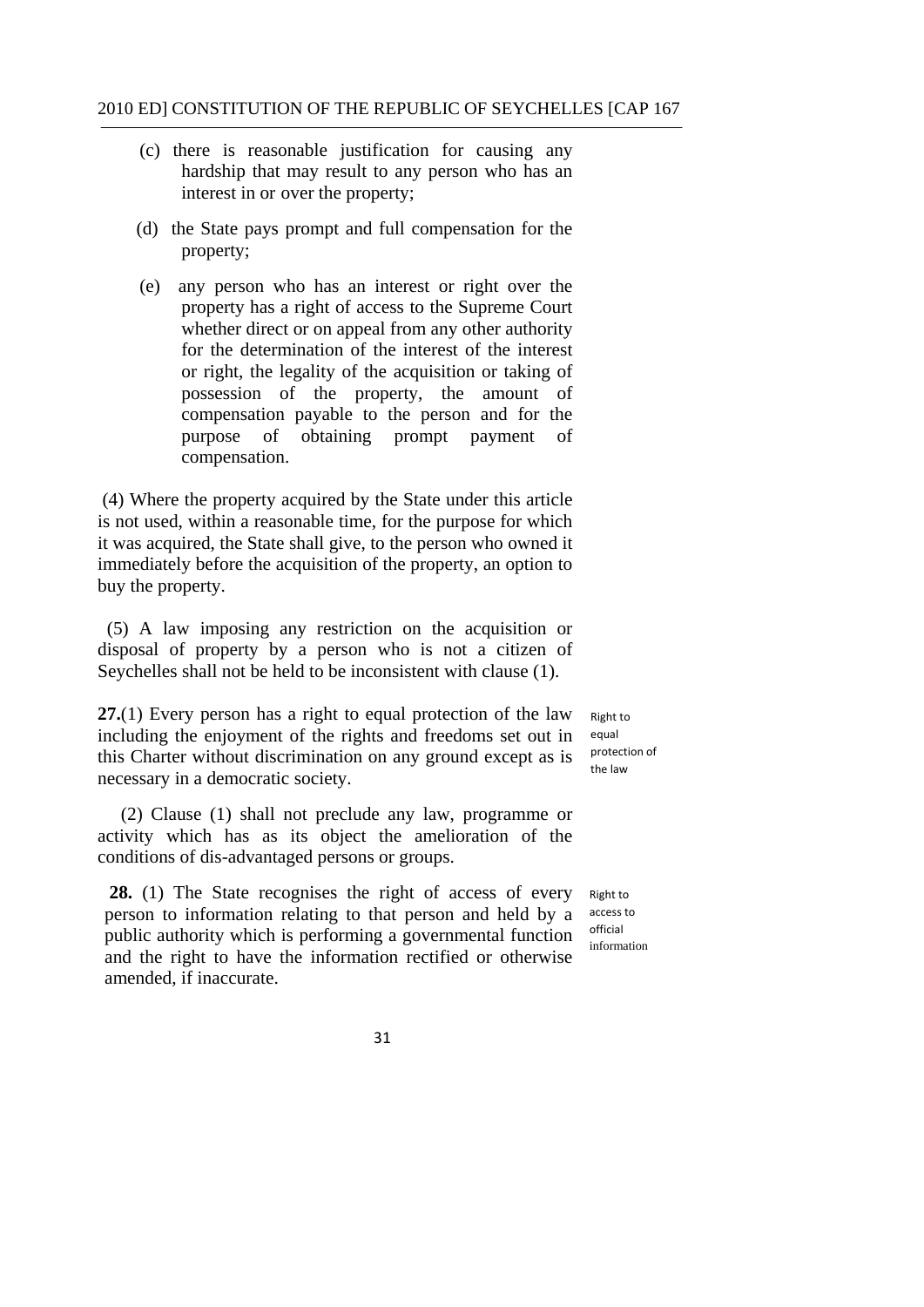(2) The right of access to information contained in clause (1) shall be subject to such limitations and procedures as may be prescribed by law and are necessary in democratic society including−

- (a) for the protection of national security;
- (b) for the prevention and detection of crime and the enforcement of law;
- (c) for the compliance with an order of a court or in accordance with a legal privilege;
- (d) for the protection of the privacy or rights or freedoms of others;

(3) The State undertakes to take appropriate measures to ensure that information collected in respect of any person for a particular purpose is used only for that purpose except where a law necessary in a democratic society or an order of a court authorises otherwise.

(4) The State recognises the right of access by the public to information held by a public authority performing a governmental function subject to limitations contained in clause (2) and any law necessary in a democratic society.

**29.**(1) The State recognises the right of every citizen to Right to protection of health and to the enjoyment of attainable health care protection of health and to the enjoyment of attainable standard of physical and mental health and with a view to ensuring the effective exercise of this right the State undertakes−

- State institutions for all its citizens. (a)to take steps to provide for free primary health care in
- (b)to take appropriate measures to prevent, treat and control epidemic and other diseases;
- (c)to take steps to reduce infant mortality and promote the healthy development of the of the child;
	- 32

Right to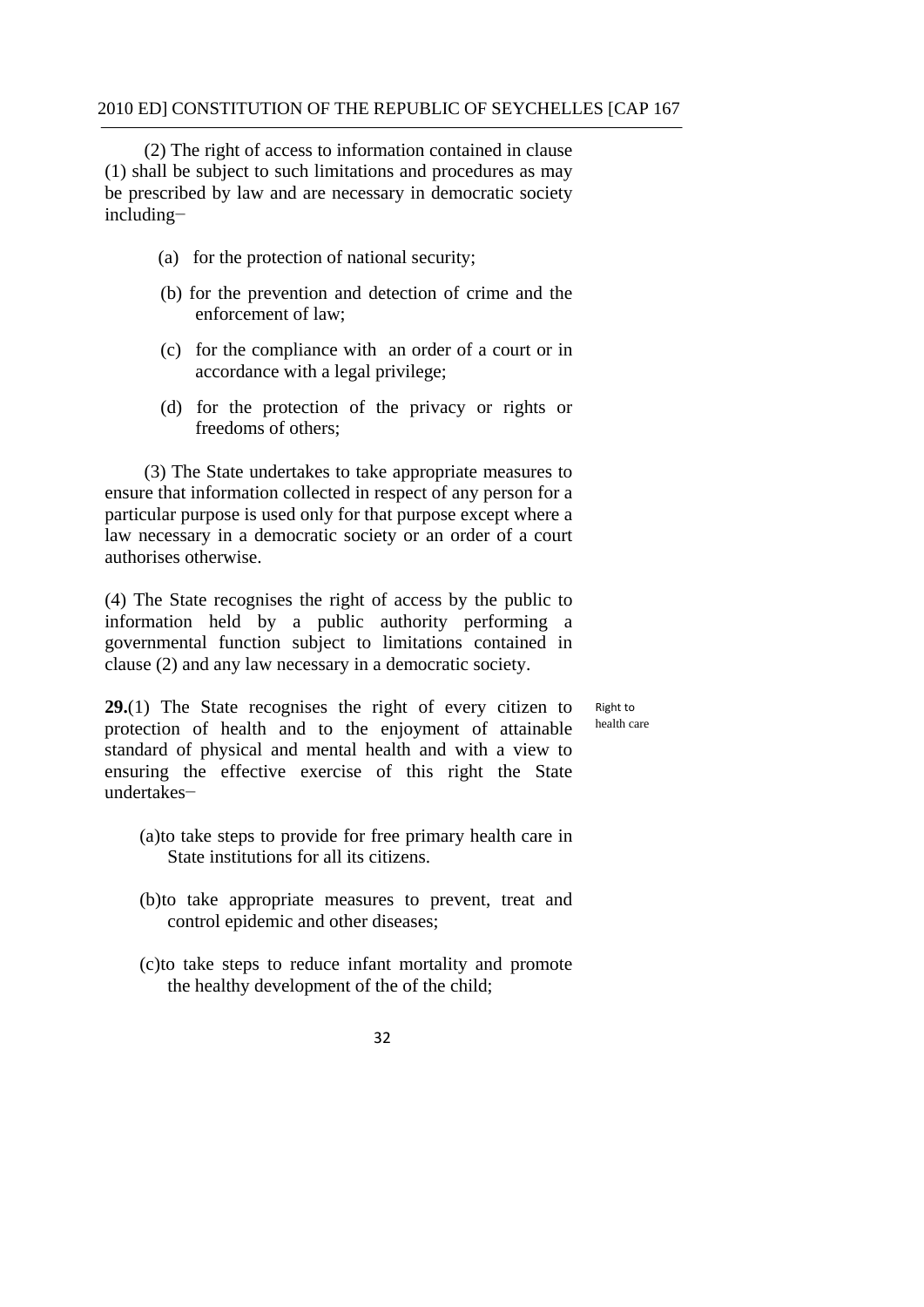(d)to promote individual responsibility in health matters;

 establishment of private medical services. (e)to allow, subject to such supervision and conditions as are necessary in a democratic society, for the

**30.** The State recognises the unique status and natural maternal functions of women in society and undertakes as a result to take appropriate measures to ensure that a working mother is afforded special protection with regard to paid leave and her conditions at work during such reasonable period as provided by law before and after childbirth.

**31.** The State recognises the right of children and young persons to special protection in view of their immaturity and vulnerability and to ensure effective exercise of this right the State undertakes−

- (a)to provide that the minimum age of admission to employment shall be fifteen years, subject to exceptions for children who are employed parttime in light work prescribed by law without harm to their health, morals or education;
- (b)to provide for a higher minimum age of admission to employment with respect to occupations prescribed by law which the State regards as dangerous, unhealthy or likely to impair the normal development of a child or young person;
- (c)to ensure special protection against social and economic exploitation and physical and moral dangers to which children and young persons are exposed;
- (d)to ensure, save in exceptional and judicially recognized circumstances, that a child of young age is not separated from his parents.

 Right of working mothers

Right of minors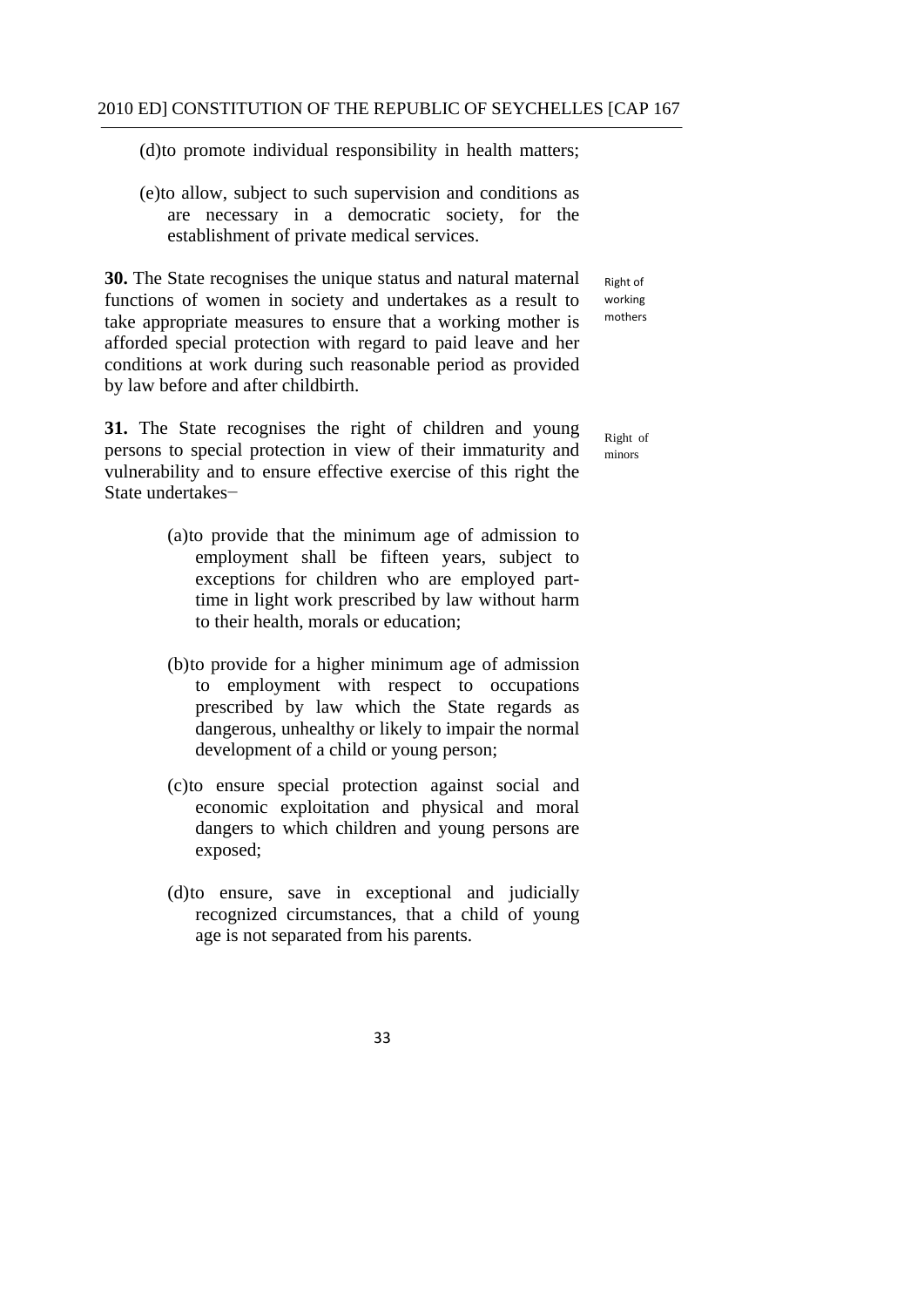**32.**(1) The State recognises that the family is the natural and fundamental element of society and the right of everyone to form a family and undertakes to promote the legal, economic and social protection of the family.

(2) The right contained in clause (1) may be subject to such restrictions as may be prescribed by law and necessary in a democratic society including the prevention of marriage between persons of the same sex or persons within certain family degrees.

**33.** The State recognises the right of every citizen to education and with a view to ensuring the effective realization of this right undertakes−

Right to Education

- (a)to provide compulsory education, which shall be free in State schools, for such minimum period, which shall not be less than ten years, as may be prescribed by law;
- (b)to ensure that the educational programmes in all schools are aimed at the complete development of the person;
- (c)to afford, on the basis of intellectual capability, every citizen equal access to educational opportunities and facilities beyond the period of compulsory education;
- (d)to allow, subject to such reasonable restrictions, supervision and conditions as are necessary in a democratic society, any person, organization or institution to establish and maintain a private school;
- (e)to respect the right of parents to choose whether to send their children to a State or private school.

**34.** The State recognises the right of every citizen to adequate and decent shelter conducive to health and well-being and undertakes either directly or through or with the co-operation of

 Right to shelter



 Protection of families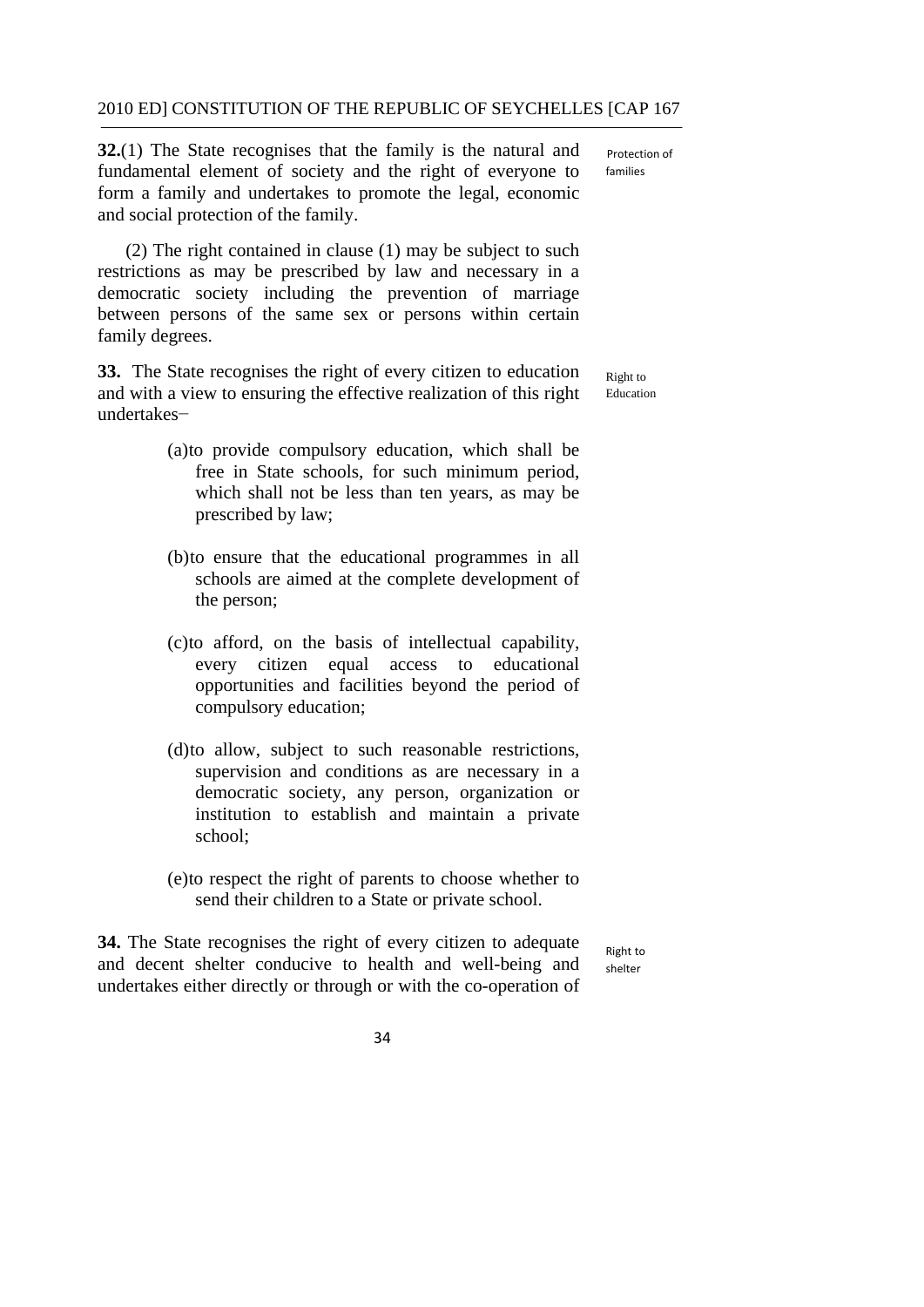public or private organizations to facilitate the effective realization of this right.

 Right to **35.** The State recognises the right of every citizen to work and to just and favourable conditions of work and with a view to ensuring the effective exercise of these rights the State undertakes− work

- (a)to take necessary measures to achieve and maintain a high and stable level of employment, as is practicable, with a view to attaining full employment;
- (b)subject to such restrictions as are necessary in a democratic society, to protect effectively the right of a citizen to earn a dignified living in a freely chosen occupation, profession or trade;
- (c)to promote vocational guidance and training;
- (d)to make and enforce statutory provisions for safe, healthy and fair conditions of work, including reasonable rest, leisure, paid holidays, remuneration which guarantees, as a minimum, dignified and decent living conditions for the workers and their families, fair and equal wages for work of equal value without distinction and stability of employment.
- (e)to promote machinery for voluntary negotiations between employers and workers or their organizations with a view to the regulation of conditions of employment by means of collective agreements;
- $(f)$

to promote the establishment and use of appropriate machinery for conciliation and voluntary arbitrations for the settlement of labour disputes;

- (g)subject to such restrictions as are necessary in a democratic society, and necessary for
	- 35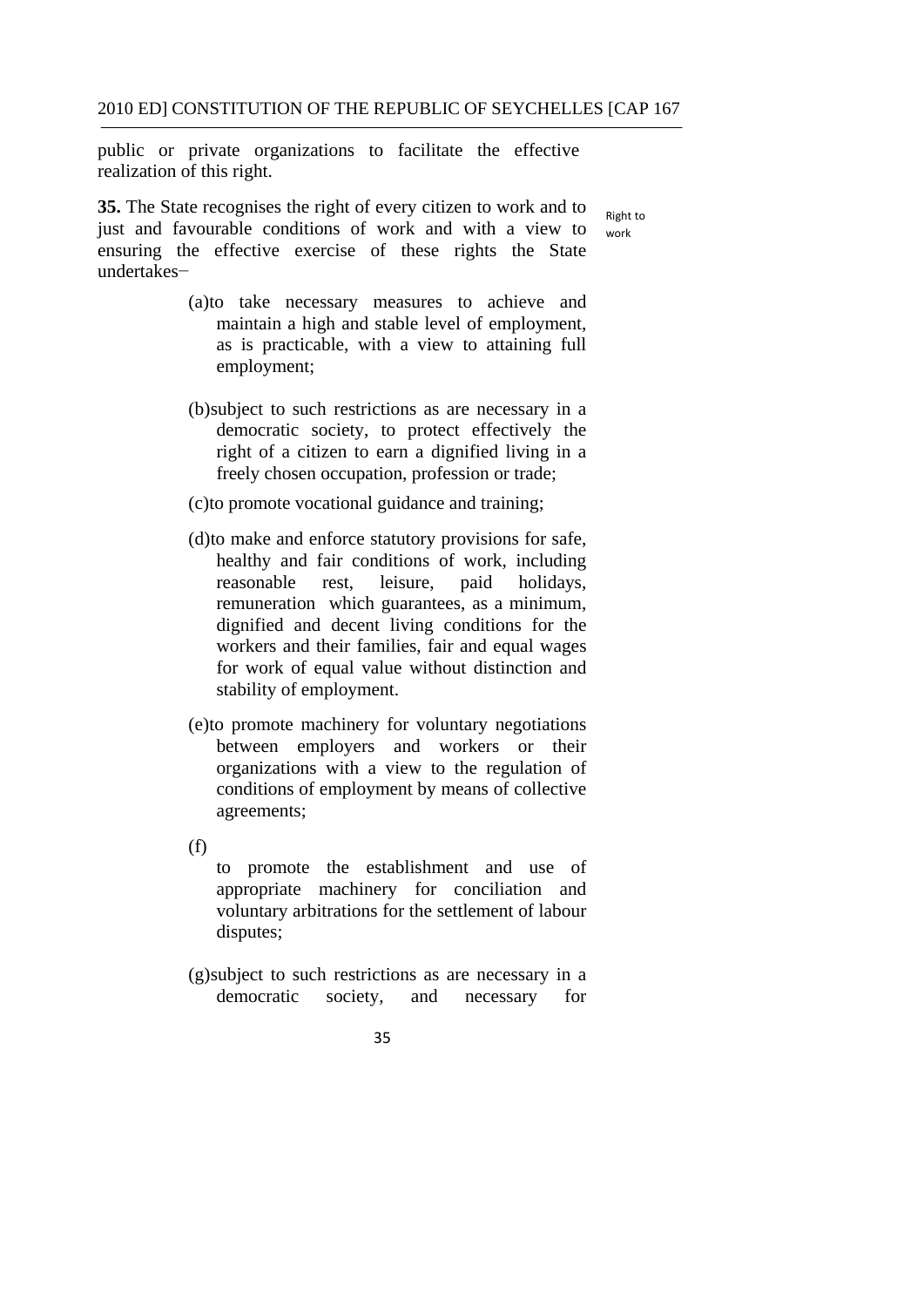safeguarding public order, for the protection of health or morals and the rights and freedoms of others, to ensure the right of workers to organise trade unions and to guarantee the right to strike.

**36.** The Stated recognises the right of the aged and the disabled to special protection and with a view to ensuring the effective exercise of this right undertakes−

 Right of the aged and the disabled

- (a)to make reasonable provision for improving the quality of life and for the welfare and maintenance of the aged and disabled;
- (b)to promoteprogrammes specifically aimed at achieving the greatest possible development of the disabled.

**37.** The State recognises the right of every citizen to a decent and dignified existence and with a view to ensuring that its citizens are not left unprovided for by reason of incapacity to work or involuntary unemployment undertakes to maintain a system of social security. Right to social security

 realization of this right the State undertakes− **38.** The State recognises the right of every person to live in and enjoy a clean, healthy and ecologically balanced environment and with a view to ensuring the effective

- (a) to take measures to promote the protection, preservation and improvement of the environment
- (b) to ensure a sustainable socio-economic development of Seychelles by a judicious use and management of the resources of Seychelles;
- protect, preserve and improve the (c) to promote public awareness of the need to environment.

36

Right to save environment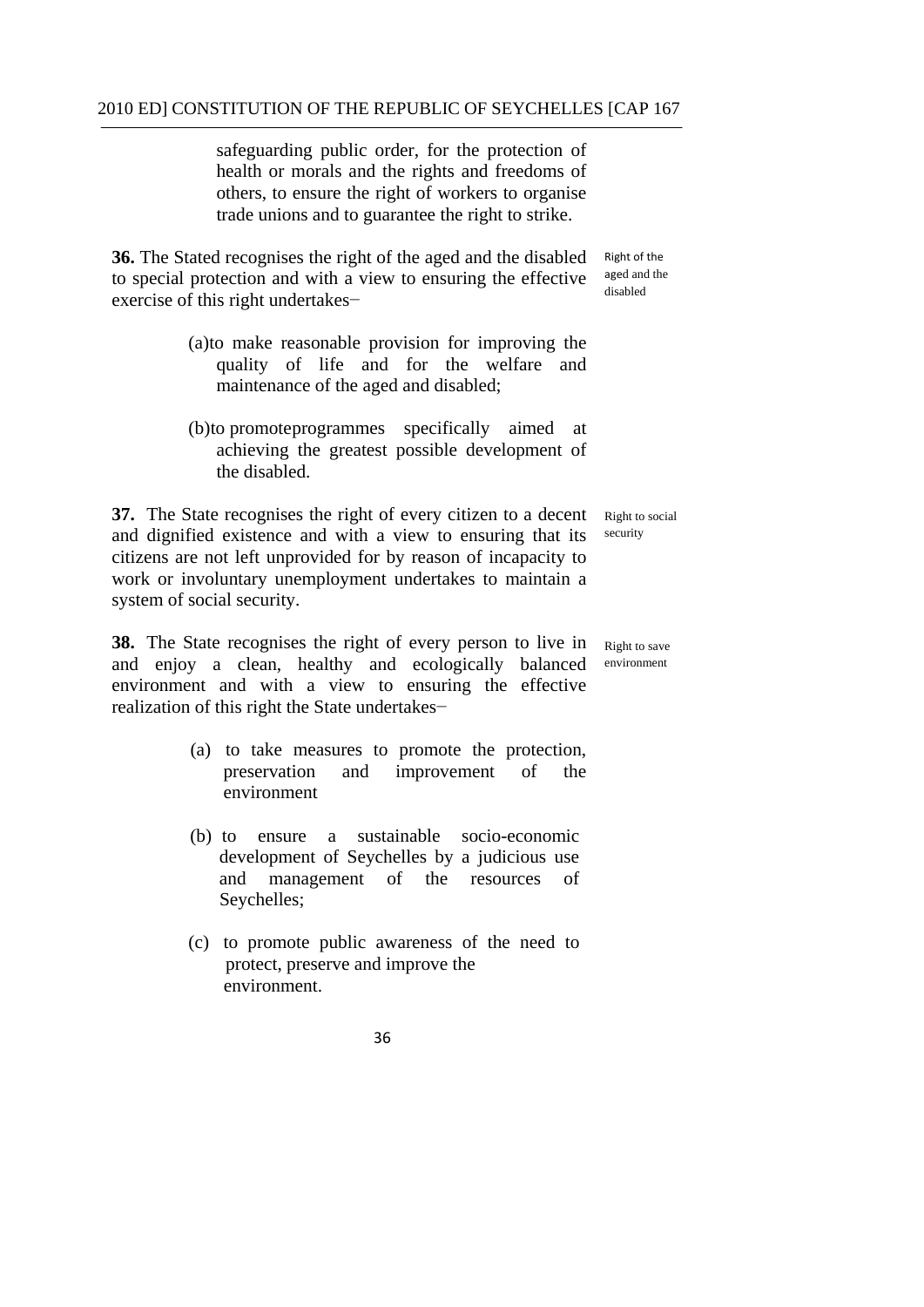**39.**(1) The State recognises the right of every person to take  $R_{\text{light to}}$ part in cultural life and to profess, promote, enjoy and protect cultural life and the cultural and expression culture of the Severhall signature values the cultural and customary values of the Seychellois people subject to such restrictions as may be provided by law and necessary in a democratic society including−

Fundamental

(a)

the protection of public order, public morals and public health;

(b)the prevention of crime;

(c)the protection of the rights and freedoms of other persons.

(2) The State undertakes to take reasonable steps to ensure the preservation of the cultural heritage and values of the Seychellois people.

## **PART II**

### FUNDAMENTAL DUTIES

**40.** It shall be the duty of every citizen of Seychelles− <sup>duties</sup>

- (a) to uphold and defend this Constitution and the law;
- (b) to further the national interest and to foster national unity;
- (d) to work conscientiously in a chosen profession, occupation or trade;
- (e) to contribute towards the well-being of the community;
- (f) to protect, preserve and improve the environment; and
	- 37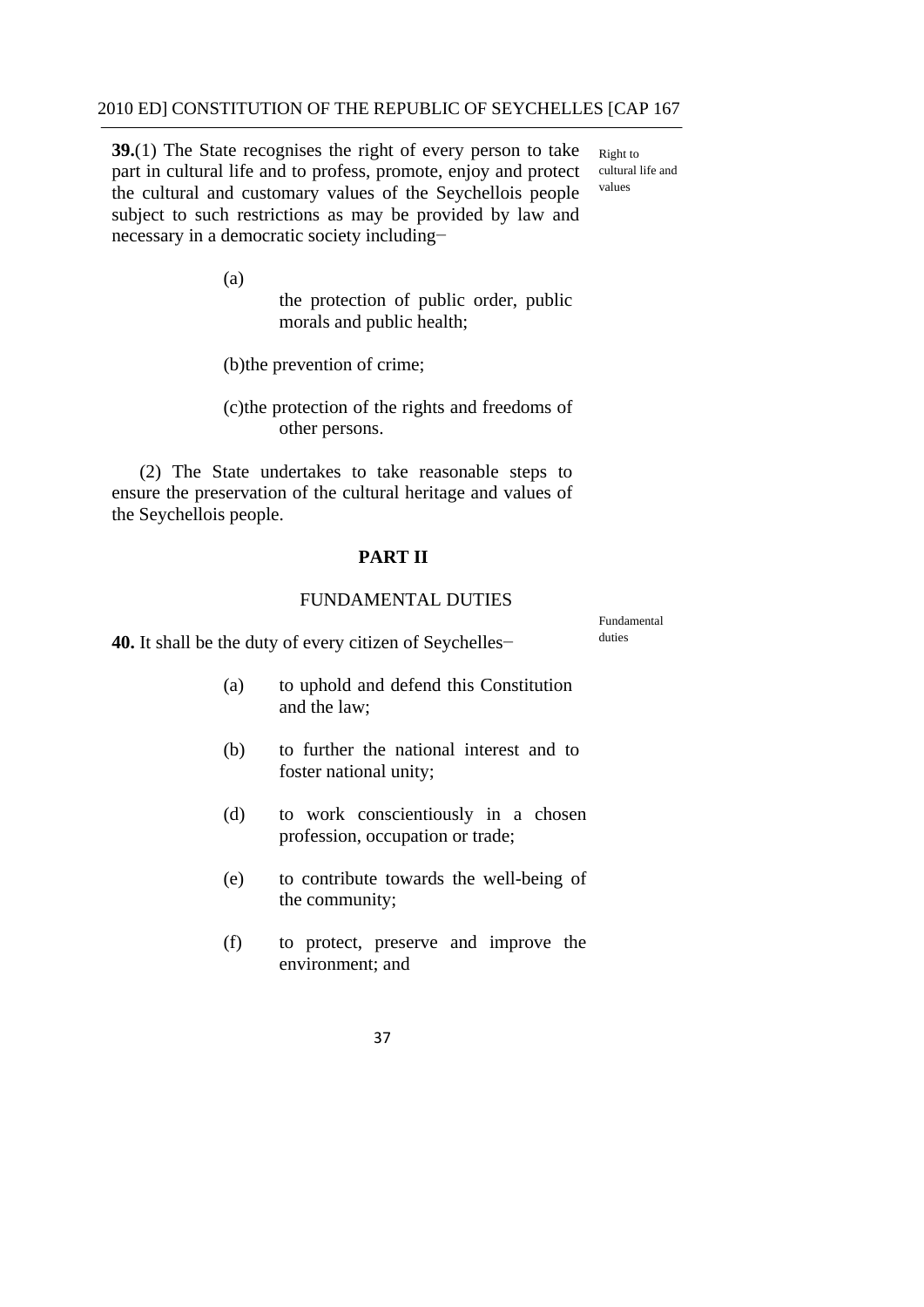(g)generally, to strive towards the fulfillment of the aspirations contained in the Preamble of this Constitution.

### **PART III**

## STATE OF EMERGENCY AND SAVINGS

 believe that− 41.(1) The President may, where the President has reason to <sub>Declaration</sub>

of state of emergency

- (a) a grave threat to national security or public order has arisen or is imminent; or
- (b) a grave civil emergency has arisen or is imminent,

in Seychelles or in any part of Seychelles, by a Proclamation published in the Gazette, declare that a state of emergency exists in Seychelles or that part of Seychelles.

(2)A declaration made under clause (1) shall cease to have effect on the expiration of a period of seven days beginning with the date of the publication of the declaration unless, before the expiration of the period, it is approved by a resolution passed by not less that two-thirds of the number of members of the National Assembly.

(3)The President shall, within seventy-two hours after the publication of the Proclamation under clause (1), send to the speaker of the National Assembly the facts and circumstances leading to the declaration of the state of emergency and the Speaker shall, within seven days after the publication, cause the declaration and the facts and circumstances leading to the declaration to be considered by the Assembly.

(4) Subject to clause (5), a declaration of emergency approved by the National Assembly under clause (2) shall continue in force until the expiration of a period of three months beginning with the date of its approval or until such earlier date as may be specified in the resolution.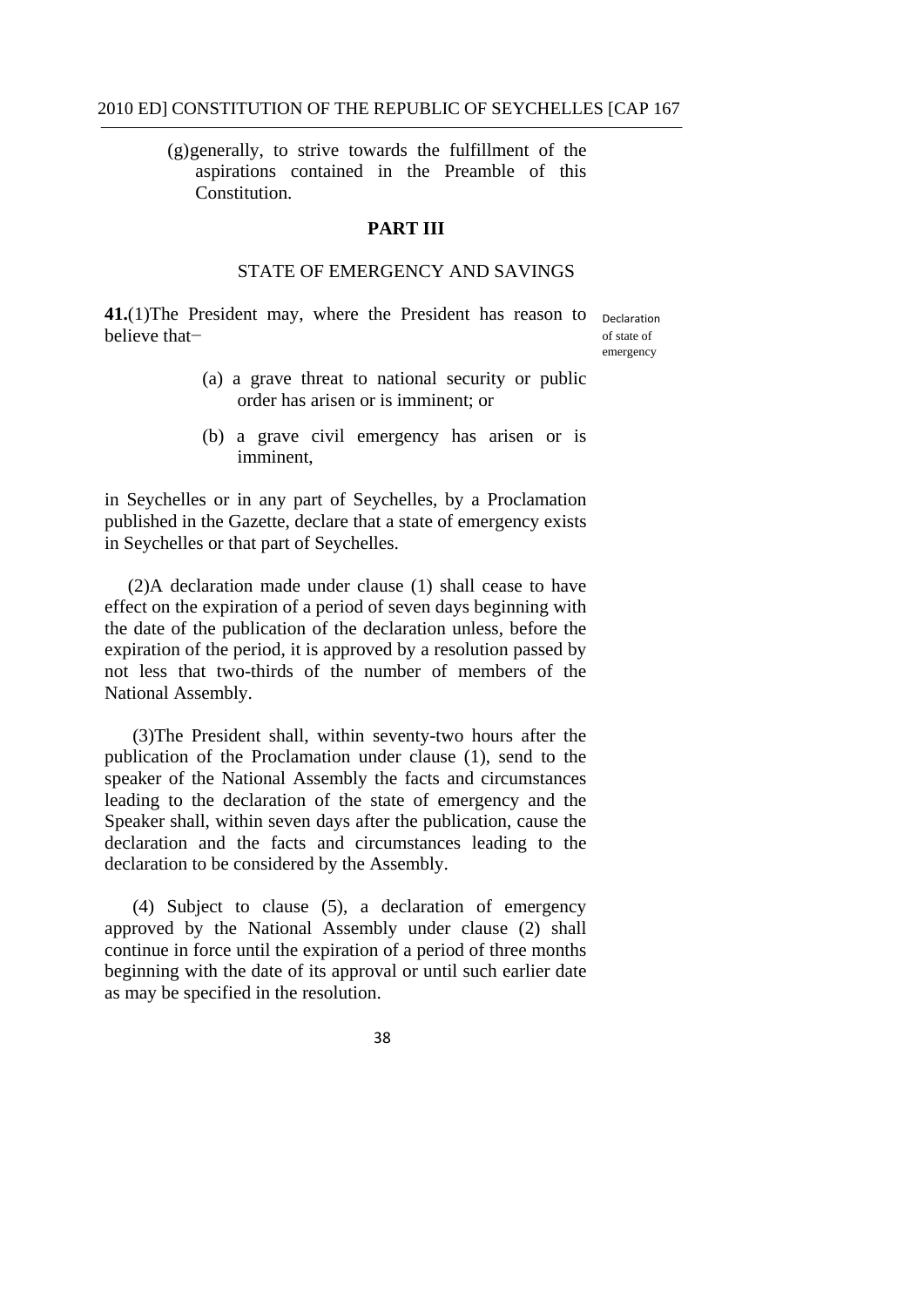Assembly under this article. (5) The National Assembly may, by a resolution passed by the votes of a majority of members of the National Assembly, at any time, revoke a declaration approved by the National

 (6) Whenever an election to the office of President results in a change in the holder of that office a declaration under this article which is in force immediately before the day on which the President assumes office shall cease to have effect on the expiration of seven days beginning with that day.

(7) Notwithstanding clause (1), where the National Assembly resolves under clause (2) that the declaration of a state of emergency should not continue or revokes a declaration of state of emergency under clause (5), the President shall not, within thirty days of the resolution or revocation, declare a state of emergency based wholly or mainly on the same facts unless the National Assembly has, by a resolution passed by the votes of a majority of its members, authorised the making of the declaration.

 (8) Where due to circumstances prevailing at the time of a declaration of a state of emergency under clause (1) it is impracticable to publish in the Gazette the Proclamation may be published in such manner as the President may determine so as to give it as much publicity as is possible and such publication shall be deemed to be a sufficient compliance with clause (1) for the purposes of this article.

(9) Clauses (2) to (6) and (8) shall apply in respect of a declaration of emergency made under clause (7).

**42.**(1) Where the National Assembly is in session but not sitting when a declaration is made under article 41 (1) or (7), the Speaker shall immediately summon the Assembly to meet on a date that is not more that seven days after the publication of the declaration.

(2)Where the National Assembly stands dissolved when a declaration is made under article 41 (1) or (7), the President shall, in the Proclamation making the declaration, summon the members of the dissolved Assembly to meet on a date that is not more that

 Assembly is not sitting or in sessionProvisions where National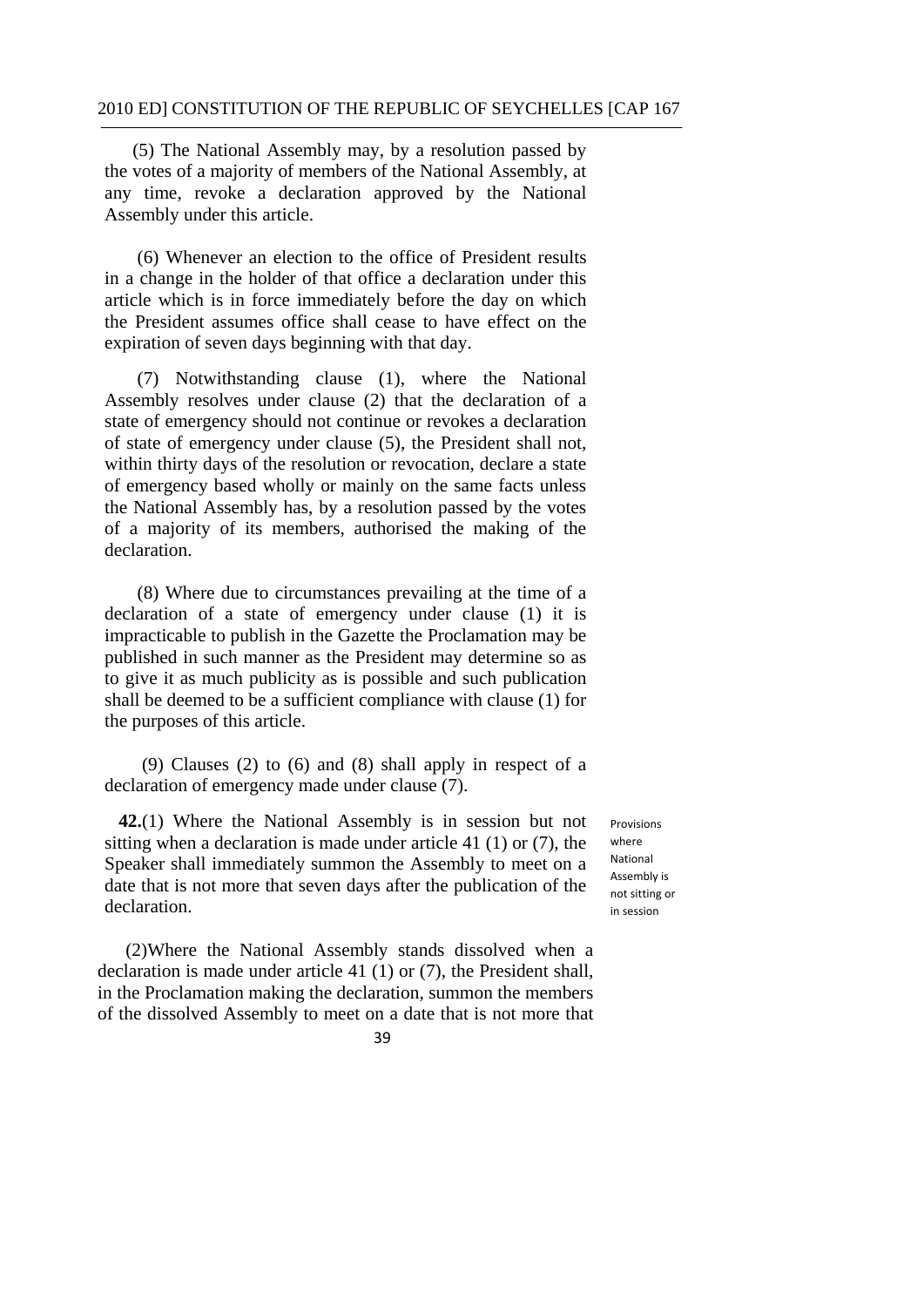seven days after the making of the declaration and the members may, until a new National Assembly first meets, meet and continue to meet for the purpose of discharging the functions of the National Assembly for the purposes of article 41.

(3) For the purposes of clause (2), the speaker or Deputy Speaker immediately before the dissolution of the National Assembly shall preside over the sittings of the National Assembly.

43. (1) This article shall apply during any period of public Restrictions of emergency.

 rights and during a period of freedoms

(2) Notwithstanding this Chapter but subject to clause (3), a law may provide for the taking during a period of public public emergency of such measures as are strictly required to meet the emergency exigencies of the situation.

(3) A law referred to in clause (2) shall not provide for the taking of measures that are inconsistent with which articles 15, 16, 17, 18 (3) 19 (2) to (6) and (11), 21 and 27.

 (4) Where a law referred to in clause (2) provides for the detention of persons provision shall be made in the law−

(a)

that, as soon as is reasonably practicable and in any case not more than seven days after the commencement of the detention, the person detained shall be furnished with a statement in writing, in, as far as is practicable, a language that the person understands, specifying in detail the grounds upon which the person is detained;

(b)that not more than seven days after the commencement of the detention, a notice shall be published in the Gazette and a local daily newspaper of wide circulation in Seychelles stating the name of the person detained and the particulars of the law under which the detention was made;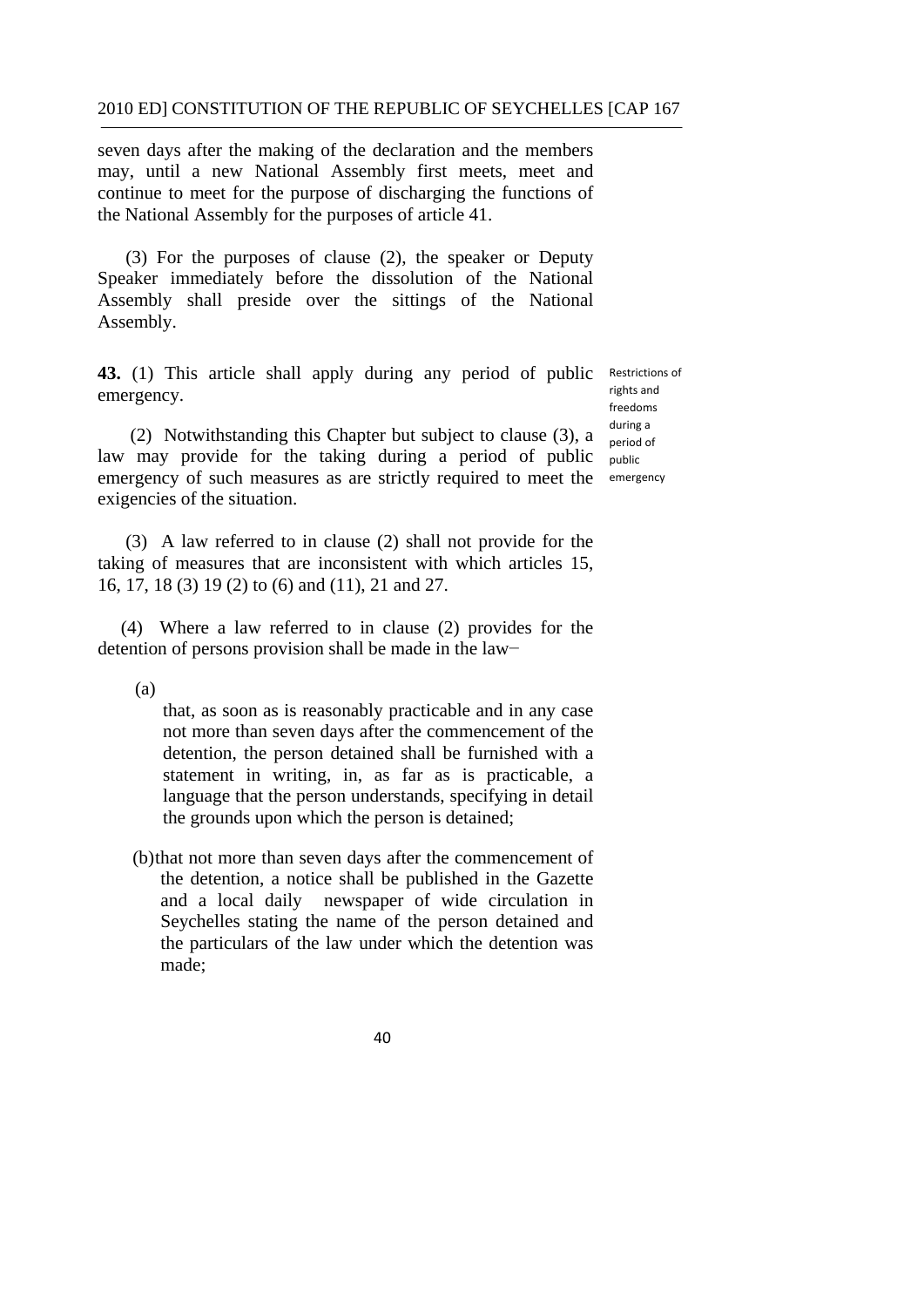- (c)that not more than a month after the detention and thereafter at intervals of not more than three months the detention of the person shall be reviewed by an independent and impartial tribunal appointed by the President from candidates proposed by the Constitutional Appointments Authority for this purpose;
- (d)that the person detained shall be entitled to choose and be afforded reasonable facilities to consult a legal practitioner, to appear, in person or through the legal practitioner, before the tribunal, and that were the law so provides the services of the legal practitioner shall be at public expense;
- (e)that the person detained shall be released forthwith if the tribunal reviewing the detention is satisfied that it is not reasonably necessary or expedient for the purpose of the emergency to continue with the detention;
- (f)where the tribunal reviewing the detention of a person does not order the release of the person the tribunal may make recommendation to the authority detaining the person concerning the necessity or expediency of continuing with the detention and a copy of the recommendation shall be served on the person detained.

(5) A tribunal appointed under clause (4) (c) shall have a Judge as chairman.

**44.**(1) A law made in relation to a disciplinary force of Seychelles may, in so far as it is necessary in a democratic society, provide for the derogation against the provisions of the Charter, other than articles 15, 16, and 17.

 Savings in relation to disciplinary force

(2) A law of a country other than Seychelles whose disciplinary force is lawfully in Seychelles in pursuance of arrangements made between the Government of Seychelles and another government or an international organization shall, in so far as the law applies to the disciplinary force, not be held to be inconsistent or in contravention of the provisions of the Charter.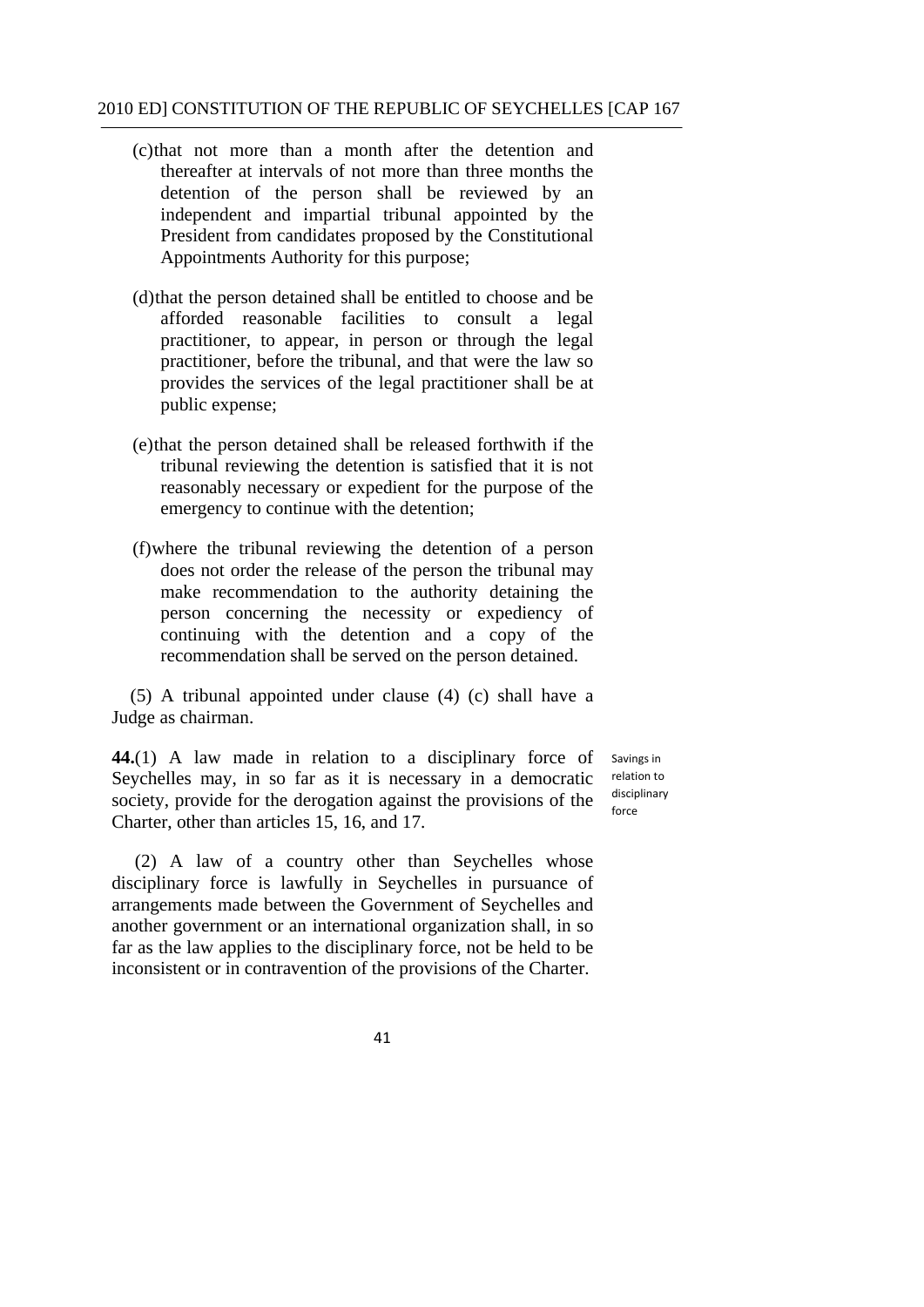(3) A law which authorises the taking of any measure against a member of a disciplinary force of a country with which Seychelles is at war shall not be held to be inconsistent with the Charter.

(4) A law referred to in clause (3) shall not provide for the doing of anything which constitutes the crime of genocide or a crime against humanity.

## **PART-IV**  REMEDIES

**45.** This Chapter shall not be interpreted so as to confer on any person or group the right to engage in any activity aimed at the suppression of a right or freedom contained in the Charter.

 Constitutional Court for redress. **46.**(1) A person who claims that a provision of this Charter has been or is likely to be contravened in relation to the person by any law, act or omission may, subject to this article, apply to the

 (2) An application under clause (1) may, where the Constitutional Court is satisfied that the person whose right or freedom has been or is likely to be contravened is unable to do so, be made by another person acting on behalf of that person, with or without that person's authority.

(3) The Constitutional Court may decline to entertain an application under clause (1) where the Court is satisfied that the applicant has obtained redress for the contravention under any law and where the applicant has obtained redress in the Constitutional Court for any matter for which an application may be made under clause (1), a court shall not entertain any application for redress for such matter except on appeal from a decision of such court.

(4) Where the Constitutional Court on an application under clause (1) is satisfied that adequate means of redress for the contravention alleged are or have been available to the person concerned in any other court under any other law, the Court may hear the application or transfer the application to the appropriate court for grant of redress in accordance with law.

 Abuse of right or freedom

 Remedies for of the charterinfringement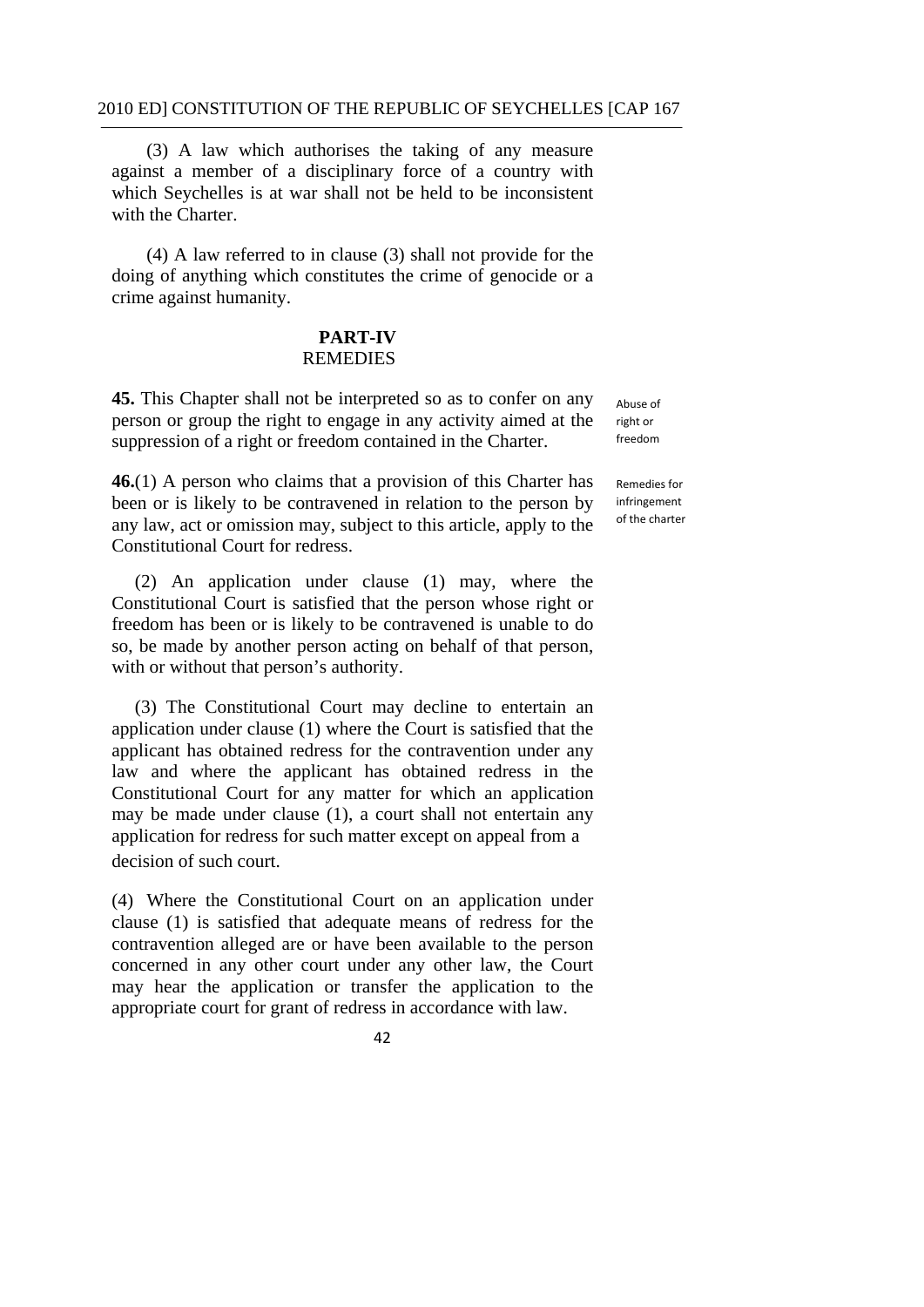(5) Upon hearing of an application under clause (1) the Constitutional Court may−

- (a) declare any act or omission which is the subject of the application to be a contravention of the Charter:
- (b) declare any law or the provision of any law which contravenes the Charter void;
- (c) make such declaration or order, issue such writ and give such directions as it may consider appropriate for the purpose of enforcing or securing the enforcement of the Charter and disposing of all the issues relating to the application;
- (d) award any damages for the purpose of compensating the person concerned for any damages suffered;
- (e) make such additional order under this Constitution or as may be prescribed by law.

(6) Where the Constitutional Court makes a declaration under clause (5)(b) the Court shall, subject to any decision in appeal therefrom, send a copy of the declaration to the President and the Speaker.

(7) Where in the course of any proceedings in any court, other than the Constitutional Court or the Court of Appeal, a question arises with regard to whether there has been or is likely to be a contravention of the Charter, the court shall, if it is satisfied that the question is not frivolous or vexatious or has already been the subject of a decision of the Constitutional Court or the Court of Appeal, immediately adjourn the proceedings and refer the question for determination by the Constitutional Court.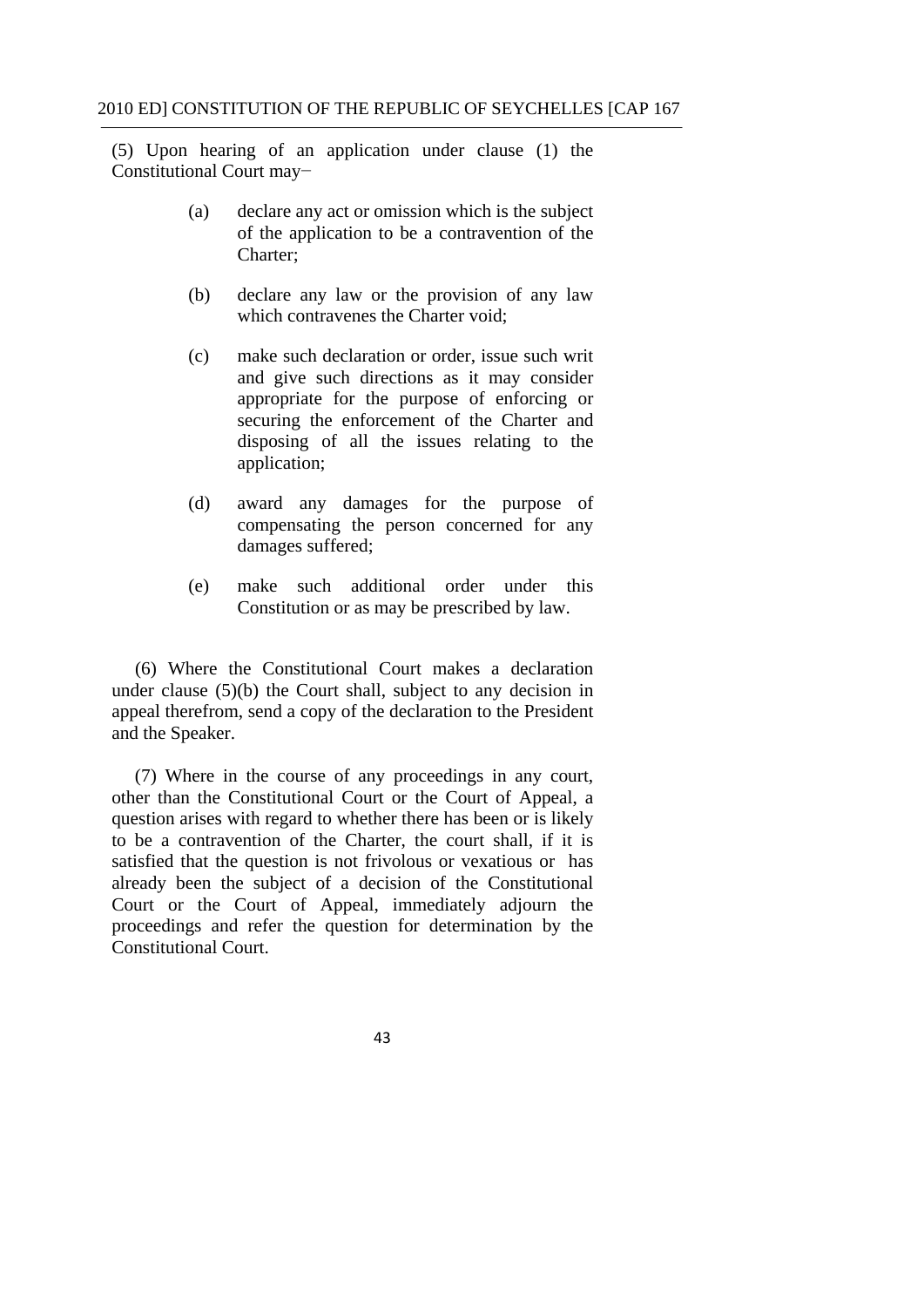(8) Where in an application under clause (1) or where a matter is referred to the Constitutional Court under clause (7), the person alleging the contravention or risk of contravention establishes a prima facie case, the burden of proving that there has not been a contravention or risk of contravention shall, where the allegation is against the State, be on the State.

(9) The Court in which the question referred to in clause (7) arose shall dispose of the case in accordance with the decision of the Constitutional Court, or if that decision is the subject of an appeal to the Court of Appeal, in accordance with the decision of the Court of Appeal.

(10) The Chief Justice may make rules for the purpose of this article with respect to the practice and procedure of the Constitutional Court in relation to the jurisdiction and power conferred upon it by or under this article, including rules with respect to the time within which an application or a reference may be made or brought.

### **PART V**

## PRINCIPLES OF INTERPRETATION

47. Where a right or freedom contained in this Charter is subject scope of to any limitation, restriction or qualification, that limitation, exceptions restriction or qualification−

- (a) shall have no wider effect than is strictly necessary in the circumstances; and
- (b) shall not be applied for any purpose other than that for which it has been prescribed.

**48.** This Chapter shall be interpreted in such a way so as not to be inconsistent with any international obligations of Seychelles relating to human rights and freedoms and a court shall, when interpreting the provision of this Chapter, take judicial notice of−

 obligations of Consistency with international Seychelles

(a)the international instruments containing these obligations;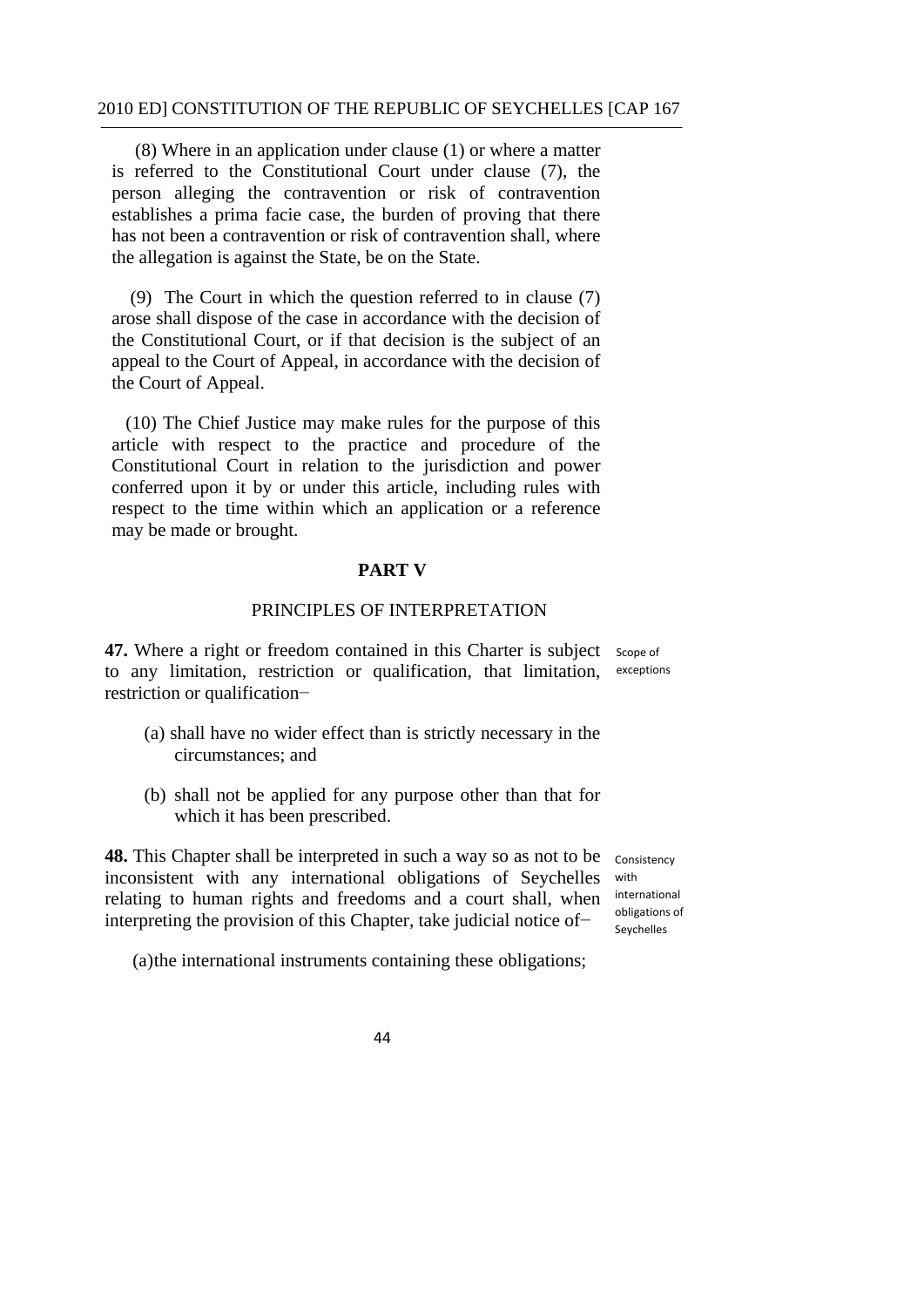- (b)the reports and expression of views of bodies administering or enforcing these instruments;
- (c)the reports, decisions or opinions of international and regional institutions administering or enforcing Conventions on human rights and freedoms;

(d)

the Constitutions of other democratic States or nations and decisions of the courts of the States or nations in respect of their Constitutions.

**49.** In this Chapter, unless the context otherwise requires− Interpretation

"Charter" or "Seychellois Charter of Fundamental Human Rights and Freedoms" means Part 1 of this Chapter;

"contravene", in relation to a requirement or condition in this Chapter, includes a failure to comply with the requirement or condition;

"court" means any court of law or tribunal having jurisdiction in Seychelles excepting, save as in articles 19 and 46, a court established by or under a disciplinary law;

"democratic society" means a pluralistic society in which there is tolerance, proper regard for the fundamental human rights and freedoms and the rule of law and where there is a balance of power among the Executive, Legislature and Judiciary;

"disciplinary force" means−

(a) a naval, military or air force;

(b)the police force of Seychelles;

(c)the prison service of Seychelles;

(d)any other similar force established by law.

"disciplinary law" means a law regulating the discipline of a disciplinary force;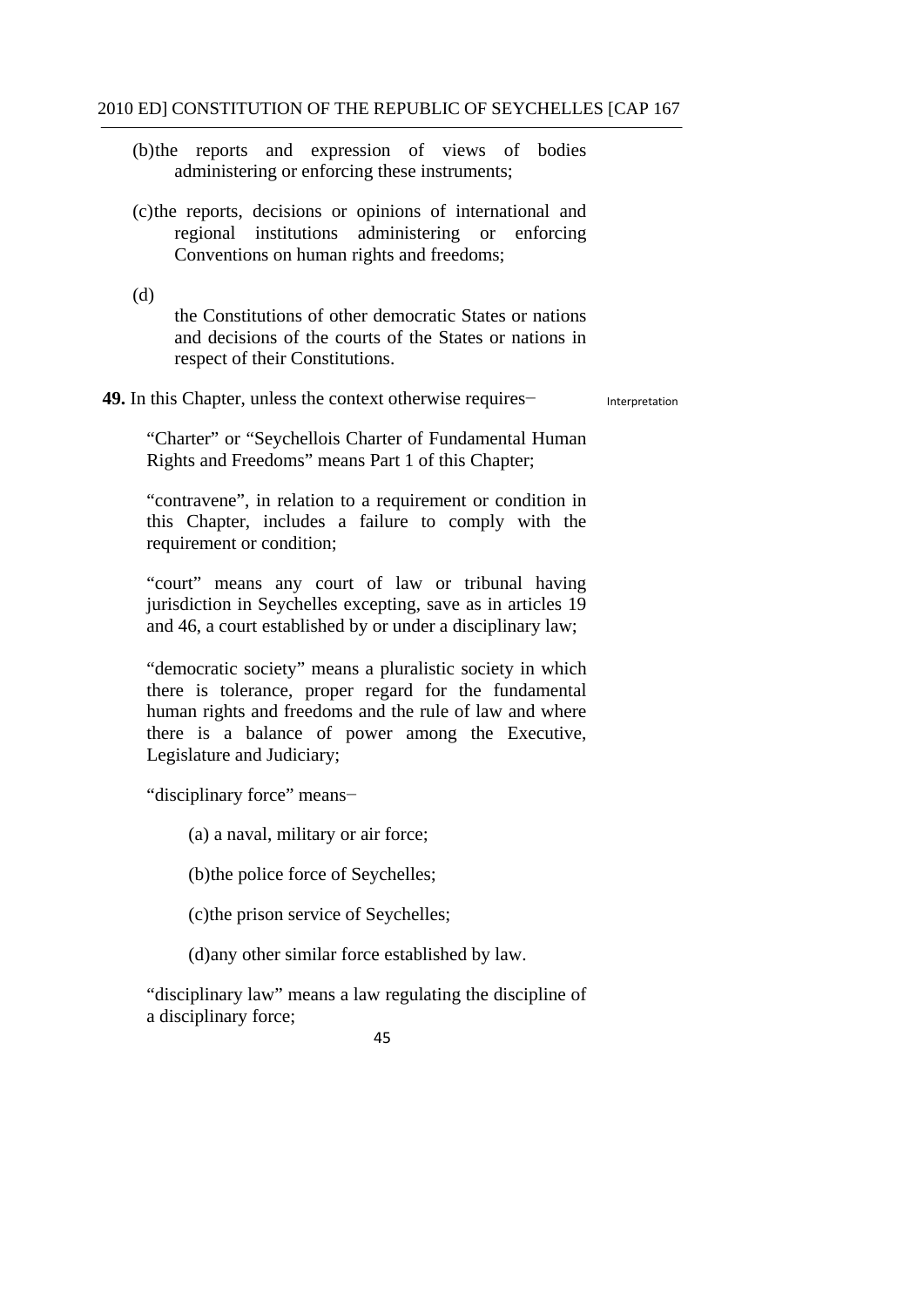"governmental authority" includes a department, division, agency or instrumentality of the Government and any statutory body or body set up by administrative action for governmental or official purposes;

"legal practitioner" mean a person lawfully in or entitled to be in Seychelles and entitled to practice law in Seychelles;

"member", in relation to a disciplinary force, includes any person who, under the law regulating the discipline of that force, is subject to that discipline;

"minor" means an individual who has not attained the age of eighteen years;

"period of public emergency" means any period during which−

- (a) Seychelles is at war; or
- (b) a declaration made under article 41 is in force;
- (c) "person" means an individual or a body corporate;

"public officer" includes a person employed by a governmental authority.

## **CHAPTER IV**

### THE PRESIDENT

**50.** There shall be a President of Seychelles who shall be the President of Head of State, Head of Government and Commander-in-Chief of the Defence Forces of Seychelles. Seychelles

**51.**(1) A person is qualified for election as President if−

- (a) the person is a citizen of Seychelles;
- as a voter under this Constitution (b) the person is not disqualified from registration

(2) Subject to clause (6), Schedule 3 shall have effect with regard to the election of the President.



Qualification for election as President and election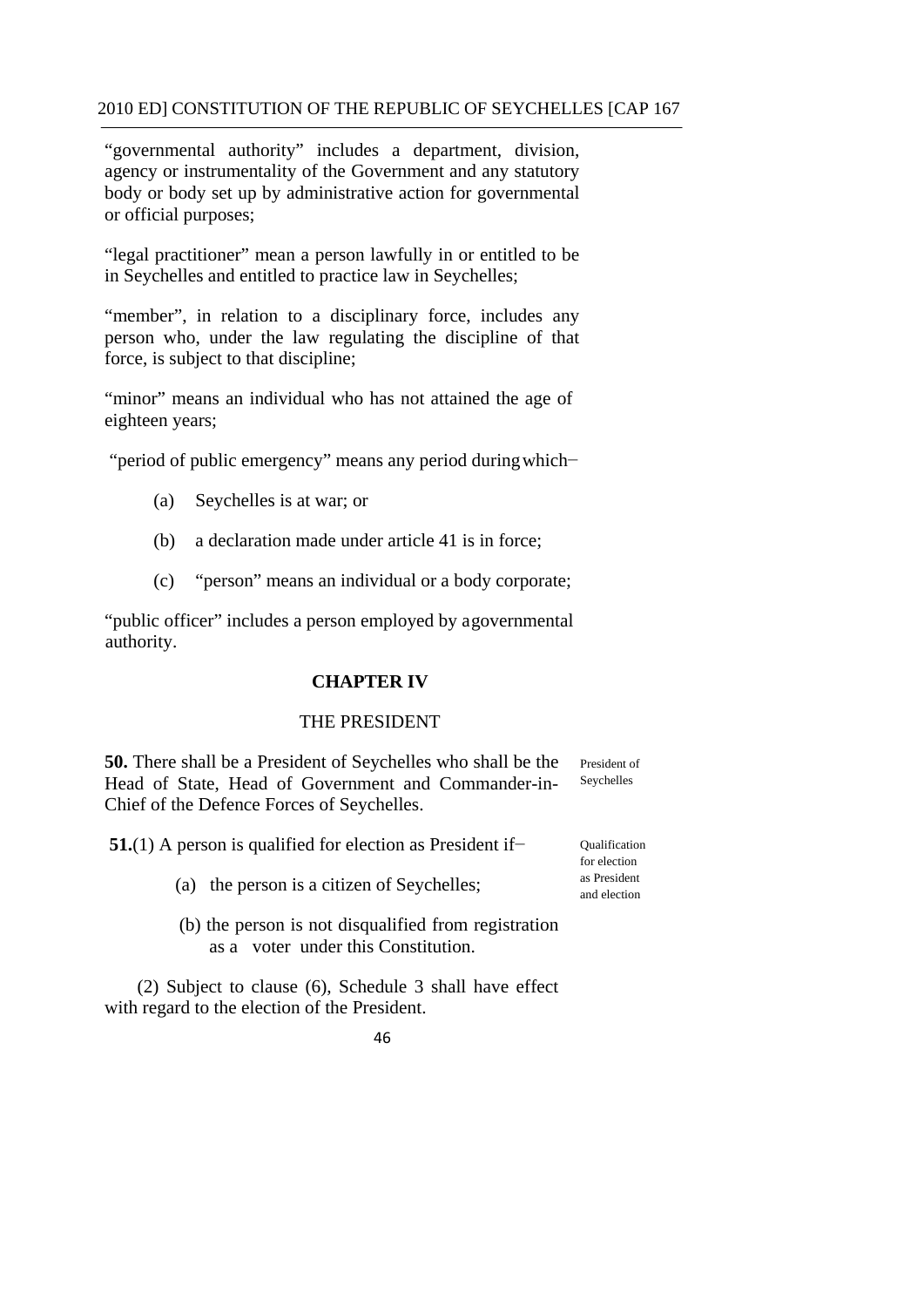(3) The Constitutional Court shall have jurisdiction to hear and determine whether a person has been validly elected to the office of President.

(4) An application under clause (3) may be made by a person entitled to vote at an election of the President, a person who was a candidate at the election or the Attorney-General.

Ĭ. (5) Where a person other than the Attorney-General makes an application under this article, the Attorney-General may intervene and may appear or be represented in the proceedings.

(6) A law may provide for—

 $(a)$ the circumstances and manner in which and the imposition of conditions upon which an application may be made to the Constitutional

Court for the determination of a question under clause (3);

- (b) the powers, practice and procedure of the Constitutional Court in relation to the application; and
- (c) any matter, not otherwise provided for in Schedule 3, which is necessary or required to ensure a true, fair and effective election of the President.

**52.** (1)Subject to this article, a person elected as President shall<sup>Tenure of office of</sup>  $\frac{a}{b}$  hold office for a term of five years —  $\frac{b}{c}$ 

3/7/1994.

- (a)beginning with the date next following the date of the declaration of the election of President; or
- (b) where another person holds office as President on the date next following the date of the declaration of the election of President, beginning on the date next
	- 47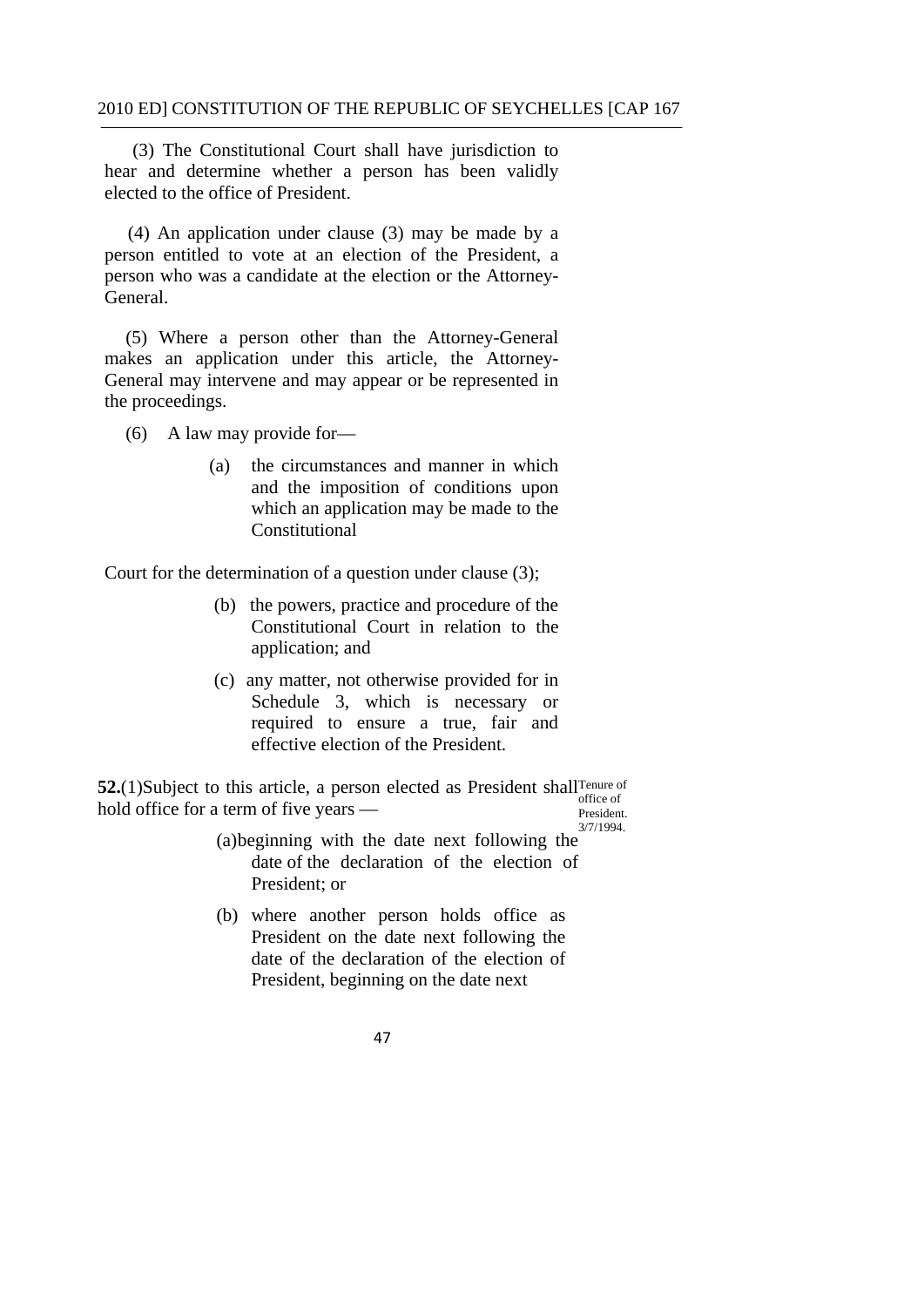(c) following the date on which the office next becomes vacant.

(2)A person shall hold office as President under this Constitution for not more than three terms.

(3)The office of President becomes vacant−

- clause (1); (a) on the expiration of the period specified in
- (b) where an election for the office of President is held before the expiration of five years referred to in clause (1), on the date next following the date of declaration of the election of President; or
- (c) where the incumbent dies or resigns or is removed from office under this Constitution.

(4)Where, but for this clause, the office of President would become vacant on a particular date by reason of the operation of clause (3)(a), but on that date an election held under article 51 has not resulted in the election of the President, the incumbent President shall continue to hold office until the end of the day on which the President is elected under article 51.

(5)The President may, by writing addressed to the Speaker, resign from the office of President.

(6)Where a period of public emergency subsists at the time when the term of office of President would end, the National Assembly may, by resolution approved by a majority of the members of the Assembly, extend the term of office of President —

- (a) where there is a declaration of a state of emergency, for not more than six months at a time but up to a maximum aggregate period of twelve months;
- (d) where Seychelles is at war, for not more than twelve months at a time but up to a maximum aggregate period of forty-eight months,
	- 48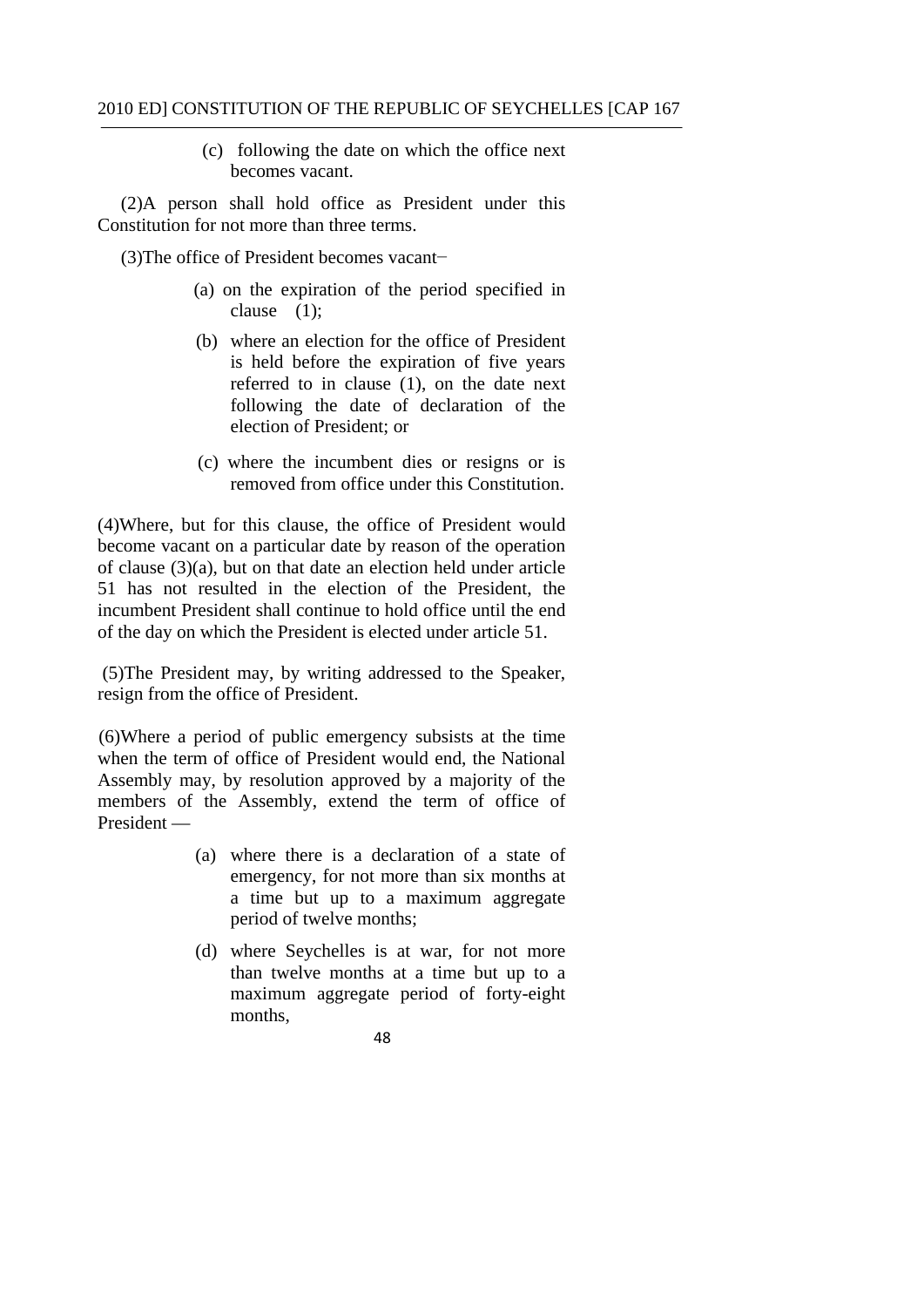extended in the same circumstances under this Constitution. and a period of extension shall not extend beyond the duration of the current session of the National Assembly or beyond the period by which the session of the National Assembly is

**52A.**(1) The provisions of this article shall have effect Appealing for notwithstanding anything to the contrary in the other  $2/7/2000$ . notwithstanding anything to the contrary in the provisions of this Chapter.

(2) The President may, at any time after the expiration of one year from the commencement of the President's first or second term of office, by Proclamation published in the Gazette, declare the President's intention of appealing to the People for a mandate to hold office, by election, for a further term.

(3) Upon the making of a Proclamation under clause (2), the Electoral Commission shall, subject to the provisions of this article, hold a Presidential election.

- (4) (a) The President may revoke a Proclamation made under this article by notice published in the Gazette, at any time before the day appointed as nomination day in relation to the election of the President.
	- (b) The President shall not withdraw his nomination as candidate at such election.

(5) If at any time after the date of a Proclamation made under clause (2) and before the close of the poll at the election held in pursuance of the Proclamation, the incumbent President dies, the Proclamation shall be deemed to have been revoked with effect from the date of such death, and the election to be held in pursuance of the Proclamation shall be deemed to be cancelled.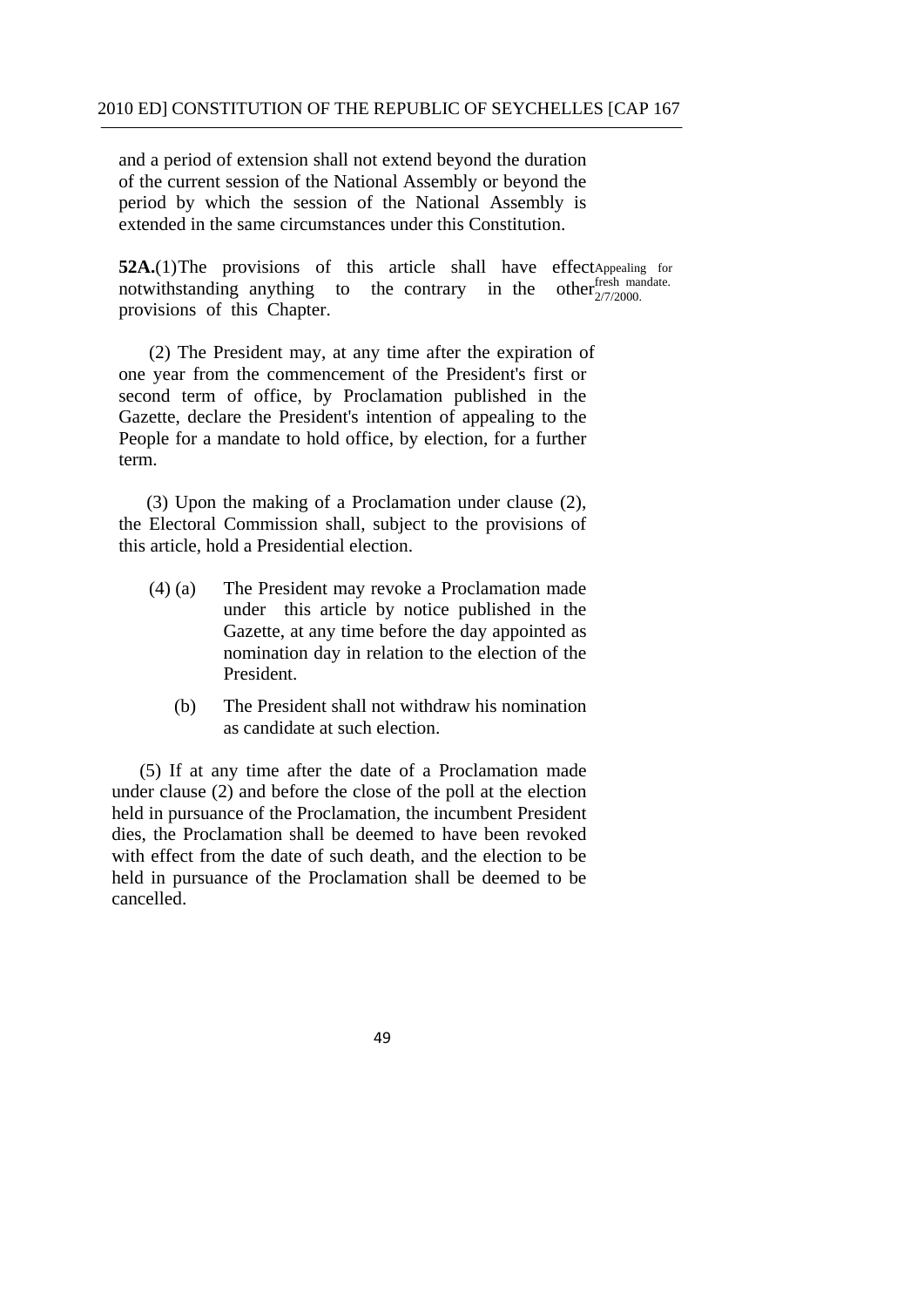(6)The person declared elected as President at an election held under this article shall, if such person —

- (a) is the incumbent President, hold office for a further term of five years beginning with the date next following the date on which the term of office of the incumbent President is deemed to have expired under clause (7);
- of declaration of the election of President. (b) is a person other than the incumbent President, hold office for a term of five years beginning with the date next following the date

 office of the incumbent President — (7) Where an election is held under this article, the term of

- (a) shall be deemed to have expired on the date next following the date of declaration of election of President in that election; and
- (b) shall constitute one term for the purpose of article 52(2).

**53.**(1)This article shall have effect with regard to the removal of Removal of the the President from office on the ground of mental or physical <sup>President for</sup> incapacity.

 (2)Where the Cabinet resolves, upon a motion supported by the votes of a majority of all the members of the Cabinet that the question of the mental or physical capacity of the President to discharge the functions of the office of President ought to be investigated, the Cabinet shall so inform the Chief Justice.

 Speaker shall− (3) Where notice in writing signed by not less than half the number of members of the National Assembly of a motion requesting that the question of the mental or physical capacity of the President to discharge the functions of the office of President ought to be investigated is given to the Speaker, the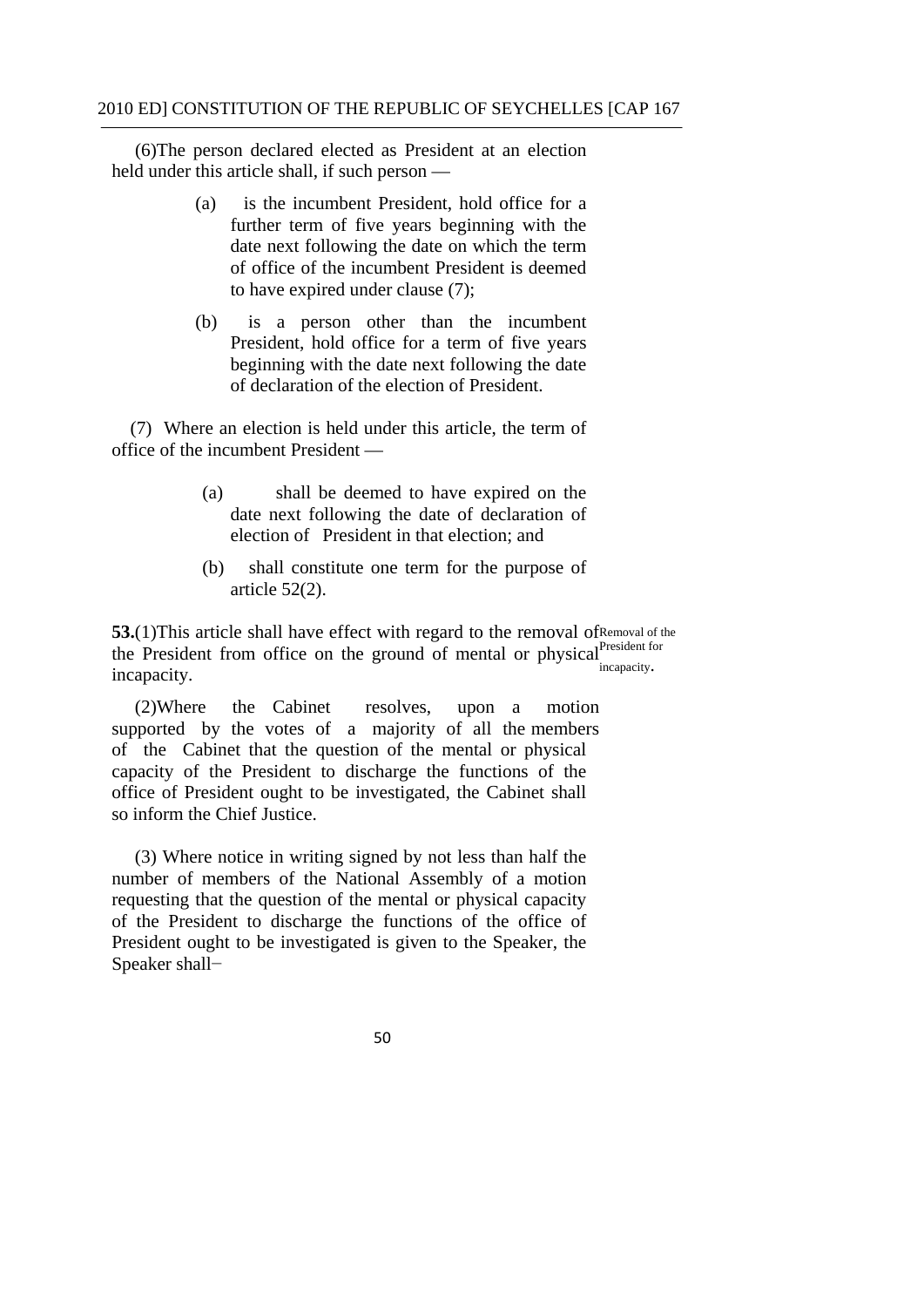- notice: (a) where the National Assembly is sitting or has been summoned to meet within five days, cause the motion to be considered by the Assembly as soon as is practicable within seven days of the
- (b) where the National Assembly is not then sitting, summon the Assembly to meet on a date within fourteen days of the notice and cause the motion to be considered at that meeting.

 (4) Where a motion under clause (3) is proposed for consideration by the National Assembly, the Assembly shall not debate the motion but the Speaker shall forthwith cause a vote to be taken on the motion and, if the motion is supported by the votes of not less that two-thirds of the number of its members, shall declare the motion to be passed and shall deliver a copy of the motion to the President and the Chief Justice.

(5) Where the Chief Justice is informed under clause (2) or receives a copy of a motion under clause (4), the Chief Justice shall appoint a medical board consisting of not less than three persons selected by the Chief Justice from among persons who are qualified as medical practitioners under a law, and the medical board shall inquire into the matter and shall make a report to the Chief Justice stating the opinion of the board as to whether or not the President is, by reason of and infirmity of body or mind, incapable discharging the functions of the office of President.

 (6) Where under clause (5) the medical board reports that the President is capable of discharging the functions of the office of President, the Chief Justice shall inform accordingly−

- instance of the Cabinet, the Cabinet: or (a) where the investigation was carried out at the
- (b) where the investigation was carried out at the instance of the National Assembly, the Speaker,
	- 51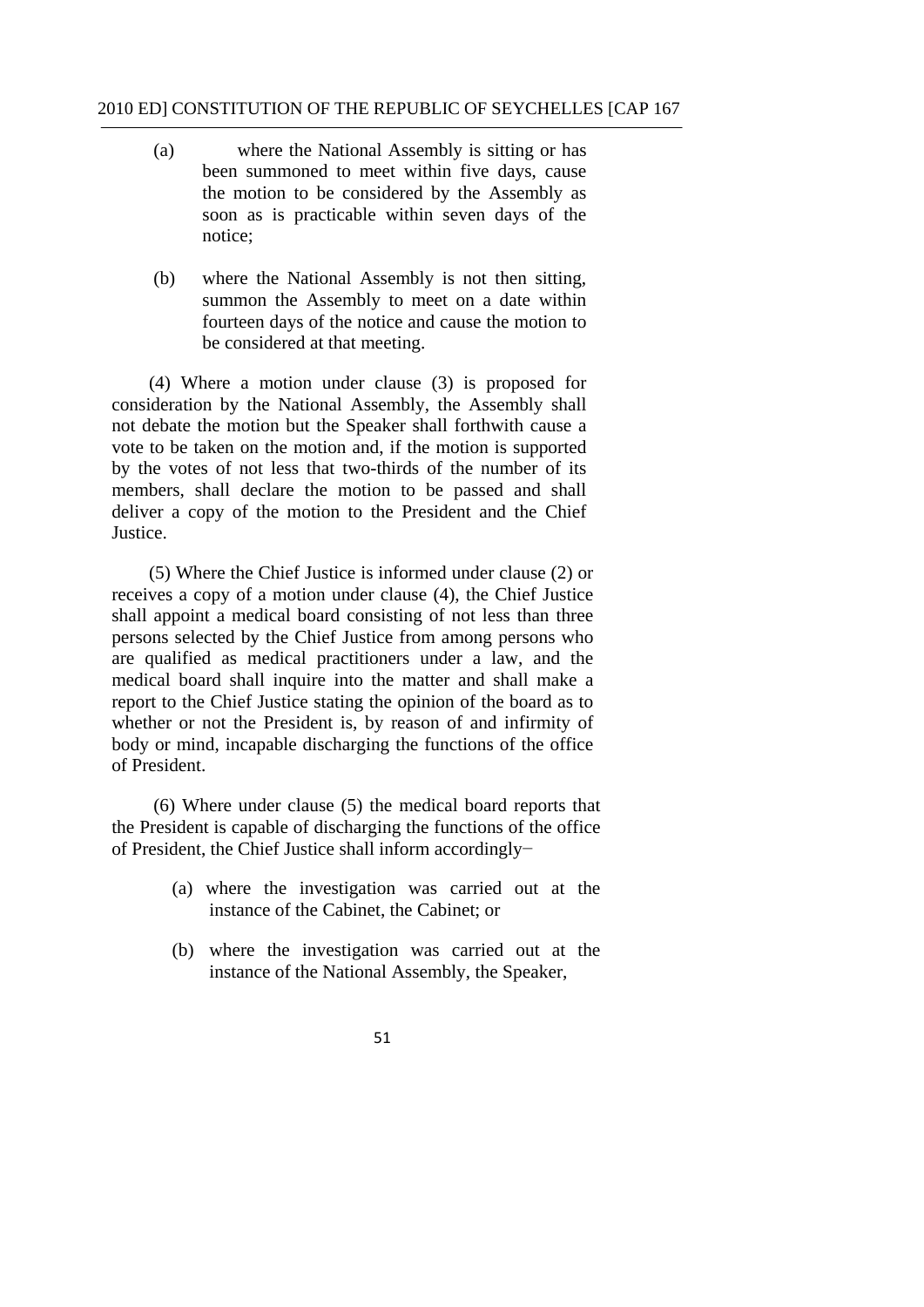and, as soon as is practicable, thereafter the Cabinet shall inform the President accordingly or the Speaker shall inform

the President and the National Assembly accordingly, as the case may be.

(7) Where under clause (5) the medical board reports that the President is incapable of discharging the functions of the office of President, the Chief Justice shall certify in writing accordingly and−

- (a) where the investigation was carried out at the instance of the Cabinet, submit the findings to the Cabinet, and the Cabinet shall inform the President of the findings and submit the findings to the Speaker; or
- (b) where the investigation was carried out at the instance of the National Assembly, submit the findings to the Speaker and the Speaker shall inform the President of the findings.

 (7), the speaker shall,− (8) Where the Speaker receives a report under clause

- (a) where the National Assembly is sitting or has been summoned to meet within five days, cause the findings of the medical board to be considered by the Assembly as soon as is practicable; or
- (b) where the National Assembly is not sitting, immediately summon the Assembly to meet and cause the findings of the medical board to be considered at that meeting.

(9) Where the National Assembly, when if meets pursuant to clause (8), resolves by the votes of not less that two-thirds of the number of its members that the finding of the medical board be adopted, the President shall cease to hold office on the passing of the resolution.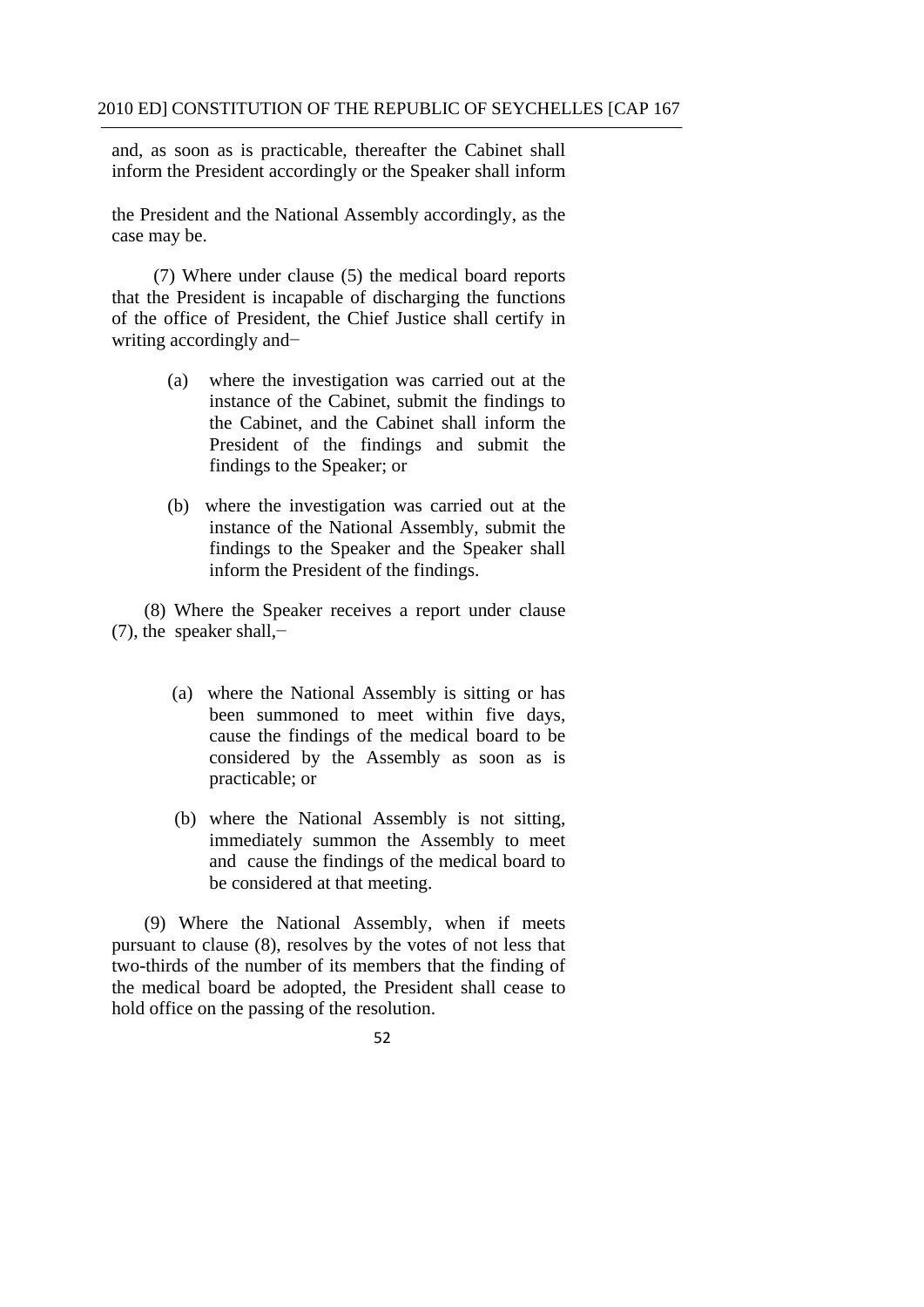**54.**(1) Where notice in writing signed by not less than half the number of the members of the National Assembly of a motion alleging that the President has committed a violation of this Constitution or a gross misconduct and specifying the particulars of the allegation and proposing that the Constitutional Court investigates the allegations is given to the Speaker, the Speaker shall−

- (a) if the National Assembly is then sitting or has been summoned to meet within five days, cause the motion to be considered by the Assembly within seven days of the notice; or
- (b) if the National Assembly is not sitting, summon the Assembly to meet on a date within fourteen days of the notice and cause the motion to be considered at that meeting.

(2) Where a motion under clause (1) is proposed for consideration by the National Assembly, the Assembly shall not debate the motion but the Speaker shall forthwith cause a vote to be taken on the motion and, if the motion is supported by the votes of not less that two-thirds of the number of its members, shall declare the motion to be passed.

 (3)Where a motion is declared to be passed under clause  $(2)$ -

- (a) the Speaker shall deliver a copy of the motion to the President and the Chief Justice;
- (b) the Chief Justice shall place the matter before the Constitutional Court;
- (c) the Constitutional Court shall investigate the matter and report to the Speaker whether it finds that the particulars of the allegation specified in the motion constitute a prima

 Removal of President for violation of or gross Constitution misconduct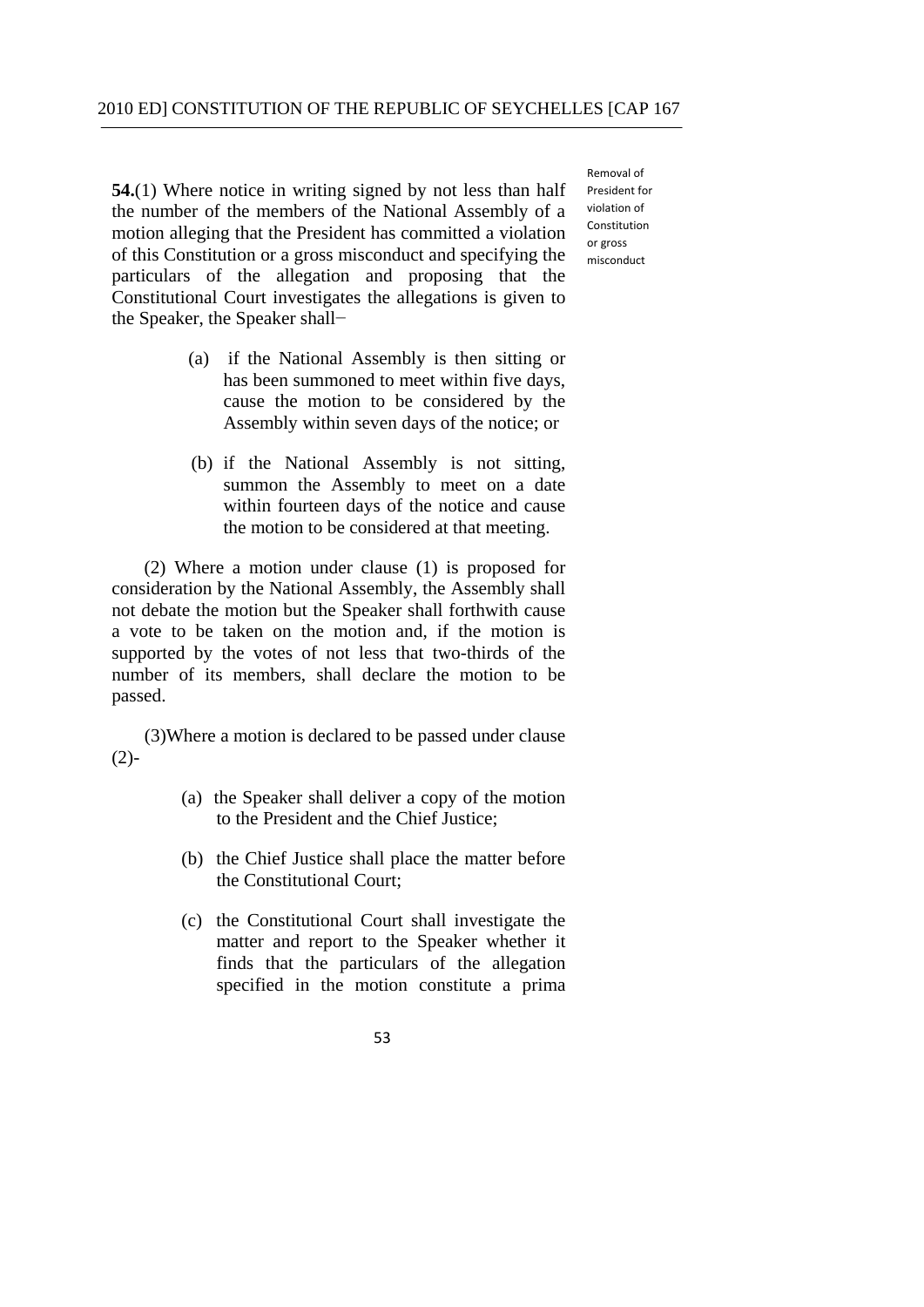facie case for the removal of the President; and

(d) the Constitutional Court in investigating the matter under paragraph (c) may summon and examine any witnesses or otherwise exercise all the powers of the Supreme Court.

(4) The President shall have the right to appear and be represented before the Constitutional Court during its investigation of the allegation.

(5) Where the Constitutional Court reports to the Speaker that the Court finds that the particulars of an allegation against the President specified in the motion do not constitute a prima facie case for the removal of the President, no further proceedings shall be taken under this article in respect of that allegation.

against the President specified in the motion constitute a (6) Where the Constitutional Court reports to the Speaker that the Court finds that the particulars of an allegation prima facie case for the removal of the President, the Speaker shall, within ten days after a report is made to the Speaker pursuant to clause(3) (c)−

- (a) where the National Assembly is sitting or has been summoned to meet within five days, cause the findings of the Court to be considered, as soon as is practicable, by the Assembly; or
- (b) where the National Assembly is not sitting, immediately summon the National Assembly and cause the findings of the Court to be considered by the Assembly.

(7) Where the National Assembly when it meets pursuant to clause (6) resolves by the votes of not less than two-thirds of the number of its members that the finding of the Constitutional Court be adopted, the President shall cease to hold office on the passing of the resolution.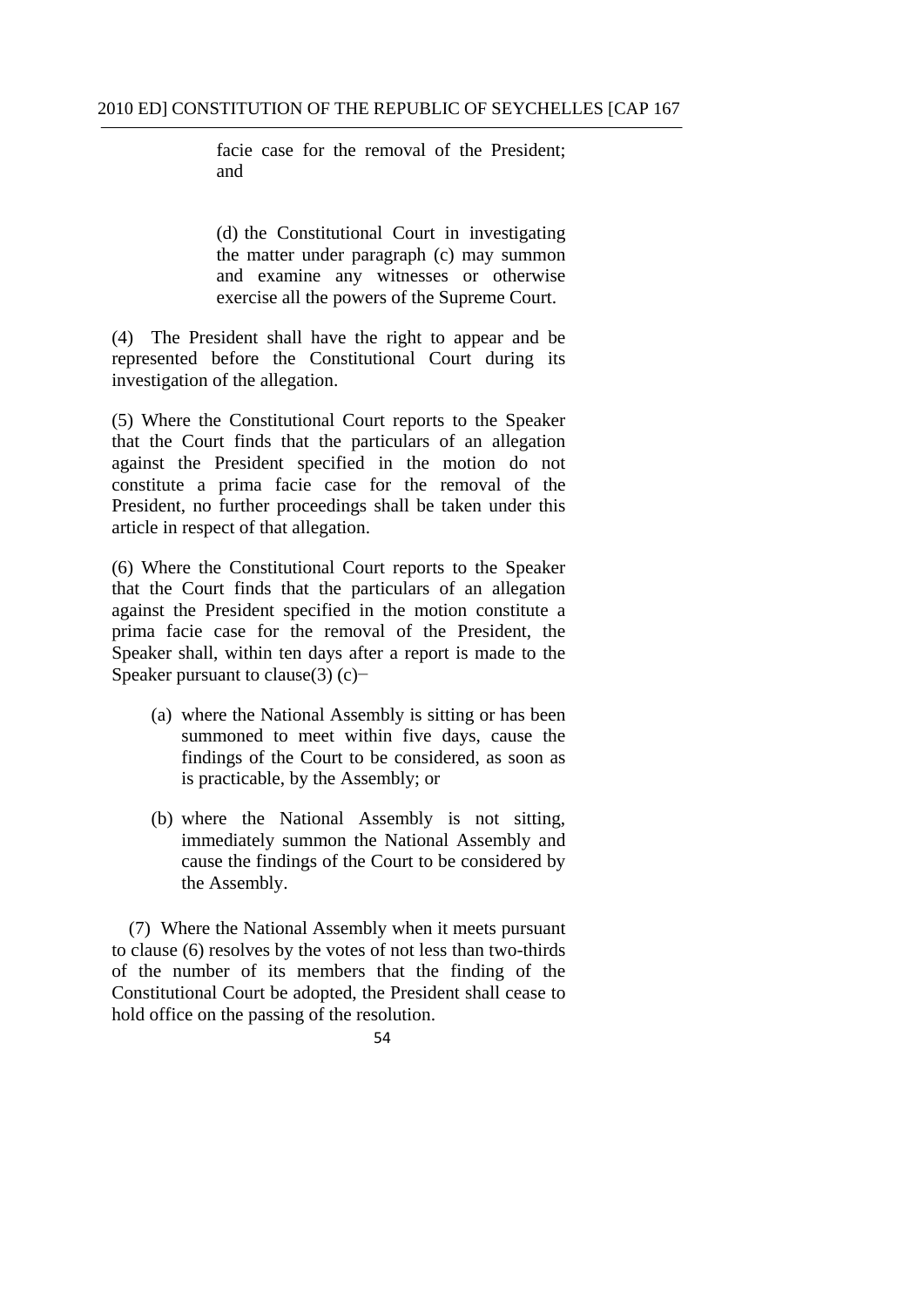**55.**(1)Where the President dies, resigns or is removed from office, the Vice-President shall assume the office of President for the unexpired term of the President with effect from the death, resignation or removal from office of the President.

For the purpose of this clause, a person who would, but for that person's death, have been declared elected as President at the Presidential election and the person designated as the Vice-President of the first-mentioned person shall be deemed to have been the President and Vice-President respectively, holding office immediately before the death of the first-mentioned person and accordingly, such Vice-President shall assume the office of President.

(2) Where the President ceases to hold office under article 110(3), the Vice-President shall discharge the functions of the President until a person is elected under article 51 to the office of President.

(3) Where the Vice-President discharges the functions of the President under clause (2) or article 56, the Vice-President shall not have power to —

- (a) revoke the appointment of a Minister, or
- (b) invoke article 110.

**56.** Where the President is on leave of absence, absent from Seychelles or unable for any other reasons, except for a reason specified in article 55, to discharge the functions of the office of President, the Vice-President shall discharge those functions until the President returns from leave of absence or from outside Seychelles and resumes the functions of the office of President or is able to discharge the functions of the office of President.

**57.**A person assuming the office of President shall, before entering upon the office, take and subscribe before

Vacancy in the office of President. 3/14/1996.

2/7/2000

Discharge of functions of President during temporary absence from office

Oath of President.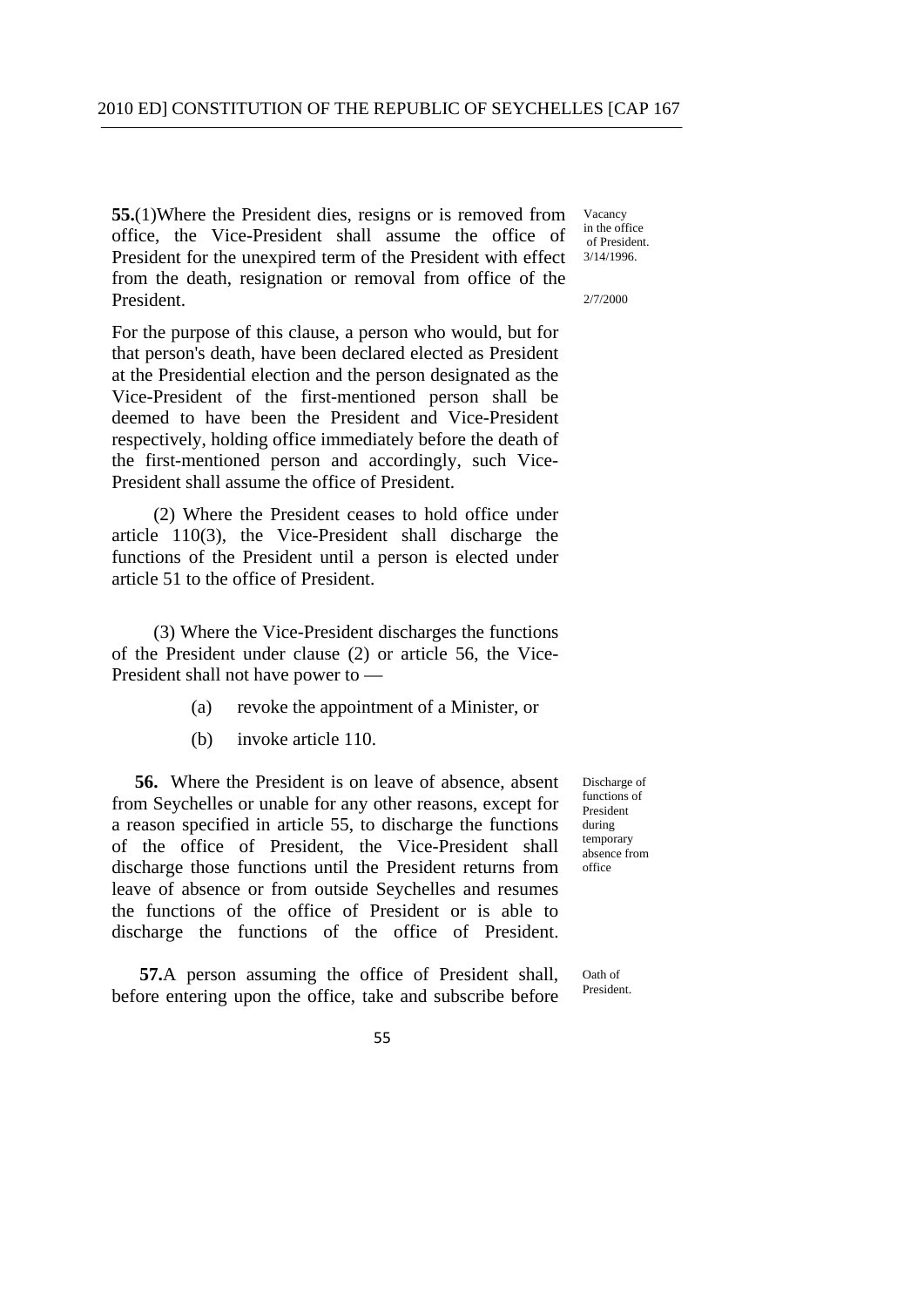the Chief Justice or another Judge the oath of allegiance and the Presidential oath prescribed in this Constitution.

**58.**(1) The President shall receive such salary, allowances and gratuity as may be prescribed by an Act.

(2) Where the person holding the office of President ceases to hold office otherwise than by being removed under article 54, the person shall receive such pension, gratuity or allowance as may be prescribed by an Act.

(3) The salary, allowance, pension or gratuity, as the case may be, payable under this article to the President or a person who has ceased to be President shall be a charge on the Consolidated Fund and shall not be altered to the disadvantage of the President or the person who has ceased to be President.

(4) Clauses (2) and (3) shall apply to a person who held office as President under any previous Constitution of Seychelles.

(5) Where a person who has previously held office as  $\frac{3}{7/1994}$ President under this or a previous Constitution is elected to the office of President, the person shall not, while holding office as President, be entitled to receive the pension, gratuity or allowance payable under clause (2).

**59.**(1) Whilst any person holds, or discharges under article 55 or article 56 the functions of, the office of President no criminal proceedings shall be instituted or continued against the person in respect of anything done or omitted to be done by the person in either an official or private capacity and no civil proceedings shall be instituted or continued in respect of which relief is claimed against the person in respect anything done or omitted to be done in such private capacity.

(2) Notwithstanding article 18(6) or article 19(1) or (7) or any other law, proceedings such as are referred to in clause (1) may be brought within three years of a person ceasing to hold or discharge the functions of the office of President unless the period prescribed by law for bringing the proceedings concerned had expired before the person

Salary and allowances for President.

Cap. 176

Protection of President in respect of legal proceedings during office.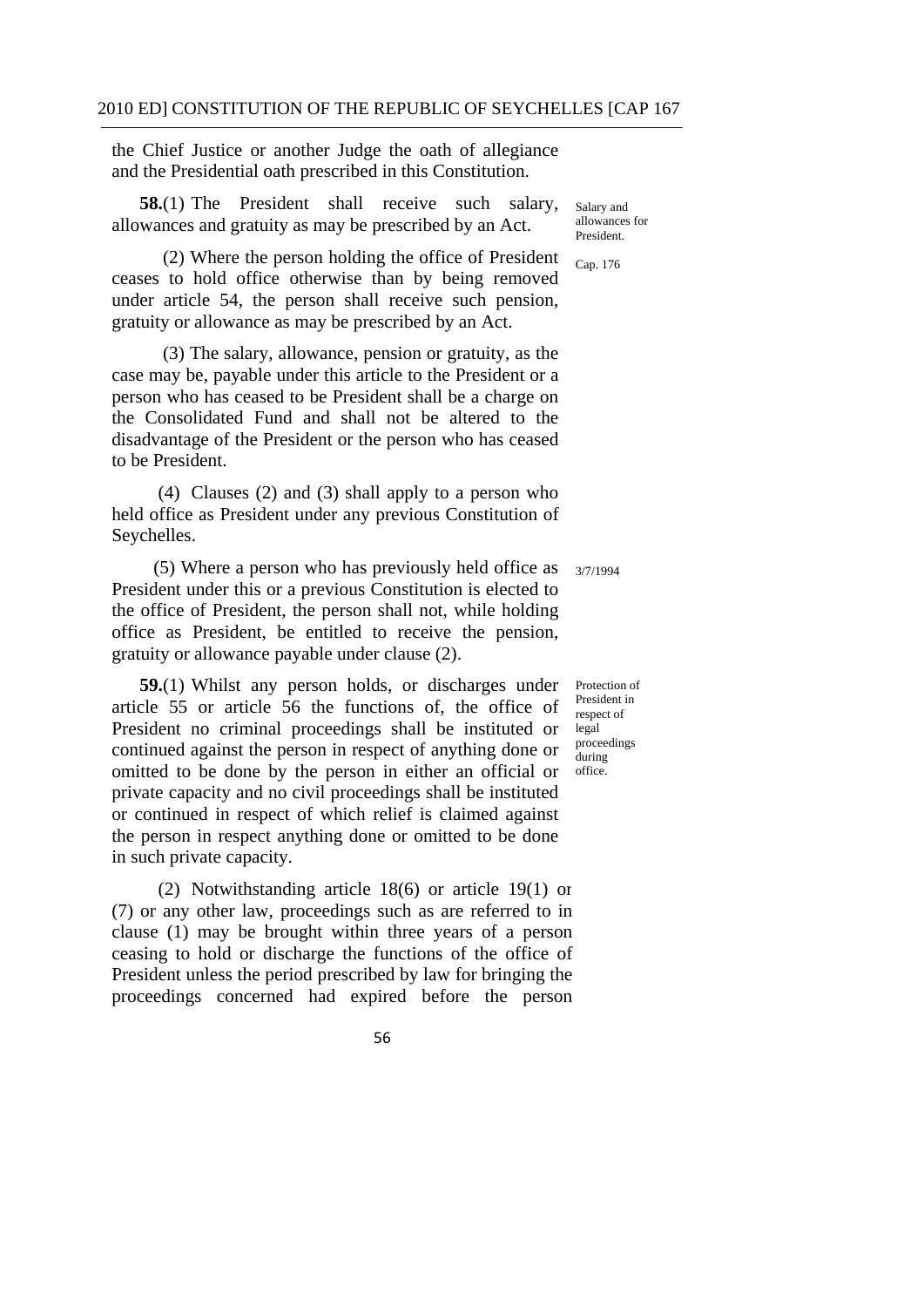assumed or commenced to discharge those functions.

**60.**(1) The President may, after obtaining the advice of Power of the advisory committee appointed under article 61 pardon  $3/7/1994$ 

- (a) grant to any person convicted of any offence a pardon, either free or subject to lawful conditions;
- (b) grant to any person a respite, either indefinite or for a specified period, of the execution of any punishment imposed on that person for any offence;
- (c) substitute a less severe form of punishment for any punishment imposed on any person for any offence; or
- (d) remit the whole or part of any punishment imposed on any person for any offence or of any penalty or forfeiture otherwise due to the Republic on account of any offence.

(2) Except as otherwise permitted by or under an Act, the exercise of the power conferred by clause (1) shall not be held out, offered or promised in advance of conviction.

(3) Nothing in this article shall prevent the establishment by an Act of systems of probation, parole or release on license, or any similar system.

(4) Any reference in this article to a conviction or the imposition of a punishment, penalty, sentence or forfeiture includes a reference to a conviction or the imposition of a punishment, penalty, sentence or forfeiture by a courtmartial or other military court.

(5) This article shall not apply in relation to any conviction by a court established under the law of a country other than Seychelles that has jurisdiction in Seychelles in pursuance of arrangement made between the Government of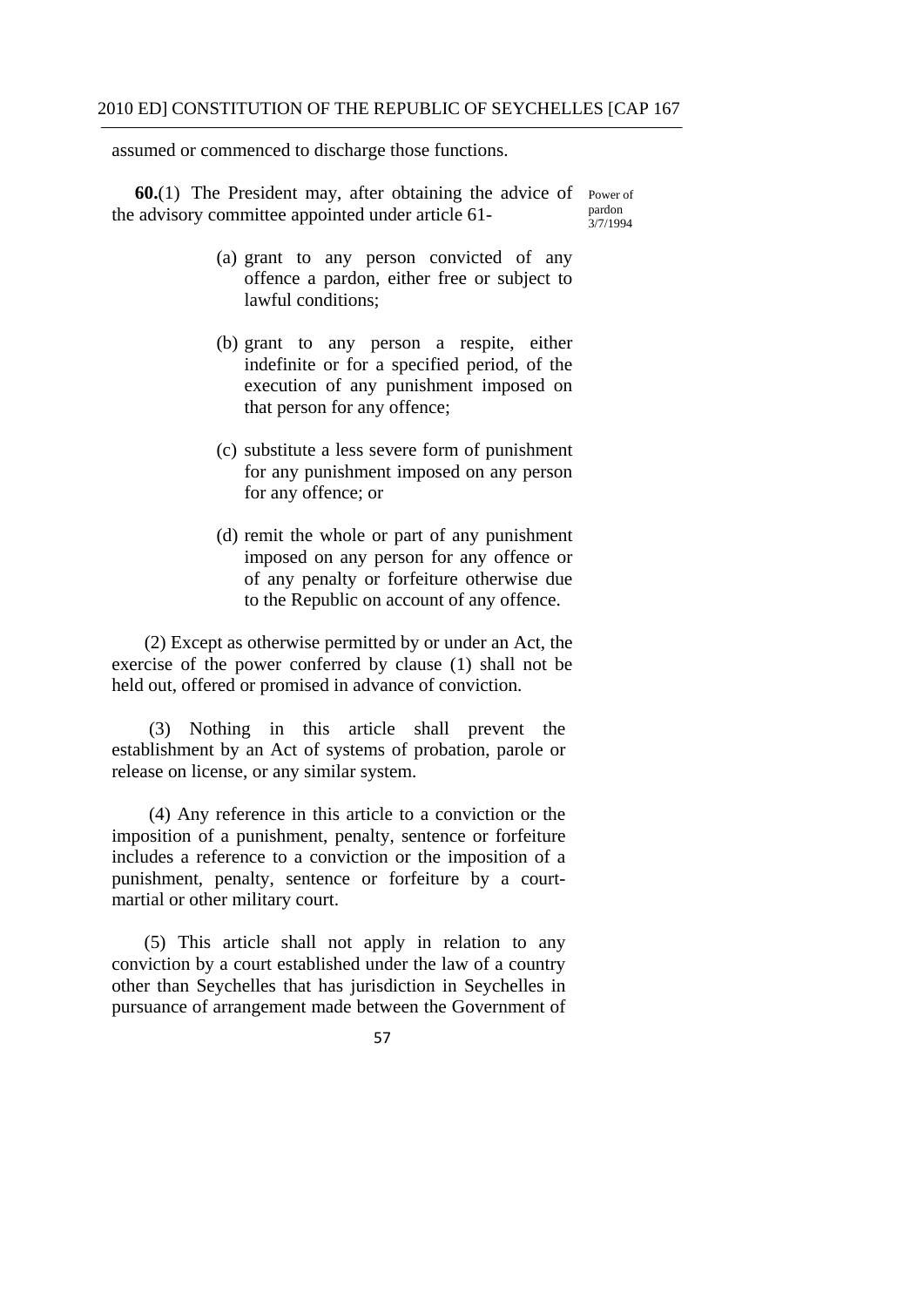Seychelles and another government or an international organization relating to the presence in Seychelles of members of a disciplinary force of that other country or under the control of the international organization or in relation to any punishment imposed in respect of any such conviction or any penalty or forfeiture resulting from any such conviction.

**61.** There shall be an advisory committee on the power of pardon under article 60 which shall consist of not less that three and not more than five persons as may be appointed for a term of seven years by the President from candidates proposed by the Constitutional Appointments Authority.

**62.** (1) Subject to this Constitution and to any other law, the Establishment powers of establishing and abolishing offices for the Republic shall vest in the President.

(2) The President may, by order, declare that an office established by the President under clause (1) shall not be an office in the public service.

(3) Appointment to an office declared by the President not to be an office in the public service shall be made by the President from candidates proposed by the Constitutional Appointments Authority.

(4) Appointment to an office, established by the President under clause (1), other than an office referred to in clause (2), shall be made by the President or by a person or body authorised by the President.

**63.**(1)Where under this Constitution, an appointment to an office or the designation of a person for any purpose by the President is expressed to be subject to the approval of the National Assembly, particulars of the proposed appointment or designation shall be sent to the Speaker and the Speaker shall cause the National Assembly to vote on the proposed appointment or designation.

Advisory committee

and abolition of and appointment to offices

Appointments subjects to approval of National Assembly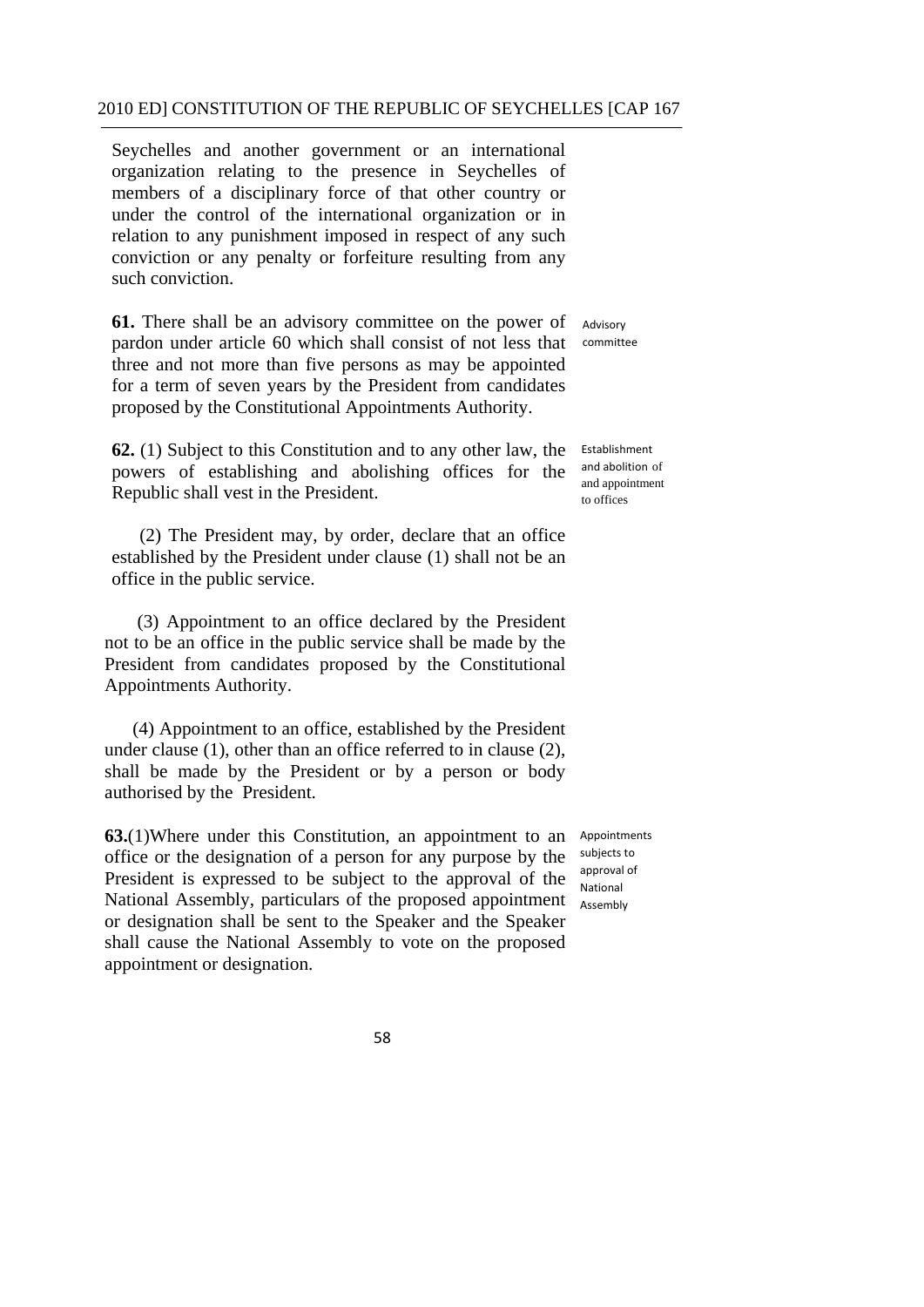(2) The Speaker shall notify the President of the decision of the National Assembly and only if the decision is in favour of the appointment or designation may the appointment or designation be made.

**64.**(1) The President may, with the approval of a majority of members of the National Assembly, appoint a person as Ambassador, High Commissioner or any other principal representative of Seychelles to represent abroad.

(2) The President may receive envoys accredited to Seychelles.

(3) The President may receive or cause to be executed treaties, agreements or conventions in the name of the Republic.

 Republic unless it is ratified by− (4) A treaty, agreement or convention in respect of international relations which is to be or is executed by or under the authority of the President shall not bind the 3/19/1995

- (a) an Act; or
- (b) a resolution passed by the votes of a majority of the members of the National Assembly.

(5) Clause (4) shall not apply where a written law confers upon the President the authority to execute or authorize the execution of any treaty, agreement or convention.

**65.** The President shall−

Presidential message

(a) at the beginning of each year; and

 (b) before a dissolution, pursuant to article 106(2 (a) or (b), of the National Assembly, deliver to the Assembly a message on the state of the nation.

59

 and execution of treaties. Diplomatic representation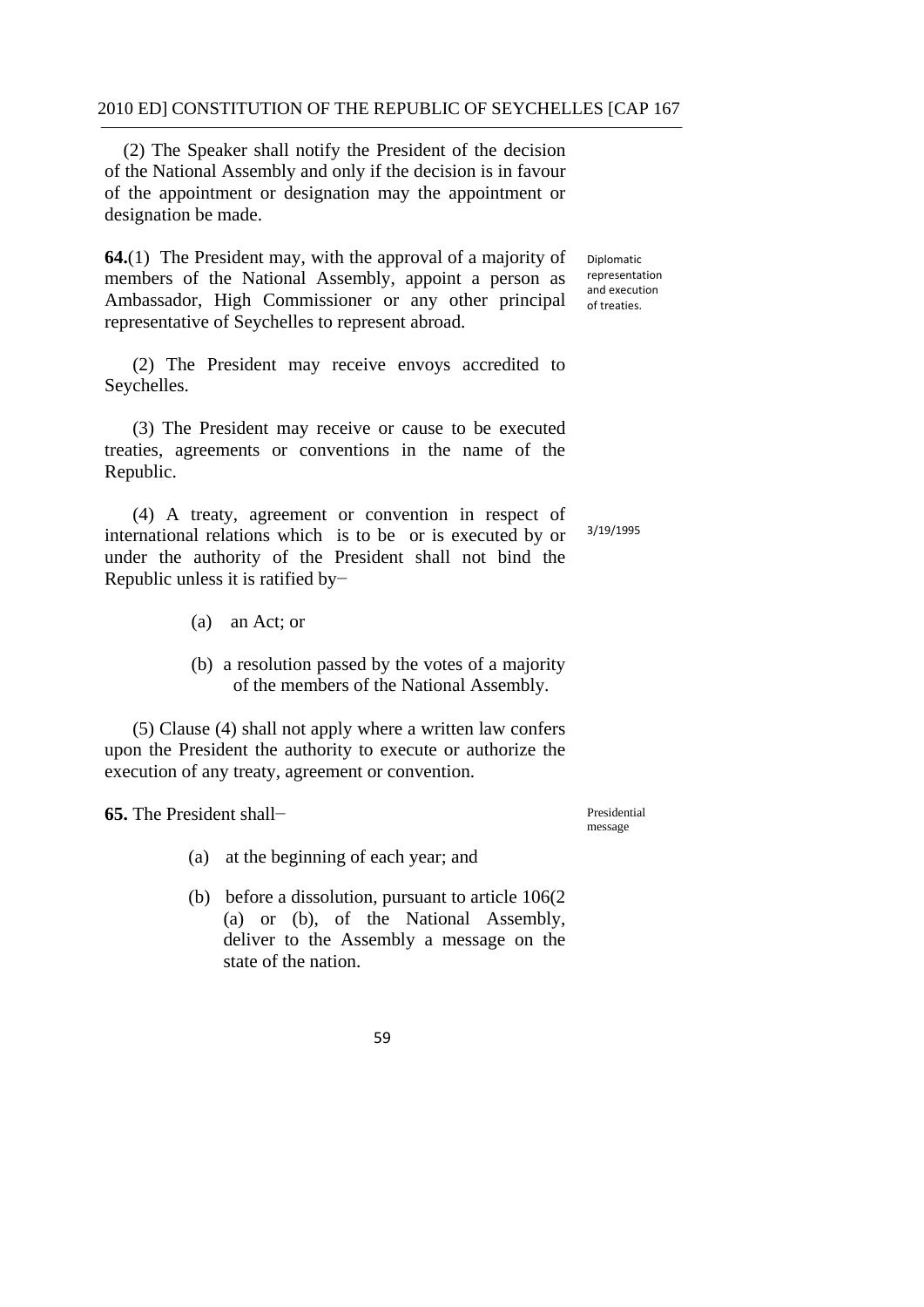### **CHAPTER V**

### THE EXECUTIVE

authority of the Republic **66.**(1) The executive authority of the Republic shall vest in the Executive President and shall be exercised in accordance with this Constitution and the laws of Seychelles.

(2) The executive authority vested in the President under this article shall extend to the execution and maintenance of this Constitution and the laws of Seychelles and to all matters with respect to which the National Assembly has power to make laws.

(3) Subject to this Constitution, the functions conferred on  $\frac{3}{14/1996}$ the President by clause (1) may be exercised by the President directly or through subordinate officers.

 (3A) The President is politically responsible for a Ministry or department that the President has not specifically assigned to the Vice-President or a Minister.

(4) Nothing in this article shall prevent the National Assembly from conferring, by or under an Act, functions on a person other than the President or on an authority.

**66A.** (1) There shall be a Vice-President of Seychelles who shall  $V_{\text{ice}}$ perform the functions assigned to the Vice-President by the  $\frac{P_{\text{resident}}}{3/14/1996}$ Constitution, an Act or the President.

(2) The President may assign the Vice-President the political responsibility of one or more Ministries.

 qualified to be elected President under article 51. (3) The Vice-President shall be a person who is

 (4) A candidate at an election for President shall designate a person as the candidate's Vice-President and on the election of the candidate as President the person designated as Vice-President by the candidate becomes Vice-President.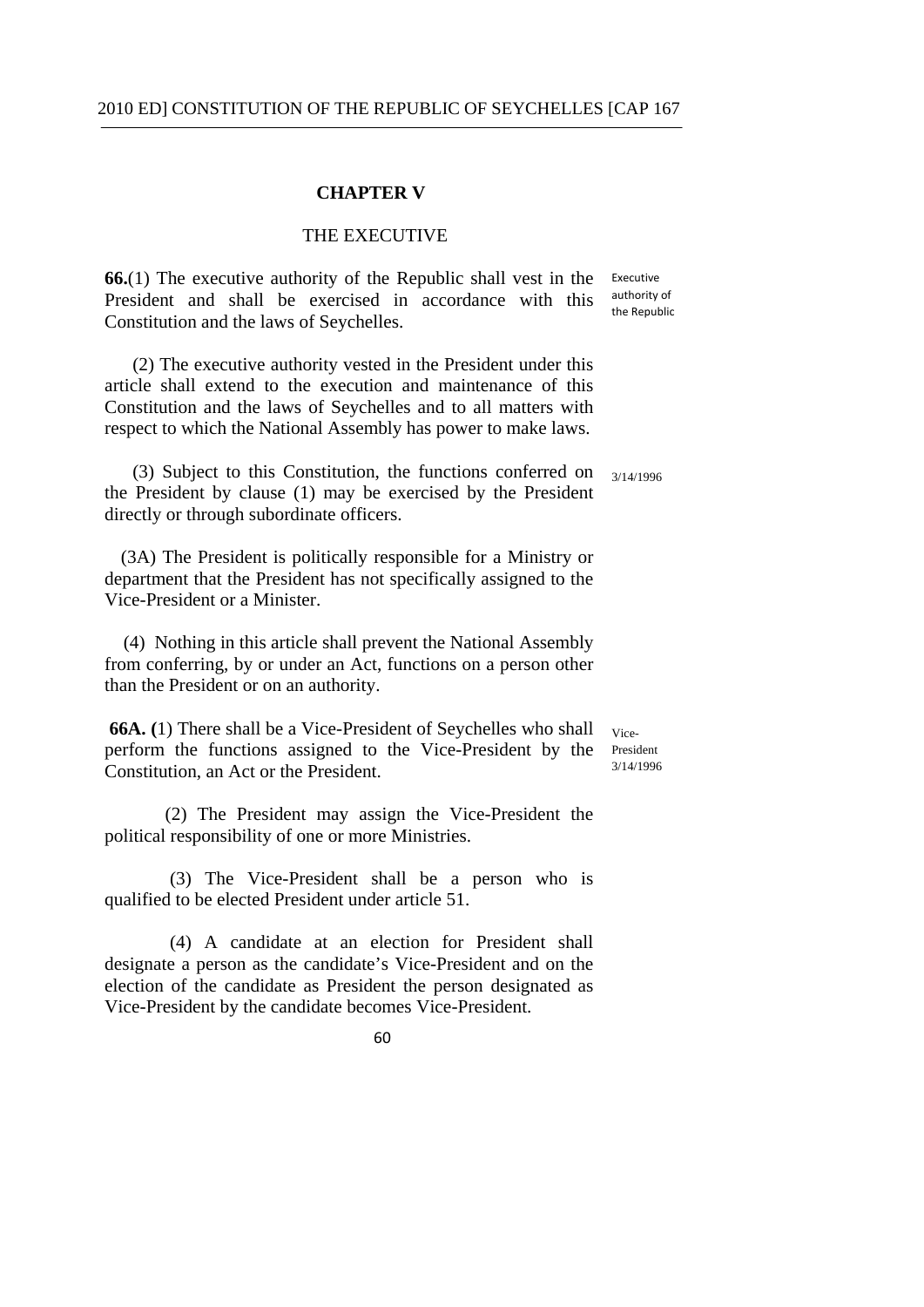(5) A person who is a member of the National Assembly or the Judiciary shall upon becoming Vice-President cease to be a member of the National Assembly or Judiciary.

(6) The term of office of the Vice-President shall be the same as that of the President under article 52.

(7) A person shall not hold office as Vice-President for more than 3 terms.

(8) The Vice-President shall, before starting to perform the functions of Vice-President, take and subscribe the oath of allegiance and the Vice-Presidential oath set out in Schedule 6.

(9) The Vice-President may resign or be removed from office in the same manner as a Minister and articles 73 and 74 shall apply to the Vice-President.

(10) Where the person who is Vice-President ceases to hold office as Vice-President, otherwise than under clause (11), the President shall designate another person as Vice-President for approval by the National Assembly.

(11) Where the Vice-President assumes the office of President under article 55(1)−

- (a) the President shall, with the approval of the National Assembly appoint a person to be Vice-President;
- (b) the person who at the time is designated Minister shall immediately cease to be designated Minister and the President shall designate a person, who may be the firstmentioned person, for approval by the National Assembly as designated Minister.

(12) Where under article 55 (1) the Vice-President assumes the office of President for a term which exceeds two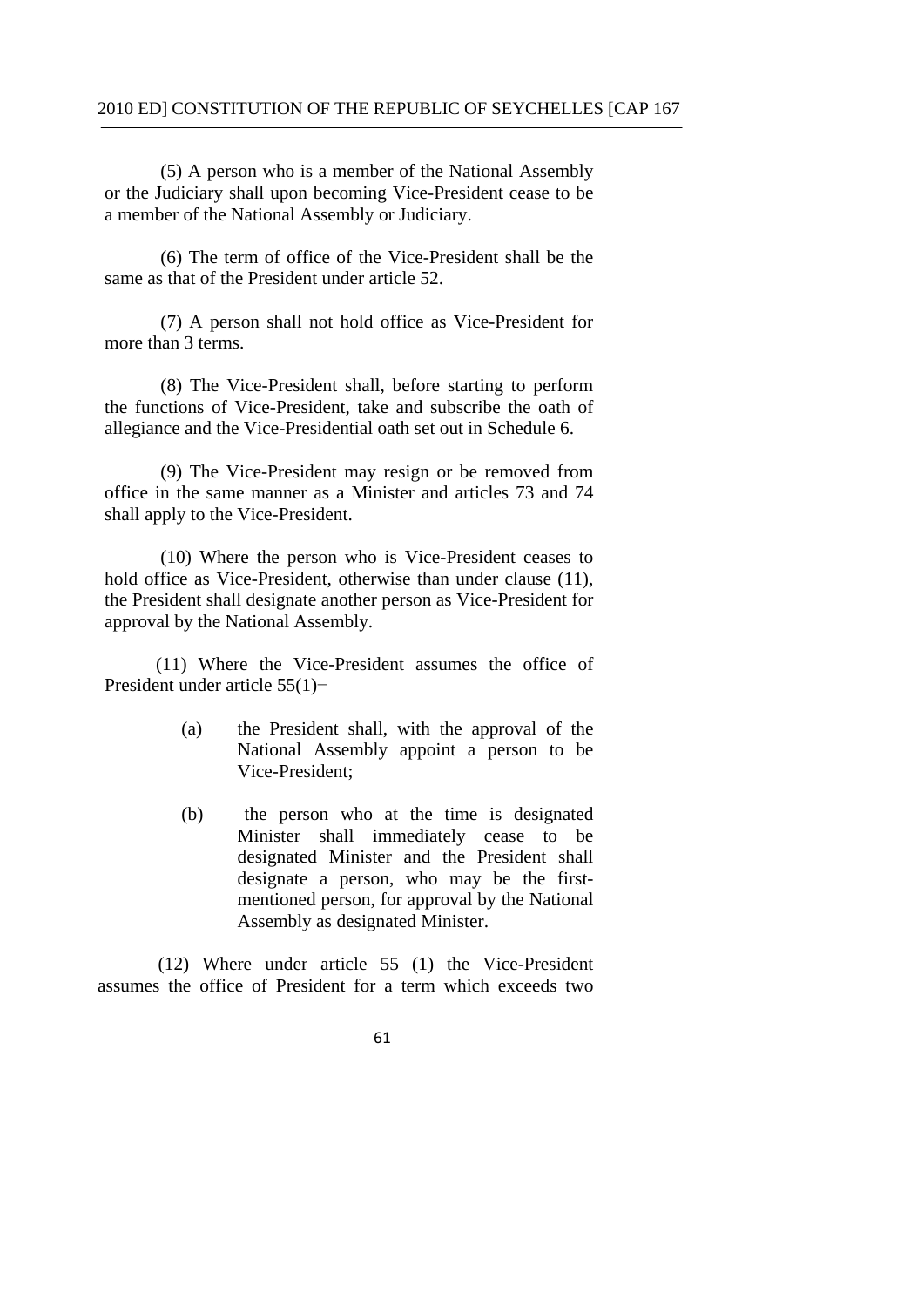thirds of the term of the President, the Vice-President is only eligible to serve for 2 other terms as President.

(13) The Vice-President shall receive such salary,  $_{cap. 245}$ allowance and gratuity as may be prescribed by an Act and the salary, allowance or gratuity shall be a charge on the Consolidated Fund.

**67.** (1) There shall be a Cabinet consisting of the Vice-President <sub>Cabinet</sub> and Ministers.  $\frac{3}{14/1996}$ 

(2) The President or, in the absence of the President for any 3/14/1996 reason, the Vice-President shall preside at meetings of the Cabinet.

(3) Subject to clause (2), the Cabinet shall determine its own procedure in connection with its meetings.

**68.** The Cabinet shall be responsible for advising the President Functions of with respect to the policy of the Government and with respect to the Cabinet such other matters as may be referred to it by President.

**69.**(1) There shall be such number of Ministers, not being less  $_{\text{Ministers}}$ than seven or more than fourteen as the President may, from time 3/7/1994 to time, determine.

(2) The President may, with the approval of a majority of the members of the National Assembly, appoint a person who is a citizen of Seychelles and who has attained the age of eighteen years to the office of Minister.

(3) Where a person who is a member of the National Assembly is appointed to the office of Minister, the person shall, on assuming the office, cease to be a member of the Assembly.

(4) A person shall, before assuming office as Minister, subscribe before the President the oath of allegiance and such other oath, as may be prescribed by an Act, for the due execution of the functions of that office.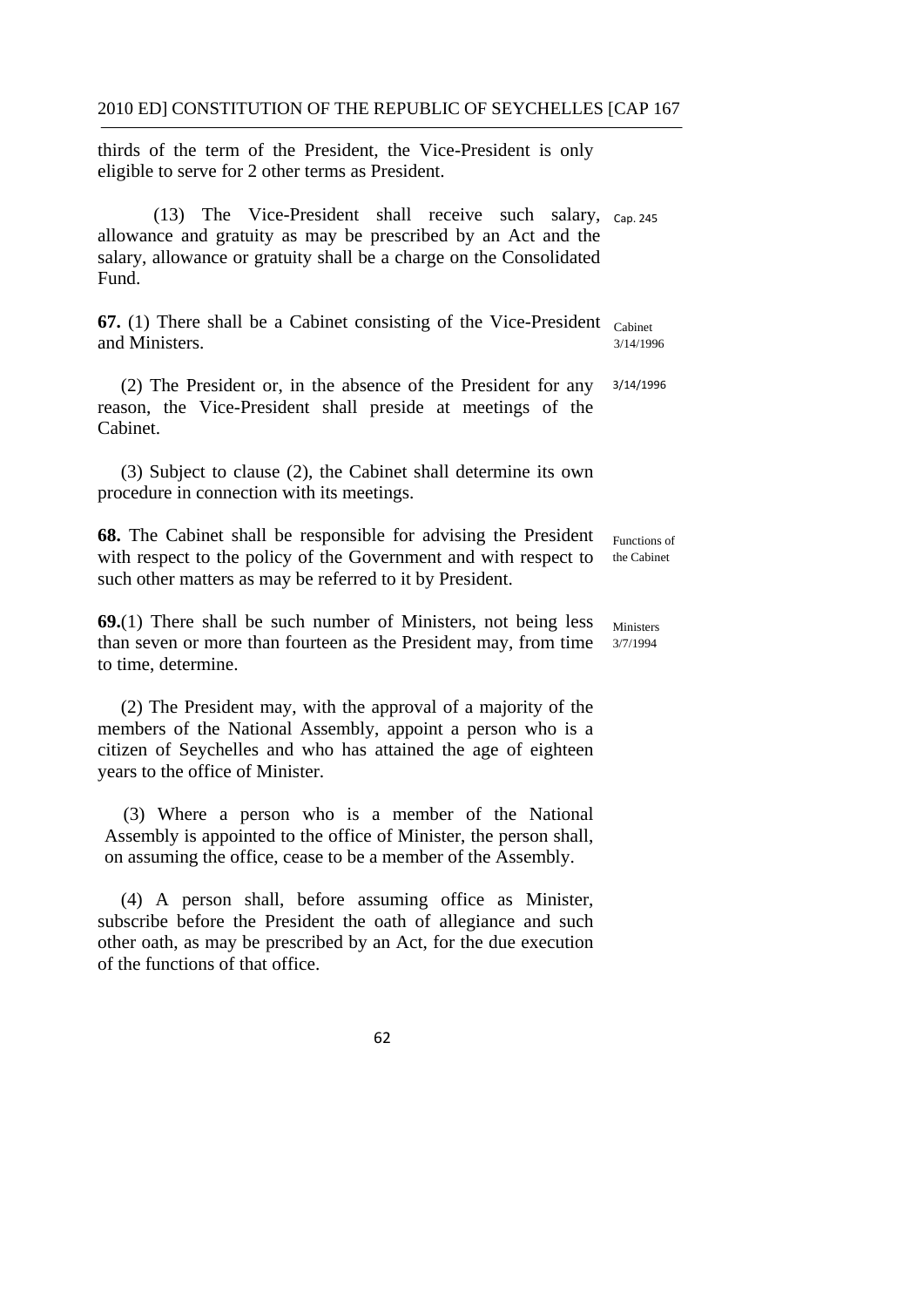(5) A Minister shall receive such salary, allowances and gratuity as may be prescribed by an Act.

(6) The salary, allowances or gratuity payable under clause (5) shall be a charge on the Consolidated Fund.

(7) Where a person is appointed as Minister and in addition to this article is entitled to receive under any other provision of the Constitution a salary, pension, gratuity or allowance, the person shall not, while holding the office of a Minister, be concurrently entitled to receive the salary, pension, gratuity or allowance under this article and under any other provision of the Constitution but may opt to receive the salary, pension, gratuity or allowance under either this article or any other provision of the Constitution.

Functions of **70.**(1) A Minister has such title, portfolio and responsibility as may be determined from time to time by the President and a  $\frac{\text{Ministers}}{3/14/1996}$ Minister may be assigned the responsibility of more than one Ministry at any time.

(2) Nothing in this article operates to prevent the conferring of functions on a Minister by or under an Act.

(3) Ministers shall perform their functions under clause (1) under the direction of the President.

**71.** The Vice-President and the Ministers shall be individually Collective accountable to The President for the administration of their responsibility Ministries and departments assigned to them and shall of Cabinet<br>collectively be assessment the form decision of Cabinet collectively be responsible for a decision of Cabinet.

**72.** A Minister, unless the Minister− Term of

office of Minister (a) dies

(b) resigns; or

 (c) is removed from office under and in accordance with this Constitution.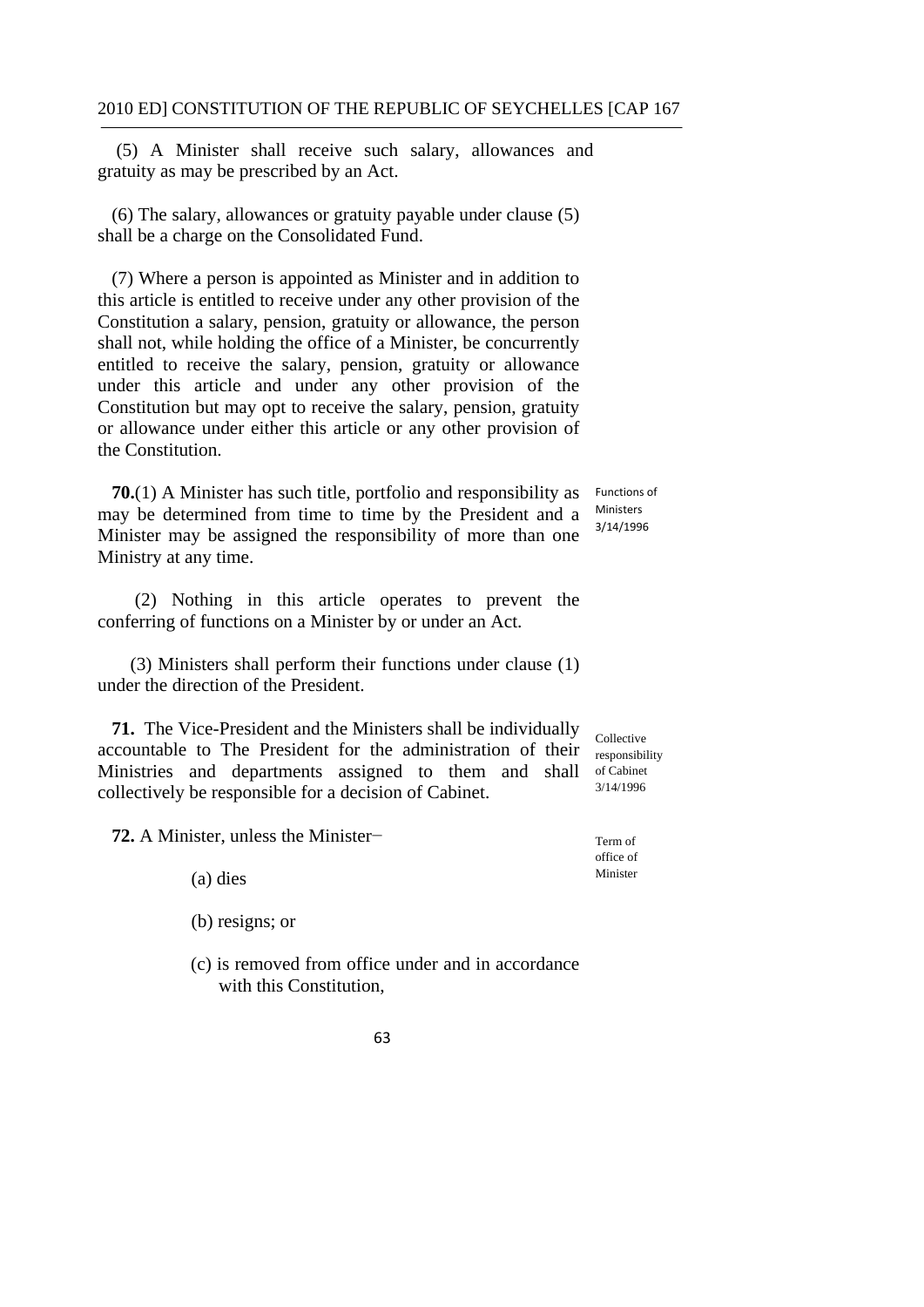shall hold office until immediately before the beginning of the term of the person next elected, after the Minister's appointment, to the office of President.

have effect until it is received by the President. and removal of Ministers **73.**(1) A Minister may resign from office by delivering to the Resignation President a notice of resignation but the resignation shall not

(2) The President may and, where the National Assembly has passed a vote of censure in respect of the Minister under article 74, by instrument in writing, remove a Minister from office.

**74.**(1) The National Assembly may, by resolution approved  $_{\text{Vote of}}$ by the votes of not less that two-thirds of the number of its censure<br>mambers, nore a vector of consume against a Minister  $\frac{3}{07/1994}$ members, pass a vote of censure against a Minister.

(2) A motion for a resolution under clause (1) shall not be moved in the National Assembly unless−

- (a) seven days' notice has been given of the motion; and
- (b) the notice for the motion has been signed by not less than one-third of the number of members of the Assembly.

(3) The Speaker shall, upon receipt of the notice of the motion under clause (2)−

- (a) send a copy of the notice to the President; and
- (b) unless the Minister has ceased to hold office beforehand, cause the motion to be debated in the National Assembly within fourteen days after receiving notice of motion.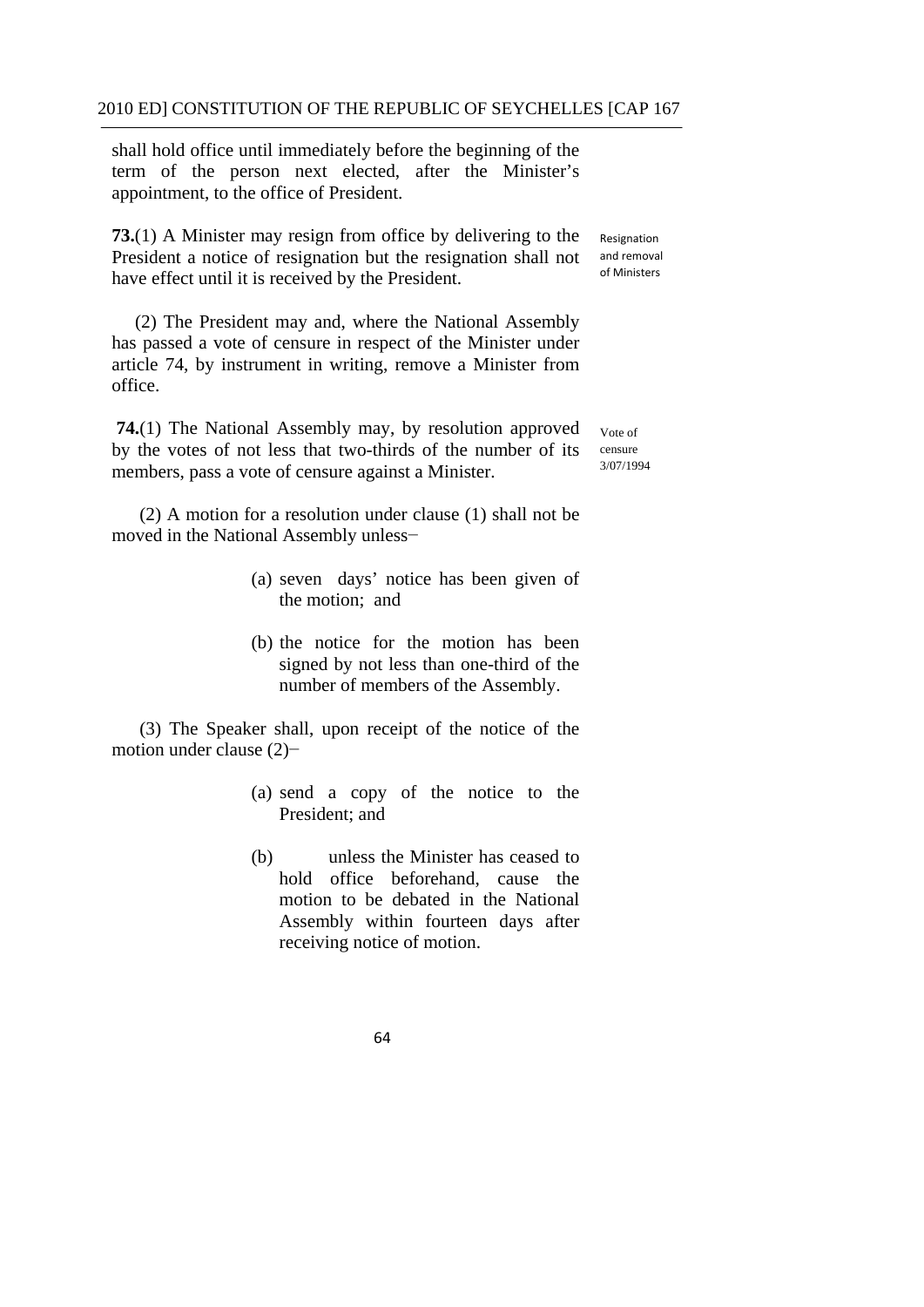(4) The Minister in respect of whom a vote of censure is to be debated under clause (3) is entitled to be heard during the debate.

(5) Where a vote of censure is passed against a Minister under this article, the Speaker shall as soon as is practicable thereafter notify the President and the President shall, unless the Minister otherwise ceases to hold office, remove the Minister from office under article 73(2) not later than seven days after being notified by the Speaker.

**75.**(1) At the time of submitting the names to the National Assembly for its approval of the persons to be appointed as Ministers, the President shall designate one person who shall discharge the functions of designated Minister under the Constitution or an Act.

(2) The approval of the National Assembly under clause (1) or article 66A (10) or (11) shall be by a majority of the members of the Assembly.

(3) Where the National Assembly does not approve the designation of a person under clause (1) or article 66A (10) or (11) or a person whose designation has been approved under that clause ceases to be a Minister, the President shall designate another person for approval by the National Assembly.

(4) Where under the Constitution a function is required to be performed by the President and both the President and the Vice-President are unable to perform the function, the function may be performed by the designated Minister until the President or Vice-President is able to perform the function.

(5) Where under the Constitution a function, not being a function related to a Ministry or department assigned to the Vice-President by the President under article 66A) (2), is required to be performed by the Vice-President and the Vice-President is unable to perform the function, the function, may be performed by the designated Minister until the Vice-President is able to perform the function.

Designated Minister 3/14/1996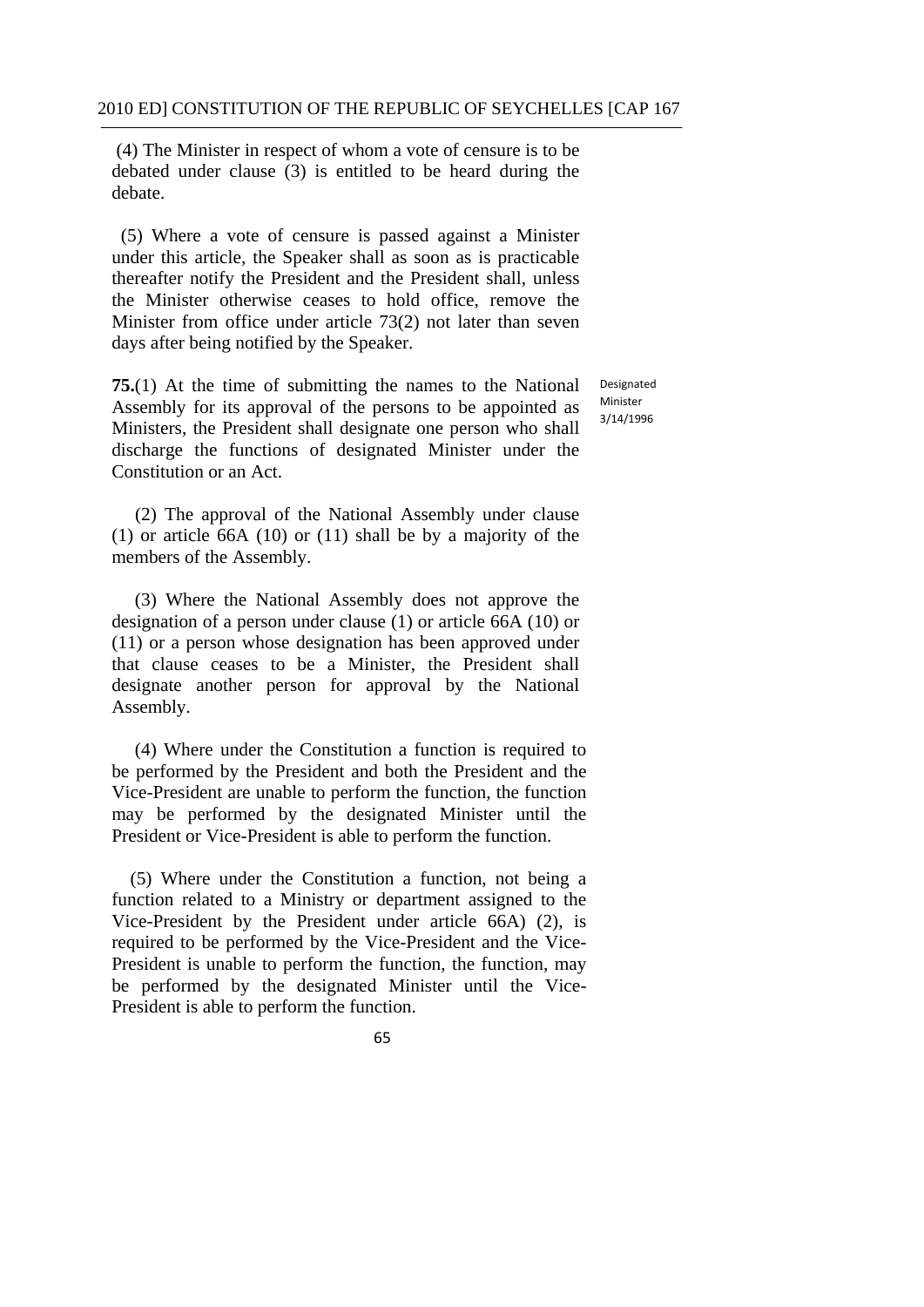(6) A restriction or limitation which the Constitution imposes on the President or Vice-President with regard to the exercise of the function of President or Vice-President shall apply to the designated Minister when performing a function under clause (4) or clause (5).

**76.** (1) There shall be an Attorney-General who shall be appointed by the President from candidates proposed by the Constitutional Appointments Authority.

Attorney General

(2) A person shall hold office as Attorney-General for a term of not more than seven years and is eligible for reappointment at the end of a term of office.

(3) A person shall not be appointed to the office of Attorney-General unless the person is qualified for appointment to the office of Judge.

(4) The Attorney-General shall be the principal legal adviser to the Government and, subject to clause (11), shall have power, in any case in which the Attorney-General considers it desirable so to do-

- (a) to institute and undertake criminal proceedings against any person before any court in respect of any offence alleged to have been committed by that person;
- (b) to take over and continue any such criminal proceedings that have been instituted or undertaken by any other person or authority; and
- $(c)$ to discontinue at any stage before judgment is delivered any criminal proceedings instituted or undertaken under subclause (a) or by any other person or authority.

(5) The powers of the Attorney General under clause (4) may be exercised by the Attorney-General in person or by subordinate officers acting in accordance with the general or special instructions of the Attorney-General.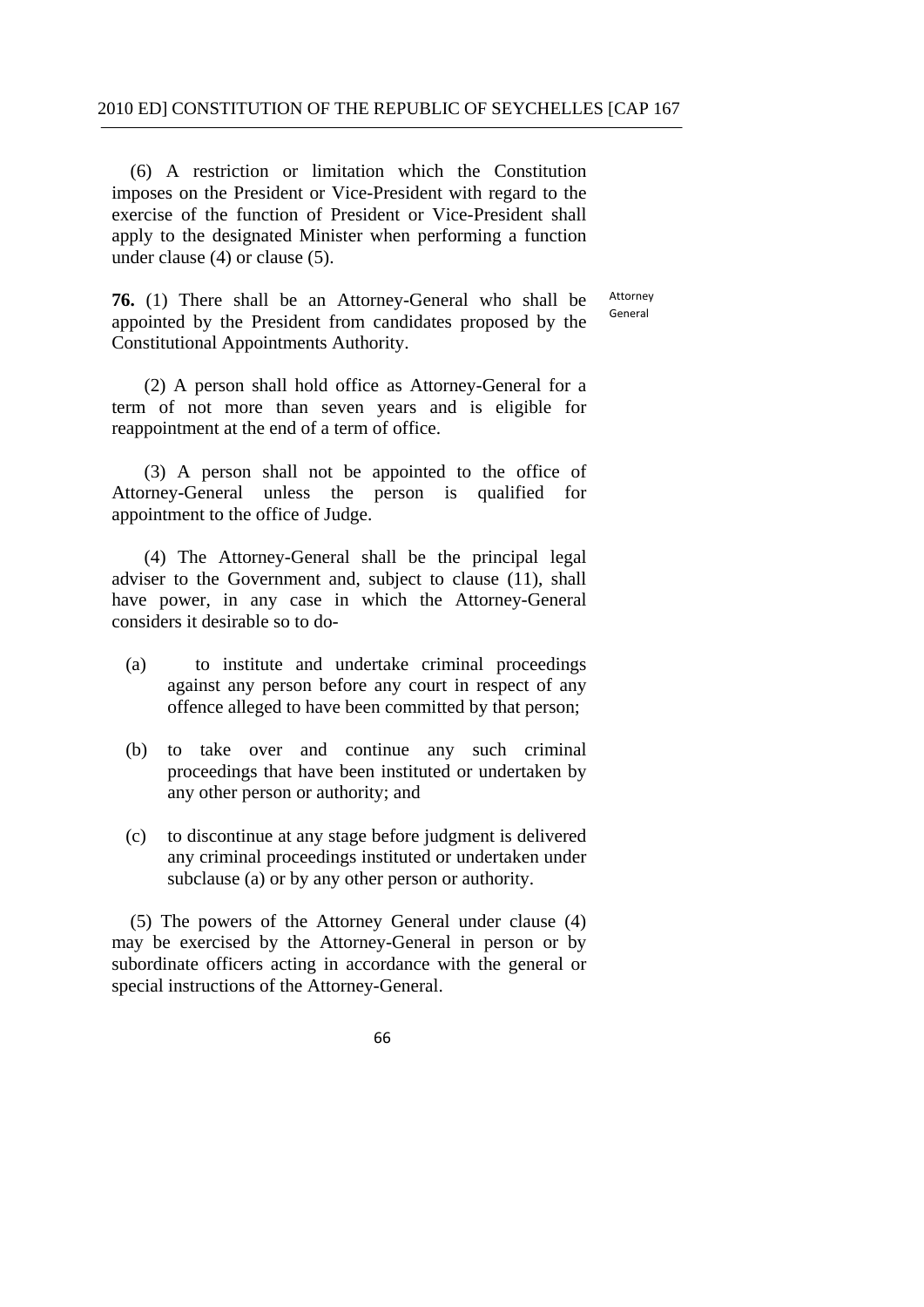(6) Subject to clause (7), the power conferred on the Attorney-General by clause (4)(b) to take over any proceedings or clause (4)(c) to discontinue any proceedings shall be vested in the Attorney-General to the exclusion of any other person or authority.

(7) Where a person or authority, other than the Attorney-General, has instituted criminal proceedings, nothing in clause (6) shall prevent the withdrawal of those proceedings by or at the instance of that person or authority and with the leave of the court.

(8) Subject to clause (9), for the purposes of this article, any appeal from any judgment in any criminal proceedings before any court, or any question of law reserved for the purpose of any such proceedings to any other court shall be deemed to be part of those proceedings.

(9) The power conferred on the Attorney-General by clause (4)(c) shall not be exercised in relation to any appeal by a person convicted in any criminal proceedings or to any question of law reserved at the instance of such a person.

(10) In the exercise of the powers vested in the Attorney-General by clause (4), the Attorney-General shall not be subject to the direction or control of any other person or authority.

(11) An Act may make provision with respect to the institution of proceedings by a person or authority, other than the Attorney-General, before a military court or a tribunal established by or under the Act for the trial of military offences committed by persons subject to military law, and unless the Act otherwise provides, the power under clause (4) shall not be exercisable by the Attorney-General in relation to any such person in respect of any such offence.

(12) The salary, allowances, pension or gratuity payable to the Attorney-General shall be a charge on the Consolidated Fund.

(13) Subject to article 165, the term and conditions on which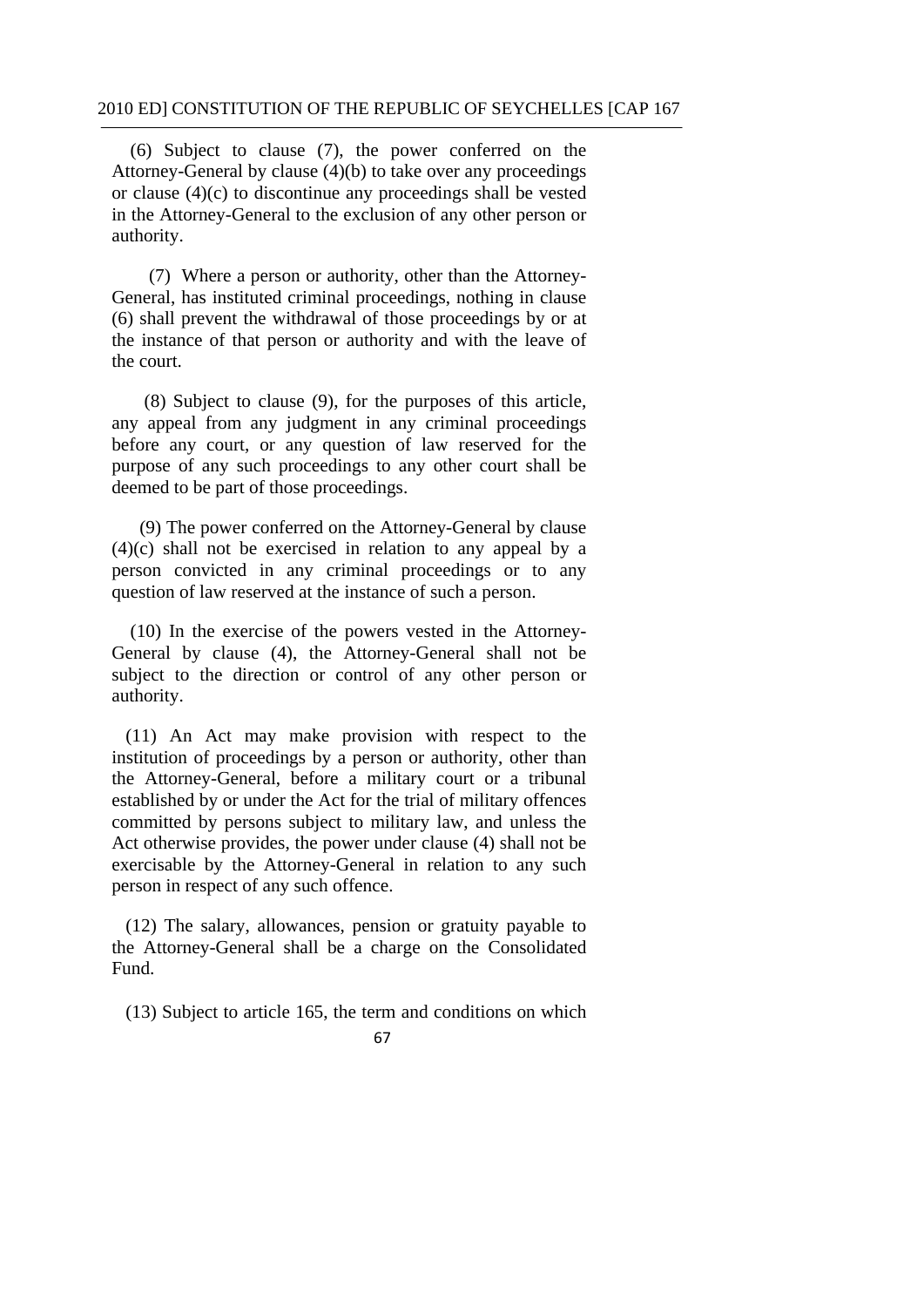a person has been appointed to the office of Attorney-General shall not be altered to the disadvantage of the person after the appointment.

# **CHAPTER VI**

## LEGISLATURE

# **PART 1**

# NATIONAL ASSEMBLY

| 77. There shall be a National Assembly of Seychelles.                                                                                                                                                                                                                                                                                                                             | National<br>Assembly                   |
|-----------------------------------------------------------------------------------------------------------------------------------------------------------------------------------------------------------------------------------------------------------------------------------------------------------------------------------------------------------------------------------|----------------------------------------|
| <b>78.</b> The National Assembly shall consist of-<br>(a) such number of members directly elected in<br>accordance with-                                                                                                                                                                                                                                                          | Composition of<br>National<br>Assembly |
| (i) this Constitution; and                                                                                                                                                                                                                                                                                                                                                        |                                        |
| (ii) subject to this Constitution, an Act,                                                                                                                                                                                                                                                                                                                                        |                                        |
| as is equal to the number of electoral areas;                                                                                                                                                                                                                                                                                                                                     |                                        |
| not more than 10 members elected on the basis of<br>(b)<br>scheme of proportional representation<br>the<br>specified in Schedule 4.                                                                                                                                                                                                                                               | 3/14/1996                              |
| <b>79.</b> (1) A general election shall be held during the period starting<br>at the beginning of the fifty-seventh month and ending at the end<br>of the fifty-ninth month of a session of the National Assembly.                                                                                                                                                                | General<br>election and<br>by-election |
| (2) Where a person ceases to be a directly elected member of<br>the National Assembly under article 81, a by-election shall be<br>held within 30 days of the person ceasing to be a member of the<br>Assembly unless the cessation occurred within three months<br>before the beginning of the period within which a general<br>election is required to be held under clause (1). |                                        |

(3) Subject to clause (4), a directly elected member of the National Assembly shall be directly elected by secret ballot by persons entitled to vote under this Constitution.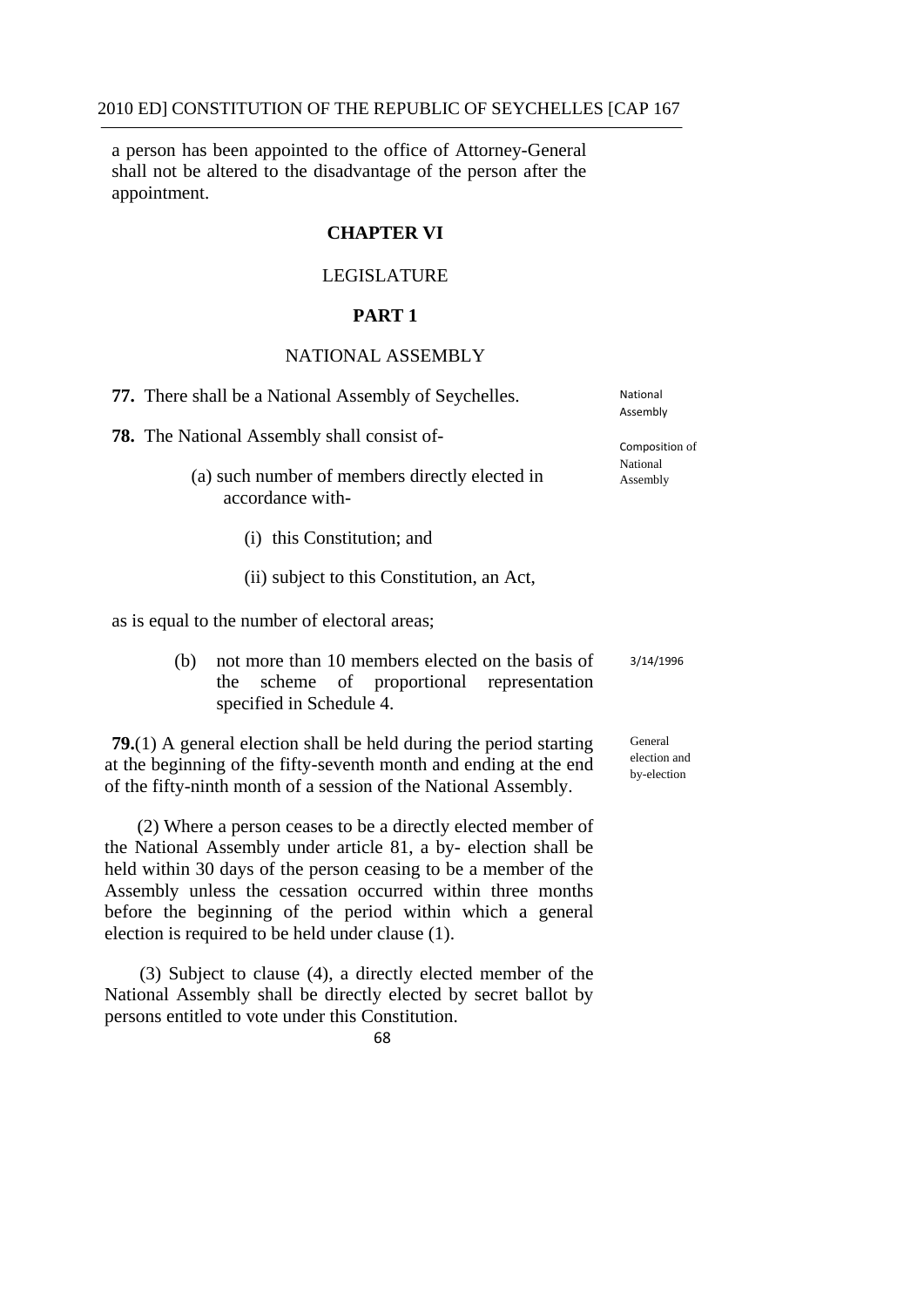(4) Where immediately before the day appointed for the holding of an election there is only one candidate for election for an electoral area and that candidate has, since the day immediately following the day of the closing of the nominations for that area, been the sole candidate for the area, no ballot shall be held and-

- (a) all the persons who were entitled to vote at the election in the electoral area shall be deemed to have cast their votes in favour of the candidate; and
- (b) the Electoral Commission shall declare the candidate to be the directly elected member for the electoral area.

(5) Where on the day immediately following the day of closing of nominations for an electoral area more than one candidate stand nominated for that area and on the day immediately before the day of election only one candidate stands nominated by reason of the withdrawal of nomination of other candidates or no candidate stands nominated by reason of the withdrawal of nomination of all the candidates the election shall be postponed and a further period of not less than seven days shall be allowed for nomination of other candidates for that area.

(6) Where on the day immediately following the day of closing of nominations for an electoral area one or more candidates stand nominated for that area and one or more of them die before the day of election, the election shall be postponed and a further period of not less than seven days from the date of death of the candidate shall be allowed for nomination of other candidates for that area.

(7) The election postponed pursuant to clause (5) or (6) shall be held on such date as the Electoral Commission may decide but, in any case, not later that thirty days of the occurrence of the event specified in those clauses which occurred last and the candidates nominated pursuant, to those clauses shall, notwithstanding their withdrawal, be deemed to be the candidates for that election.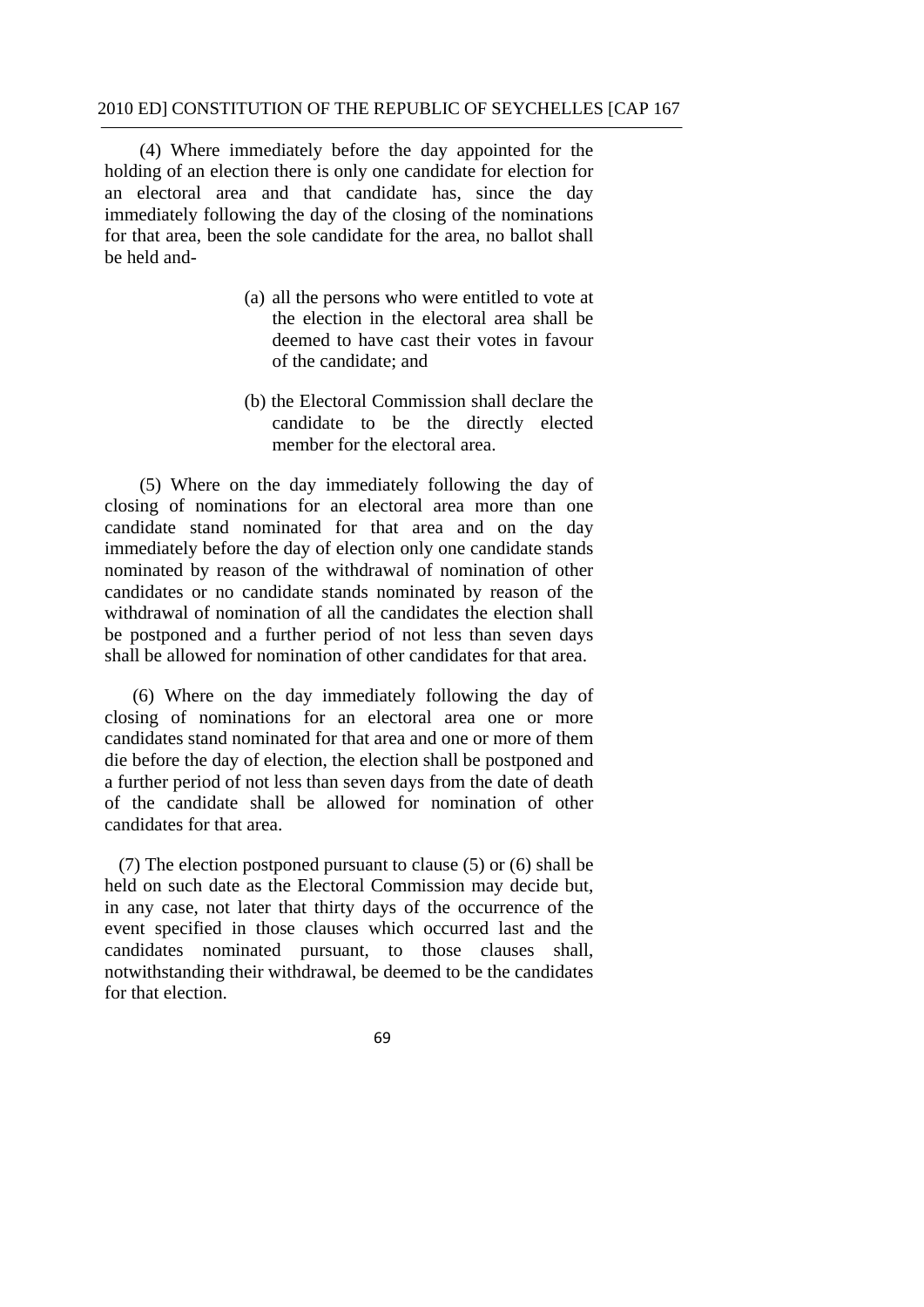(8) A law may provide for any matter, not otherwise provided for in this Constitution, which is necessary or required to ensure a true, fair and effective election of members of the National Assembly.

**80.** A person is qualified to be elected as a member of the <sub>Qualification</sub> National Assembly if-<br>
for

to the membership

- (a) the person is qualified to vote at a Presidential or  $\frac{\text{to the}}{\text{National}}$ National Assembly election under this  $A_{\text{Ssembb}}$ Constitution; and
- (b) the person does not hold or act in any office the functions of which involve-
	- (i) any responsibility for, or in connection with, the conduct of the National Assembly election for which the person wishes to stand; or
	- (ii) any responsibility for the compilation or revision of an electoral register for that National Assembly election.

**81.** (1) A person ceases to be a member of the National Assembly and the seat occupied by that person in the  $\frac{seats}{3/7/1994}$ Assembly shall become vacant-

Vacation of

- (a) on the dissolution of the Assembly;
- (b) if the person by notice in writing to the Speaker resigns;
- (c) if the person ceases to be a citizen of Seychelles;
- (d) if the person is absent without the permission, which shall not be unreasonably withheld, in writing of the Speaker-
	- (i) from Seychelles for a continuous period in excess of thirty days; or
		- 70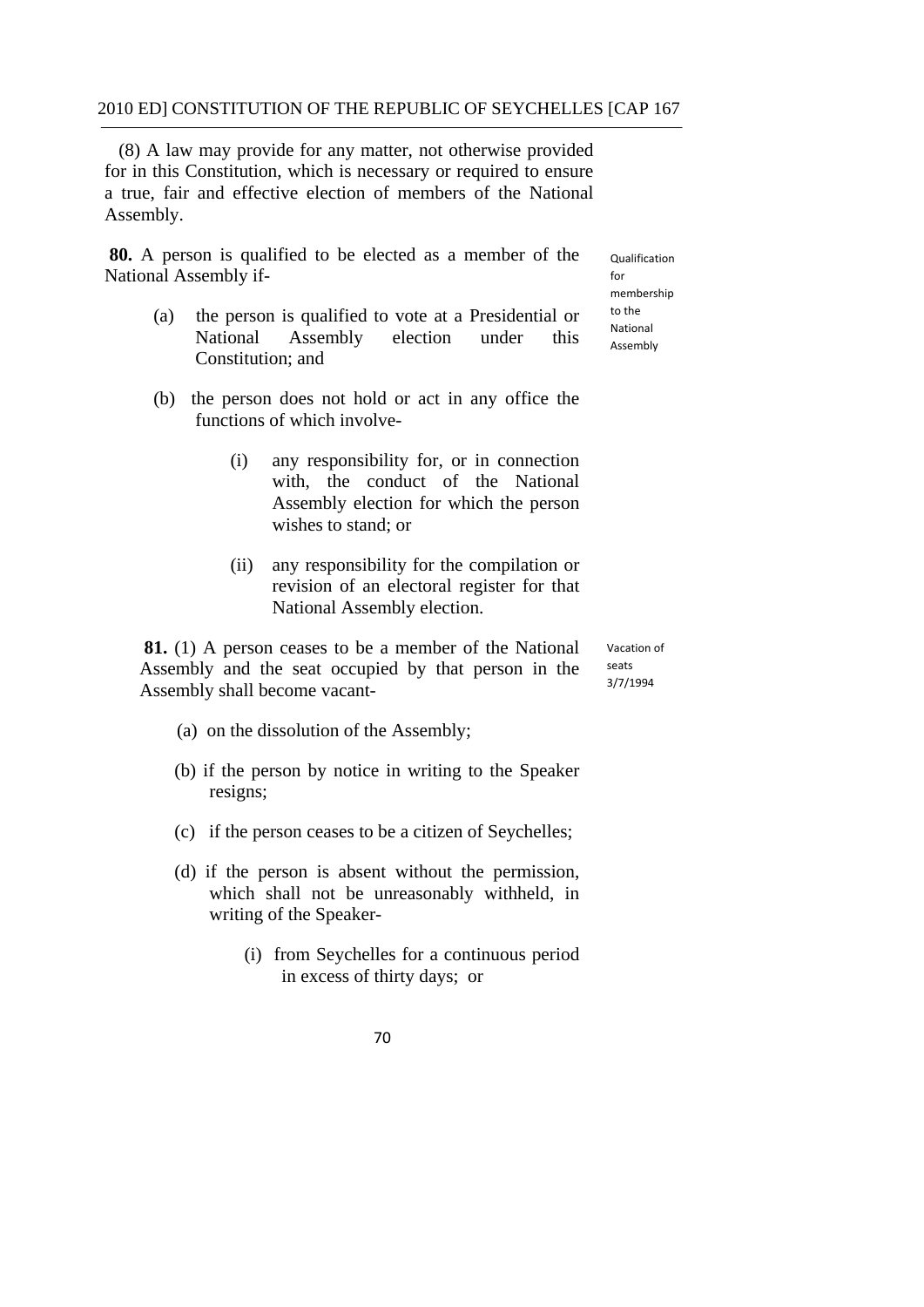(ii) during a session of the Assembly, for a continuous period in excess of ninety days during which time the Assembly has been summoned to meet and continues to meet;

- (e) if any circumstances arise which, if the person were not a member, would, pursuant to article 80, cause that person to be disqualified for election as a member.
- (f) subject to clause (2), if the person becomes party to a contract with the Government for or on account of any public service or if any firm in which the person is a partner or any company of which the person is a director or manager or in which the person has a controlling interest becomes a party to any partner in a firm or a director or manager or the holder of a controlling interest in a company which is a party to such contract;
- (g) If the person is elected President or becomes the Vice- 3/14/1996 President or is appointed a Minister;
- (h) if, in the case of a proportionately elected member- 3/14/1996
	- (i) the political party which nominated the person as a member nominates another person as a member in place of the first-mentioned person and notifies the Speaker in writing of the new nomination;
	- (ii) the person ceases to be a member of the political party of which that person was a member at the time of the election; or
	- (iii) The political party which nominated the person as a member is dissolved or otherwise ceases to exist;
- (i) if, in the case of a directly elected member who was nominated for election by a political party-
	- 71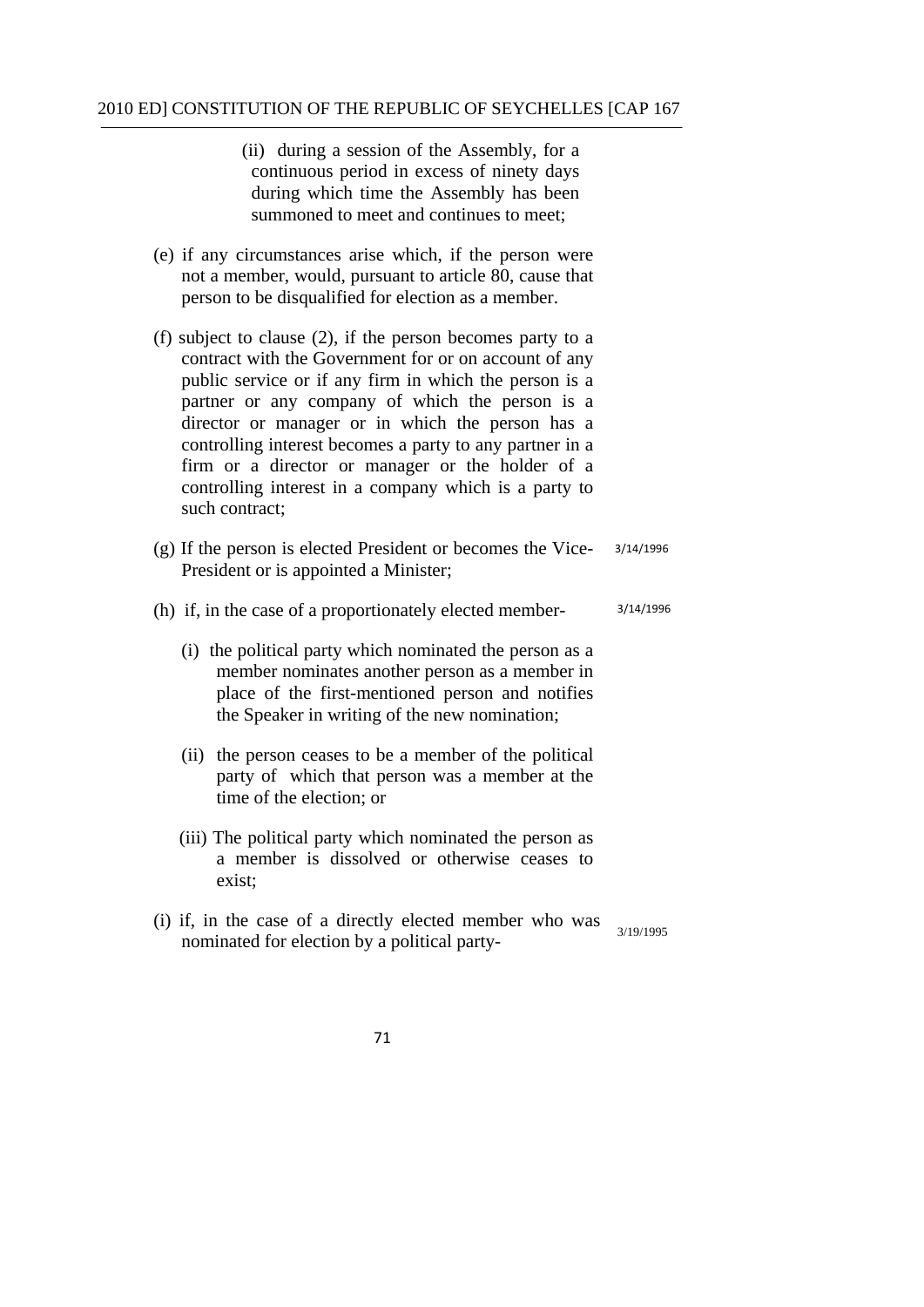- (i) the person notifies the Speaker in writing that the person has ceased to be a member of that political party; or
- number of registered voters who are entitled to (ii)the political party which nominated the person for election notifies the Speaker in writing that the person has ceased to be a member of the political party and the Electoral Commission has received a written petition requesting the holding of fresh election for the purpose of electing a new member to represent the electoral area which the member represents signed or marked to the satisfaction of the Commission by at least one third of the vote in the electoral area;

(j) If, in the case of a person who was directly elected as an independent member, the person notifies the Speaker in writing that he is a member of a political party; or

(k) on the death of the person.

(2) where clause (1) (f) applies, if in the circumstances it appears to the National Assembly to be just to do so, the Assembly may except the member from vacating the seat, if the member, before becoming a party to the contract or before or as soon as is practicable after becoming interested in the contract as provided in clause (1) (f), has disclosed in writing to the Speaker the nature of the contract and the interest, or the interest in the firm or company referred to in clause (1) (f), of the member.

(3) A political party of which a proportionately elected member was a member at the time of election shall notify the Speaker in writing on the person ceasing to be a member of the party.

(4) Subject to this article and article 82, where a person who is proportionately elected of the National Assembly ceases to be so, the political party of which the person was a member at the time of election and which nominated the person as a member may, by notice in writing to the Speaker, replace the person who has ceased to be a member by another person including the person who has immediately before ceased to be a member.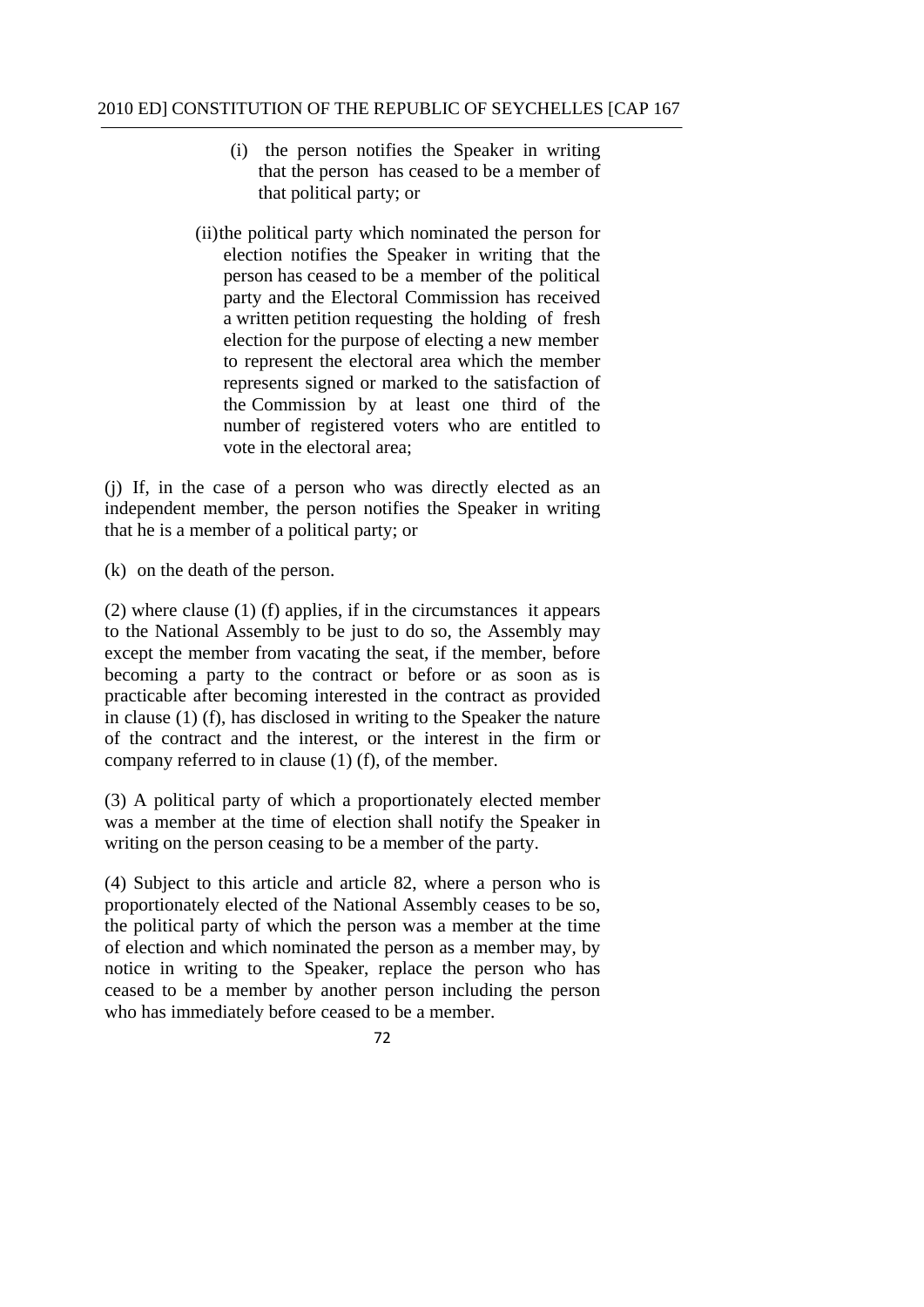(5) Where the seat of a directly elected member of the National Assembly becomes vacant under this article, the Speaker shall, as soon as is practicable within seven days after the vacancy occurs, notify the Electoral Commissioner of this fact.

(6) A certificate under the hand of the Speaker certifying that a person has ceased to be a member of the National Assembly shall be conclusive evidence of this fact and of the fact that the seat held by that person is vacant unless-

- (a) the person makes an application under article 82 to the Constitutional Court within thirty days of the date of the certificate; and
- (b) the Constitutional Court determines that the person is still a member of the National Assembly and that person still occupies that seat.

(7) Until the final determination of an application referred to in clause (6) (a) the person who made the application shall continue to be a member of the National Assembly in respect of the seat for which the person was elected.

82. (1) The Constitutional Court shall have jurisdiction to hear and Determination determine whether-

 of question as to membership 3/7/1994

- (a) a person has been validly elected as a member of the National Assembly; or
- (b) the seat of a member of a National Assembly has become vacant.
- (2) An application under clause (1) (a) may, in the case of  $-$ 
	- entitled to vote at an election in the electoral area for (a) a directly elected member, be made by any person which the member was returned, any person who was returned, any person who was a candidate at the election in the electoral area or the Attorney-General; or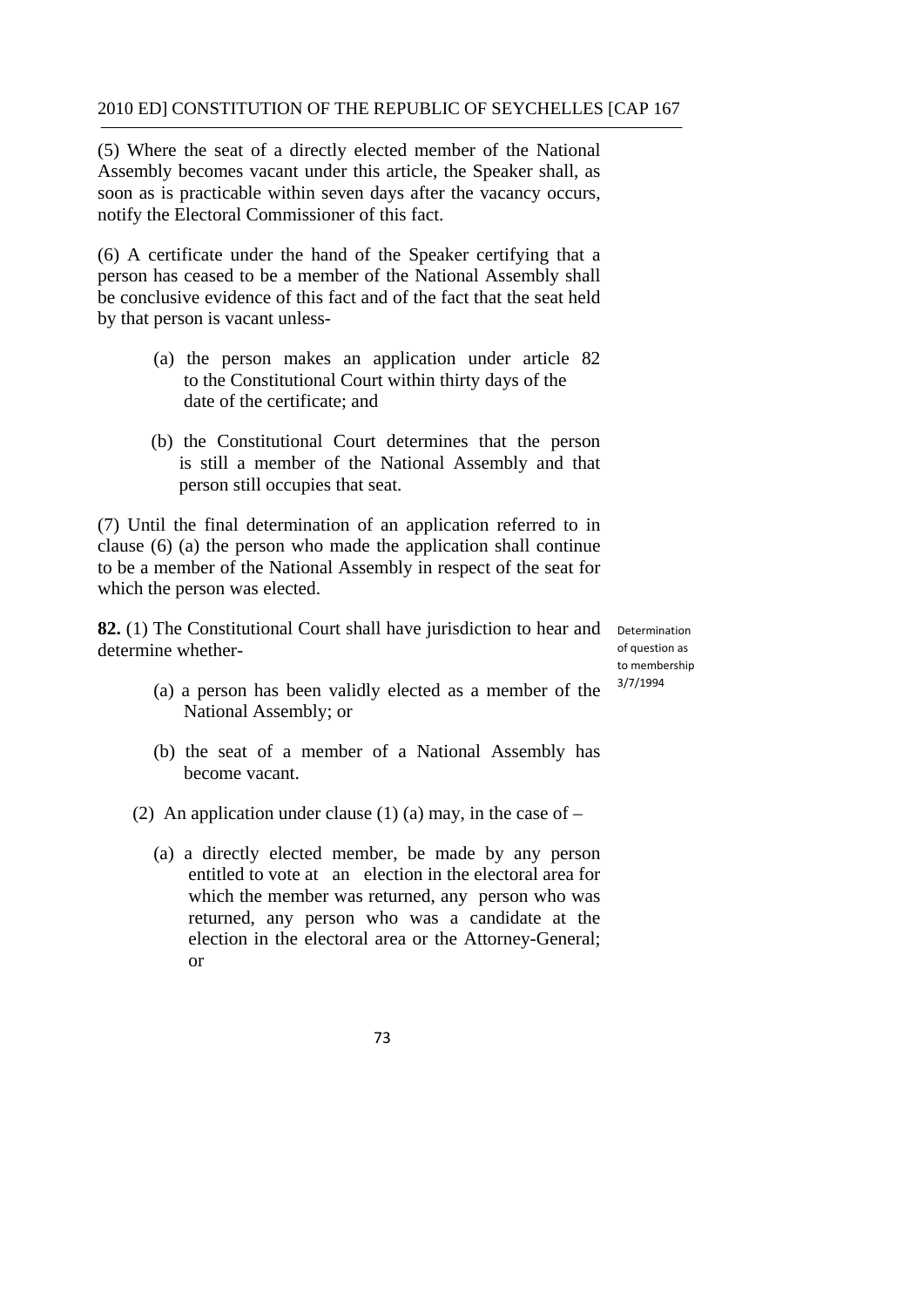- (b) a proportionately elected member, be made by any member or the Attorney-General.
- (3) An application under clause (1) (b) may, in the case of-
	- (a) a directly elected member, be made by any member, any person entitled to vote at an election in the electoral area for which the member was returned or the Attorney General;
	- (b) a proportionately elected member, be made by any member, or the political party of which the proportionately elected member was a member at the time of election and which nominated the person as a member or the Attorney-General.

 (4)Where a person, other than the Attorney-General, makes an application under this article, the Attorney-General may intervene and may appear or be represented in the proceedings.

- (5) An Act may provide for-
	- (a) the circumstances and manner in which and the imposition of conditions upon which an application may be made to the Constitutional Court for the determination of a question under clause (1); and
	- (b) the powers, practice and procedure of the Constitutional Court in relation to the application.

**83.**(1) There shall be a Speaker and a Deputy Speaker of the National Assembly, each of whom shall be elected by the Deputy Speaker National Assembly, in accordance with the Standing Orders, or, in the absence of Standing Orders, in accordance with the procedures approved by the Assembly, from among the members of the Assembly.

(2) The National Assembly shall not transact any business, other than the election of the Speaker, at any time when the office of Speaker is vacant.

Speaker and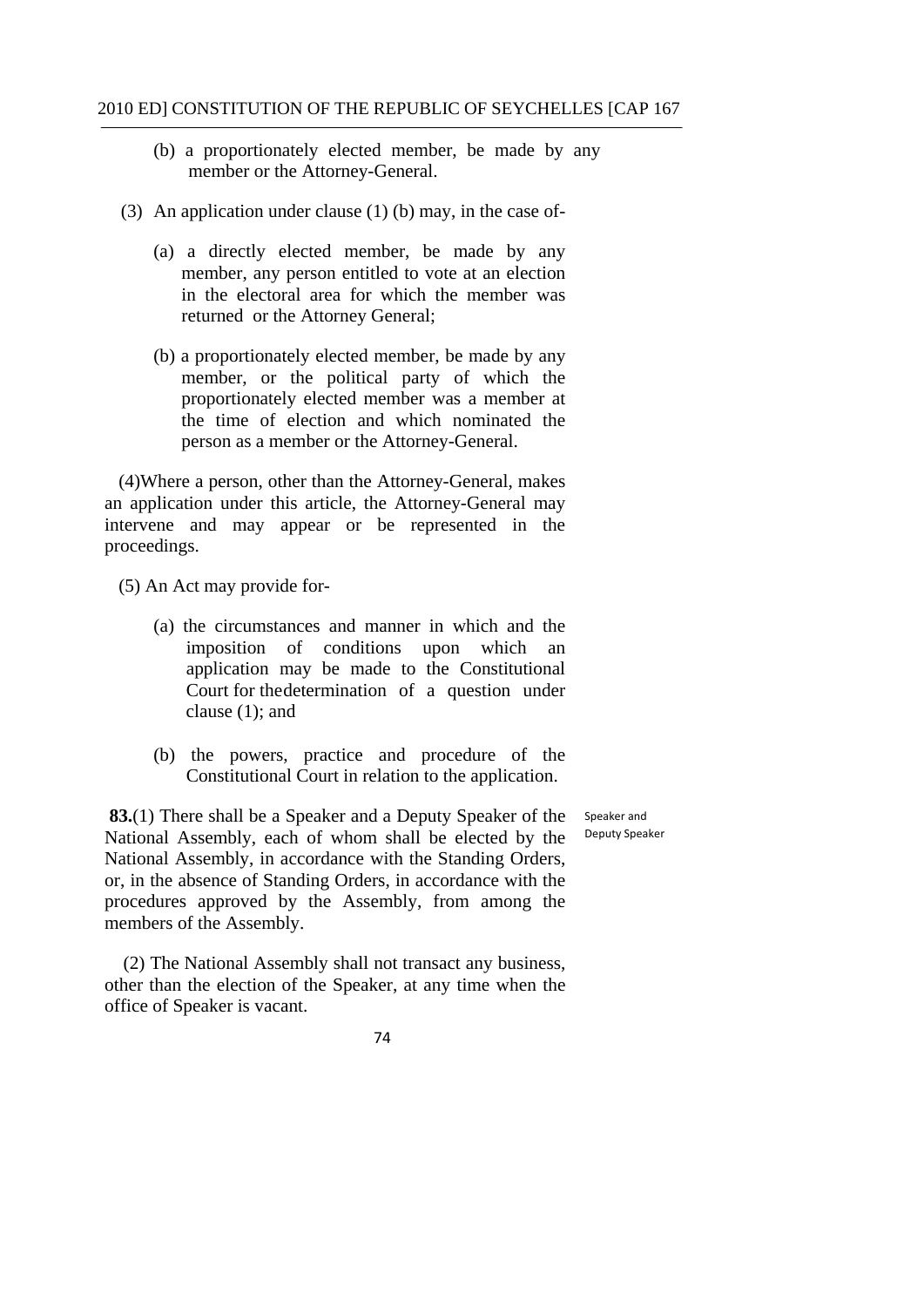(3) A person holding the office of Speaker or Deputy Speaker shall vacate that office-

- (a) when the National Assembly first meets after the holding of a general election;
- (b) where the person ceases to be a member of the National Assembly;
- (c) where the National Assembly passes a resolution supported by the votes of not less than two-thirds of the number of members of the Assembly requiring the person to vacate the office of Speaker or Deputy Speaker, as the case may be.

(4) A person holding the office of Speaker or Deputy Speaker may, by notice in writing addressed to the National Assembly, resign from office and the office shall become vacant when the Clerk to the Assembly receives the notice.

(5) Where the office of Speaker or Deputy Speaker becomes vacant, the National Assembly shall, unless it is sooner dissolved, elect another member of the Assembly to fill the vacancy at its next sitting after the occurrence of the vacancy or as soon as is practicable thereafter.

(6) An Act may provide for the salary, allowances and gratuity of the Speaker and Deputy Speaker.

(7) The Salary, allowances or gratuity payable to the Speaker shall be a charge on the Consolidated Fund.

(8) The Speaker and Deputy Speaker shall, before assuming the functions of their office, take and subscribe the oath of allegiance and such other oath as may be prescribed by law.

**84.**(1) There shall be a Leader of the Opposition who shall be Leader of elected by the National Assembly from among its members in the accordance with this article and the Standing Orders.

Opposition 3/7/1994

(2) A person is not eligible to be elected to the office of Leader of the Opposition if the person is a member of the political party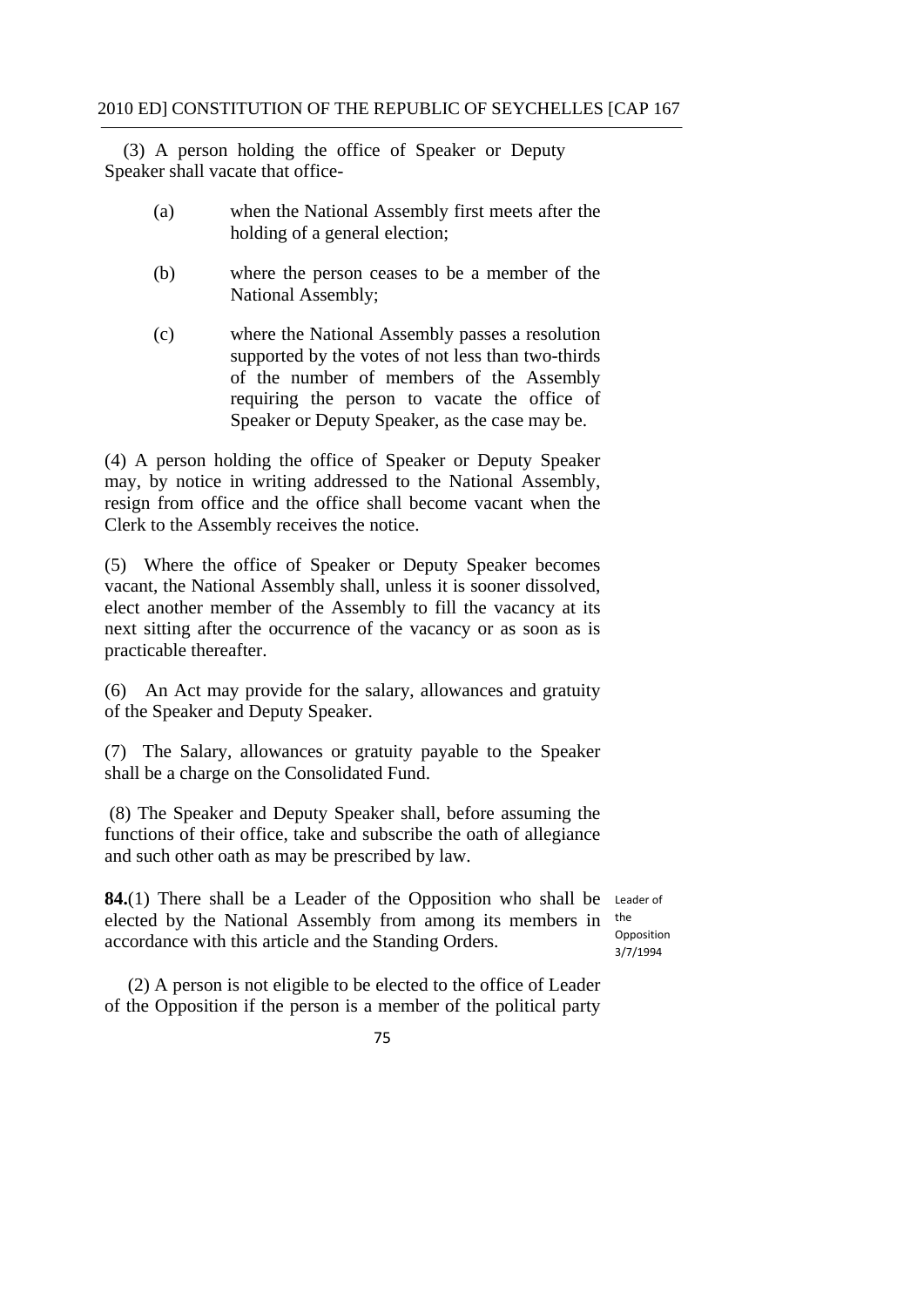which nominated the incumbent President for election, and only members of the National Assembly who are not members of that party may vote in the election.

(3) A person elected to the office of Leader of the Opposition shall vacate the office-

- (a) if the person ceases to be a member of the National Assembly;
- (b) if the person is elected to the office of Speaker or Deputy Speaker;
- (c) if the person resigns by notice in writing addressed to the Speaker; or
- (d) where the members of the National Assembly entitled to vote at an election to the office pass a resolution requiring the person to vacate the office.

(4) An Act may provide for the salary, allowances and gratuity of the Leader of the Opposition.

(5)The salary, allowances or gratuity payable to the Leader of the Opposition shall be not less than those payable to a Minister and shall be a charge on the Consolidated Fund.

(6)Subject to article 105(3), where a person is elected Leader of the Opposition and in addition to this article is entitled to receive under any other provision of the Constitution a salary, pension, gratuity or allowance, the person shall not, while holding the office of Leader of the Opposition, be concurrently entitled to receive the salary, pension, gratuity or allowance under this article and under any other provision of the Constitution but may opt to receive the salary, pension, gratuity or allowance under either this article or any other provision of the Constitution.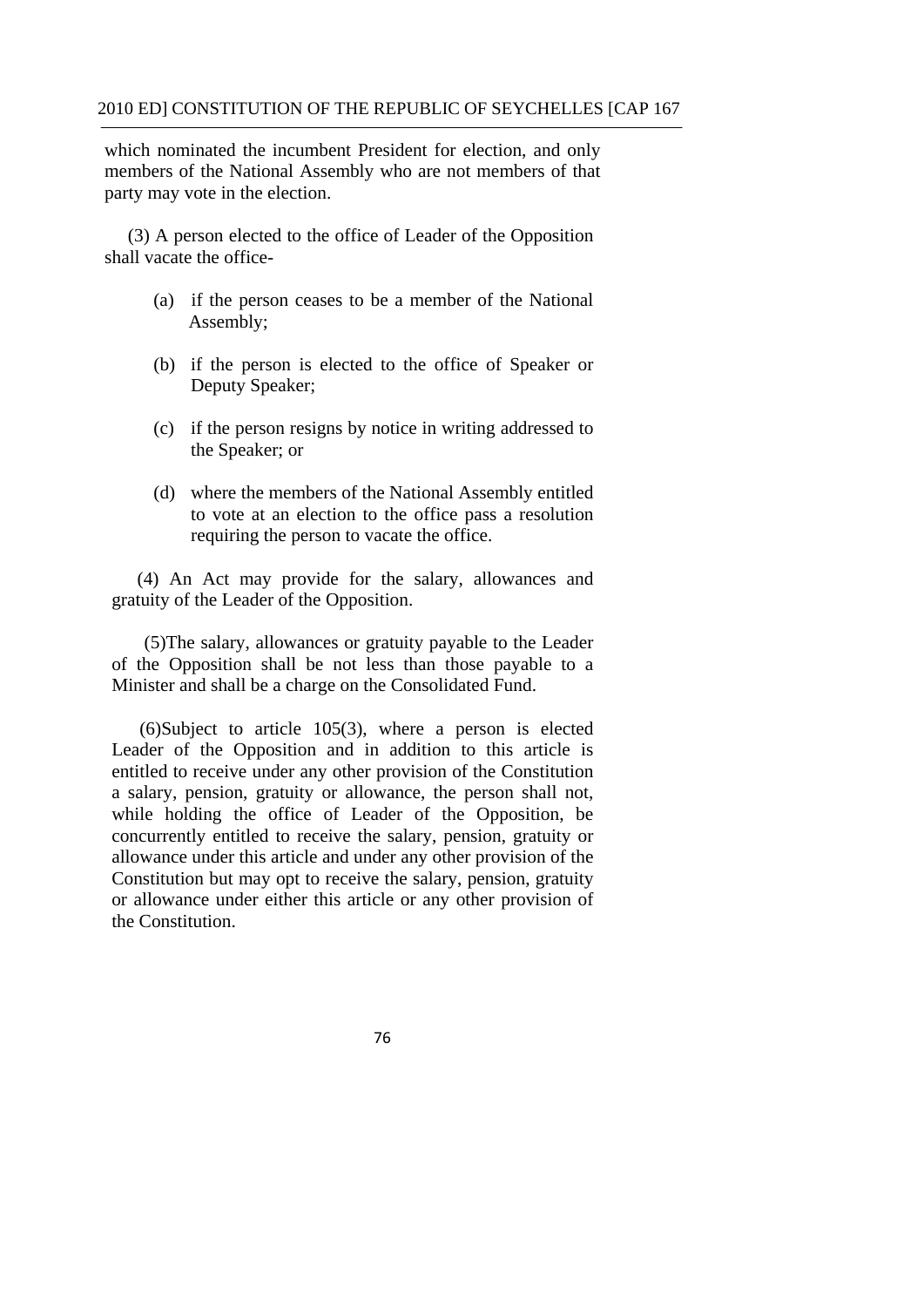### **PART II**

# LEGISLATIVE POWER AND ITS EXERCISE

**85.** The legislative power of Seychelles is vested in the National Assembly and shall be exercised subject to and in accordance with this Constitution. Vesting of legislative power

**86.**(1) The legislative power vested in the National Assembly shall be exercised by Bills passed by the Assembly and assented to or deemed to have been assented to by the President. Exercise of legislative power  $3/7/1994$ 

(1A) Unless it is otherwise provided in this Constitution, a Bill is passed by the Assembly if it is supported at all the stages at which it is as a whole put to the vote of the Assembly by a majority of the members present and voting.

(1B) Repealed.

(2)Subject to article 87, where a Bill is presented to the President for assent, the President shall, within fourteen days of the presentation of the Bill, assent, or, in accordance with this Part, withhold assent, to the Bill.

The President shall, as soon as practicable, cause a Bill which has been passed and assented to or deemed to have been assented to in accordance with this Constitution to be published in the Gazette whereupon it shall become law.

(4) A Bill passed by the National Assembly and assented to or deemed to have been assented to by the President shall be styled an "Act" and the words of enactment shall be "Enacted by the President and the National Assembly".

 **87.**(1) Where the President is of the opinion that a Bill presented for assent infringes or may infringe this Constitution, the President shall not assent to the Bill and, as soon as is practicable within fourteen days of the presentation of the Bill —

Referral of Bills to Constitutional Court by President

(a) advise the Speaker accordingly; and



3/19/1995

3/14/1996 2/7/2000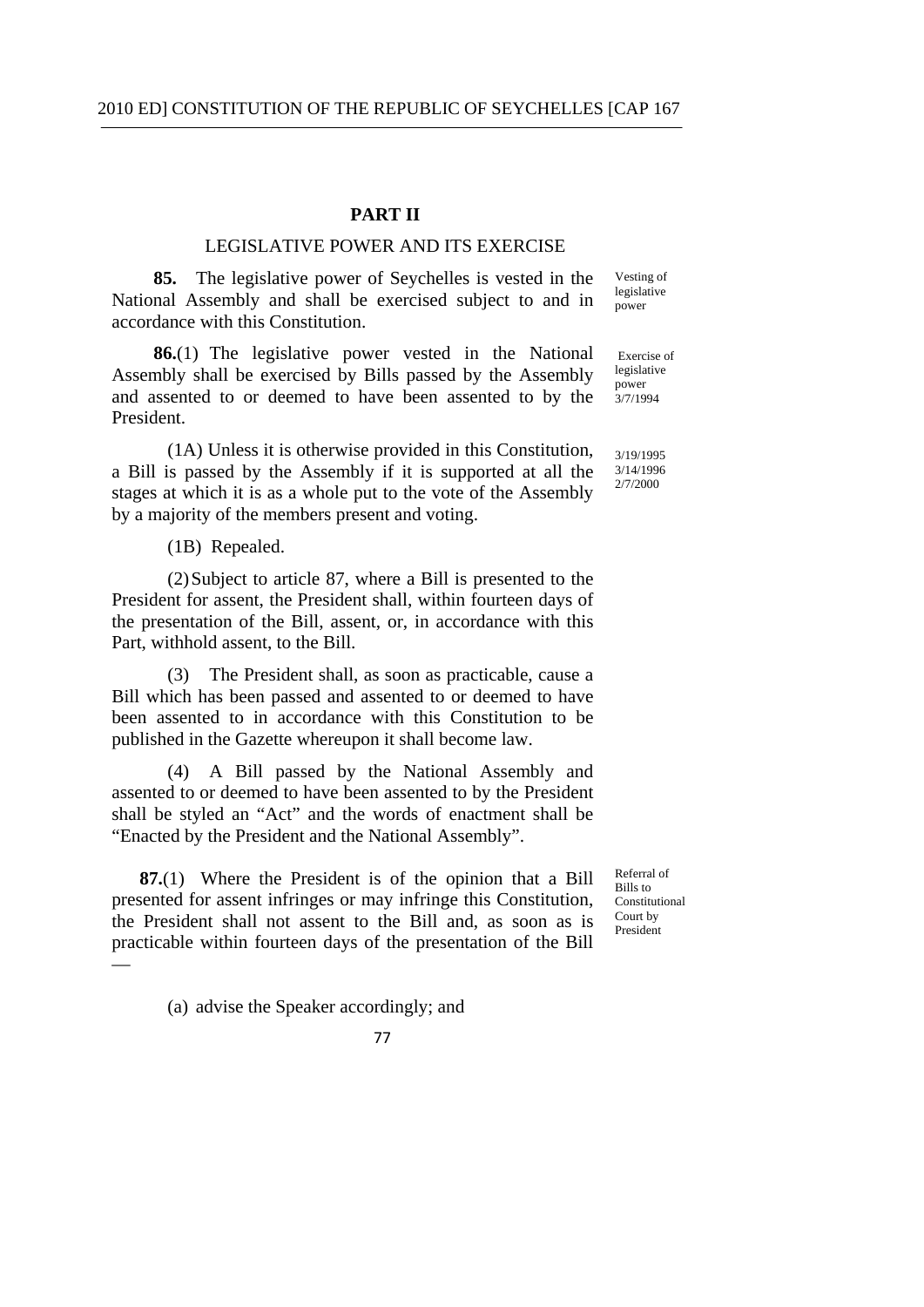(b) refer the Bill to the Constitutional Court for a decision in this respect.

Bill. (2) Where the President refers a Bill to the Constitutional Court under clause (1), the President shall not, until the Court has made its decision on the Bill, be treated, for the purposes of article 88, as having withheld assent to the

Bill. (3) Where a Bill has been referred to the Constitutional Court under clause (1), the President shall not assent to it and the National Assembly shall not proceed under article 88(2) until the Court has pronounced its decision thereon.

(4) Where the Constitutional Court decides that a Bill referred to it under clause (1) does not infringe this Constitution, the Court shall forthwith inform the President and the Speaker in writing accordingly and the period under article 86(2) within which the President is required to assent to a Bill shall start to run from the date of the decision of the Court.

 (5) Where the Constitutional Court decides that a Bill referred to it under clause (1) infringes this Constitution, the Court shall forthwith inform the President and the Speaker in writing accordingly and the President shall return the Bill to the Speaker.

**88.**(1) Where the President withholds, within the period withholding of provided in article 86(2), assent to a Bill, not being a Bill assent by referred to in article  $87(5)$ , the President shall, in the case of a President refusal, forthwith or, in any event, forthwith after the period of fourteen days referred to in article 86(2)−

- (a) return the Bill to the Speaker; and
- (b) inform the Speaker in writing of the reasons why the Bill has not been assented to.

(2) Where the President has returned the Bill to the Speaker under clause (1)(a), the National Assembly may, at any time after a period of three months from the date by which the President should have assented to the Bill under article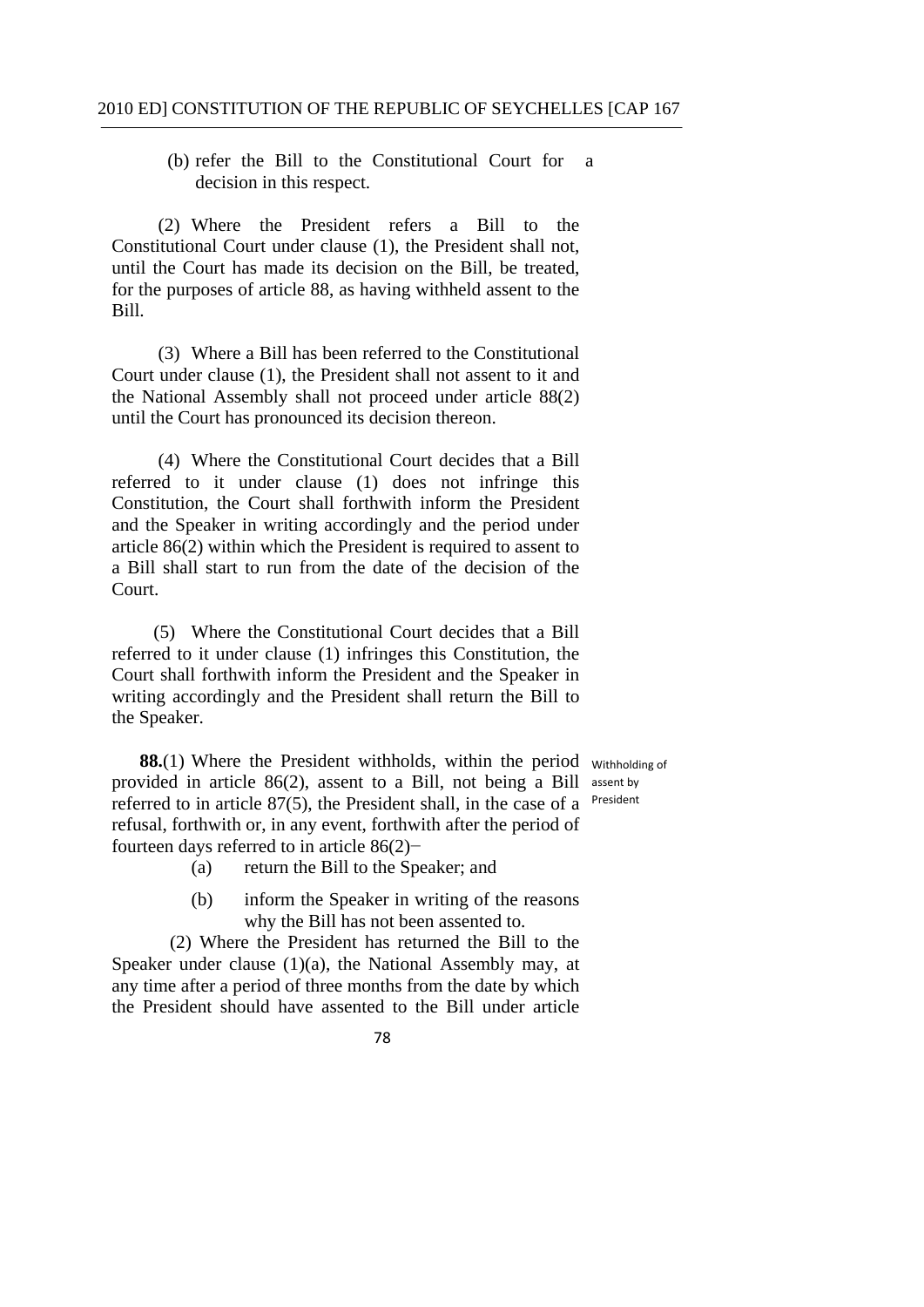86(2), by a notice approved by the votes of not less than twothirds of the number of members of the Assembly resolve that the Bill should again be presented for the President's assent.

(3) Where a Bill is presented for the President's assent under clause (2), notwithstanding that the President withholds assent to the Bill, the President shall be deemed to have assented to the Bill at the expiration of the period of fourteen days referred to in article 86(2).

**89.** Articles 85 and 86 shall not operate to prevent an Act from conferring on a person or authority power to make subsidiary legislation.

**90.** Except on the recommendation of the President signified by the Minister for the time being responsible for finance, the National Assembly shall not-

- (a) proceed on a Bill, including an amendment to a Bill, which, in the opinion of the person presiding or the Attorney-General provides-
	- (i) for the imposition of taxation or the alteration of taxation otherwise than by reduction;
	- (ii) for the imposition of any charge on the Consolidated Fund or any other public fund of Seychelles or the alteration on any such charge otherwise than by reduction;
	- (iii) for the payment, issue or withdrawal from the Consolidated Fund or any other fund of the Government of Seychelles of any moneys not charged thereon or any increase in the amount of such payment, issue or withdrawal; or

Subsidiary legislation

Restriction on certain measures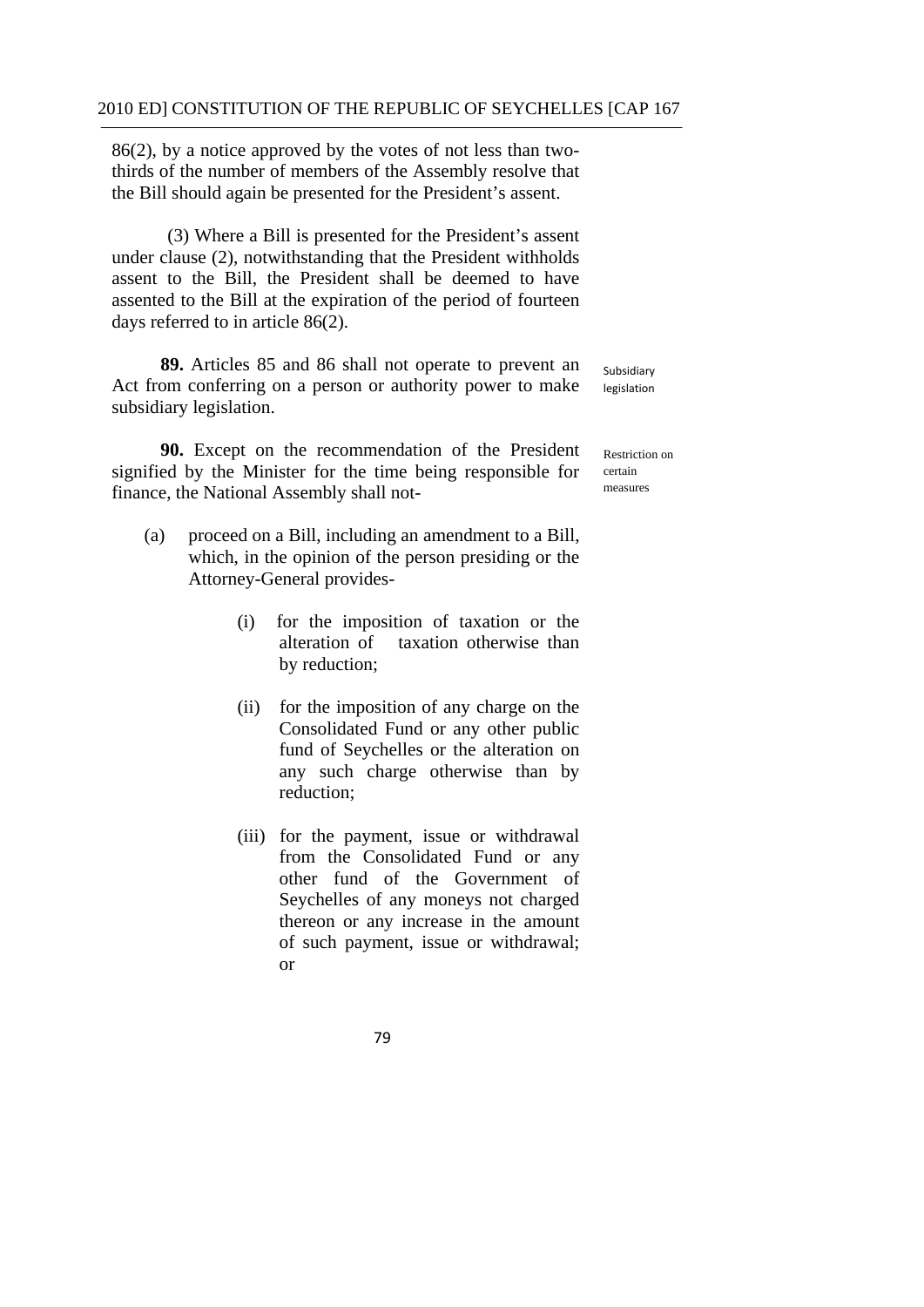(iv)for the composition or remission of any debt due to the Government of Seychelles; or

- (b) proceed upon any motion, including an amendment to a motion, the effect of which in the opinion of the person presiding or the Attorney-General is that provision would be made for any matter in paragraph  $(a)(i)$  to  $(iv)$ .
- (c) receive any petition, that, in the opinion of the person presiding, requests that provision be made for any matter in paragraph (a) (i) to (iv).

### **PART III**

## ALTERATION OF THE CONSTITUTION

**91.**(1) The National Assembly shall not proceed on a Bill to Alteration alter Chapter I, Chapter III, this article 110 or article 111  $\frac{\text{of the}}{\text{Construction}}$ unless-

- (a)the proposed alteration contained in the Bill has been approved on a referendum by not less than sixty percent of the votes cast in the referendum; and
- (b)the Speaker signifies that such approval has been so given.

(2) A Bill to alter this Constitution shall, in the long title state that it is a Bill to alter the Constitution, and shall not be passed by the National Assembly unless it is supported by the votes of not less that two-thirds of the number of members of the Assembly at any stage at which, pursuant to the Standing Orders, the Bill as a whole is put to the vote in the Assembly.

(3) In this article-

(a)a reference to this Constitution includes a reference to a law that amends or replaces any provision of this Constitution; and

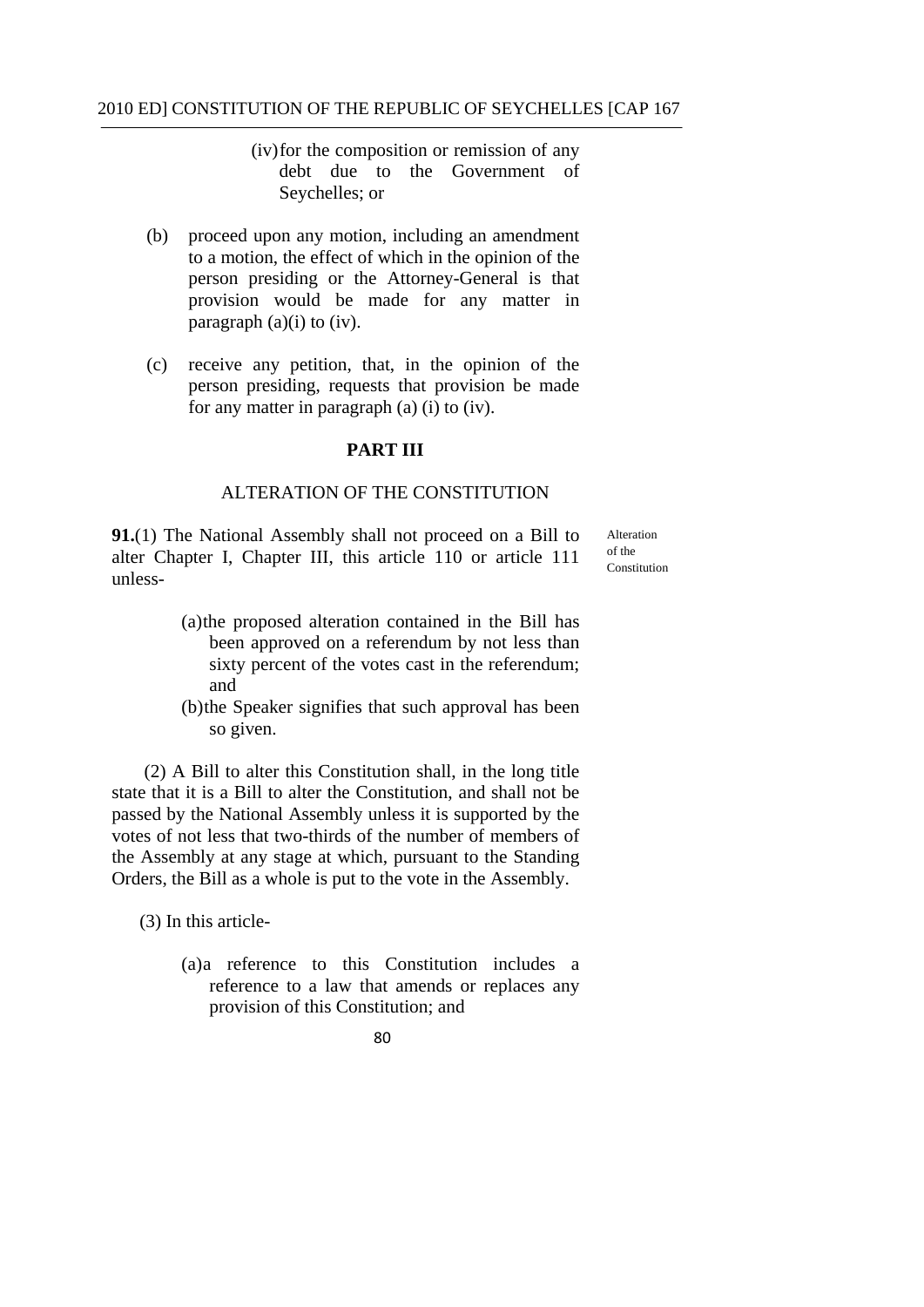(b)a reference to the alteration of this Constitution includes a reference to the amendment, modification or reenactment, with or without amendment or modification, of any provision of this Constitution, the suspension or repeal of any such provision and the making of different provision in lieu of such provisions, and the addition of a new provision to this Constitution.

## **PART IV**

# PROCEDURES IN THE NATIONAL ASSEMBLY

**92.** (1) The President may, at any time, attend and address the National Assembly.

President may address National Assembly

3/14/1996

(2) The President may send a message to the National Assembly and the message shall be read, at the first convenient sitting of the Assembly after it is received by the Speaker, by the Vice-President.

**93.**(1) The Vice-President or a Minister may attend meetings of the National Assembly-

- (a)for the purpose of presenting a Bill and in connection with proceedings in the Assembly relating to the passing of a Bill;
- (b)for the purpose of dealing with any matters arising in the Assembly, or explaining to the Assembly any matter, which falls within the Vice-President's or Minister's responsibility, or
- (c)for the purpose of answering a written question from a member.

Attendance of Ministers at meetings of the National Assembly 3/14/1996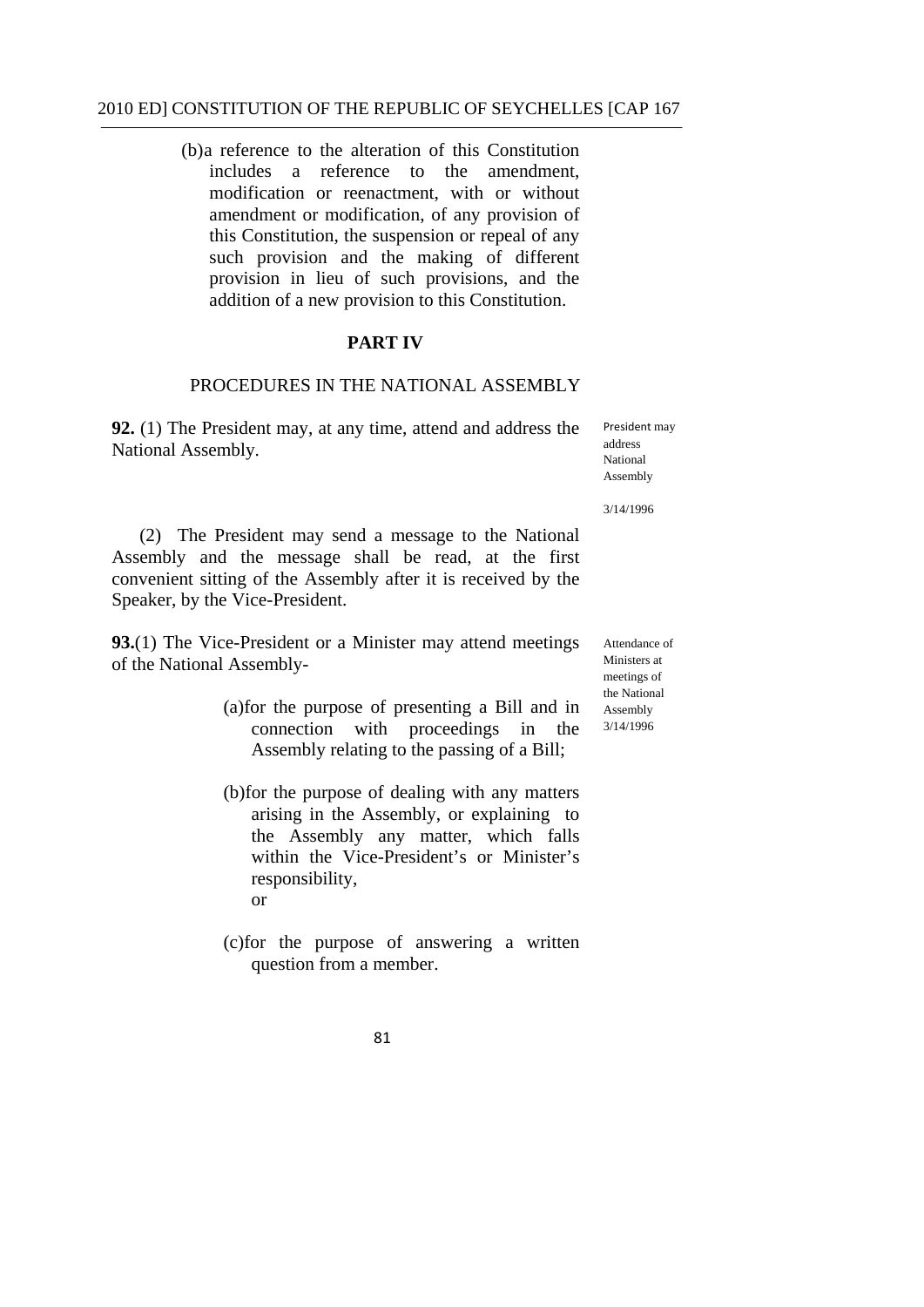(2) The Vice-President, a Minister or, where a matter falls within the responsibility of the President, the Vice-President or a Minister designated by the President shall attend a meeting of the National Assembly when it is necessary for a purpose referred to in clause (1)(b) or (c).

**94.**(1) The right to introduce a Bill in the National Assembly may be exercised by the Vice-President or a Minister or, subject to clause (2), a member.

(2) A member may not, pursuant to clause (1), introduce a Bill which provides for any of the matters specified in article 90.

(3) The Speaker shall, after consultation with the President and the Leader of the Opposition, determine the order of priority for the presentation of Bills to the National Assembly.

**95.**(1) Where at a meeting of the National Assembly a quorum is not present and a member who is present objects on that account to the transaction of business and after such interval as may be prescribed in the Standing Orders, the person presiding at the sitting ascertains that a quorum is still not present, the person presiding shall adjourn the meeting of the Assembly.

(2) For the purpose of this article, a quorum shall consist of one half of the number of members at the time.

**96.**(1) Subject to this Constitution, questions before a meeting of the National Assembly shall be decided in accordance with the majority of members present and voting.

(2) The person presiding at a meeting of the National Assembly shall not vote on any question to be decided by the Assembly but, in the event of an equality of votes on any question, shall have a casting vote.

**97.** Subject to the Standing Orders meetings of the National Assembly shall be open to the public and may be broadcast. Right to introduce Bills 3/14/1996

3/14/1996

Quorum of the National Assembly

Voting

 Meeting of the Assembly open to the public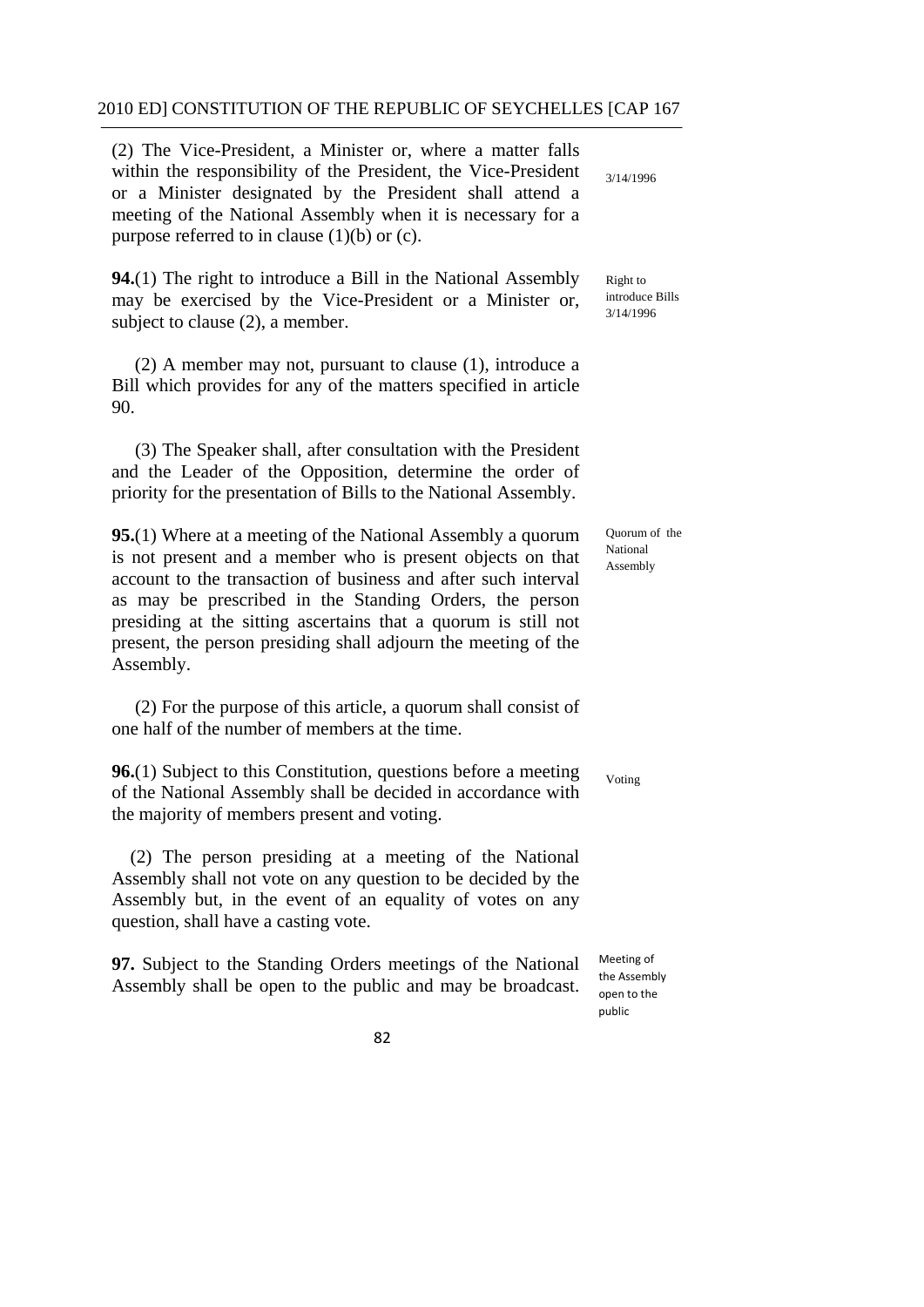**98.**(1) Subject to clause (2), the Speaker or, in the absence of the Speaker, the Deputy Speaker or, in their absence, a  $\frac{me}{the}$ member elected by the National Assembly, shall preside over the deliberations of the Assembly.

(2) The first meeting of a session of the Assembly shall, until the Speaker is elected, be presided over by the person who was the speaker or, in his absence, the Deputy Speaker immediately before that meeting.

**99.** A member shall not take part in the proceedings of the  $\alpha$ <sub>Oath to be</sub> National Assembly, other than the proceedings for the taken by purposes of this article, until the member has taken and members subscribed before the Assembly the oath of allegiance.

100. The National Assembly may act, notwithstanding any <sub>Validity of</sub> vacancy in its membership, including any vacancy not filled proceedings when the Assembly first meets after an election, and the presence or participation of a person not entitled to be present at, or to participate in, the proceedings of the Assembly shall not invalidate the proceedings.

**101.** Subject to this Constitution, the National Assembly may <sub>Standing</sub> make Standing Orders for the regulation and orderly conduct orders of its proceedings and the discharge of business at sittings of the Assembly and for related purposes.

**102.** (1) There shall be freedom of speech and debate in the Privileges National Assembly and a member shall not be subject to the and jurisdiction of any court or to any proceedings whatsoever, immunities other than in proceedings in the Assembly, when exercising those freedoms or performing the functions of a member in the Assembly.

(2) Where the National Assembly is in session an arrest shall not be effected against a member in a way which will interfere with the performance by the member of the functions of the member in the Assembly and, where proceedings are instituted against a member, the court or authority before which the proceeding are being conducted shall so conduct the

83

President of meetings of Assembly National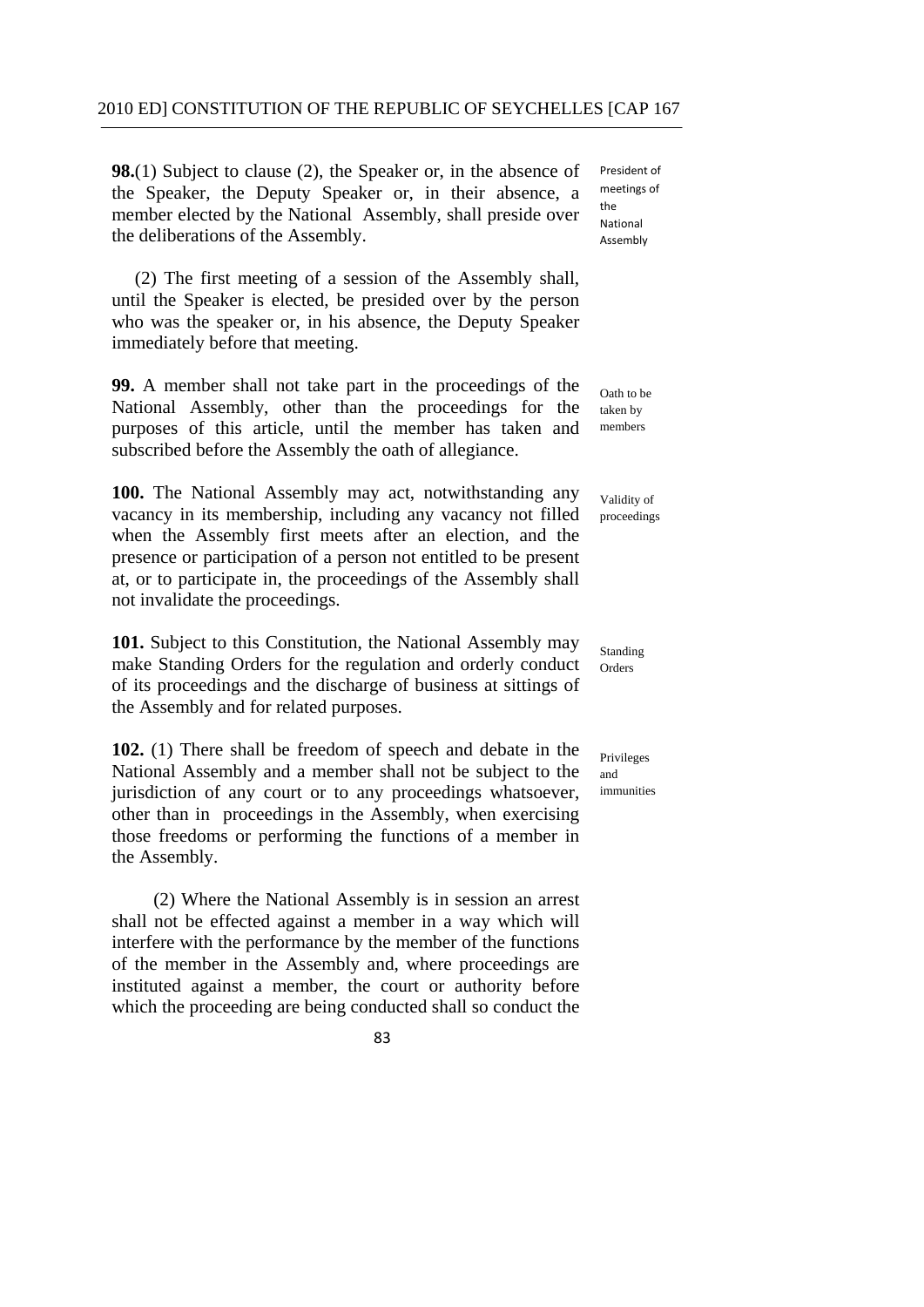proceedings as to allow the member to continue to perform the functions of the member in the Assembly.

 Service of **103.** A process issued by a court shall not be served or executed within the precincts of the National Assembly, as defined by or under an Act. process

**104.** (1) The National Assembly shall, as soon as is practicable <sub>Committees</sub> after the beginning of each session of the Assembly, appoint from among its members standing committees and other committees necessary for the efficient discharge of its functions and, without prejudice to the foregoing, the National Assembly shall appoint the following standing committees-

(a)a Finance and Public Accounts Committee; and (b)a Standing Order Committee.

(2) The composition of a standing or other committee shall, as far as is practicable, reflect the strength of the political parties and independent members in the Assembly but shall otherwise be regulated by the Standing Orders.

(3) For the purposes of effectively performing its functions a standing or other committee may summon any person the committee believes may assist the committee in the performance of its functions and the committee shall have the powers, rights and privileges of the Supreme Court for –

- (a) enforcing the attendance of witnesses and examining them on oath, affirmation or otherwise;
- (b) compelling the production of documents; and
- (c) issuing a commission or request to examine a witness abroad.

(4) A debate in the National Assembly may only be initiated in respect of a report or other matter which falls within the competence of a standing or other committee by a member of the standing or other committee.

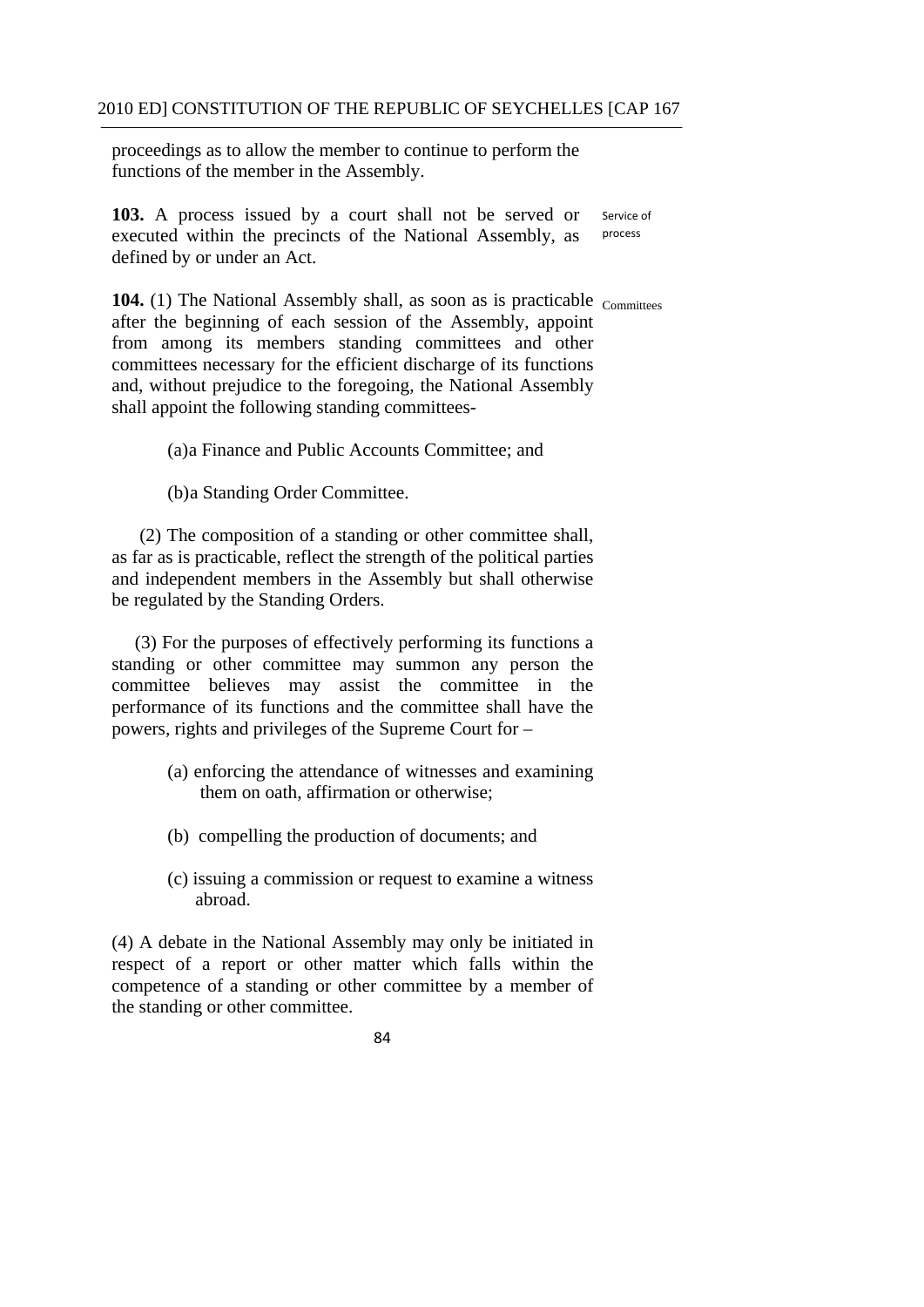Salary of members **105.** (1) An Act may provide for the salary, allowances and gratuity of member of the National Assembly.

(2) The salary, allowances or gratuity payable to members of the National Assembly shall be a charge on the Consolidated Fund.

(3) A member of the National Assembly elected to the office of Speaker, Deputy Speaker or the Leader of the Opposition shall not, while holding that office, be paid the salary, allowances or gratuity payable under clause (1).

### **PART V**

# SESSIONS AND DISSOLUTION OF THE NATIONAL ASSEMBLY

**106.** (1) A session of the National Assembly shall begin on the Session and first meeting of the Assembly summoned under article 107 and dissolution first meeting of the Assembly summoned under article 107 and, dissolution unless sooner dissolved under clause  $(2)(b)$  article 110 or article 111, continue for a period of five years thereafter.

- (2) The National Assembly shall stand dissolved-
	- (a)subject to clause (3), on the day next following the end of the period of five years referred to in clause (1);
	- (b)where a general election is held before the period of five years referred to in clause (1), on the day next following the declaration of the results of the election; or
	- (c)in accordance with article 110 or article 111.

(3) Where a period of public emergency subsists at the time when the National Assembly would stand dissolved under clause (2)(a) National Assembly may, by resolution approved by a majority of the members of the Assembly, extend the sessions of the Assembly-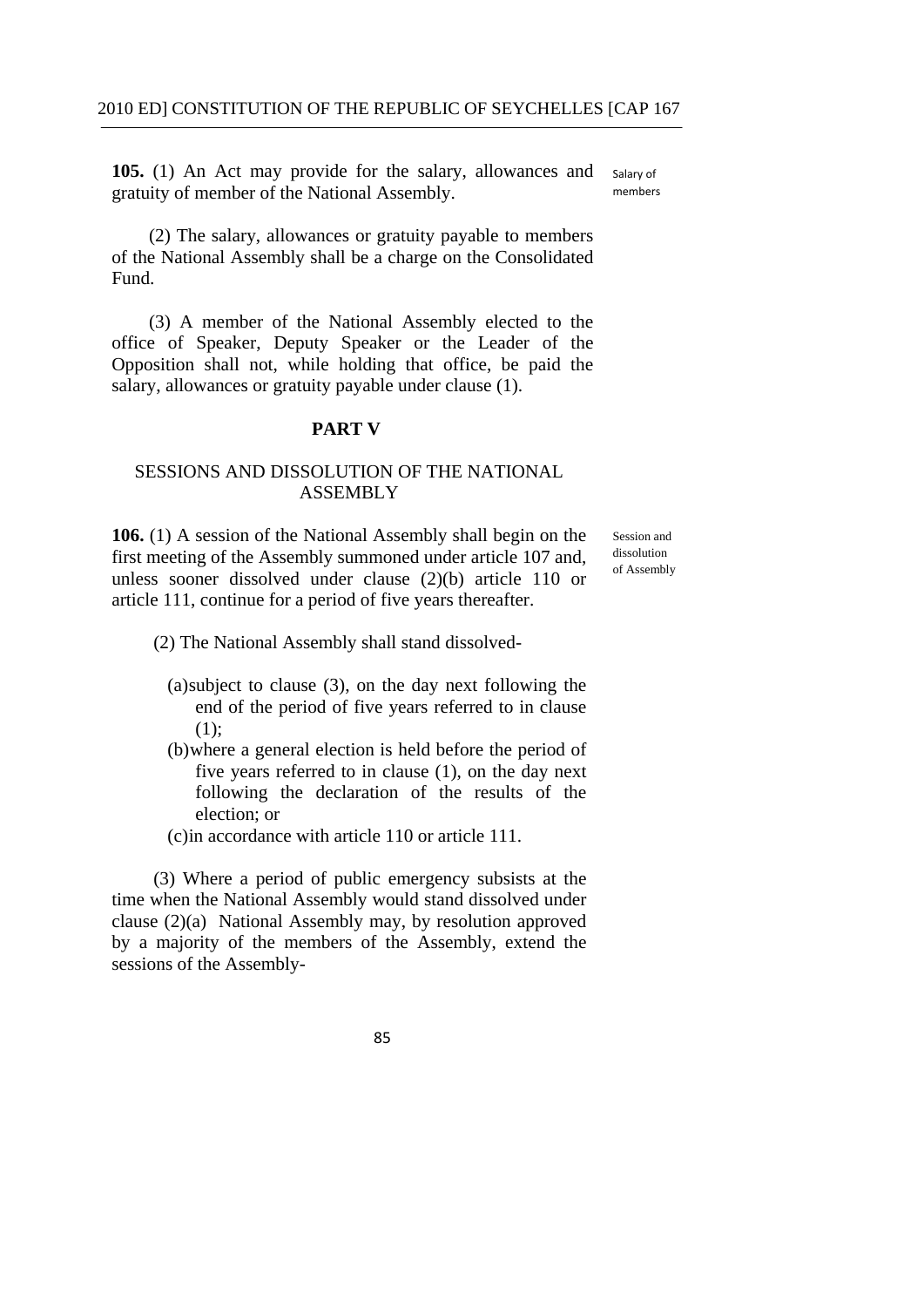- (a)where there is a declaration of emergency, for not more than six months at a time but up to a maximum aggregate period of twelve months;
- (b)where Seychelles is at war, for not more than twelve months at a time but up to a maximum aggregate period of forty-eight months,

and a period of extension shall not extend beyond the duration of the term of office of the President extended in the same circumstances under this Constitution.

**107.** The President shall, by Proclamation published in the Gazette, summon the first meeting of the National Assembly in a session not later that four months after the end of the immediately preceding session of the Assembly.

**108.** Subject to article 109, each succeeding meeting of the National Assembly after the first meeting of the Assembly shall be held at such place and commence at such time as the Speaker may determine or as may be prescribed by the Standing Orders.

**109.** The President may, at any time by Proclamation published in the Gazette, summon a meeting of the National Assembly.

**110.**(1) The President may dissolve the National Assembly in accordance with this article.

(2) Subject to clause (5), the President may, not more than once during a term of office of the President, for any reason which the President considers it to be in the national interest so to do, after giving seven days notice to the Speaker, by Proclamation published in the Gazette, dissolve the National Assembly and the Assembly shall stand dissolved on the day next following the publication of the Proclamation.

(3) Subject to clause (5), where during a term of office of the President the President has once dissolved the National Assembly under clause (2) and the President is of the opinion

 First meeting of National Assembly

Place and time of meetings

 President may summon meetings

Dissolution of Assembly by President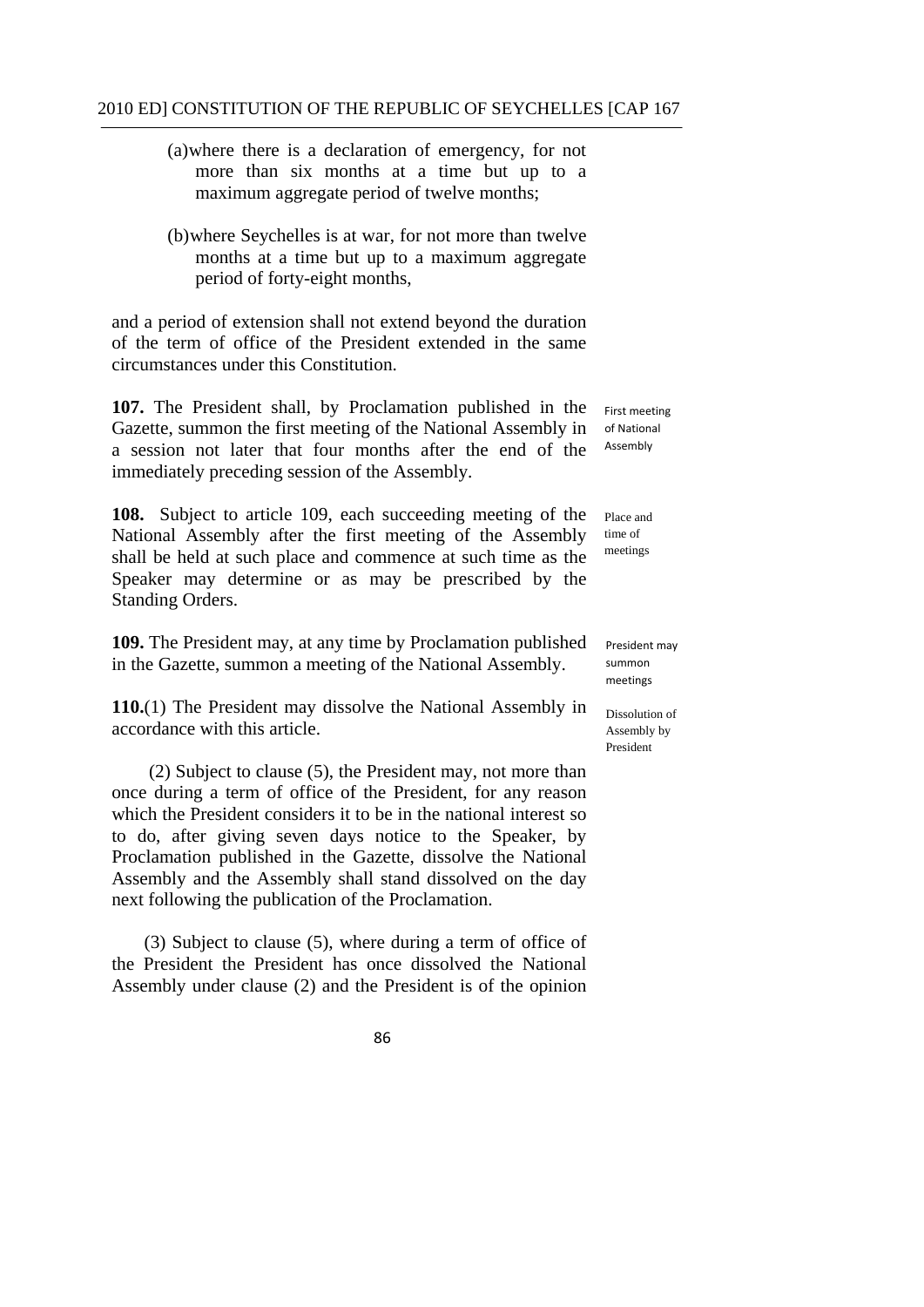that it is in the national interest to dissolve the Assembly once again, the President may, after giving to the Speaker-

- (a) seven days' notice of the intention to dissolve the Assembly; and
- (b)written notice of the President's intention to resign from office under article 52(5) on the publication of the Proclamation under this article, by Proclamation, published in the Gazette, dissolve the National Assembly and the Assembly shall stand dissolved and the President shall cease to hold office on the day next following the publication of the Proclamation.

(4) Where- the National Assembly votes against any measure or proposal of the Government and on a referendum a majority of the votes cast in the referendum supports the measure or proposal and the Assembly, after the referendum, again votes against the measure or proposal,

(a)a proposal to alter Chapter I, III, article 91, this article or article 111 has been approved on a referendum held pursuant to article 91 and a Bill to give effect to the proposal is not supported as required by article 91 (2) in the National Assembly, the President may, after giving seven days' notice to the Speaker, by Proclamation published in the *Gazette,* dissolve the National Assembly within thirty days of the Assembly voting against the measure or proposal under paragraph (a) or the Assembly not supporting the Bill under paragraph (b), as the case may be and the Assembly shall stand dissolved on the day next following the publication of the Proclamation.

(5) The President shall not dissolve the National Assembly under clause (2) or clause (3) during any period of public emergency in terms of article 49, where proceedings for the removal of the President under article 53 or article 54 have commenced, during the pendency of the proceedings.

this purpose resolves by the affirmative votes of not less than of Assembly 111. Where the National Assembly at a meeting summoned for Dissolution

by Assembly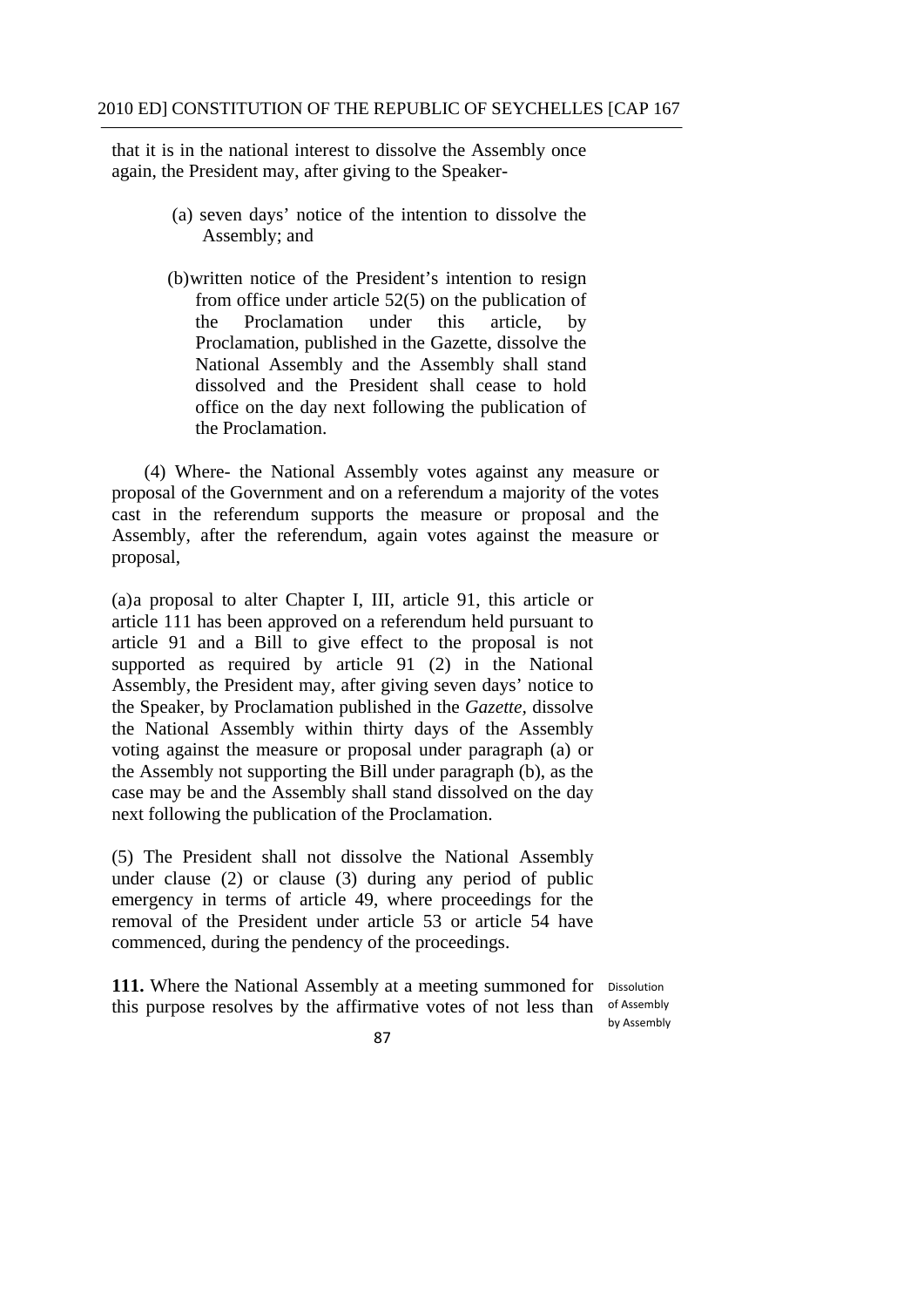two-thirds of the number of members of the Assembly that the Assembly be dissolved, the National Assembly shall stand dissolved on the day next following the passing of the resolution.

### **CHAPTER VII**

# ELECTORAL AREAS, FRANCHISE AND ELECTORAL **COMMISSION**

112. (1) Subject to this article, Seychelles shall be divided into Electoral areas as many electoral areas, as may be prescribed, for the purposes of election of members to the National Assembly and each electoral area shall be represented by one member of the National Assembly. 3/7/1994

(2) There shall be not less than nineteen electoral areas on Mahe and two electoral areas on Praslin, and the Inner Islands shall constitute one electoral area.

(3) In determining the number and boundaries of the electoral areas on Mahe and Praslin the Electoral Commission−

(a)shall have regard to –

- (i) the boundaries of electoral areas which exist at the time of the determination by the Commission; and
- (ii) the natural geographical features of Seychelles;
- (b)shall ensure that, each electoral area on Mahe shall have, as nearly as is practicable, an equal number of inhabitants and each electoral area on Praslin shall have, as nearly as is practicable, an equal number of inhabitants. 3/14/1996

**113.** A citizen of Seychelles who is registered as a voter in an electoral area shall be entitled to vote, in accordance with law, in the electoral areas-

 Right to vote Qualification for registration as a voter.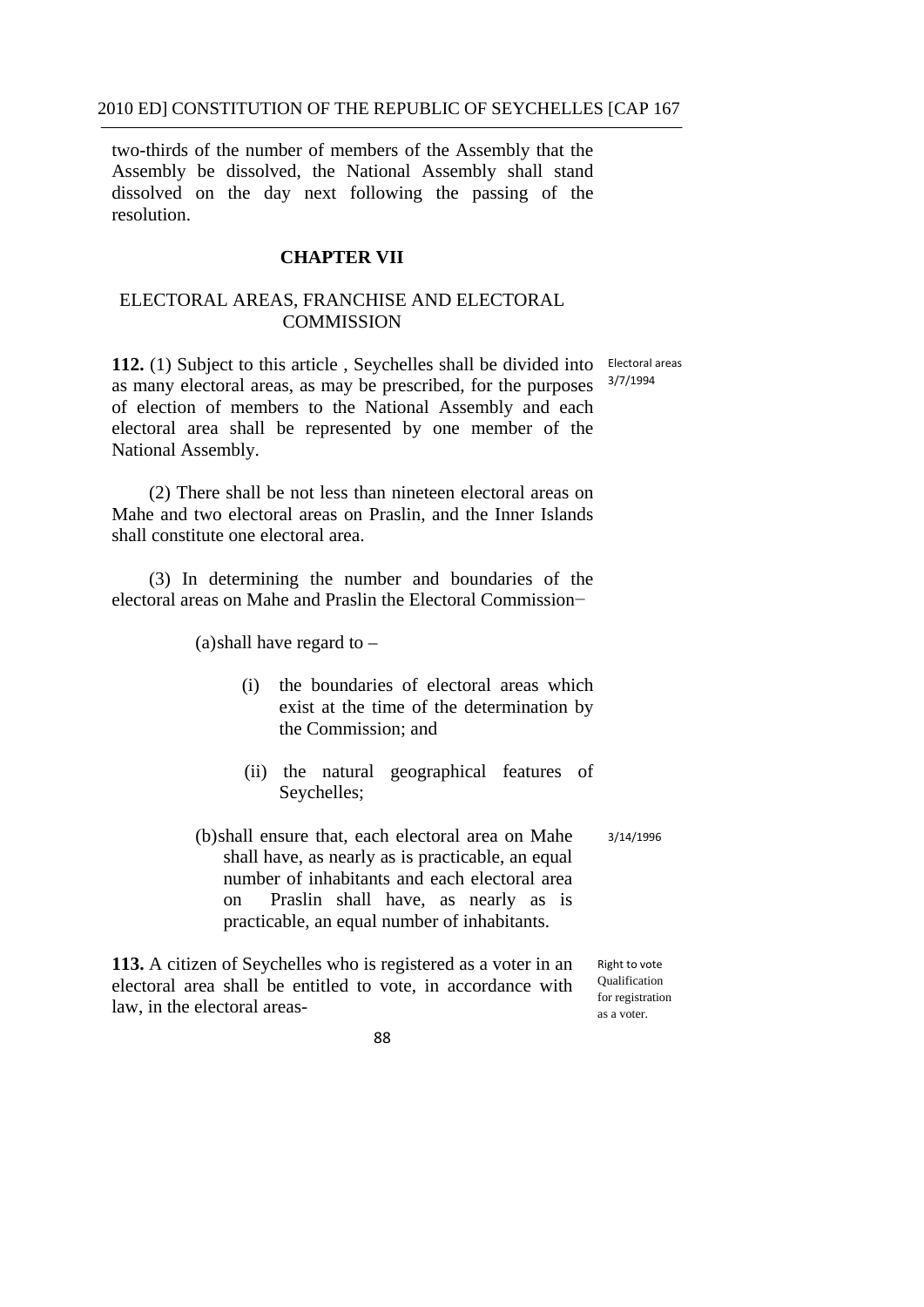(a)at an election for the office of President;

- (b)at an election of the members of the National Assembly; or
- (c)in a referendum held under this Constitution, unless any circumstances have arisen which, if the citizen were not so registered, would cause the citizen to be disqualified under an Act made under article  $114(1)$  on ground (a) or ground (b) of article 114(1).

**114.**(1) A person who is a citizen of Seychelles and has attained the age of eighteen years is entitled to be registered as a voter unless the person is disqualified from registration under an Act on the ground of-

> (a)infirmity of mind; (b)criminality; or (c)residence outside Seychelles.

(2) An Act referred to in clause (1) may provide for different grounds of disqualification with regard to-

> (a)an election for the office of President; (b)an election of the members of the National Assembly; and (c)a referendum held under this Constitution.

 (3) A person is not entitled to be registered as a voter in more than one electoral area.

**115**.(1) There shall be an Electoral Commission which shall perform the functions conferred upon it by this Constitution any other law.

 (2) Subject to this Constitution the Electoral Commission shall not, in the performance of its functions, be subject to the direction or control of any person or authority.

**115.A** (1)The Commission shall consist of a Chairperson and four Members all of whom shall be appointed by the President the

Momhors of Commission

89

Qualification of Member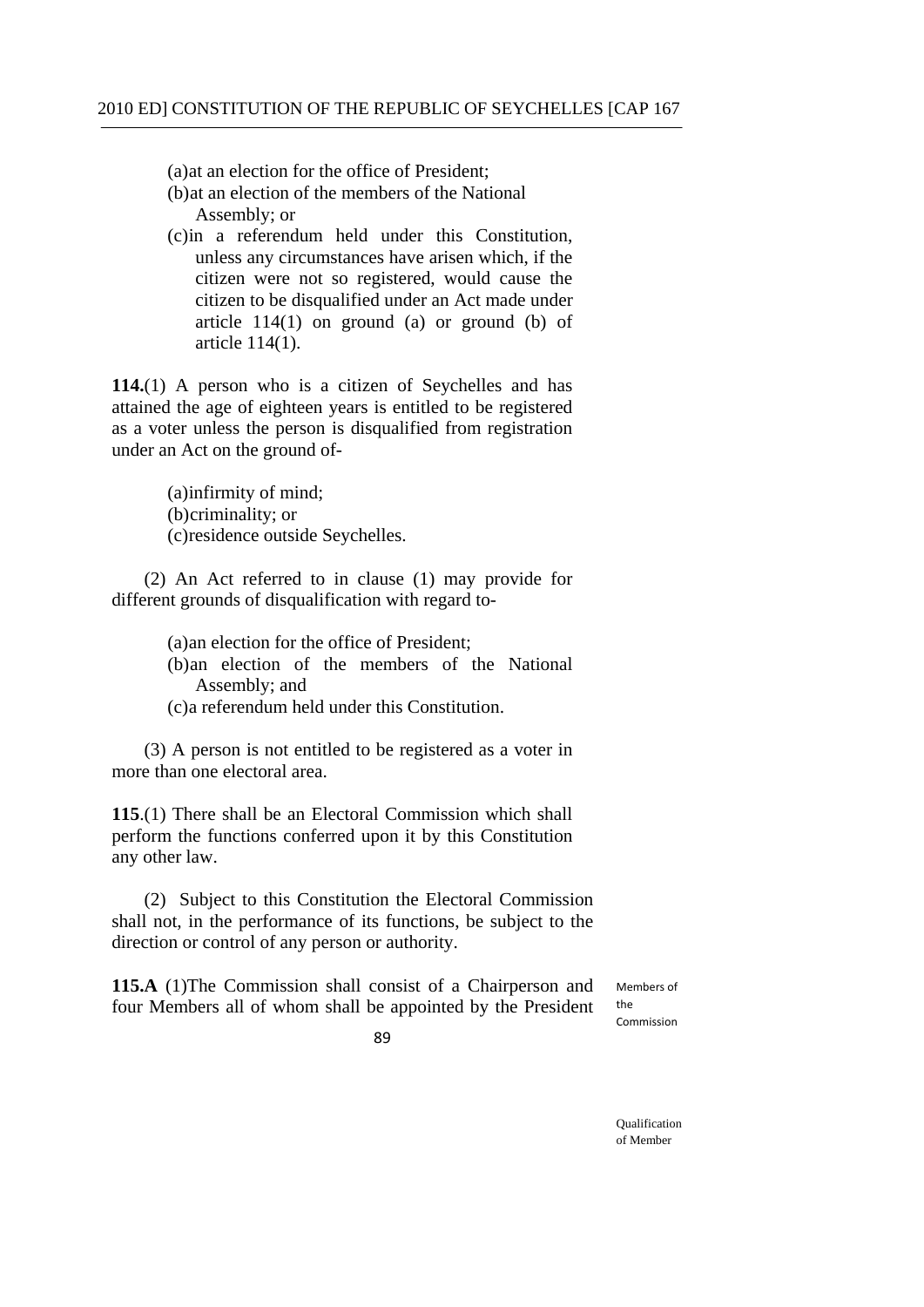constituted under Article 139 of the Constitution. selected from seven candidates of proven integrity and high repute, proposed by the Constitutional Appointments Authority

 of the Commission if the person is a citizen of Seychelles who− **115.B** A person is qualified to be a Chairperson and Members

- (a) is qualified to be registered as a voter; and
- (b) the person is not a candidate of an election under the Constitution or is not the President, Vice President, Minister or a Member of the National Assembly and not an executive office bearer of a political party.

 of a term, be eligible for re-appointment. **115.C**(1) The Chairperson and the Members of the Commission shall be appointed for a term of seven years, and may, at the end

 (2) The Chairperson may be writing addressed to the President and a Member who is not the Chairperson, to the Chairperson resign.

(3) A resignation under clause (2) shall have effect on the date it is last received by any person specified in that clause.

(4) The salary, allowances and gratuity payable to the Chairperson and Members of the Commission shall be prescribed by or under an Act and the salary, allowances or gratuity shall be a charge on the Consolidate Fund.

(5) Subject to article 166, the salary, allowances and gratuity payable to and the term and other conditions of appointment of the Chairperson and Members of the Commission shall not be altered to the disadvantage after the appointments.

(6) The Commission may regulate its own proceedings and may act notwithstanding one vacancy in its membership.

**116.**(1) The Electoral Commission-<br>
Functions of Electoral

Commission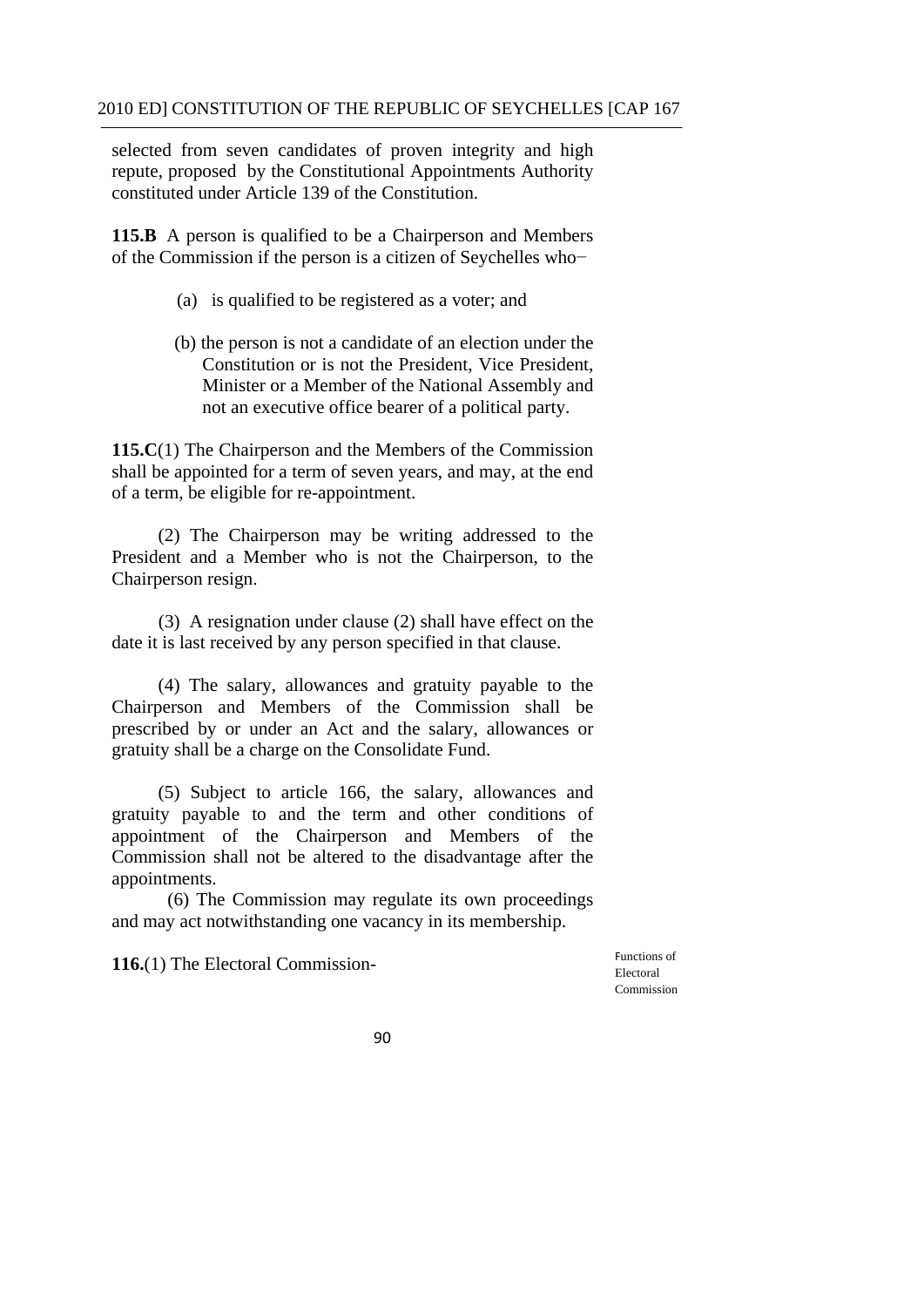(a)shall be a responsible for the conduct and supervision of the registration of voters and of elections and referenda under this Constitution;

- (b)shall keep under continuous review the number and boundaries of the electoral areas into which Mahe and Praslin are divided having regard to article 112 (3);
- $(c)$  s hall keep under continuous review the practices and working, including such matters as finance, broadcast and advertising, of political campaigns in respect of elections and referenda under this Constitution;
- (d)shall have such other functions as may be prescribed by or under this Constitution or an Act.
- (e)Shall review the existing legislation governing Electoral matters and make recommendations to the Government.

(2) The Electoral Commission shall, within ninety days after each election or referendum under this Constitution, submit to the National Assembly and the President a report on the conduct of-

- (a)the political campaign leading up to the election or referendum; and
- (b)the election or referendum,

together with such recommendations as the Commission may consider necessary for the purposes of ensuring true, fair and effective elections and referenda.

(3) The Electoral Commission shall, not later that three years after the coming into force of this Constitution and thereafter three years after the Commission last submitted a report in terms of clause (1)(b), submit to the National Assembly and the President a report in terms of clause  $(1)(b)$  together with such recommendations regarding changes in the number or boundaries of the electoral areas on Mahe and Praslin which the Commission considers necessary in the circumstances.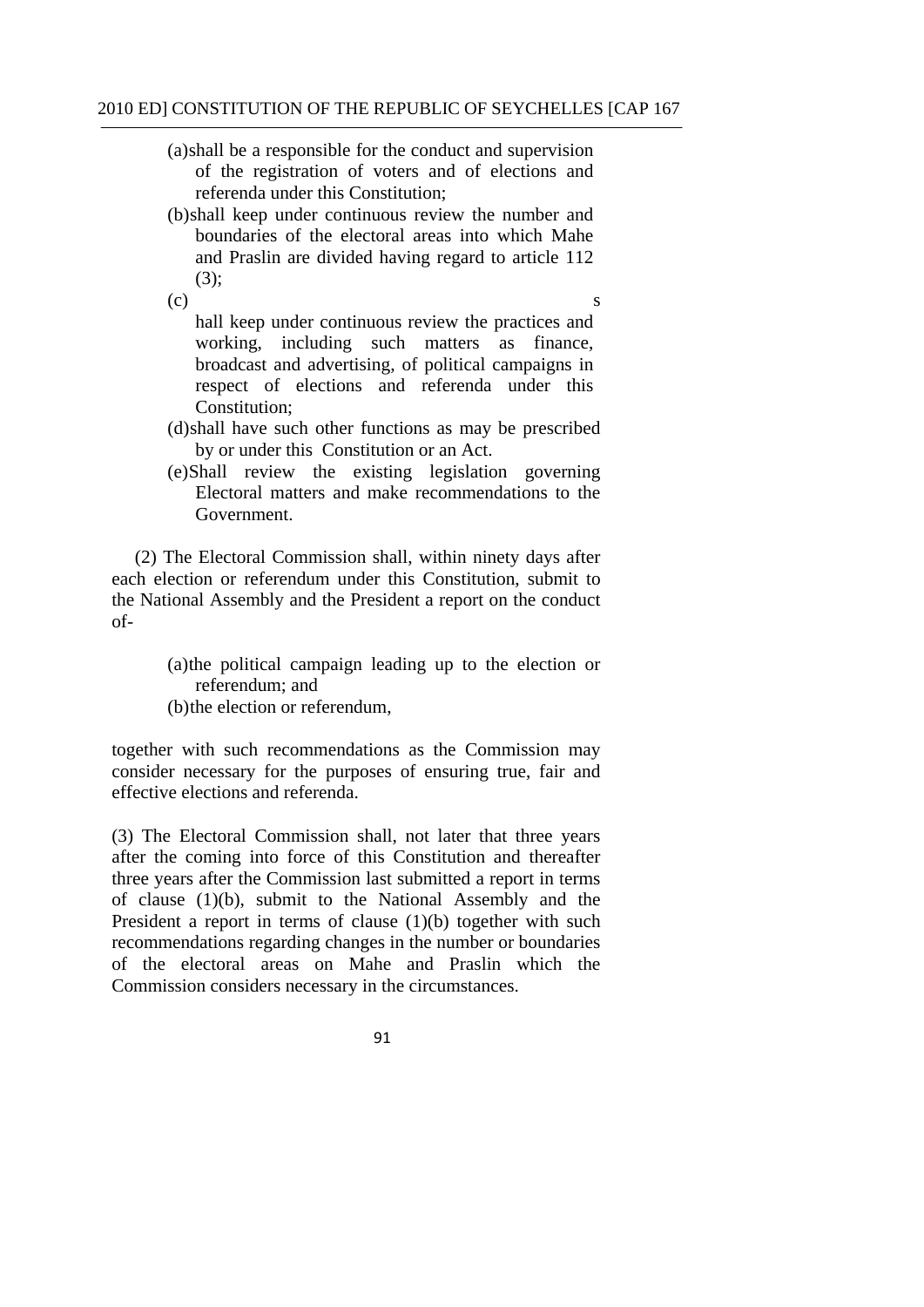(4) As soon as is practicable within thirty days after the submission of the report under clause (3) the President shall cause to be laid before the National Assembly the draft of an order by the President for giving effect to the recommendations contained in the report relating to changes in the number or boundaries of the electoral areas referred to in the report and the draft may make provision for any matter which appears to the President to be incidental to or consequential upon the other provisions of the draft

(5) When the draft order laid before the National Assembly under clause (4) is approved by resolution of the National Assembly, the President shall make an order, which shall be published in the Gazette in terms of the draft and the order shall come into force on the next dissolution of the National Assembly after the order is so published.

(6) Where the draft order laid before the National Assembly under clause (4) is not approved by resolution of the National Assembly, the President shall refer the matter to the Electoral Commission for its consideration.

**117.** An Act shall provide for the regulation and control by the Electoral Commission of-

Control of funds in relation to election and referendum

- election or referendum: (a)election or referendum expenditures by a political party or person taking part in an
- election or referendum; (b)contributions to or in favour of a political party or person taking part in an election or referendum or a cause in relation to an

**118.** An Act shall provide for the registration of political parties, qualifications for entitlement to be registered as a political party, conferment of corporate status on political parties, the maintenance of a register of political parties by the Electoral Commission, the submission of accounts and other prescribed particulars and information to the Commission by a registered political party, the provision of financial support from public funds to political parties,

 Registration of political parties and control of funds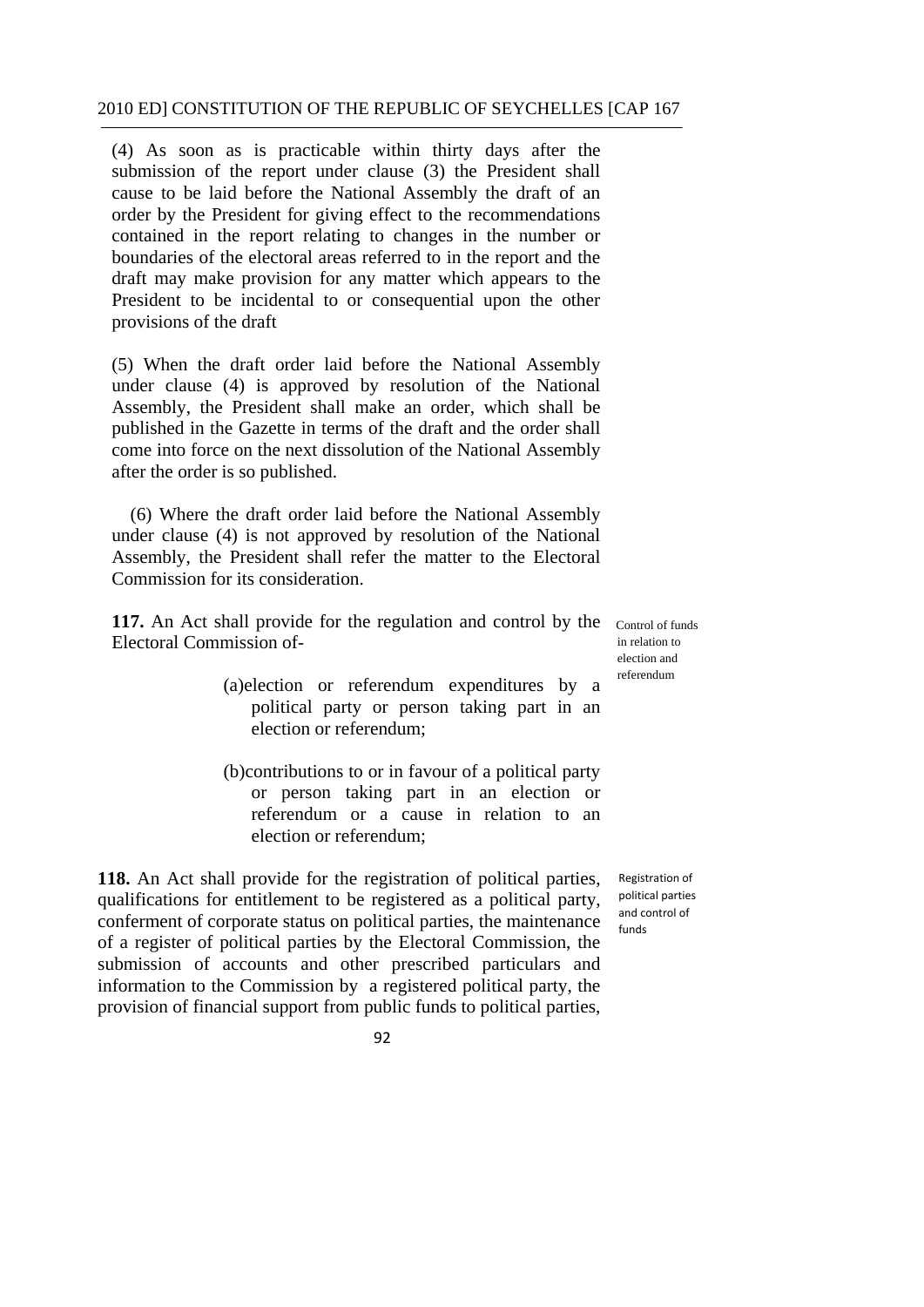the control of financial and other contributions to political parties, the disposal of the assets of political parties on dissolution and the submission to the National Assembly by the Electoral Commission of an annual report in respect of the functions of the Commission under the Act.

## **CHAPTER VIII**

## JUDICIARY

## **PART I**

## GENERAL

**119.**(1) The judicial power of Seychelles shall be vested in the Judiciary which shall consist of –

 Judicial power of Seychelles

(a)the Court of Appeal of Seychelles;

(b)the Supreme Court of Seychelles; and

(c)such other subordinate courts or tribunals established pursuant to article 137.

(2) The Judiciary shall be independent and be subject only to this Contribution and the other laws of Seychelles.

(3) Subject to this Constitution, Justices of Appeal, Judges and Masters of the Supreme Court shall not be liable to any proceedings or suit for anything done or omitted to be done by them in the performance of their functions.

(4) An Act establishing a subordinate court or tribunal referred to in clause  $(1)(c)$  may grant to the person exercising judicial functions in the court or tribunal immunity from proceedings or suit to the extent provided in clause (3).

## **PART II**

# COURT OF APPEAL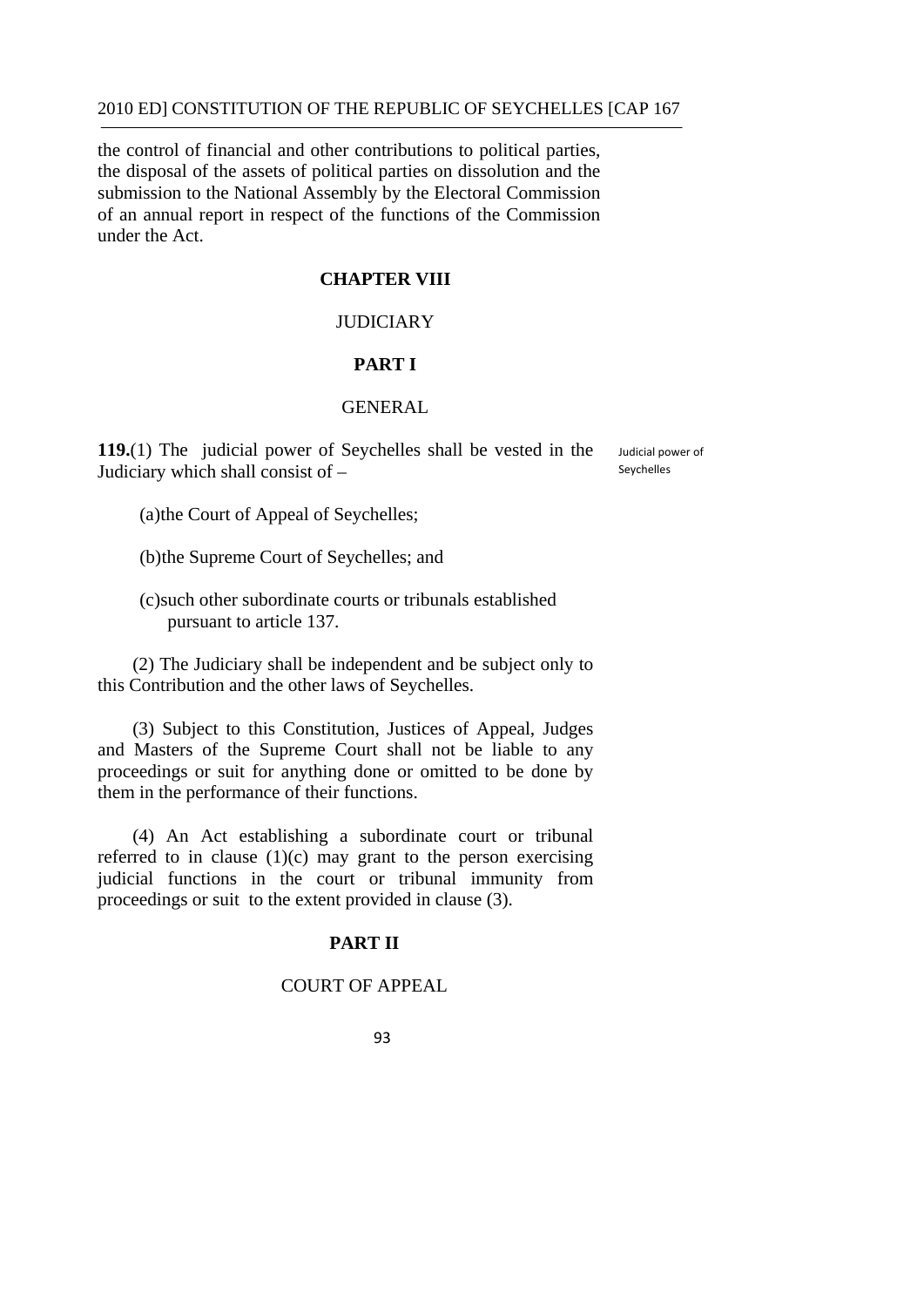**120.**(1) There shall be a Court of Appeal which shall, subject to this Constitution, have jurisdiction to hear and determines appeals from a judgment, direction, decision, declaration, decree, writ or order of the Supreme Court and such other appellate jurisdiction as may be conferred upon the Court of Appeal by this Constitution and by or under an Act.

(2) Except as this Constitution or an Act otherwise provides, there shall be a right of appeal to the Court of Appeal from a judgment, direction, decision, declaration, decree, writ or order of the Supreme Court.

(3) The Court of Appeal shall, when exercising its appellate jurisdiction, have all the authority, jurisdiction and power of the court from which the appeal is brought and such other authority, jurisdiction and power as may be conferred upon it by or under an Act.

(4) Subject to this Constitution and any other law, the authority, jurisdiction and power of the Court of Appeal may be exercised as provided in the Rules of the Court of Appeal.

(5) Proceedings in respect of a matter relating to the application, contravention, enforcement or interpretation of this Constitution shall take precedence over other matters before the Court of Appeal.

(6) Where in respect of any matter before it, the Court of Appeal finds that any law or provision of any law contravenes this Constitution, the Justice of Appeal presiding at the sitting of the Court shall send a copy of the finding to the President and the Speaker.

(7) The Court of Appeal shall sit, as occasion requires, to deal with matters before it as expeditiously as is practicable.

**121.** The Court of Appeal shall consist of- Composition

of Court of Appeal

(a)a President of the Court of Appeal and two or more other justices of Appeal; and

94

Qualification of Justices of Appeal

Appointment of Justices of **Appeal** 

A time of the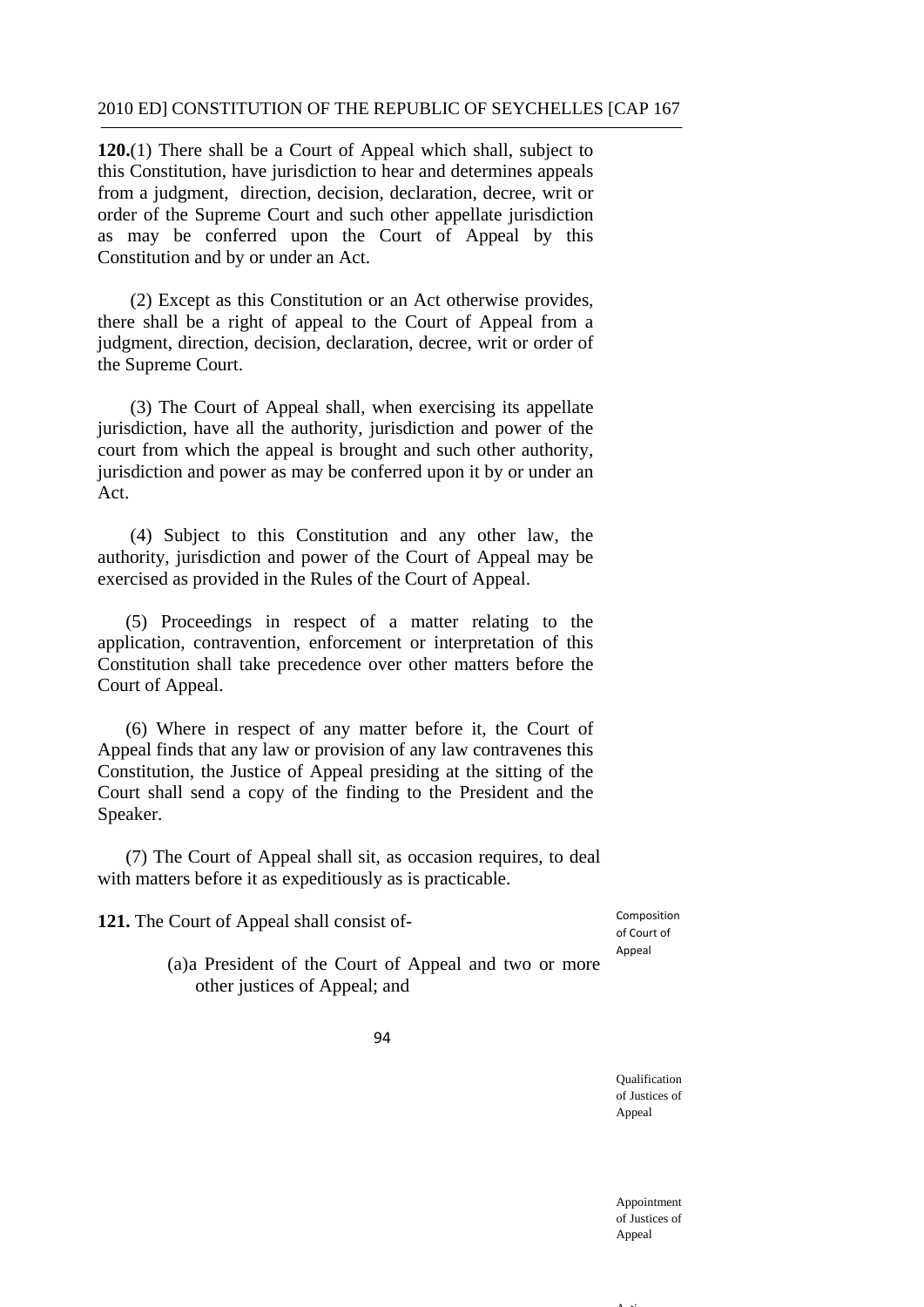# (b)the Judges who shall be ex-officio members of the Court.

**122.** A person is qualified for appointment as, or to discharge the functions of, the President of the Court of Appeal or a Justice of Appeal if, in the opinion is suitably qualified in law and can effectively, competently and impartially discharge the functions of the office of Justice of Appeal under this Constitution.

**123.** The President shall, by instrument under the Public Seal, appoint the President of the Court of Appeal and other Justices of Appeal from candidates proposed by the Constitutional Appointments Authority.

**124.**(1) Where the office of President of the Court of Appeal is vacant or the President of the Court of Appeal is for any reason unable to perform the functions of the office of President of the Court of Appeal-

- (a)until a person has been appointed to and has assumed the functions of that office; or
- (b)until the person holding the office of President of the Court of Appeal has resumed the functions of that office,

as the case may be the functions of the office of Presidents of the Court of Appeal shall be performed by a Justice of Appeal appointed for the purpose by the President from Justices of Appeal proposed by the Constitutional Appointments Authority.

(2) Where-

(a)the office of a Justice of Appeal is vacant;

- (b)a Justice of Appeal is for any reason unable to perform the functions of that office;
	- 95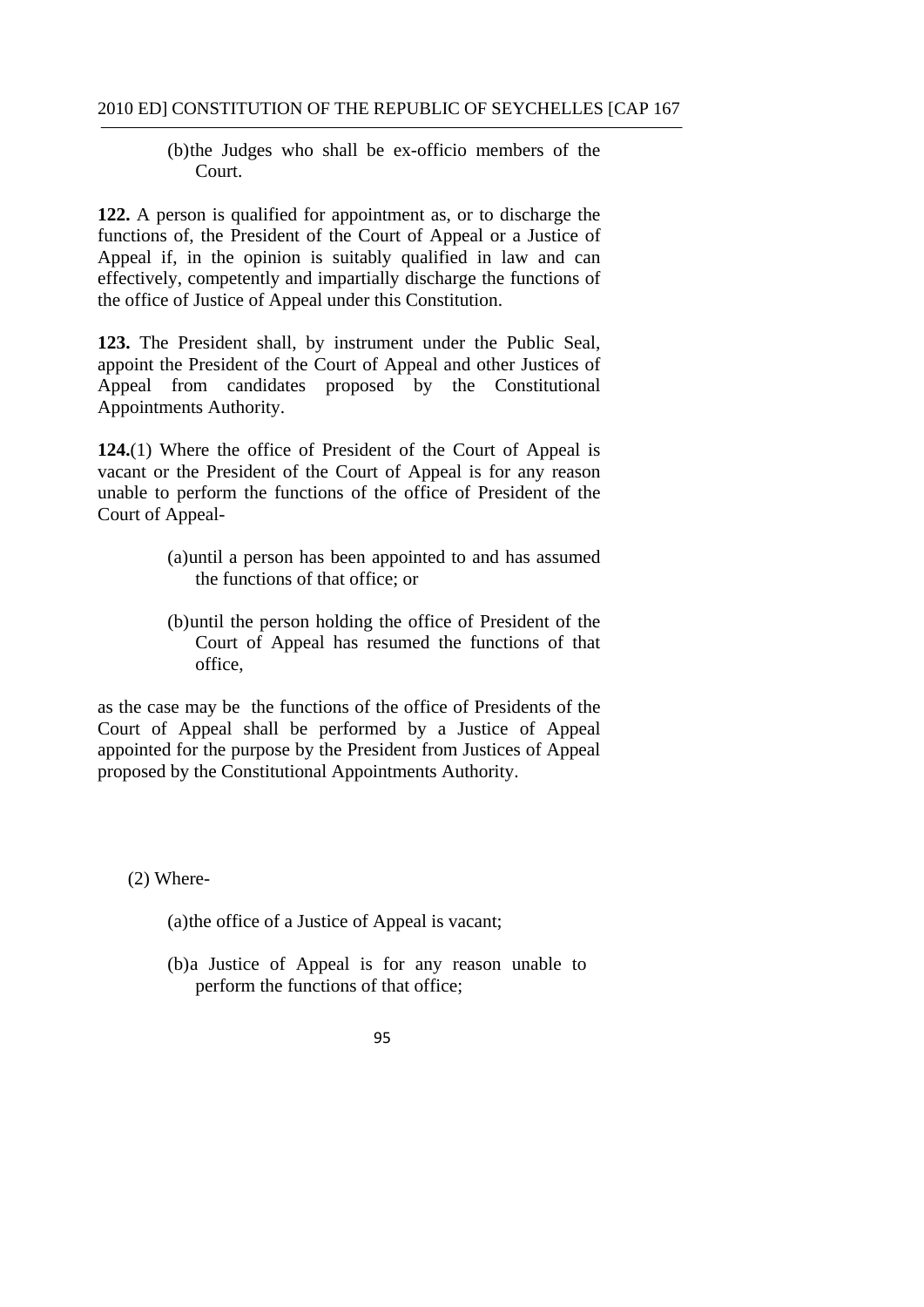(c)a Justice of Appeal is performing the functions of the President of the Court of Appeal under clause (1)

the President may appoint a person from candidates proposed by the Constitutional Appointments Authority to act as Justice of Appeal-

- (d)until a person has been appointed to and has assumed the functions of the office of Justice of Appeal;
- (e)until the person holding the office of Justice of Appeal has resumed the functions of that office; or
- 

 $(f)$  u ntil the Justice of Appeal referred to in paragraph (c) ceases to perform the functions of the office of President of the Court of Appeal, as the case may be.

### **PART III**

## SUPREME COURT

125.(1) There shall be a Supreme Court which shall, in addition **Establishment** to the jurisdiction and powers conferred by this Constitution, have-

 and jurisdiction of Supreme Court

interpretation of this Constitution: (a)original jurisdiction in matters relating to the application, contravention, enforcement or interpretation of this Constitution; application, contravention, enforcement or

(b)original jurisdiction in civil and criminal matters;

(c)supervisory jurisdiction over subordinate courts, tribunals and adjudicating authority and, in this connection, shall have power to issue injunctions, directions, orders or writs including writs or orders in the nature of habeas corpus, certiorari, mandamus, prohibition and quo warranto as may be appropriate for the purpose of enforcing or securing the enforcement of its supervisory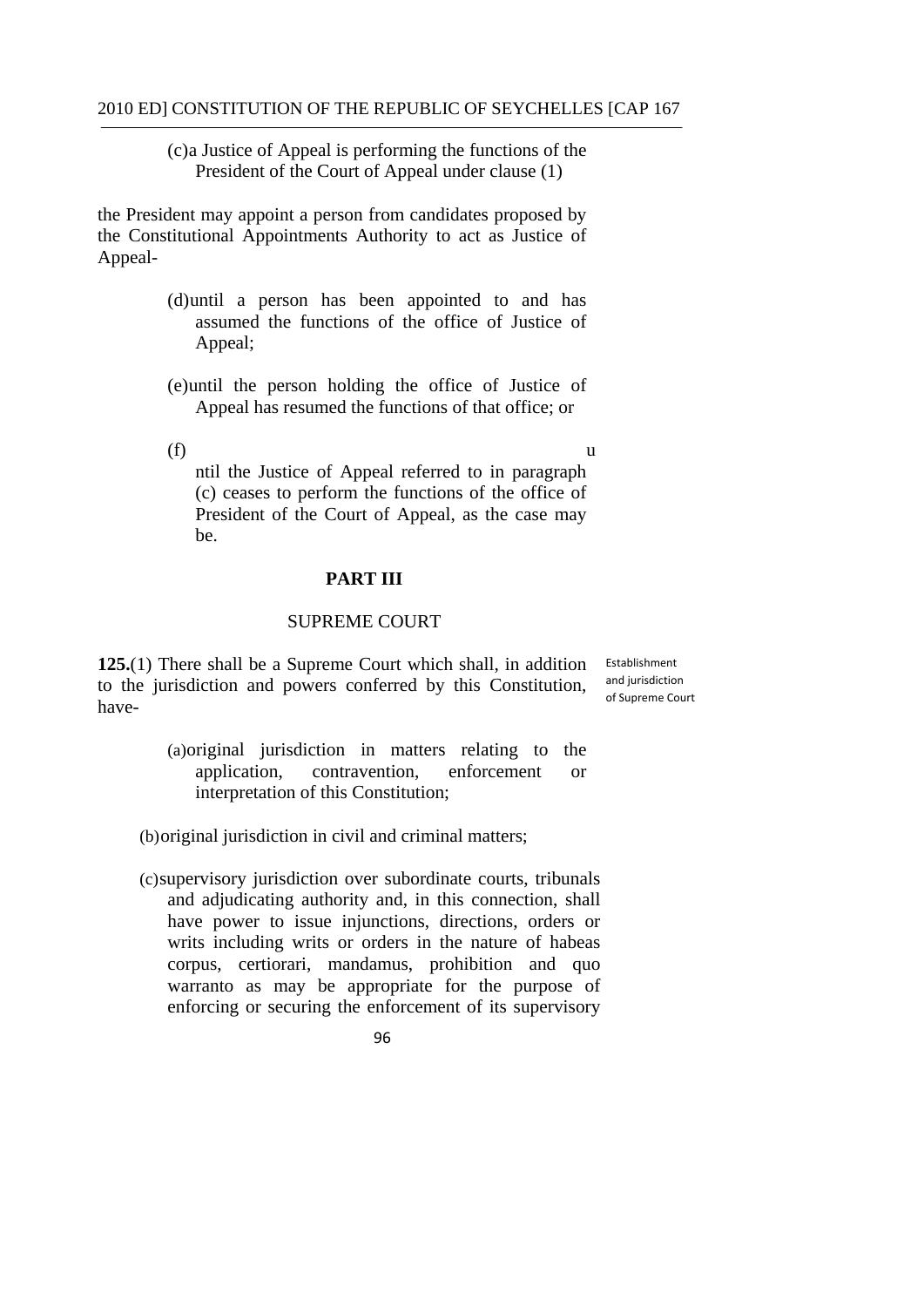jurisdiction; and

(d)such other original, appellate and other jurisdiction as may be conferred on it by or under an Act.

(2) Proceedings in respect of matters relating to the application, contravention, enforcement or interpretation of this Constitution shall take precedence over other matters before the Supreme Court.

(3) The Supreme Court shall consist of the Chief Justice the Puisne Judges and, subject to clause (5), the Masters of the Supreme Court.

(4) Subject to article 129, any other law and the Rules of the Supreme Court, a single Judge or a number of Judges sitting together may exercise the jurisdiction and powers of the Supreme Court.

(5) A Master of the Supreme Court may exercise such limited jurisdiction and powers of the Supreme Court as may be prescribed by or under an Act or by the rules of the Supreme Court in respect of interlocutory proceedings.

(6) The number of Puisne Judges and Masters of the Supreme Court who may be appointed shall be prescribed by an Act.

(7) For the purposes of clause (1) (c) "adjudicating authority "includes a body or authority established by law which performs a judicial or quasi-judicial function.

**126.**(1) A person is qualified for appointment as Judge if-

 Qualification of Judges and Masters

- (a)the person has been entitled to practice before a court of unlimited original jurisdiction for not less than seven years; and
- (b)in the opinion of the Constitutional Appointments Authority the person has shown outstanding
	- 97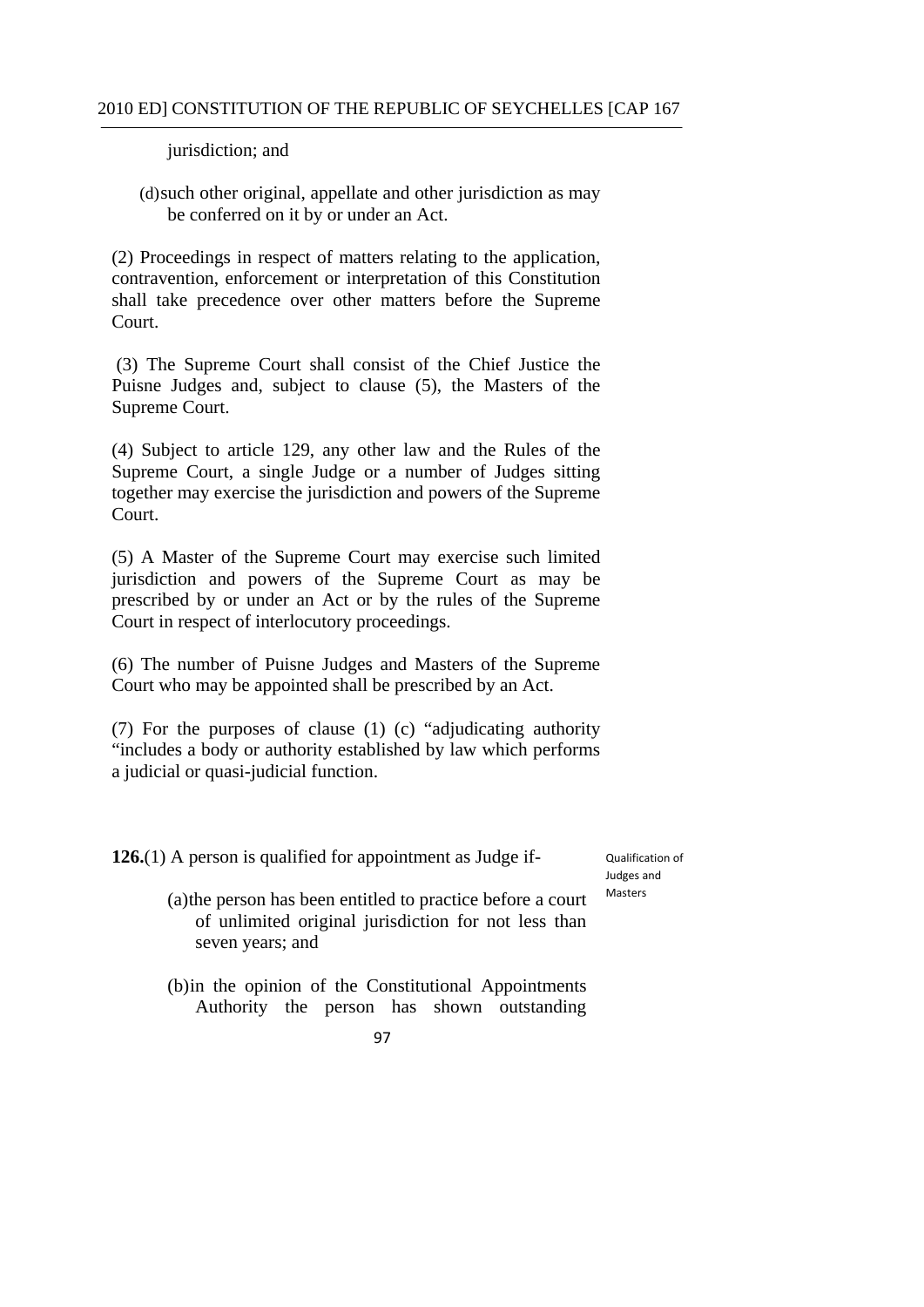distinction in the practice of law and can effectively, competently and impartially discharge the functions of the office of a Judge under this Constitution.

 (2) A person is qualified for appointment as a Master of the Supreme Court if-

- (a)the person has been entitled to practice before a court of unlimited jurisdiction for not less than five years; and
- (b) in the opinion of the Constitutional Appointments Authority the person has shown outstanding distinction in the practice of law and can effectively, competently an impartially discharge the functions of the office of a Master of the Supreme Court under this Constitution.

(3) For the purposes of clauses (1) (b) and (2) (b), any period during which a person has functioned as a public officer holding an office for which qualification as a barrister or attorney is required may be treated as a period of practice under the clauses.

**127.** The President shall, by instrument under the Public Seal, appoint the Judges and Masters of the Supreme Court from candidates proposed by the Constitutional Appointments Authority.

**128.**(1) Where the office of Chief Justice is vacant or the Chief Justice is for any reason unable to perform the functions of the office of Chief Justice-

- (a)until a person has been appointed to and has assumed the functions of that office; or
- (b)until the person holding that office has resumed the functions of that office,

Appointment of Judges and Masters

 of Judges Acting Appointment

<sup>98</sup>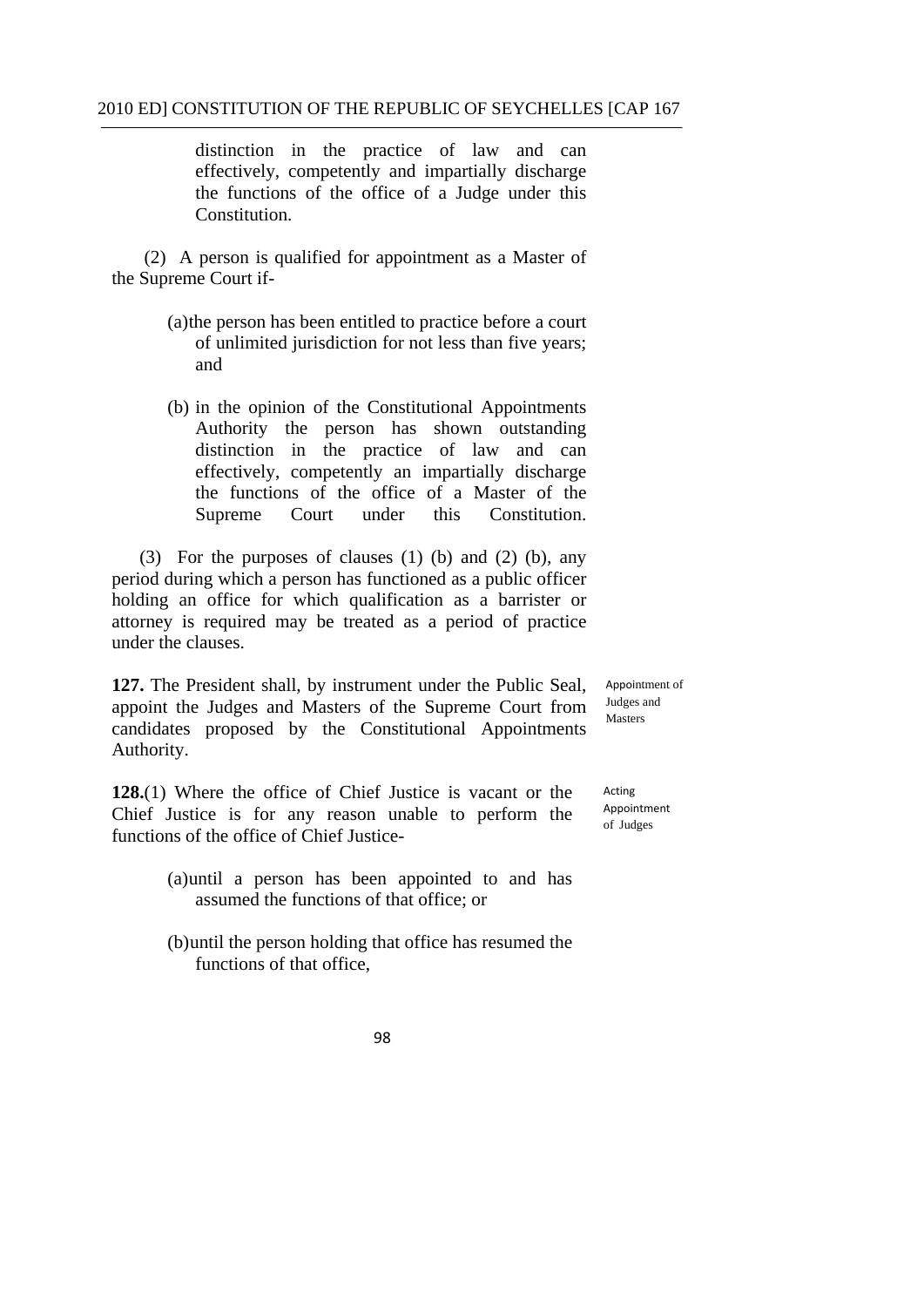as the case may be, the functions of the office shall be performed by a Judge appointed by the President from Judges proposed by the Constitutional Appointments Authority.

(2) Where-

(a)the office of a Judge is vacant;

- (b)a Judge is for any reason unable to perform the functions of the office of a judge; or
- (c)the Chief Justice advises the President that the state of business in the Supreme Court so requires.

the President may appoint a person from candidates proposed by the Constitutional Appointments Authority to act as a Judge-

- (d)until a person has been appointed and has assumed the functions of that office;
- (e)until the person holding that office has assumed the functions of that office; or
- (f)

until the President, on the advice of the Chief Justice, revokes the appointment, as the case may be.

(3) An appointment under clause (2) (c) may be made without reference to any numerical limit imposed under article 125(6)

### **PART IV**

#### CONSTITUTIONAL QUESTIONS

**129.**(1) The jurisdiction an powers of the Supreme Court in respect of matters relating to the application, contravention, enforcement or interpretation of the Constitution shall be exercised by not less than two judges sitting together. Court

 Supreme Court as Constitutional

99

Constitutional questions before Constitutional Court 3/07/1994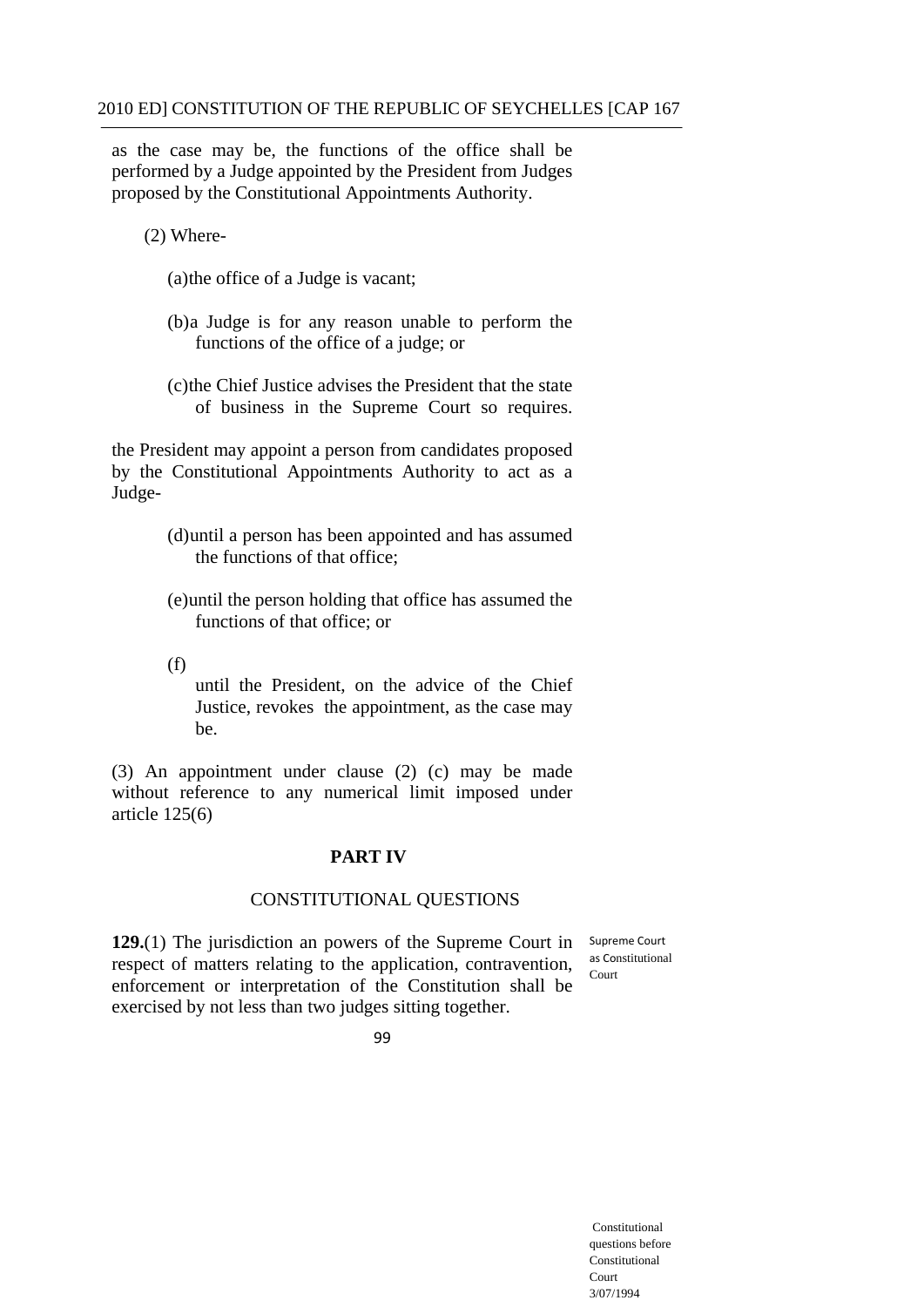(2) Where two or more Judges sit together for the purposes of clause (1), the most senior of the Judges shall preside.

(3) Any reference to the Constitutional Court in this Constitution shall be a reference to the Court sitting under clause (1)

**130.**(1) A person who alleges that any provisions of this Constitution, other than a provision of Chapter III, has been contravened and that the person's interest is being or is likely to be affected by the contravention may, subject to this article, apply to the Constitutional Court for redress.

(2) The Constitutional Court may decline to entertain an application under clause (1) where the Court is satisfied that the applicant has obtained redress for the contravention under any law and where the applicant has obtained redress in the Constitutional Court for any matter for which an application may be made under clause (1), a court shall not entertain any application for redress for such matter except on appeal from a decision of such court.

(3) Where the Constitutional Court on an application under clause (1) is satisfied that adequate means of redress for the contravention alleged are or have been available to the person concerned in any other court under any other law, the Court may hear the application or transfer the application to the appropriate court for grant of redress in accordance with law.

(4) Upon hearing an application under clause (1), the Constitutional Court may-

> (a)declare any act or omission which is the subject of the application to be a contravention of this Constitution;

(b)

declare any law or the provision of any law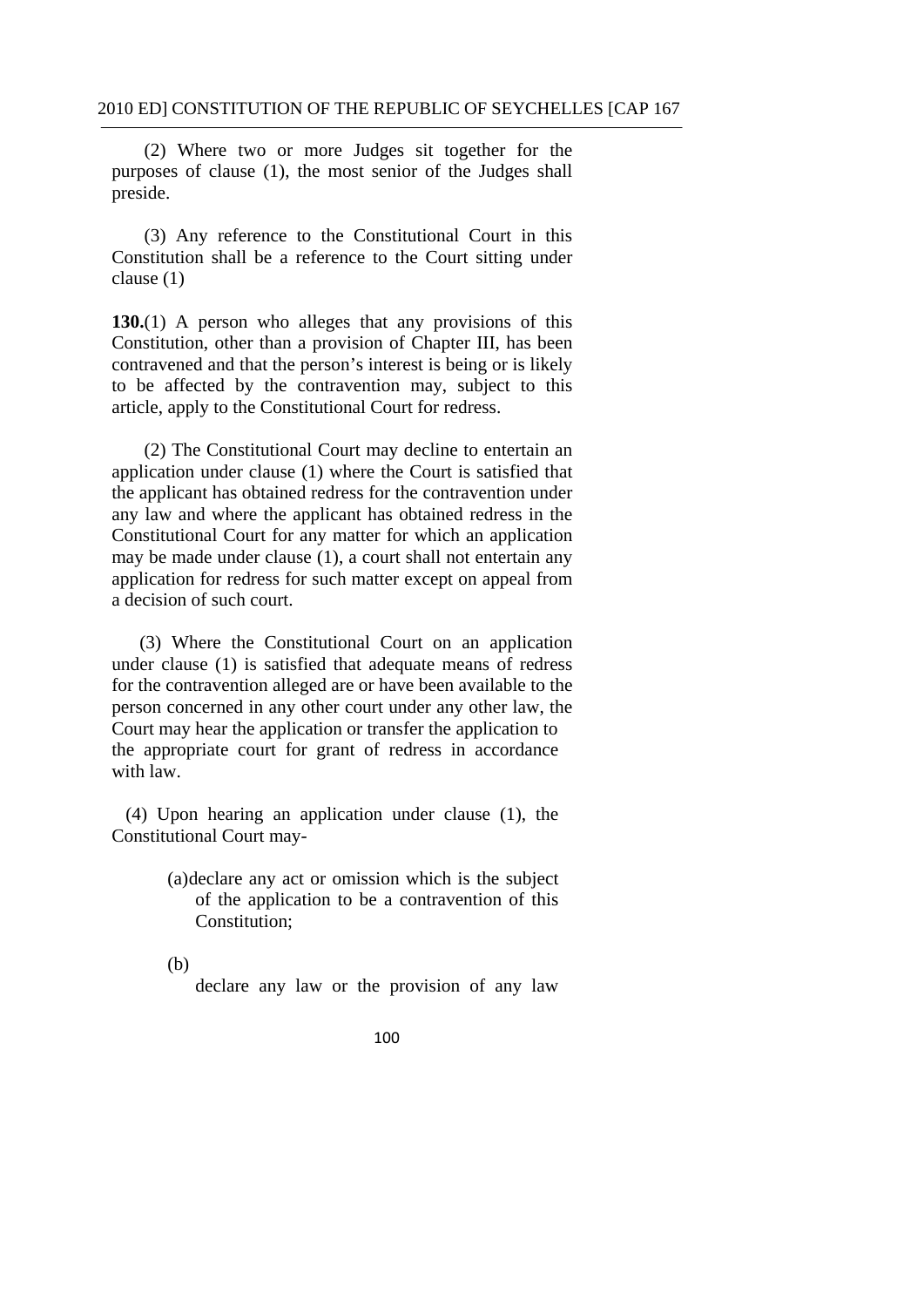which contravenes this Constitution to be void:

(c)grant any remedy available to the Supreme Court against any person or authority which is the subject of the application or which is a party to any proceedings before the Constitutional Court, as the Court considers appropriate.

(5) Where the Constitutional Court makes a declaration under clause 4 (b) the Court shall, subject to any decision in appeal therefrom, send a copy of the declaration to the President and the Speaker,

(6) Where in the course of any proceedings in any court, other than the Court of Appeal or the supreme court sittings as the Constitutional Court, or tribunal, a question arises with regard to whether there has been or is likely to be a contravention of this Constitution, other than Chapter III, the court or tribunal shall, if it is satisfied that the question is not frivolous or vexatious or has not already been the subject of a decision of the Constitutional Court or the Court of Appeal, immediately adjourn the proceedings and refer the question for determination by the Constitutional Court.

(7) Where in an application under clause (1) or where a matter is referred to the Constitutional Court under clause (6),the person alleging the contravention or risk of contravention establishes a *prima facie* case, the burden of proving that there has not been a contravention or risk of contravention shall, where the allegation is against the State, be on the State.

(8) The Court in which the question referred to in clause (6) arose shall dispose of the case in accordance with the decision of the Constitutional Court, or if that decision is the subject of an appeal, in accordance with the decision of the Court of Appeal.

(9) Nothing in this article confers jurisdiction on the Constitutional Court to hear or determine a matter referred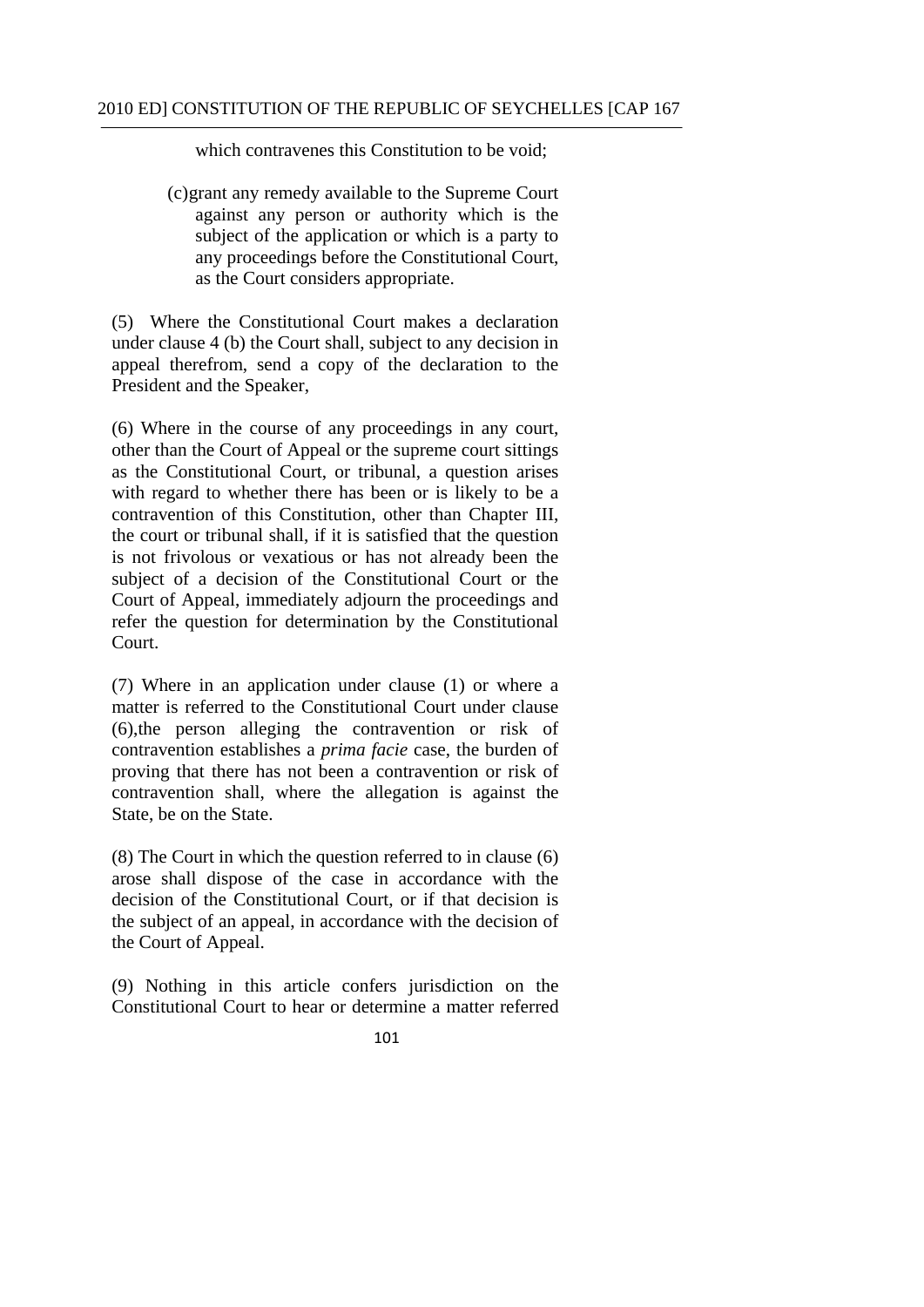article 82. to it under article 51(3) or article 82 (1) otherwise than upon an application made in accordance with article 51 or

### **PART V**

## TERMS OF APPOINTMENT OF JUSTICES OF APPEAL AND JUDGES

**131.**(1) Subject to article 134, a person holding office of Justice of Appeal or Judge shall vacate that office-

 Tenure of office of Justices of Appeal and Judges

(a)on death;

- (b)if the person is removed from office under article 134;
- (c)subject to clause(2), if the person resigns in writing addressed to the President and to the Constitutional Appointments Authority.
- (d)in the case of a person who is a citizen of Seychelles, on attaining the age of seventy years;
- (e)in the case of a person who is not a citizen of Seychelles, at the end of the term for which the person was appointed;
- (f)if the office is abolished with the consent of the person.

(2) A resignation under clause  $(1)(c)$  shall have effect on the date on which it is received by the President.

(3) Subject to clause (4), a person who not a citizen of Seychelles may be appointed to the office of Justice of Appeal or Judge for only one term of office of not more than seven years.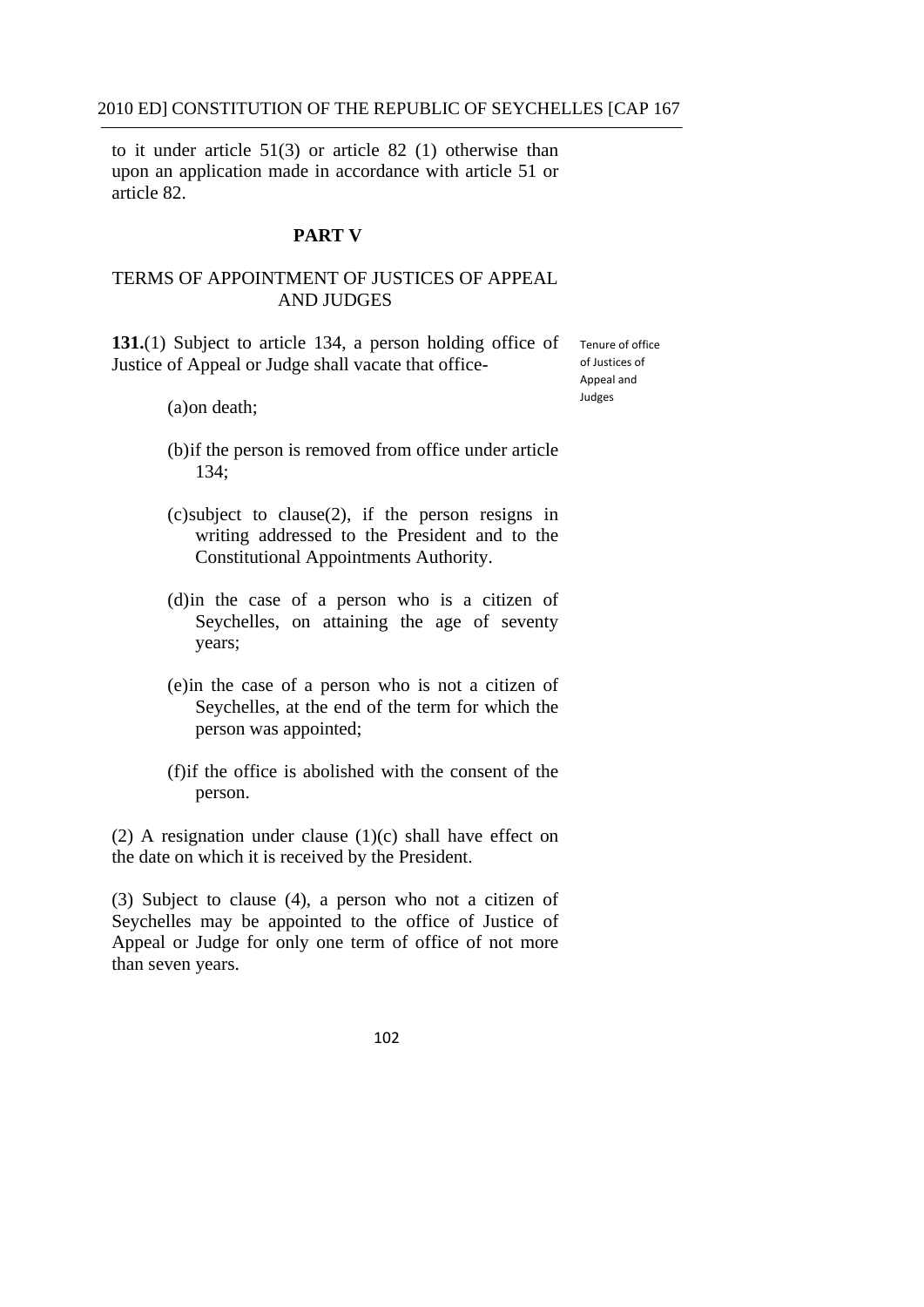(4) The President may, on the recommendation of the Constitutional Appointments Authority in exceptional circumstances appoint a person who is not a citizen of Seychelles and who has already completed one term of office as a Justice of Appeal or Judge for a second term of office, whether consecutive or not, of not more than seven years.

132. (1) The office of Justice of Appeal or Judge shall not, Miscellaneous without the consent of the Justice of Appeal or Judge, be provisions abolished during the Justice's of Appeal or Judges' continuance in office. tenure

with respect to

(2) A person who has been appointed to the office of Justice of Appeal or Judge may continue in office notwithstanding any change, during the Justice's of appeal or Judges's term of office, of the qualification for appointment to the office.

(3) A justice of Appeal or Judge or a person acting as such pursuant to article 124 or article 128, whose appointment has terminated otherwise than by reason of being removed from office under article 134, may continue to sit as a Justice of Appeal or Judge, or to act as such, for the purpose of giving judgment or otherwise in relation to any proceedings commenced before the Justice of Appeal or Judge before the termination of the appointment.

133.(1) The salary, allowances and gratuity payable to a salary etc. of Justice of Appeal or Judge shall be prescribed by or under Justices of Appeal an Act and shall be a charge on the Consolidated Fund. and Judges

(2) Subject to article 134, the salary, allowances or gratuity payable to and the term and other conditions of service of a Justice of Appeal or Judge shall not be altered to the disadvantage of the Justice of Appeal or Judge after appointment.

134.(1) A Justice of Appeal or Judge may be removed from Removal of Justice office onlyof Appeal or Judge from office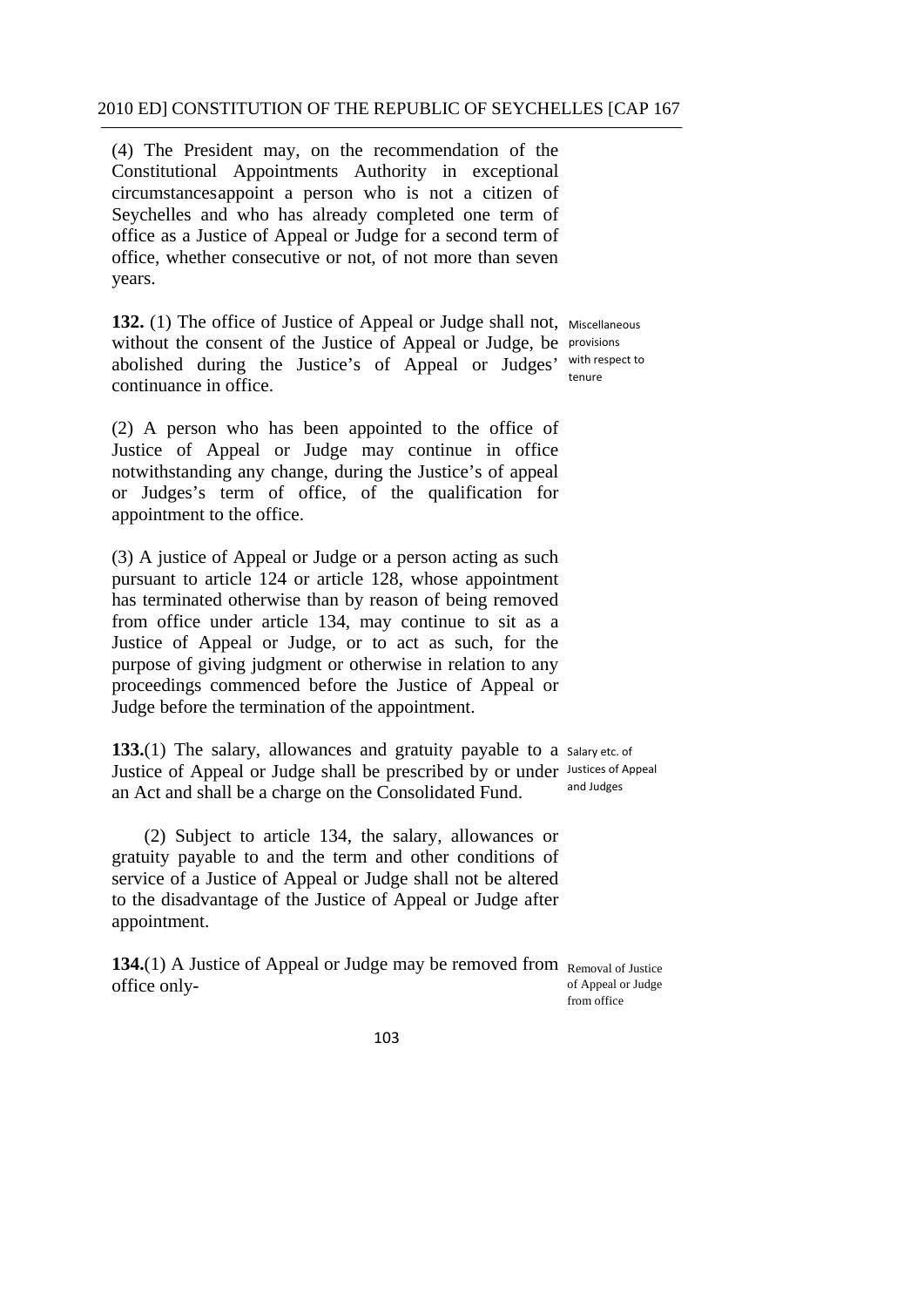mishehaviour: and (a)for inability to perform the functions of the office, whether arising from infirmity of body or mind or from any other cause, or for

(b) in accordance with clauses  $(2)$  and  $(3)$ 

(2) Where the Constitutional Appointments Authority considers that the question of removing a Justice of Appeal or Judge from office under clause (1) ought to be investigated-

- (a)the Authority shall appoint a tribunal consisting of a President and at least two other members, all selected from among persons who hold or have held office as a Judge of a court having unlimited original jurisdiction or a court having jurisdiction in appeals from such a court or from among persons who are eminent jurists of proven integrity; and
- (b)the tribunal shall inquire into the matter, report on the facts thereof to the Authority and recommend to the President whether or not the Justice of Appeal or Judge ought to be removed from office.

(3) Where, under clause (2), the tribunal recommends that a Justice of Appeal or Judge ought to be removed from office, the President shall remove the Justice of Appeal or judge from office.

(4) Where under this article the question of removing a Justice of Appeal or Judge has been referred to a tribunal, the President

may suspend the Justice of Appeal or Judge from performing the functions of a Justice of Appeal or Judge, but the suspension-

> (a)may, on the advice of the Constitutional Appointments Authority, be revoked at any time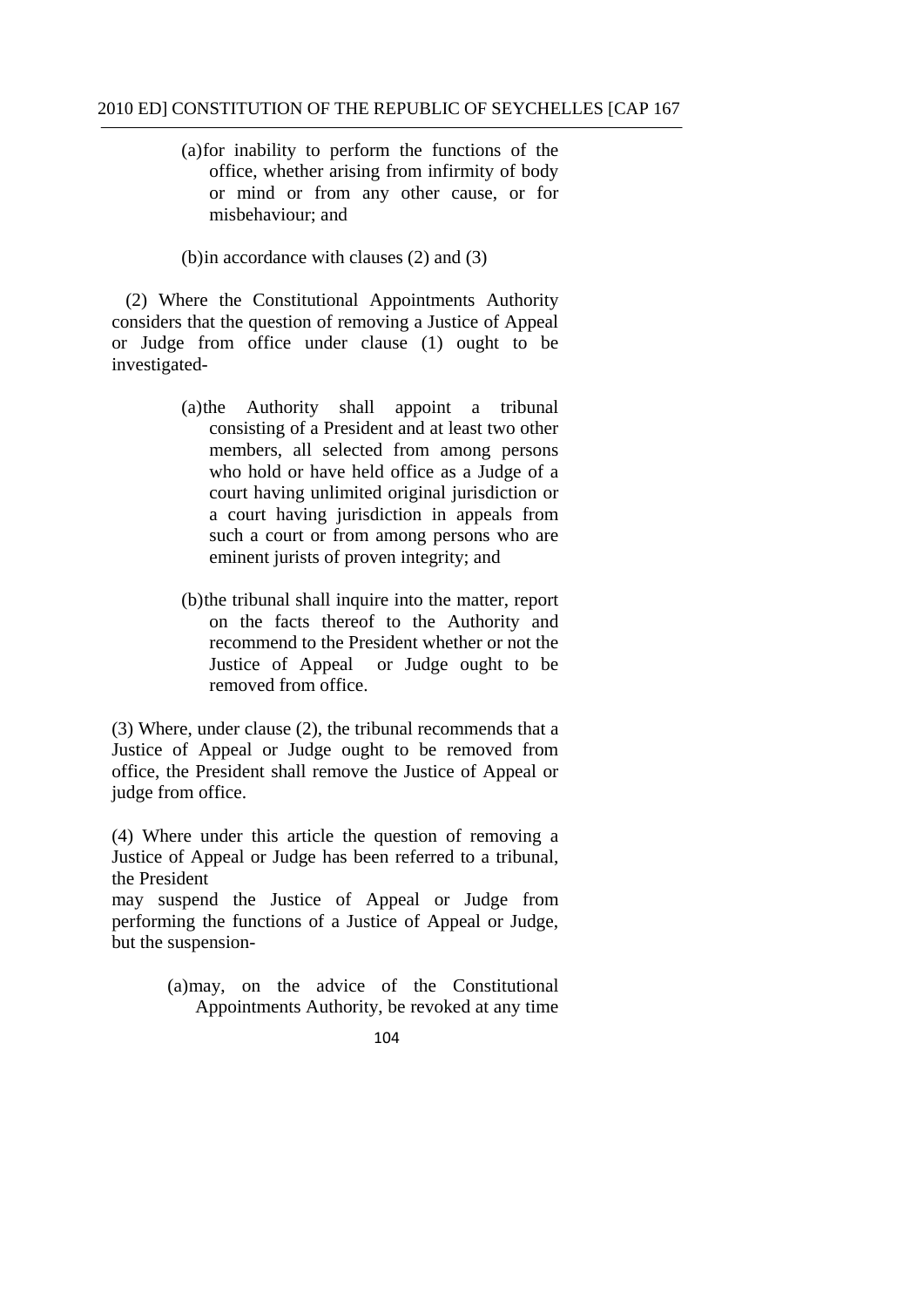by the President;

(b)shall cease to have effect if the tribunal recommends to the President that the Justice of Appeal or Judge ought not to be removed from office.

### **PART VI**

### MISCELLANEOUS

**135.** A Justice of Appeal, Judge or Master of the Supreme Court shall, before entering office, take and subscribe the oath of allegiance and such oath for the due performance of the functions of the office as may be prescribed by or under an Act.

 taken by Justices of Appeal, Judges and Masters of Supreme Court

Rules of Court

Oaths to be

**136.**(1) The President of the Court of Appeal may make Rules of the Court of Appeal.

(2) The Chief Justice may make Rules of Court of the Supreme Court.

 **137.** Acts may-

Other courts

- (a)provide for the establishment of courts or tribunals which are subordinate to the Court of Appeal and Supreme Court, in this article referred to as "subordinate courts and tribunals",
- (b)provide for the appointment to and removal from office of members of the subordinate courts and tribunals:
- (c)define or provide for the definition of the jurisdiction and powers of the subordinate courts and tribunals;

(d)

define or provide for the definition of the relationship among the subordinate courts or tribunals and the relationship between the subordinate courts or tribunals and the Supreme Court and the Court of Appeal;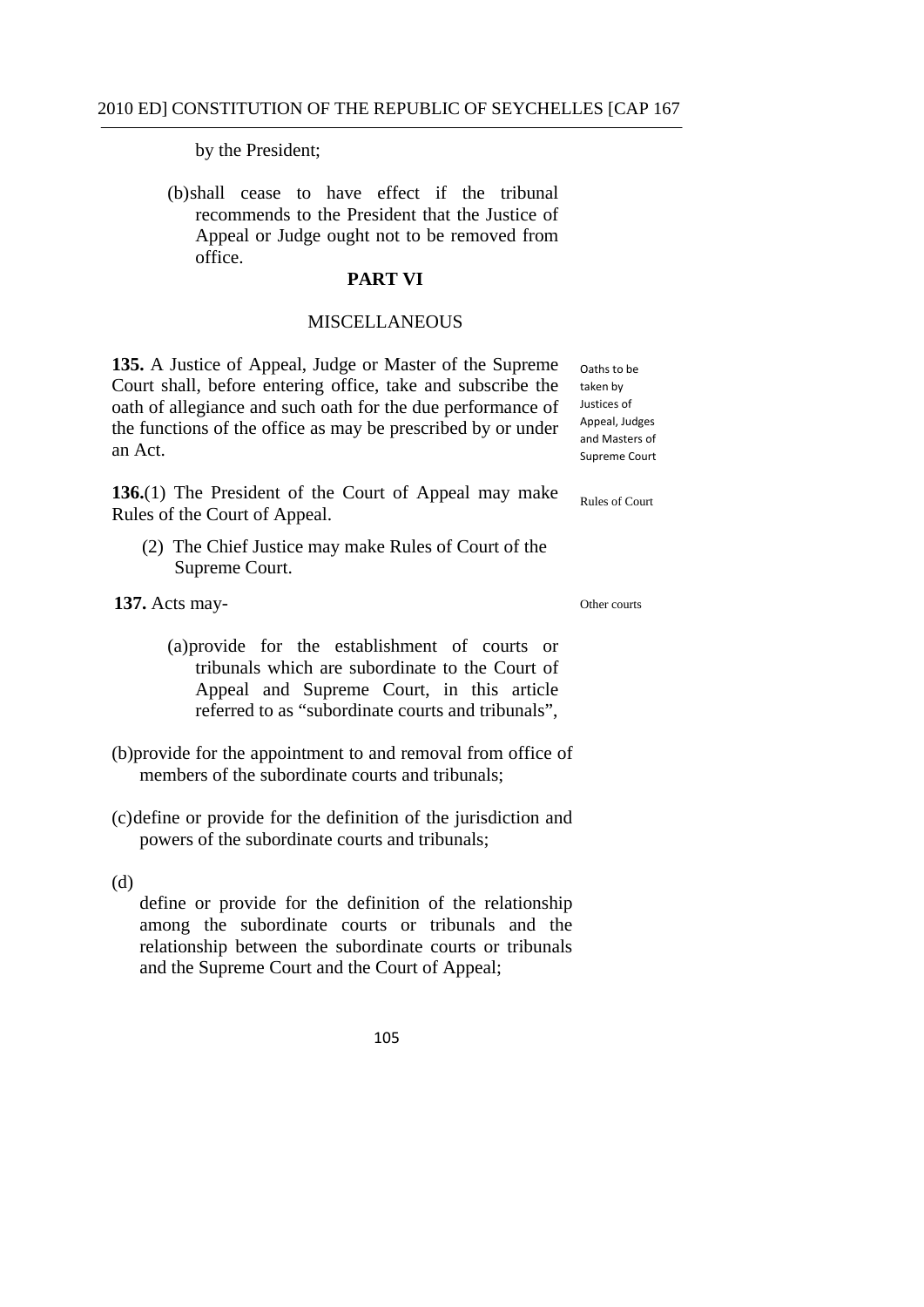(e)provide for the making of rules in respect of the subordinate courts and tribunals.

 Seal of Court **138.** The Supreme Court shall have, and use as occasion requires, a seal bearing on it the device of the Public Seal of Seychelles surrounded by the words "Seal of the Supreme" Court of Seychelles"

# **CHAPTER IX**

### CONSTITUTIONAL APPOINTMENTS AUTHORITY

**139.**(1) There shall be a Constitutional Appointments Authority which shall perform the functions conferred upon it by this Constitution and any other law.

(2) Subject to this Constitution, the Constitutional Appointments Authority shall not, in the performance of its functions, be subject to the direction or control of any person or authority.

**140(1)** The Constitutional Appointments Authority shall consist of three members appointed as follows-

- (a)the President and the Leader of the Opposition shall each appoint one member;
- (b)subject to clause (3), the two members appointed under paragraph (a) shall, within twenty-one days of their appointment, by agreement, appoint the third member who shall also be the Chairman of the Authority.

(2) The President or the Leader of the Opposition shall within seven days after the person whom the President or Leader of the Opposition has appointed under clause  $(1)(a)$  ceased to be a member of the Constitutional Appointments Authority, appoint another person as member of the Authority.

(3) Where the two members of the Constitutional Appointments Authority appointed under clause (1) (a) or  $3/7/1994$ clause  $(4)(a)$  or (b) fail to appoint or are unable to agree on the

Establishment of Constitutional Appointments Authority

Composition of Constitutional Appointments Authority

3/7/1994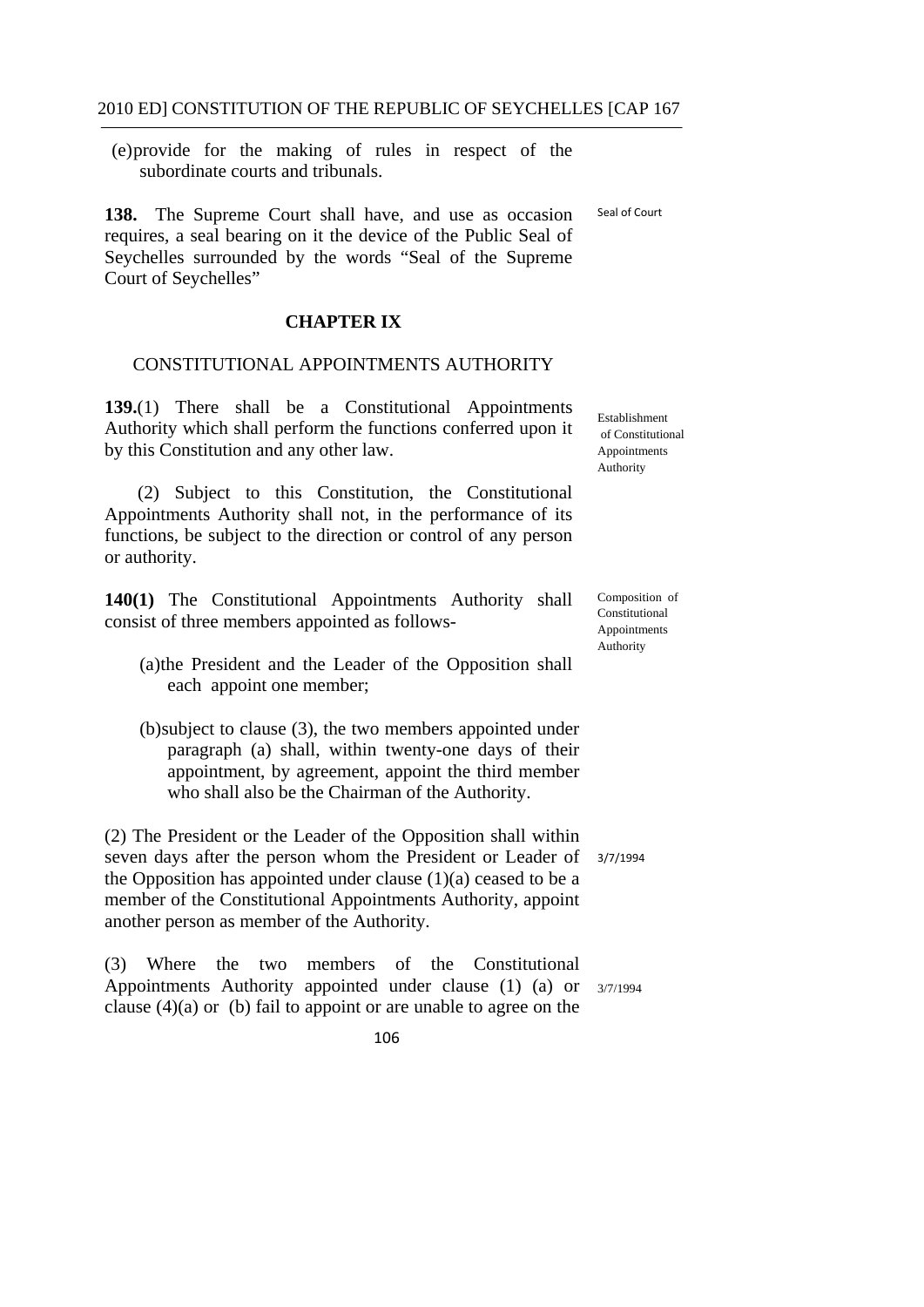appointment of the third member and Chairman of the Authority, the two members shall, within fourteen days after the end of the period specified in clause  $(1)(b)$ , propose a list of not less than two and not more than three candidates for the office of member and chairman of the Authority to the President and the President shall within seven days after receiving the list of candidates, appoint one of the candidates proposed as member and Chairman of the Authority.

(4) Where-

- (a)the President or the Leader of the Opposition fails to appoint a member of the Constitutional Appointments Authority within the prescribed time, the Speaker shall appoint the member;
- (b) the President and the Leader of the Opposition fail to appoint a member of the Constitutional Appointments Authority within the prescribed time, the appointment shall be made by the National Assembly;
- (c) the two members of the Constitutional Appointments Authority appointed under clause 1 (a) or sub-clause (a) or (b) of this clause fail to propose a list of candidates for the office of member and Chairman of the Authority to the President within the time prescribed in clause (3), the National Assembly shall propose the list of candidates to the President who shall within 7 days after receiving the list appoint one of the candidates as member and Chairman of the Authority;
- (d) the President fails to appoint the third member and Chairman of the Authority within the time prescribed in clause (3) or subclause (c) of this clause, the National Assembly shall appoint the third member and Chairman; 3/14/1996
- (e) the third member and Chairman of the Constitutional Appointments Authority ceases to hold office other than by expiration of the period of office, clause
	- 107

Qualification for membership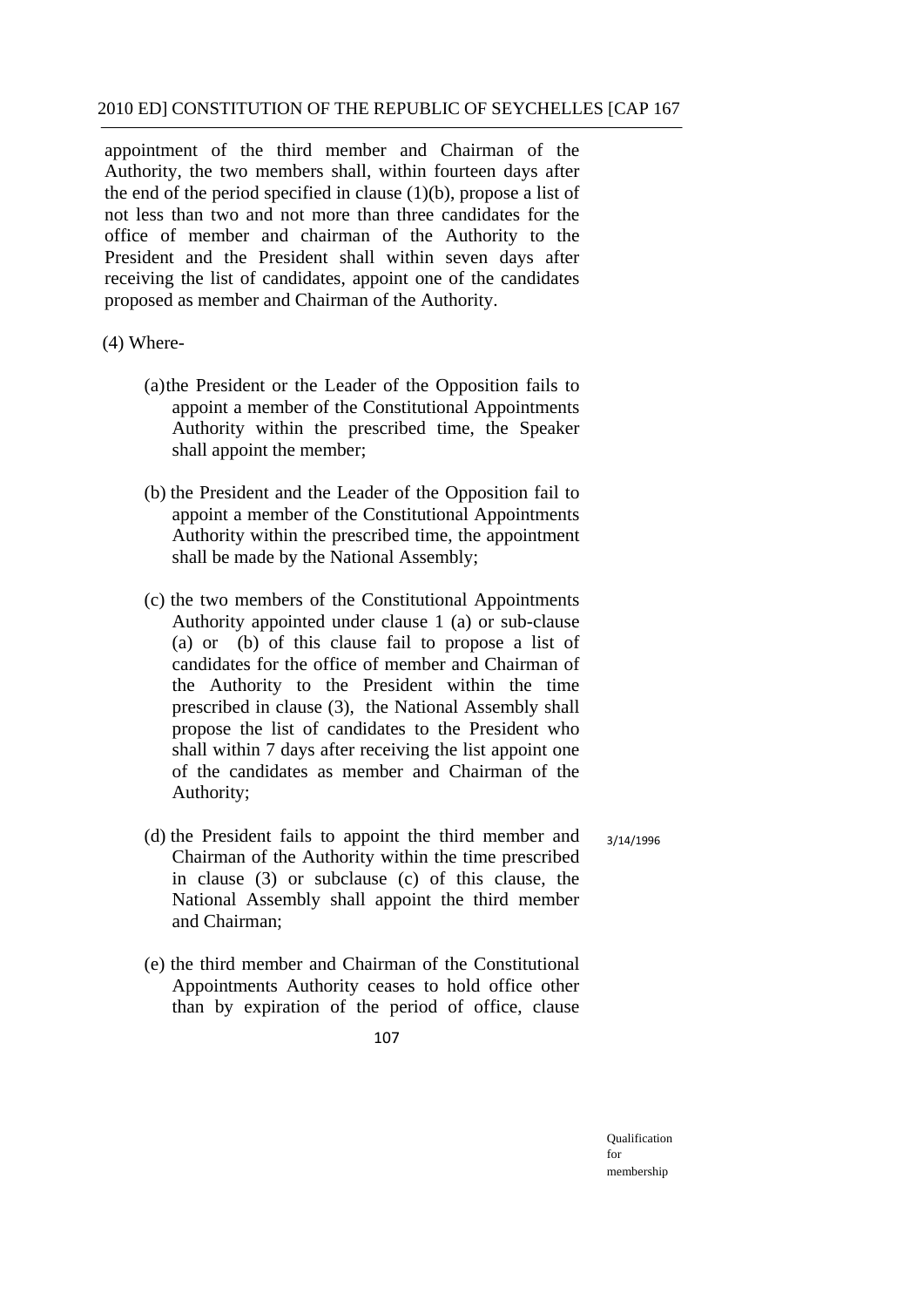(1)(b) and (3) and this clause shall apply to the appointment of the third member and Chairman as if the period specified in clause (1) (b) begins on the date the member and Chairman ceases to hold office.

**141.** A person is qualified to be a member of the Constitutional Appointments Authority if the person is a citizen of Seychelles who-

- (a)has held judicial office in a court of unlimited original jurisdiction; or
- (b) is of proven integrity and impartiality who has served with distinction in a high office in the Government of Seychelles or under this Constitution or in a profession or vocation.

**142**.(1) A person shall be appointed a member of the Constitutional Appointments Authority for a term of seven years and subject to any law, may, at the end of a term, be reappointed for further terms of office.

 Tenure of office, etc

(2) A person holding office as member of the Constitutional Appointments Authority may, by writing addressed to the President and Leader of Opposition, and, in the case of a member who is not the Chairman, to the Chairman, resign.

(3) A resignation under clause (2) shall have effect on the date it is last received by any person specified in that clause..

 (4) The salary, allowances and gratuity payable to a member of the Constitutional Appointments Authority shall be prescribed by or under an Act and the salary, allowances or gratuity shall be a charge on the Consolidated Fund.

(5) Subject to article 166, the salary, allowances and gratuity payable to and the term and other conditions of appointment of a member of the Constitutional Appointments Authority shall not be altered to the disadvantage of the member after the appointment.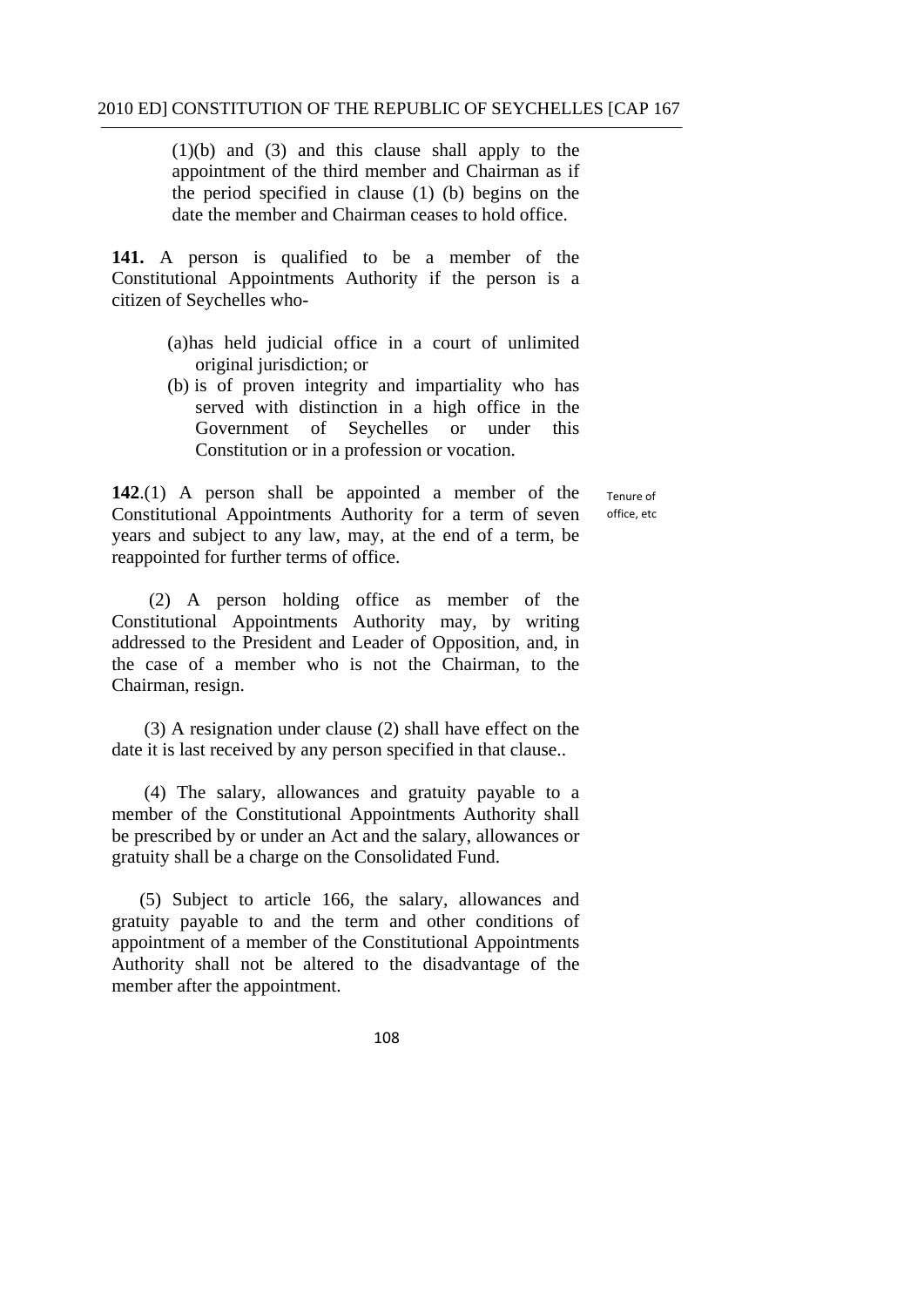(6) The Constitutional Appointments Authority may regulate its own proceedings and may act notwithstanding one vacancy in its membership.

#### **CHAPTER X**

#### OMBUDSMAN

**143.** (1) There shall be an Ombudsman who shall be appointed <sup>Ombudsman</sup> by the President from candidates proposed by the constitutional Appointments Authority.

(2) A person is qualified for appointment as Ombudsman if-

(a)the person is a citizen of Seychelles;

(b)the person is of proven integrity and impartiality;

- (c)the Constitutional Appointments Authority is of the opinion that the person possesses demonstrated competence and experience and can effectively discharge the functions of the office of Ombudsman; and
- 3/14/1996  $(d)$ the person is not a member of the National Assembly or Judiciary or a Minister or the Vice-President or a candidate in an election under this Constitution or has been designated as a candidate's Vice-President at an election for President.

(3) Subject to this Constitution, the Ombudsman shall not, in the performance of the office of Ombudsman, be subject to the direction or control of any person or authority.

(4) The person holding office as Ombudsman shall not hold Tenure of any other nuclear as  $\frac{1}{2}$  office of any other public office of emolument or engage in any  $\sigma_{\text{m}$ budsman occupation for reward outside the functions of the office of  $\frac{3/07}{13/07/1994}$ Ombudsman which might compromise the integrity, impartiality and independence of that office.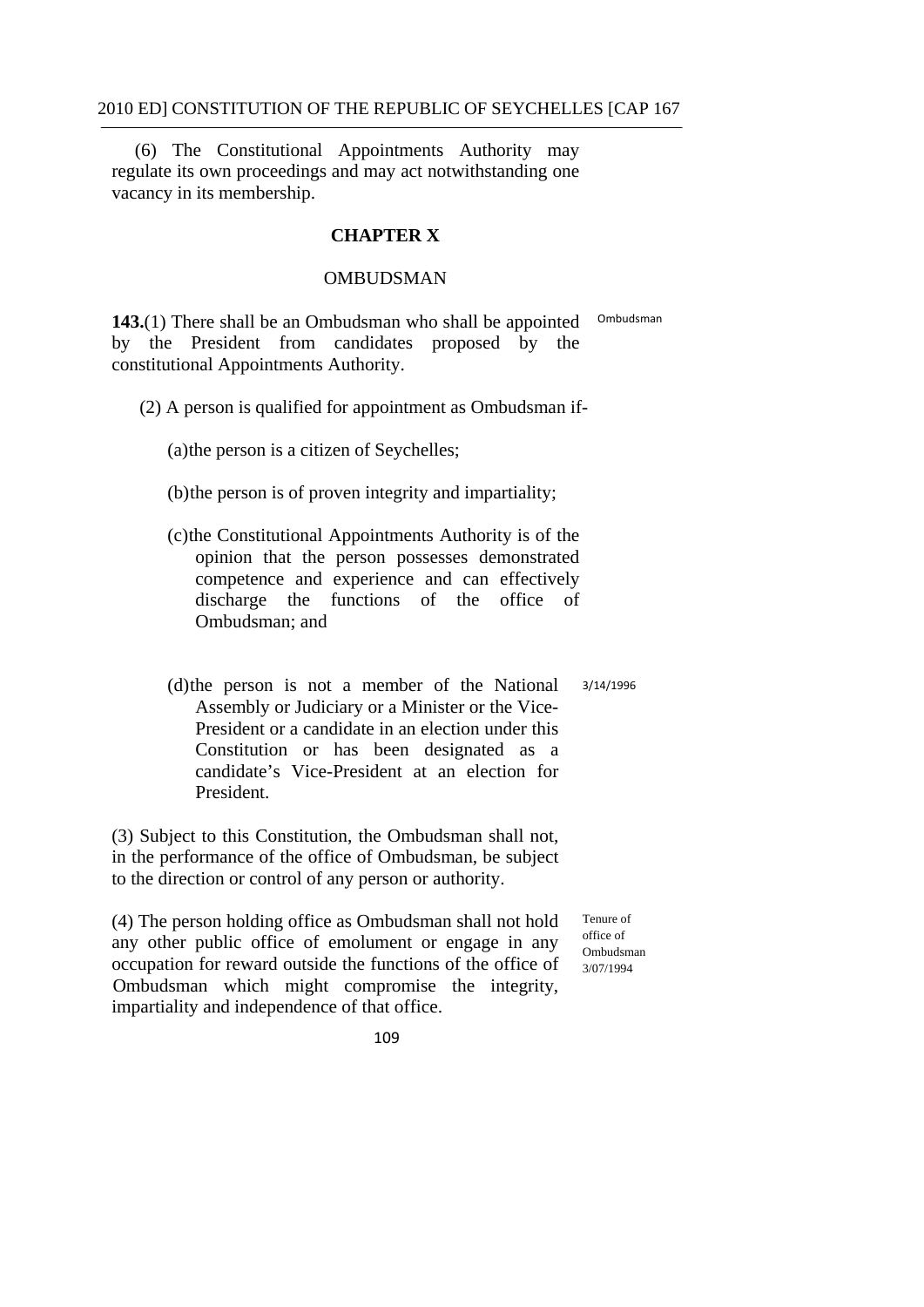(5) Schedule 5 shall have effect with regard to the Ombudsman.

(6) An Act may provide for any matter, not otherwise provided for under this article, necessary or expedient for the purpose of ensuring the independence, impartiality and effectiveness of the office of Ombudsman.

**144.**(1) A person shall be appointed to the office of Ombudsman for a term of seven years, and is eligible for reappointment at the end of the term.

(2) A person holding the office of Ombudsman shall vacate the office on death, if the person, by writing addressed to the President, resigns or if the person is removed from office or at the end of a term of office.

 (3) Where a person holding office as Ombudsman resigns, the resignation has effect on the date it is received by the President.

 (4) The salary, allowances and gratuity payable to the Ombudsman shall be prescribed by or under an Act and the salary, allowances or gratuity so payable shall be a charge on the Consolidated Fund.

 (5) Subject to article 165, the salary, allowances or gratuity payable to and the term of office and other conditions of service of the Ombudsman shall not be altered to the disadvantage of the Ombudsman after appointment.

#### **CHAPTER XI**

#### PUBLIC SERVICE APPEAL BOARD

**145.**(1) There shall be a Public Service Appeal Board Establishmen which shall perform the functions conferred upon it by this Constitution and any other law. Service

t of the Public Appeal Board

110

Functions of the Public Service Appeal Board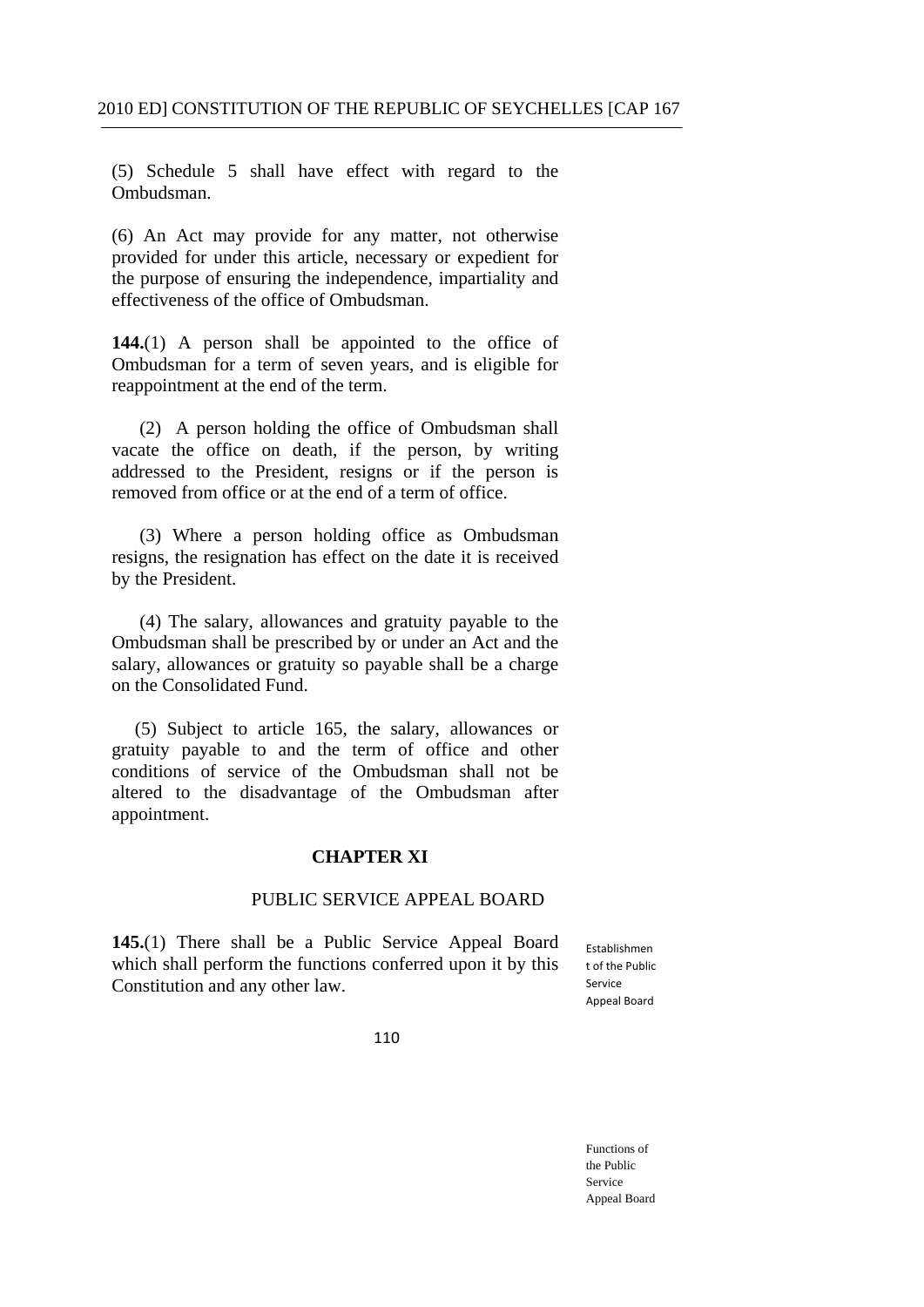(2) Subject to this Constitution, the Public Service Appeal Board shall not, in the performance of its functions, be subject to the direction or control of any person or authority.

**146.**(1) The Public Service Appeal Board shall hear complaints by persons aggrieved by-

- (a)an appointment made to an office;
- (b)a promotion to an office;
- (c)disciplinary proceedings taken in respect of an officer;

(d)

the termination of appointment of a person who was holding an office;

(e)any decision relating to the qualification of a person who has applied for an office or is serving in an office, in the public service

(2) Clause (1) shall not apply to an office the appointment to which falls within the competence of the Constitutional Appointments Authority or an office referred to in article 62(3) or any other law.

(3) The Public Service Appeal Board may refuse to 3/5/1995 consider a complaint where it is of the opinion that-

- (a)it is frivolous, vexatious or trivial or made in bad faith; or
- (b)the making of the complaint has, without reasonable cause, been delayed for more than six months, or the complaint is the subject of proceedings before the court.

(4)Where after considering a complaint the Public Service Appeal Board is of the opinion that the complainant has been aggrieved as alleged in the complaint, the Board shall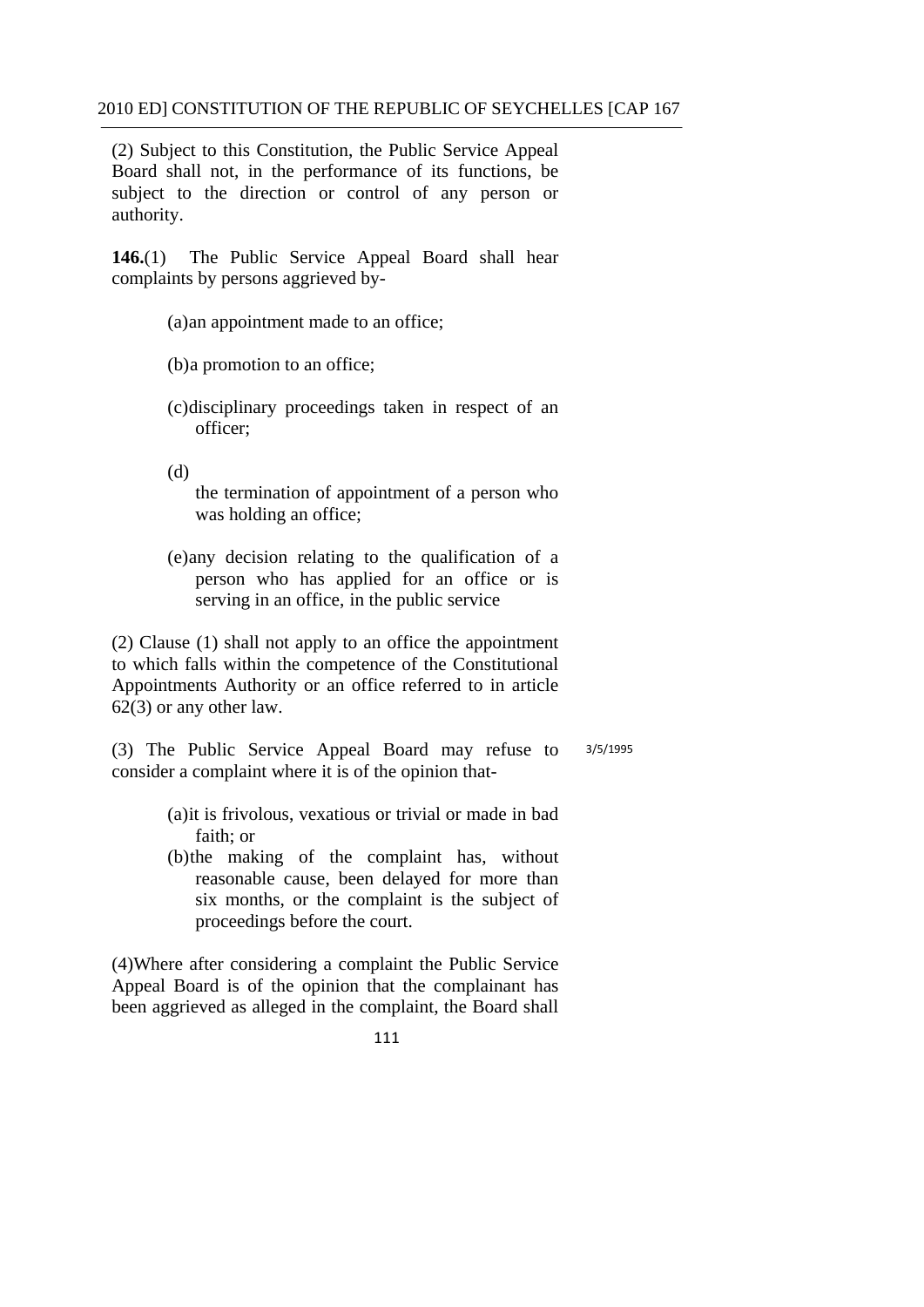order the public authority concerned to take such appropriate action as is specified in the order within the time specified in the order and where the public authority fails to comply with the order the Board shall make a report to the National Assembly.

(5) The Public Service Appeal Board shall, in addition to any report it may make under clause (4), make, before the 31<sup>st</sup> January of each year, a report to the National Assembly in respect of the performance of its functions during the immediately preceding year.

(6) A complaint made under this article shall not affect the right of the complainant or other person to take legal or other proceedings under any other law.

(7) For the purposes of this article-

"body" means a body of persons whether corporate or incorporate;

"public service" means service under a public authority;

'public authority" means a Ministry, department, or 3/5/1995 division of the Government.

147.(1)The public Service Appeal Board shall, for the Investigative purposes of performing its functions under this Chapter, power have the power to compel the attendance of witnesses, examine witnesses on oath or otherwise, call for and examine any relevant record and inspect any premises.

(2) Paragraph 4 of Schedule 5 shall apply to an investigation by the Public Service Appeal Board as it applies to an investigation by the Ombudsman.

(3) The Public Service Appeal Board may regulate its own proceedings and may act notwithstanding one vacancy in its membership.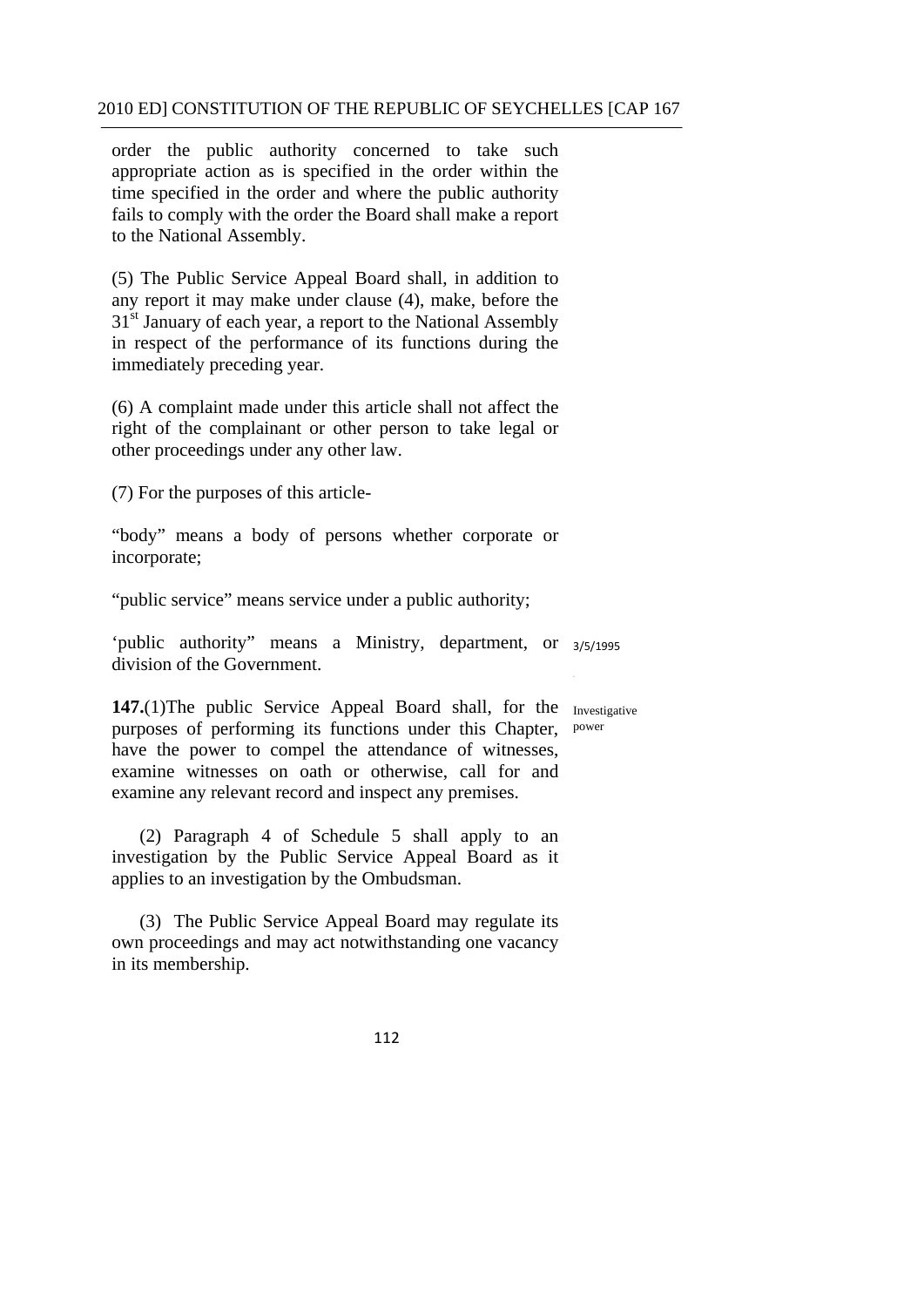(4) An Act may provide for any matter, not otherwise provided for in this Chapter, in relation to the Public Service Appeal Board.

**148**.(1) The Public Service Appeal Board shall consist of three members appointed as follows-

 Composition of Public Service Appeal Board 3/7/1994

(a)the President and the Leader of the Opposition shall each appoint one member;

 $(b)$  s ubject to clause (3), the two members appointed under paragraph (a) shall, within twenty-one days of their appointment, by agreement, appoint the third member who shall also be the Chairman of the Board.

(2) The President or the Leader of the Opposition shall within seven days after the person whom the President or Leader of Opposition has appointed under clause (1) (a) ceased to be a member of the Public Service Appeal Board, appoint another person as member of the Board.

Where the two members of the Public Service Appeal Board appointed under clause  $(1)(a)$  or clause  $4(a)$ or (b) fail to appoint or are unable to agree on the appointment of the third member and Chairman of the Board, the two members shall, within fourteen days after the end of the period specified in clause (1) (b), propose a list of not less than two and not more than three candidates for the office of member and Chairman of the Board to the President and the President shall within seven days after receiving the list of candidates, appoint one of the candidates proposed as member and Chairman of the Board.

(4) Where-

- (a) the President or the Leader of the Opposition fails to appoint a member of the Public Service Appeal Board within the prescribed time, the Speaker
	- 113

3/14/1996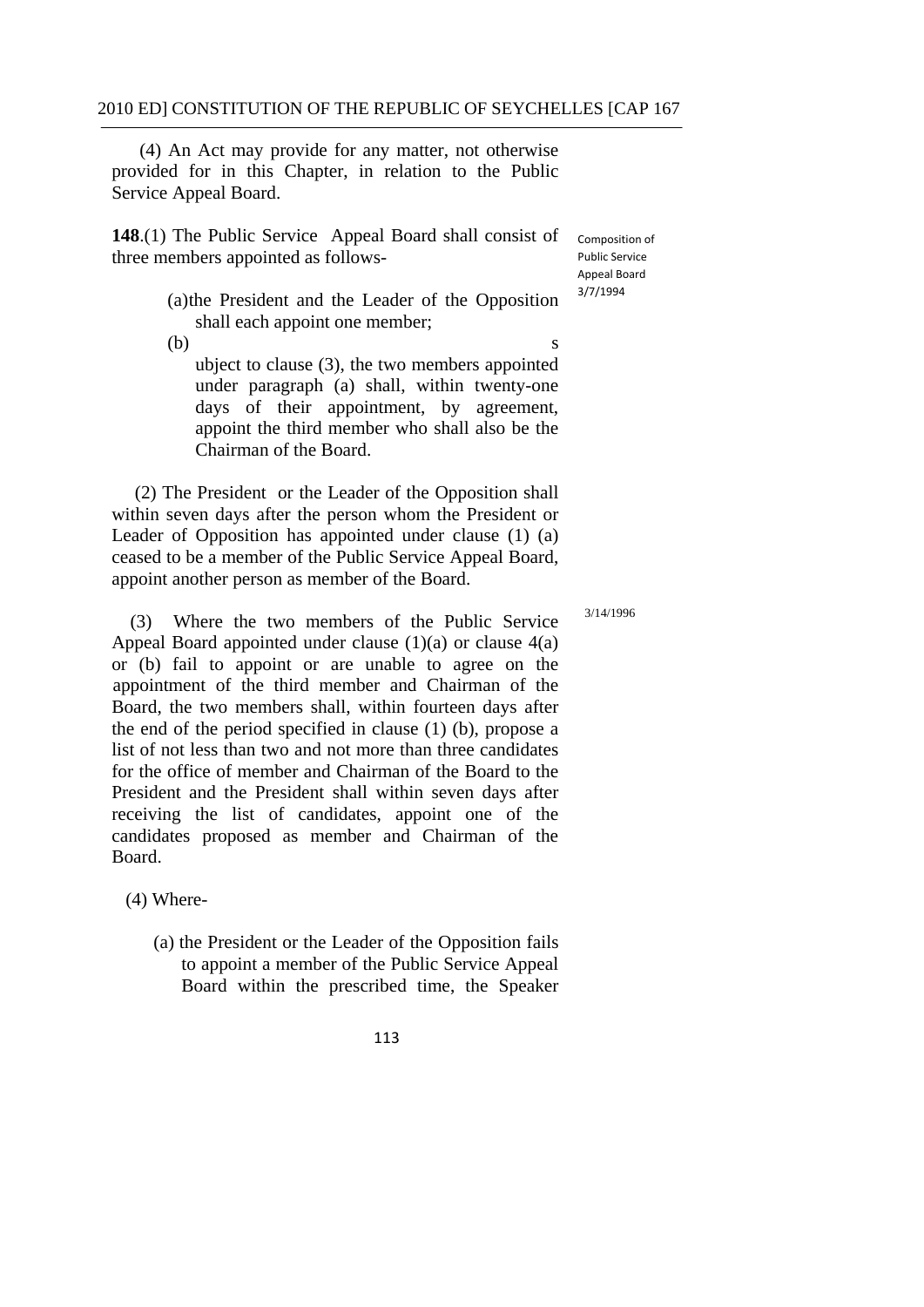shall appoint the member;

- (b)The President and the Leader of the Opposition fail to appoint a member of the Public Service Appeal Board within the prescribed time, the appointment shall be made by the National Assembly;
- (c)the two members of the Public Service Board appointed under clause  $(1)(a)$  or subclause  $(a)$  or (b) of this clause fail to propose a list of candidates for the office of member and Chairman of the Board to the President within the time prescribed in clause (3), the National Assembly shall propose the list of candidates to the President who shall within 7 days after receiving the list appoint one of the candidates as member and Chairman of the Board;
- (d)the President fail to appoint the third member and Chairman of the Public Service Appeal Board within the time prescribed in clause $(3)$ , the National Assembly shall appoint the third member and chairman;
- (e) the third member and Chairman of the Public Service Appeal Board ceases to hold office other than by expiration of the period of office, clauses  $(1)(b)$  and  $(3)$  and this clause shall apply to the appointment of the third member and Chairman as if the period specified in clause (1) (b) begins on the date the member and Chairman ceases to hold office.

149. A person is qualified to be a member of the public Qualification Service Appeal Board if the person is a citizen of Seychelles for who membership

> (a)is of proven integrity and impartiality who has served with distinction in a high office in the Government of Seychelles or under this

> > 114

3/14/1996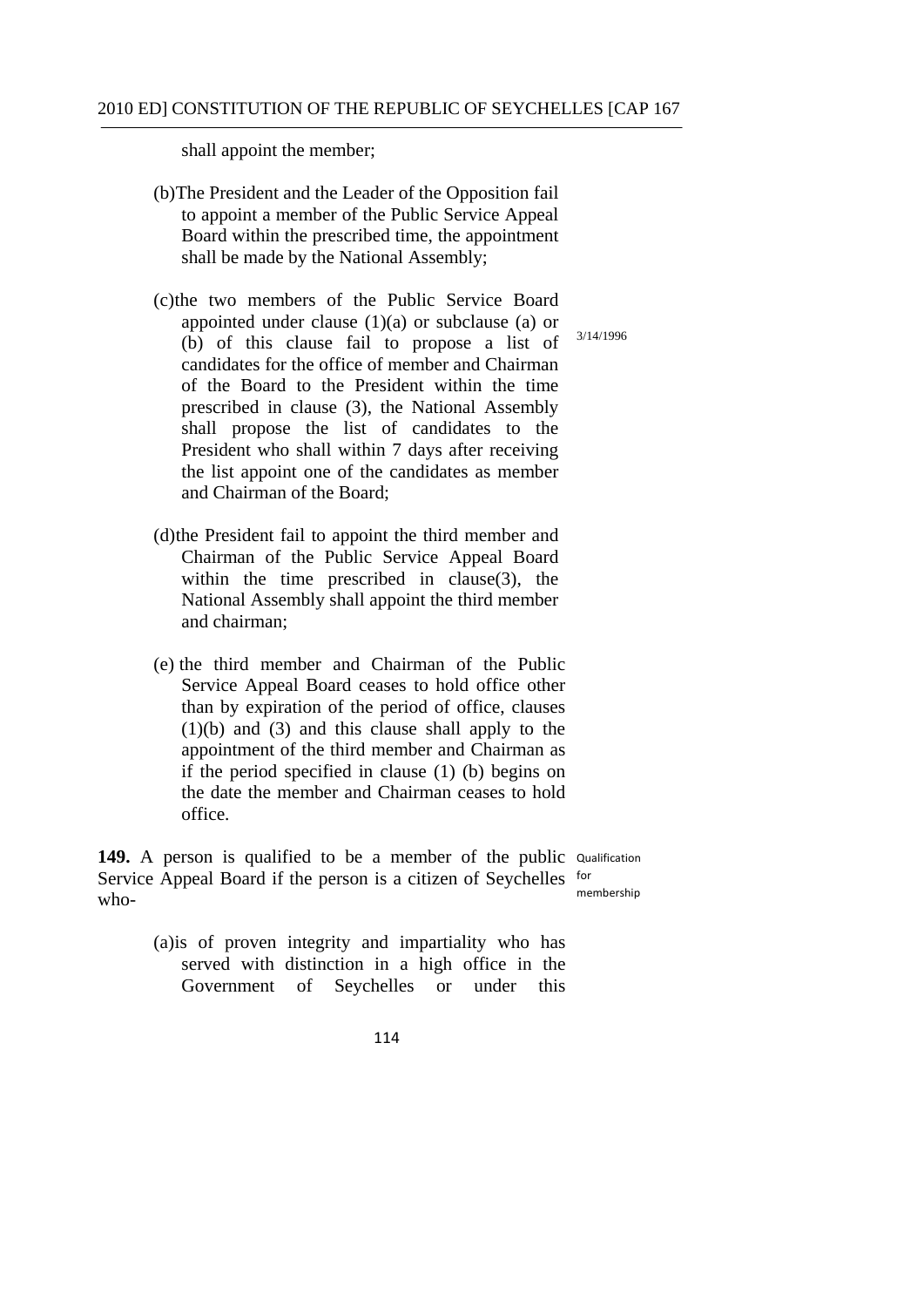Constitution or in a profession or vocation and

(b)is not a member of the National Assembly or a Minister or the President or a candidate to an election under this Constitution.

**150.**(1) A person shall be appointed a member of the Public Service Appeal Board for a term of seven years and subject to any law, may, at the end of a term, be reappointed for further terms of office.

(2) A person holding office as a member of the Public Service Appeal Board may, by writing addressed to the President and Leader of Opposition, and, in the case of a member who is not the Chairman, to the Chairman, resign.

(3) A resignation under clause (2) shall have effect on the date it is last received by any person specified in that clause.

(4) The salary, allowances and gratuity payable to a member of the Public Service Appeal Board shall be prescribed by or under an Act and the salary, allowances or gratuity so payable shall be a charge on the on the Consolidated Fund.

(5) Subject to article 166, the salary, allowances and gratuity payable to and the term and other conditions of appointment of a member of the Public Service Appeal Board shall not be altered to the disadvantage of the member after the appointment.

(6) The Public Service Appeal Board may regulate its own proceedings and may notwithstanding one vacancy in its membership.

### **CHAPTER XII**

#### FINANCE

151. There shall be a Consolidated Fund into which shall be consolidated paid all revenues or other moneys raised or received for Fund purposes or on behalf of the Republic, not being revenues or

115

Withdrawal from Consolidated Fund

Tenure of office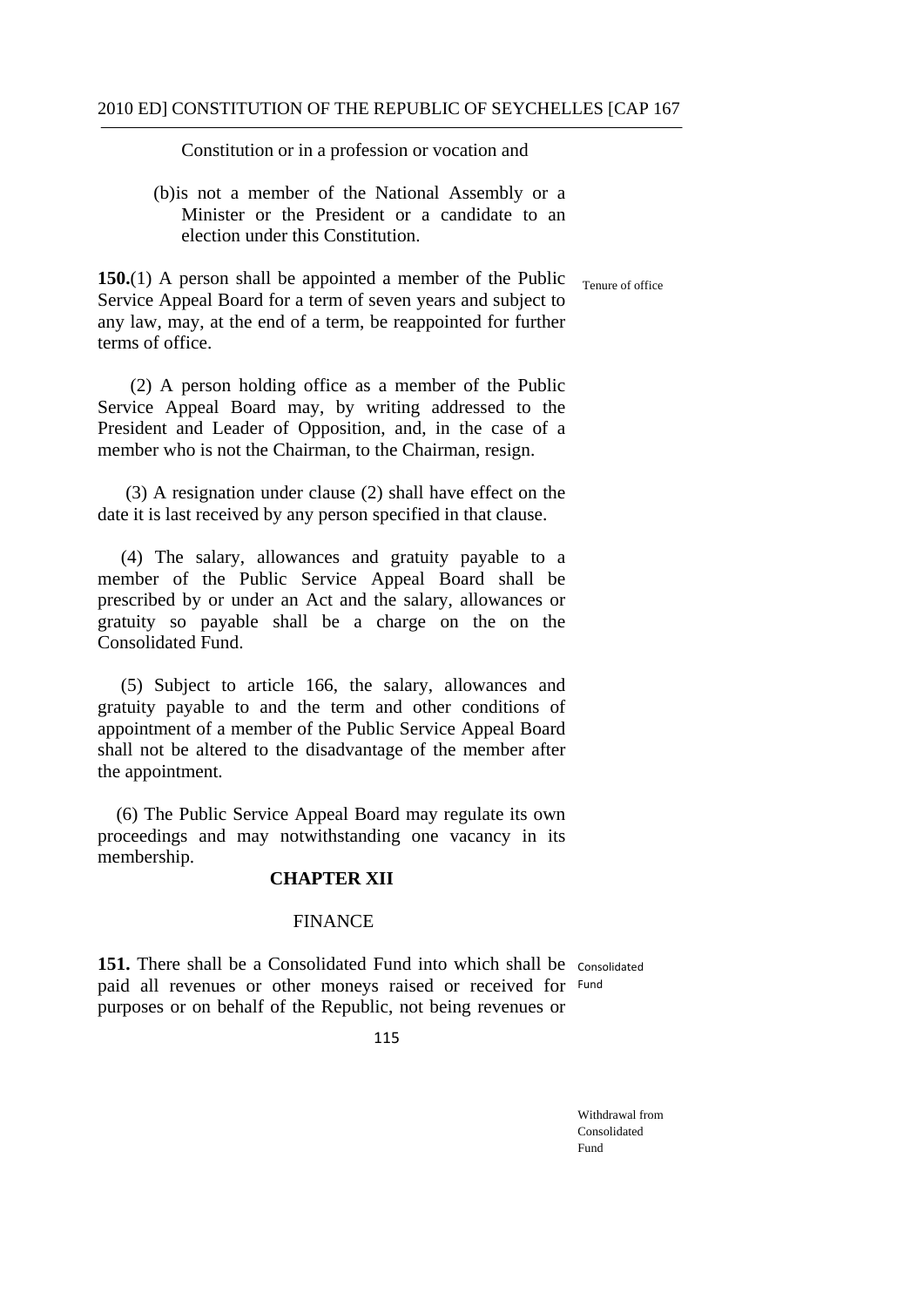other moneys that are payable by or under an Act for some specific purpose or into some other fund established under an Act for a specific purpose.

**152.**(1) No moneys shall be withdrawn from the Consolidated Fund except-

- (a)to meet expenditure that is charged on the Fund by this Constitution or by an Act; or
- (b)Where the issue of those moneys has been authorised-
	- (i) by an Appropriation Act;
	- (ii) by a supplementary estimate approved pursuant to article 154(7) by resolution of the National Assembly passed in that behalf of; or

(iii)Under article 155.

(2) No moneys shall be withdrawn from any public fund, other than the Consolidated Fund, unless the issue of those moneys has been authorised by or under an Act.

 Public debt **153.** The public debt of Seychelles shall be a charge on the Consolidated Fund and other public funds established by or under this Constitution.

**154.**(1) The Minister shall, not later that the thirtieth day after the beginning of each financial year, lay before the National Act and Assembly the estimates of revenue and expenditure of the Government for the financial year.

(2) The Minister shall, before presenting the estimates under clause (1), obtain the approval of the Cabinet in respect of the estimates.

(3) The estimates referred to in clause (1) shall include-

Appropriation statement of account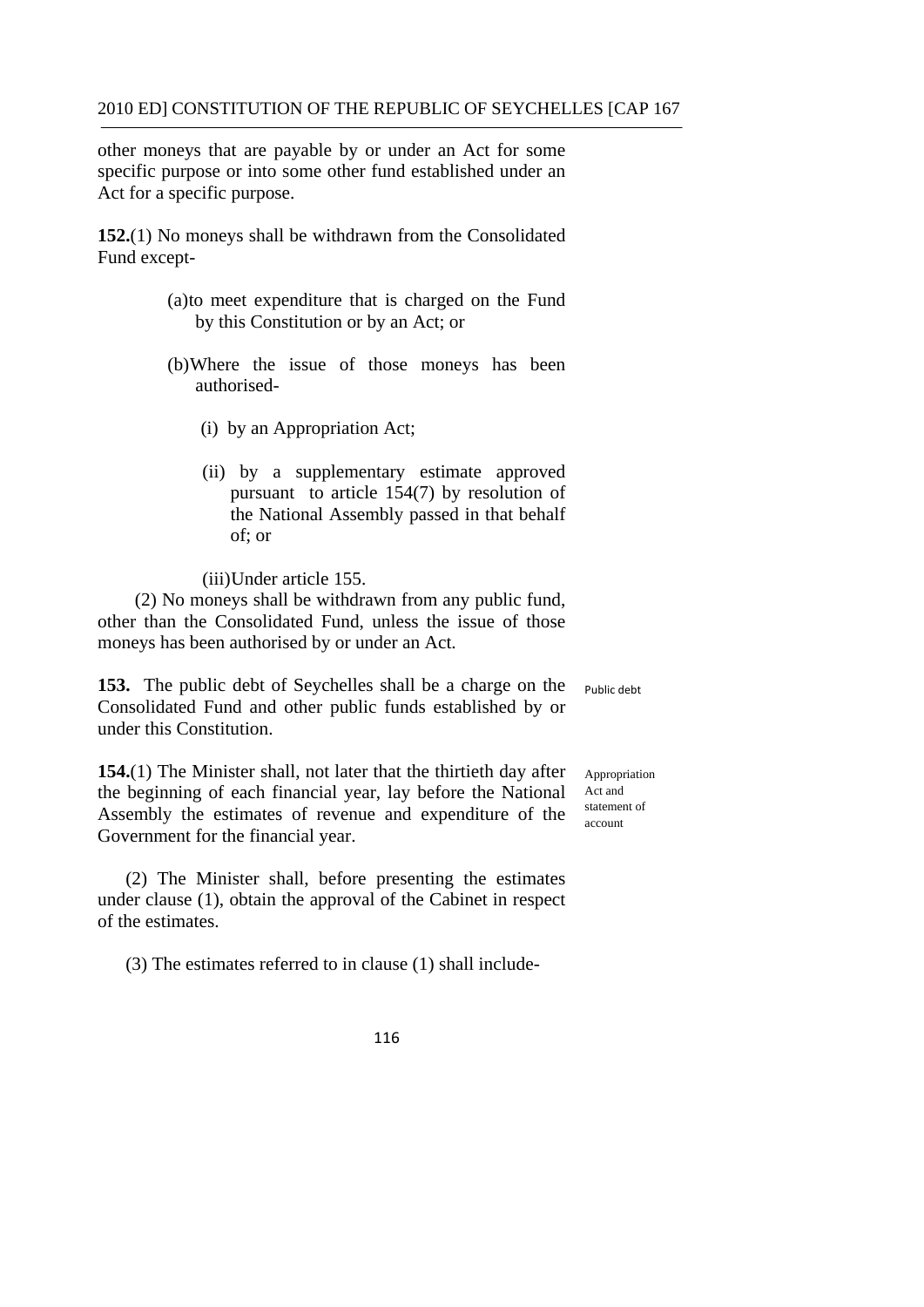- (a)a statement of the public debt at the beginning of the financial year showing-
	- (i)a bilateral, multilateral, institutional and commercial debts;
	- (ii) whether the debt in each case referred to in subparagraph (i) is foreign or domestic;
	- (iii) in the case of a domestic debt, the type and aggregate amount of the debt instrument issued;

(b)

- a statement of the expected debt at the end of the financial year;
- (c)a profile of the debt repayment and servicing requirement for the next ten subsequent financial years;
- (d)a statement of the outstanding guarantees given by the Government and the Central Bank of Seychelles;
- (e)a statement of official reserves, clearly identifying the reserves held at the beginning of the financial year by the Central Bank, the Government and the banking section in aggregate, the expected holdings by the Central Bank, Government and banking sector at the end of the financial year and the extent to which the official reserves are expected to be drawn down or increased during the financial year;
- (f)a statement of the fiscal outcome and effect showing a full abstract of the Consolidated Fund for the immediately preceding financial year.

(4) The estimates of expenditure referred to in clause (1) shall show separately-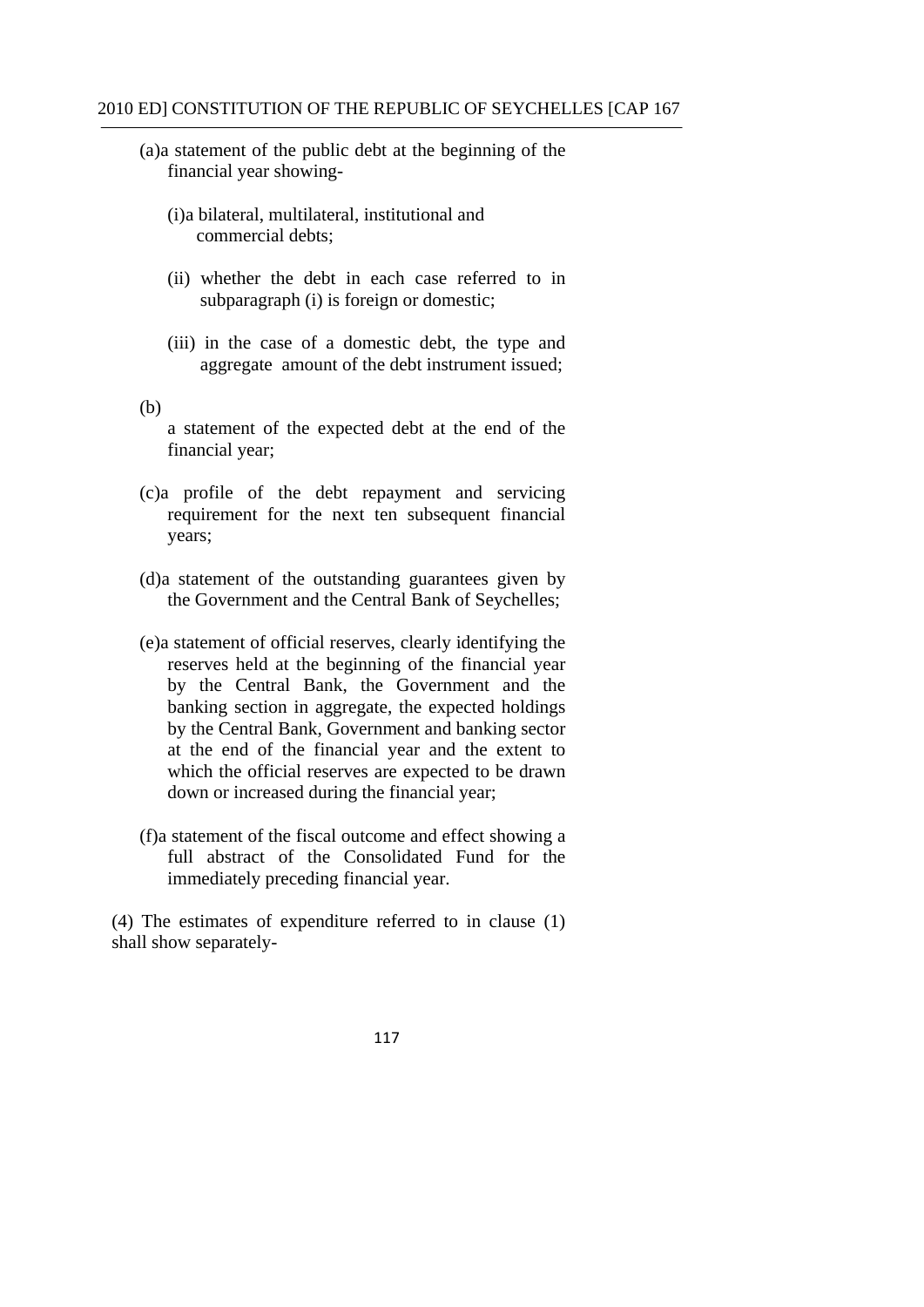- (a)the estimates of expenditures required to meet expenditures charged on the Consolidated Fund; and
- (b)the sums required to meet other expenditures during the financial year.

(5) The heads of expenditures referred to in clause (4)(b) shall be included in a Bill, to be known as the Appropriation Bill, which shall be introduced in the National Assembly to provide for appropriation from the Consolidated Fund of the sums of money necessary to meet the expenditures.

- (6) Where, in respect of any financial year, it is found-
	- (a)that the amount appropriated by the Appropriation Act for any purpose is insufficient or that a need has arisen for expenditure for a purpose for which no amount has been appropriated by that Act; or
	- (b)that any moneys have been expended for any purpose in excess of the amount appropriated for that purpose by that Act or for a purpose for which no amount has been appropriated by that Act, a supplementary estimate, showing the sum of money required or spent, shall be laid before the National Assembly.

(7) Where, in respect of any financial year, a supplementary estimate laid before the National Assembly in accordance with clause (6) has been approved by resolution by the National Assembly, a supplementary Appropriation Bill shall be introduced in the Assembly in the financial year next following

the year to which the estimate relates, providing for the appropriation of the sums so approved for the purposes specified in that estimate.

(8) The Minister shall, after approval by the Cabinet and within ninety-one days after the end of each financial year, provide to the National Assembly in respect of that year-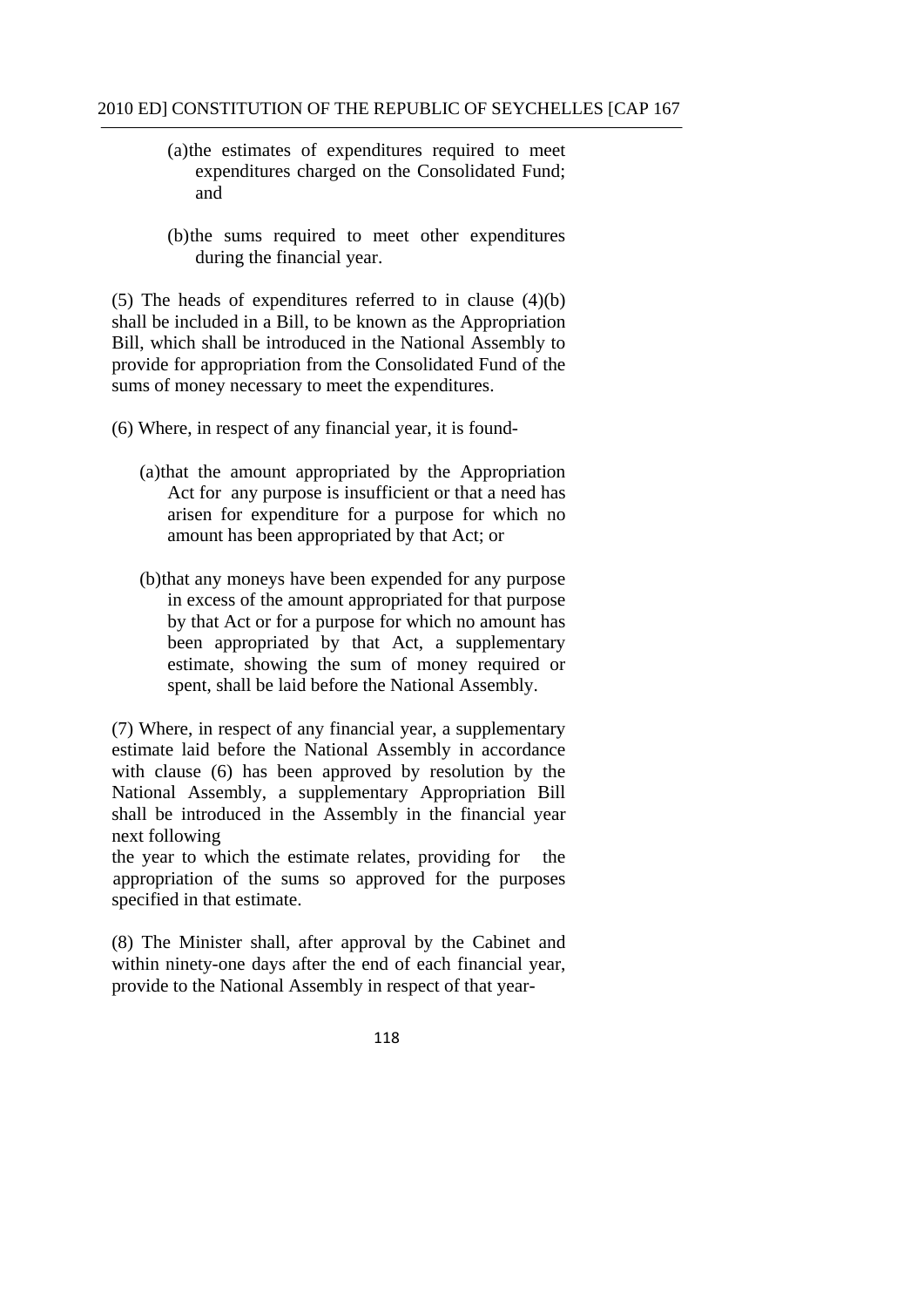- (a)full details of all accounts maintained in respect of the Consolidated Fund showing amounts actually received and spent in that year;
- (b)statements of fiscal outcome and effect showing separately actual components of fiscal outcome, position and effect, and, in the case of fiscal effect, separate disclosure shall be made of actual additional borrowings, movements in cash balances, of the Central Bank of Seychelles and other bank and non-bank borrowings;
- (c)a statement of actual outstanding debt at the end of the financial year showing separately bilateral, multilateral, institutional, foreign and domestic debt, type and aggregate amounts of debt instruments outstanding and in the case of new or restructured debt or debt in default, a separate disclosure giving full details thereof;
- (d)statements of outstanding guarantees given by Government and the Central Bank of Seychelles showing separately guarantees that have been renewed, new guarantees given and guarantees that have been called up and, details of such guarantees together with a statement of guarantees that have expired during the financial year.
- (e)a statement of actual official reserves identifying those held by the Central Bank of Seychelles, and there shall be shown separately the extent to which those reserves are borrowed or encumbered in any way;
- financial year; and (f)as far as is practicable, a statement of assets and liabilities of the Government at the end of the
- $(g)$ such other statements as the Minister may think fit.
- (9) For the purposes of this Chapter,
	- 119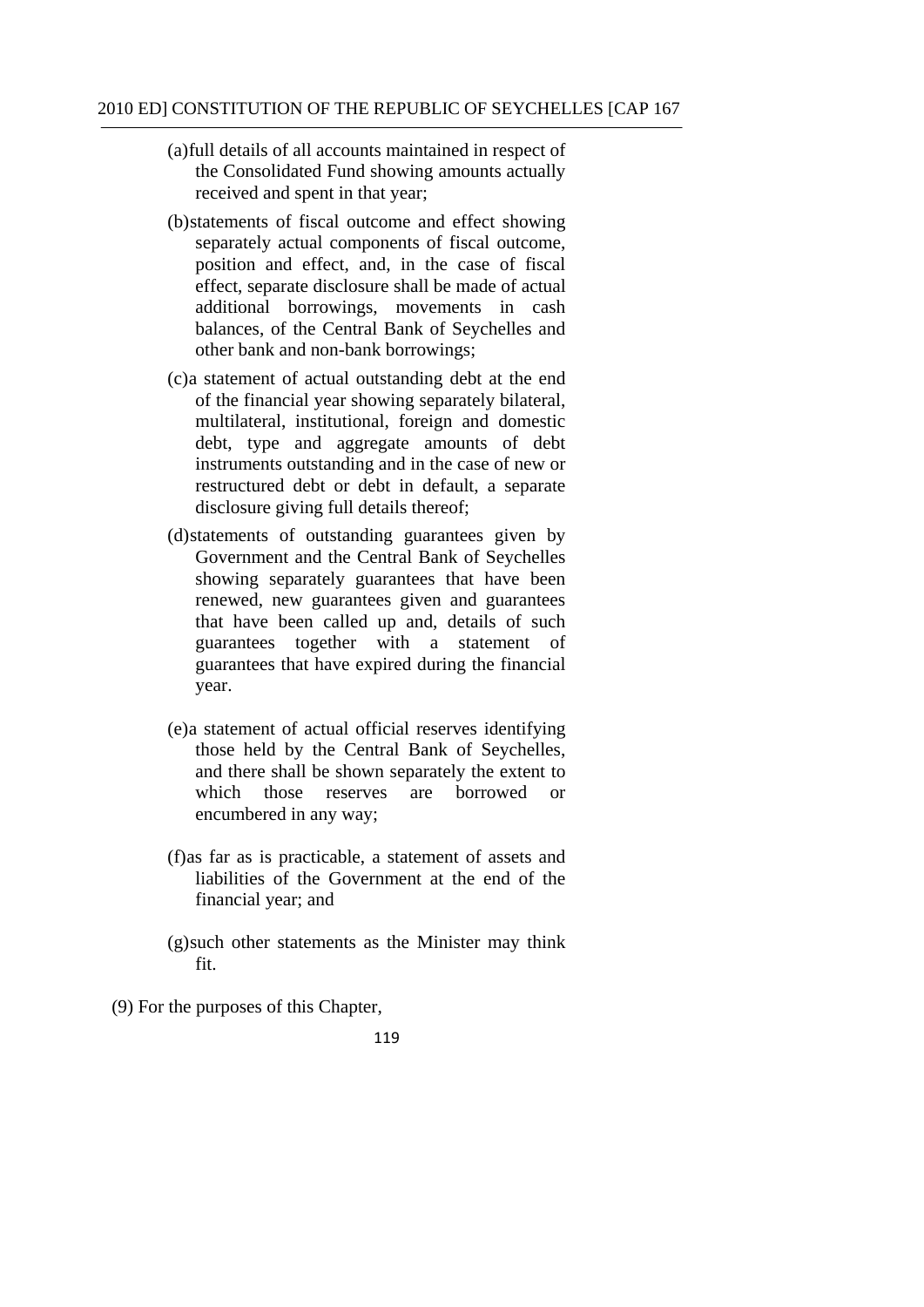"financial year" means any period of twelve months beginning on  $1<sup>st</sup>$  January in any year or any other date as may be prescribed by or under an Act;

"Minister" means the Minister responsible for finance 3/14/1996 and includes the Vice-President where the Vice-President is responsible for the Ministry or department of finance.

155. Where the Appropriation Act in respect of any financial Authorisation of year has not come into operation by the beginning of the expenditure in financial year, the National Assembly by resolution may authorise the withdrawal of moneys from Consolidated Fund for the purpose of meeting expenditure necessary to carry on the service of the Government until the expiration of four months from the beginning of the financial year or the coming into operation of that Appropriation Act, whichever is the earlier.

156.(1) Provision may be made in an Act for the Contingencies establishment of a Contingencies Fund and for authorizing the Minister, if the Minister is satisfied that there is an urgent and unforeseen need for expenditure for which no other provision exists, to make advances from that Fund to meet that need.

(2) Where any advance is made from the Contingencies Fund, a supplementary estimate shall, as soon as is practicable, be laid before the National Assembly for the purpose of authorizing the replacement of the amount so advanced.

(3) An Act may provide for establishment of other funds for any purpose specified in the Act.

**157.**(1) Subject to this article, no taxation shall be imposed or altered except by or under an Act.

(2) An Act may make provision under which the President or a Minister may by order provide that on or after the publication of a Bill, being a Bill approved by the

advance of appropriation

Fund and other funds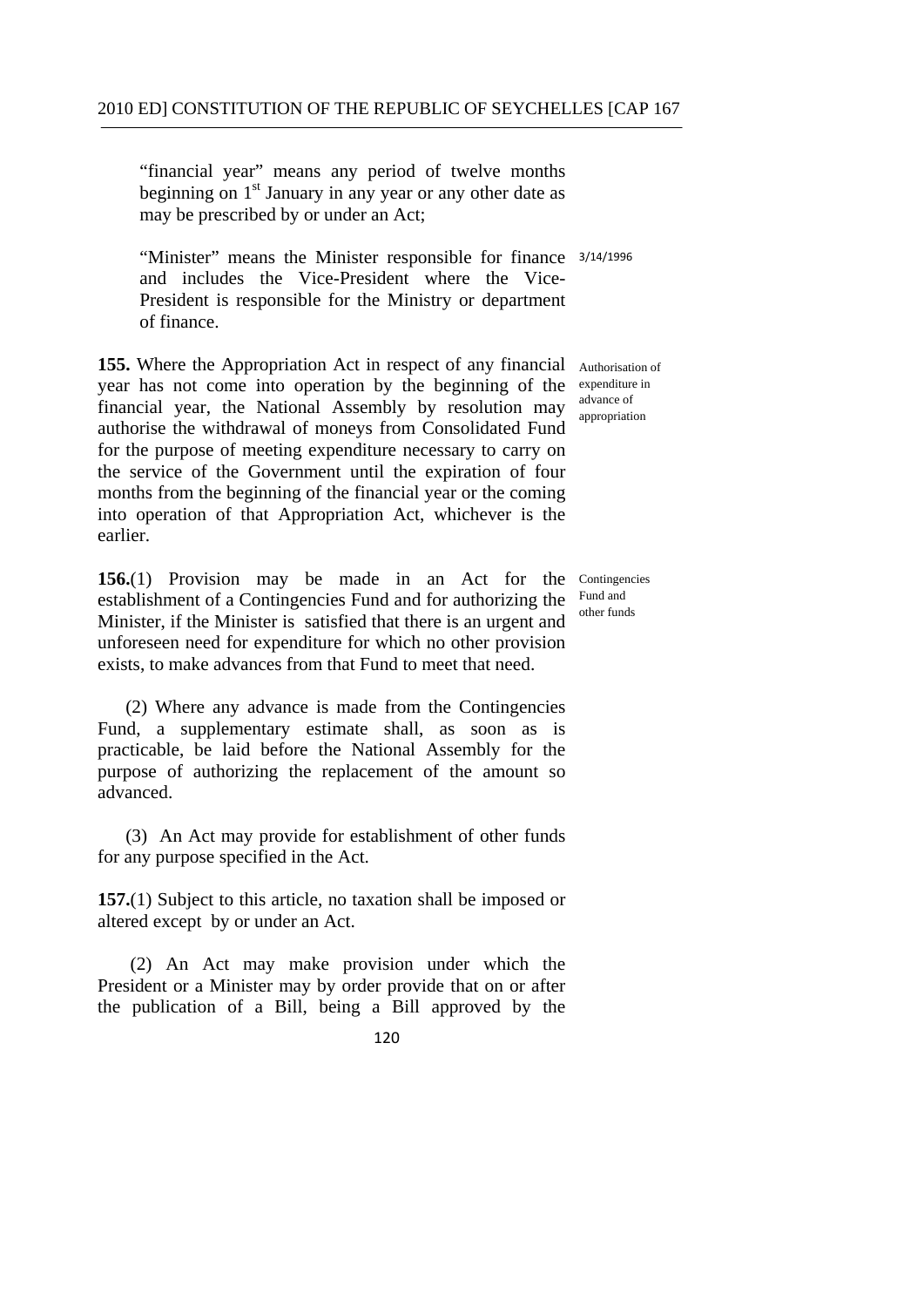President, that it is proposed to introduce in the National Assembly providing for the imposition or alteration or taxation, such provisions of the Bill as may be specified in the order shall, until the Bill becomes law, have the force of law for such period and subject to such conditions as may be prescribed by an Act.

(3) An order made under clause (2) shall, unless sooner revoked, cease to have effect-

- (a)if the Bill to which it relates is not passed within such period from the date of its first reading in the National Assembly as may be prescribed by an Act;
- (b)if, after the introduction of the Bill to which it relates, the National Assembly is dissolved; or
- (c)at the expiration of a period of four months from the date the order came into operation, or such longer period from that date as may be specified in any resolution passed by the National Assembly, after the Bill to which it relates has been introduced.

**158.**(1) There shall be an Auditor-General who shall be appointed by the President from candidates proposed by the Constitutional Appointment Authority.

(2) A person shall not be appointed Auditor-General unless the person has not less than seven years experience as an auditor or qualified accountant.

(3) The accounts of the Cabinet office, the National Assembly, all government departments and offices, all courts and those related to moneys withdrawn from the Consolidated Fund, all the accounts of any statutory corporation or such other body as may be specified by or under an Act shall be audited and reported on by the Auditor-General to the National Assembly and for that purpose the Auditor-General or any person authorised or appointed in that behalf by the Auditor-

Auditor General

3/07/1994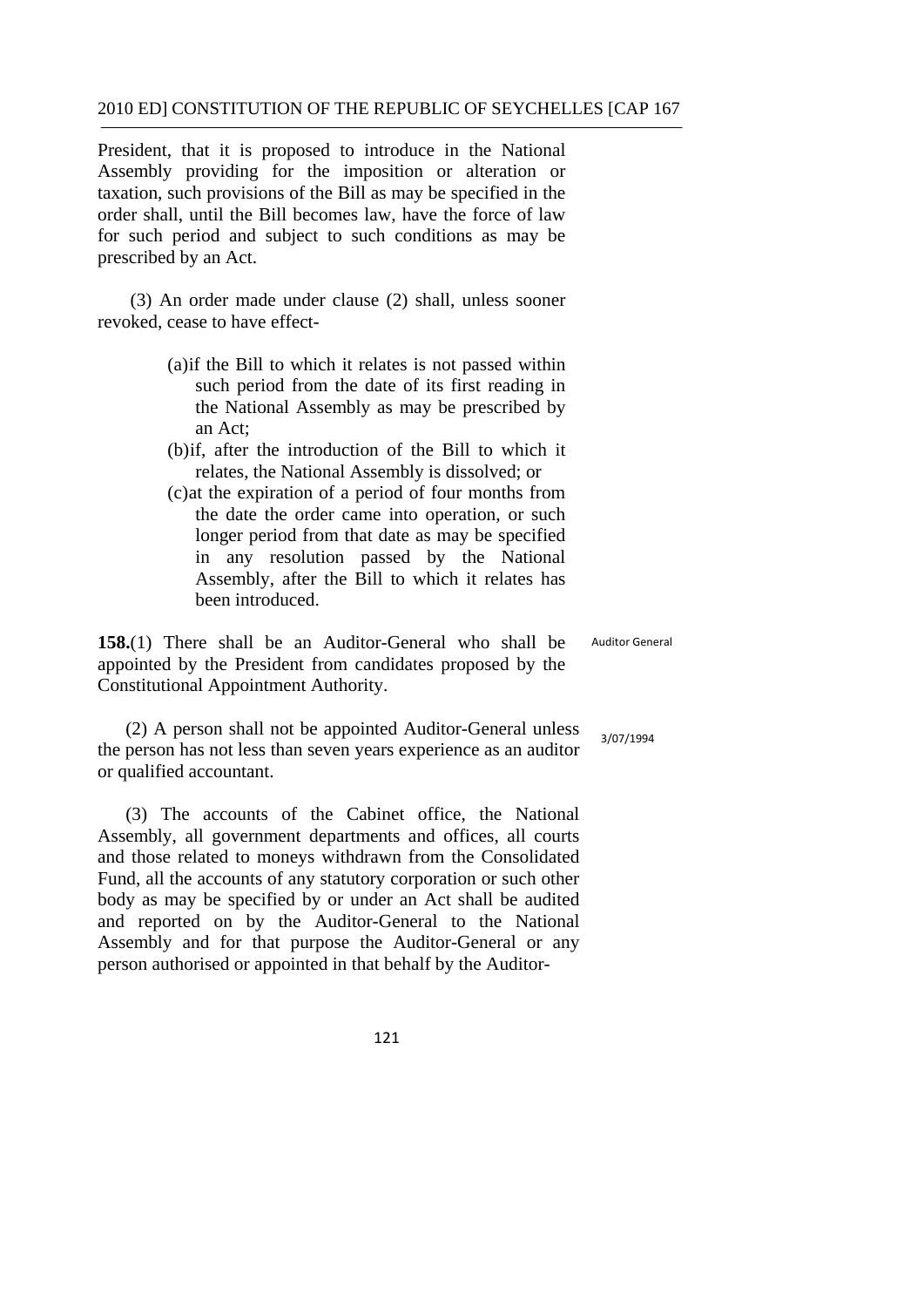General shall have access to all books, records, returns, information and other documents relating or relevant to those accounts.

(4) The public accounts of Seychelles and of all other persons or bodies referred to in clause (3) shall be kept in such form as the Auditor-General shall approve.

 shall in that report draw attention to irregularities in the (5) The Auditor-General shall, within twelve months of the end of the immediately preceding financial year, submit the report referred to in clause (3) to the National Assembly and accounts audited and to any other matter which in the opinion of the Auditor-General ought to be brought to the notice of the Assembly.

(6) The Finance and Public Accounts Committee of the National Assembly shall consider the report of the Auditor General and, for that purpose, may summon before the Committee any person who, in the opinion of the Committee, may assist the Committee in its consideration of the report.

(7) The Auditor-General shall, in the performance of the functions of the office of Auditor-General, not be subject to the direction or control of any other person or authority, but the President or the National Assembly may request the Auditor General in the public interest, to audit at any particular time, the accounts of any persons or bodies referred to in clause (3)

(8) The Auditor-General shall be appointed for a term of seven years but is eligible for reappointment at the end of a term of office.

(9) The salary, allowances, gratuity or pension payable to the Auditor- General shall be provided for by or under an Act and shall be a charge on the Consolidated Fund.

(10) The Act referred to in clause (9) may provide for other conditions of service of the Auditor –General.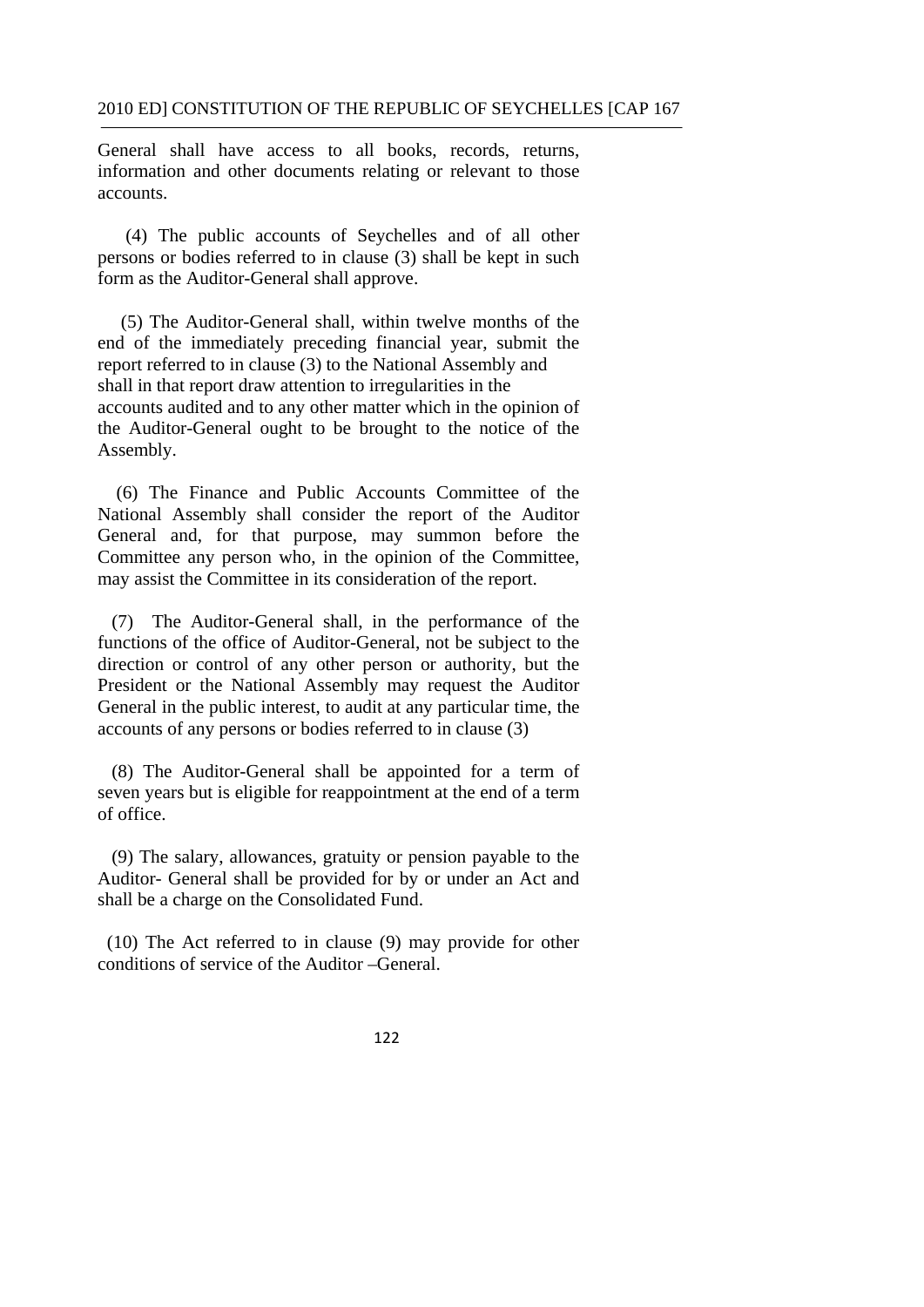(11) Subject to article 165, the term and other conditions of service of the Auditor-General shall not be altered to the disadvantage of the Auditor-General after appointment.

#### **CHAPTER XIII**

#### THE POLICE FORCE

**159.**(1) There shall be a Police Force of Seychelles.

Establishment of Police Force

 (2) Subject to this Constitution and any other law, the Police Force shall be organized and administered in such manner as may be provided for by or under an Act.

160.(1) The Police Force shall be commanded by the Commissioner Commissioner of Police who shall be appointed by the President of Police subject to approval by the National Assembly.

 the assignment to a Ministry or Department of Government of responsibility for the organisation, maintenance and (2) Nothing in this article shall be construed as precluding administration of the Police Force, but the Commissioner of Police shall be responsible for determining the use, and controlling the operations of the Force in accordance with law.

**161.** The functions of the Police are-

Eunctions of Police Forces

(a)

to maintain law and order in and preserve the internal security of Seychelles and any other area over which the Republic has proclaimed its jurisdiction;

 proclaimed its jurisdiction; and (b)to prevent and detect crime in Seychelles and over any other area over which the Republic has

123

Establishment of Defence Forces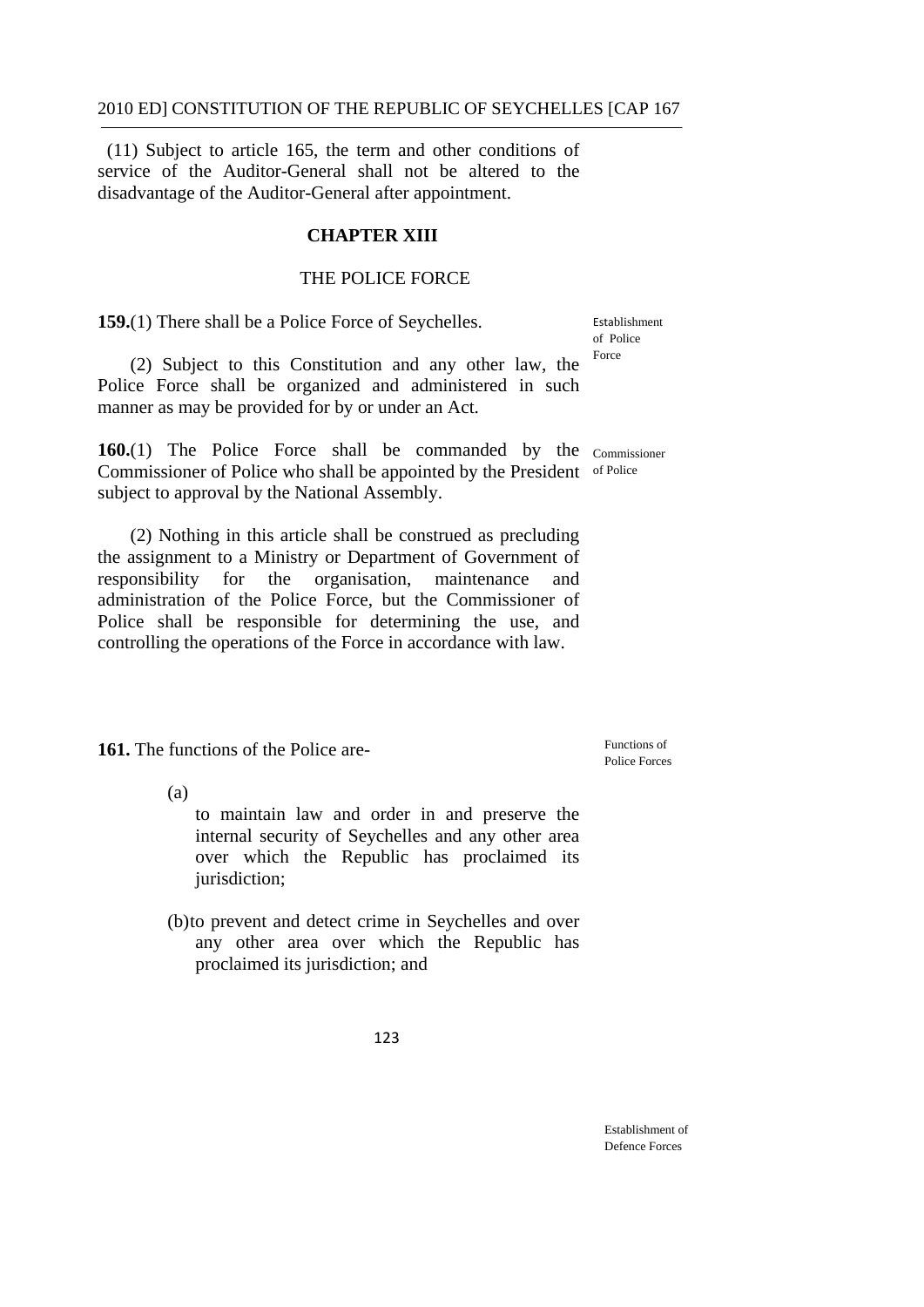(c)to perform such other functions as may be prescribed by an Act.

#### **CHAPTER XIV**

#### DEFENCE FORCES

**162.**(1) There shall be the Defence Forces of Seychelles.

(2) The President shall be the Commander-in-Chief of the Defence Forces.

(3) Subject to this Constitution, the Defence Forces shall be organized and administered in such manner as may be provided for

by or under an Act and the Act may, in particular, provide for charges of indiscipline and other offences among members of the Defence Forces to be investigated, prosecuted and punished.

**163.**(1) The Functions of the Defence Forces are-

 Functions of Defence Forces

- (a)to defend Seychelles and any other area over which the Republic has proclaimed its jurisdiction;
- (b)to assist in the fulfilment by the Republic of its international obligations;
- (c)during a period of emergency, to provide assistance to civil authorities
	- (i) in a civil disaster; or
	- (ii) in the restoration and maintenance of public order and security on being called out by the President,

in Seychelles or in any other area over which the Republic has proclaimed its jurisdiction; and

(d) to perform as directed by the President functions and services of a civil nature so as to participate to maximum extent in the task of national development and improvement,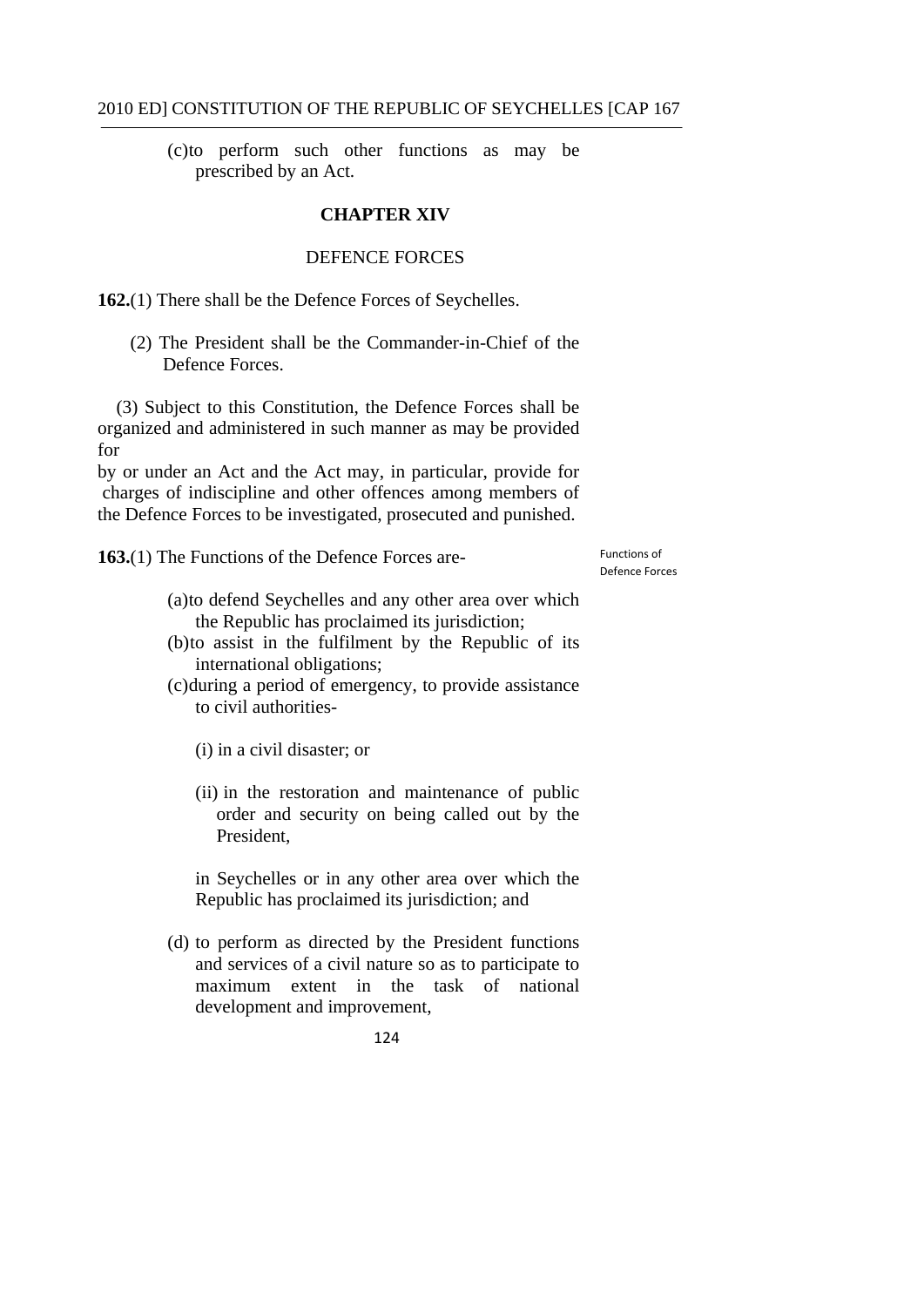in accordance with or under an Act.

(2) In this article "period of emergency" means a period of public emergency in terms of article 49.

#### **CHAPTER XV**

#### **MISCELLANEOUS**

**164.**(1) An Act shall provide for the holding of a referendum Referendum for the purposes of this Constitution or any other purpose or any circumstance prescribed by the Act.

(2) An Act referred to in clause (1) may provide for all matters necessary for the purpose of ensuring an effective and fair referendum.

**165.**(1)This article applies to the Attorney-General, the  $_{\text{Removal of}}$ Auditor-General, the Members of the Electoral Commission certain and the Ombudsman

(2) Any officer to whom this article applies may be removed from office only-

> (a)for inability to perform the functions of the office, whether arising from infirmity of body or mind or from any other cause, or for misbehaviour; and

(b)in accordance with clauses (3) and (4).

(3) Where the Constitutional Appointments Authority considers that the question of removing any officer to whom this article applies ought to be investigated-

> (a)the Authority shall appoint a tribunal consisting of a President and not less that two other members all selected from among persons who hold or have held office as a Judge of a court having unlimited original jurisdiction or a court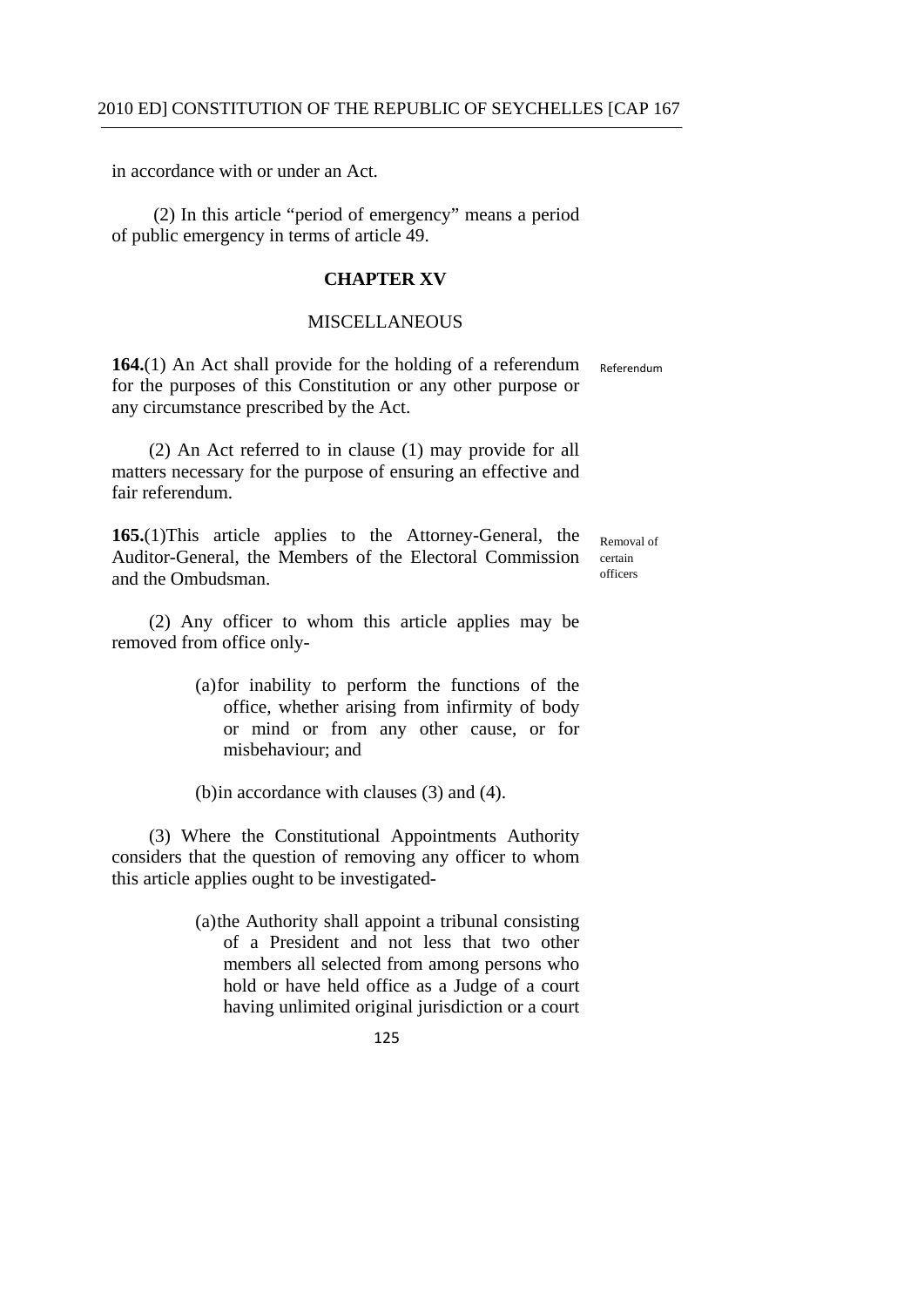having jurisdiction in appeals from such a court or are eminent jurists of proven integrity; and

(b)

the tribunal shall inquire into the matter, report on the facts thereof and recommend to the President whether or not the officer ought to be removed from office.

(4) Where under clause (3), a tribunal recommends that an officer to whom this article applies ought to be removed from office, the President shall remove the officer from office.

(5) Where under this article the question of removing an officer to whom the article applies has been referred to a tribunal, the President may suspend the officer from performing the functions of the office but the suspension shall cease to have effect if the tribunal recommends to the President that the officer ought not to be removed from office.

**166.**(1) A member of the Constitutional Appointments Authority or a member of the Public Service Appeal Board, in this article referred to as a "Commissioner", may be removed from office only-

 Removal of Commissioner

- (a)for inability to perform the functions of the office, whether arising from infirmity of body or mind or from any other cause or for misbehaviour; and
- (b)in accordance with clauses (2) and (3).

(2)A Commissioner shall be removed from office by the President where the question of the removal of the Commissioner from office has been referred to a tribunal appointed under clause (3) and the tribunal has recommended to the President that the Commissioner ought to be removed from office.

(3) Where a resolution is passed by the votes of the majority of the members of the National Assembly that the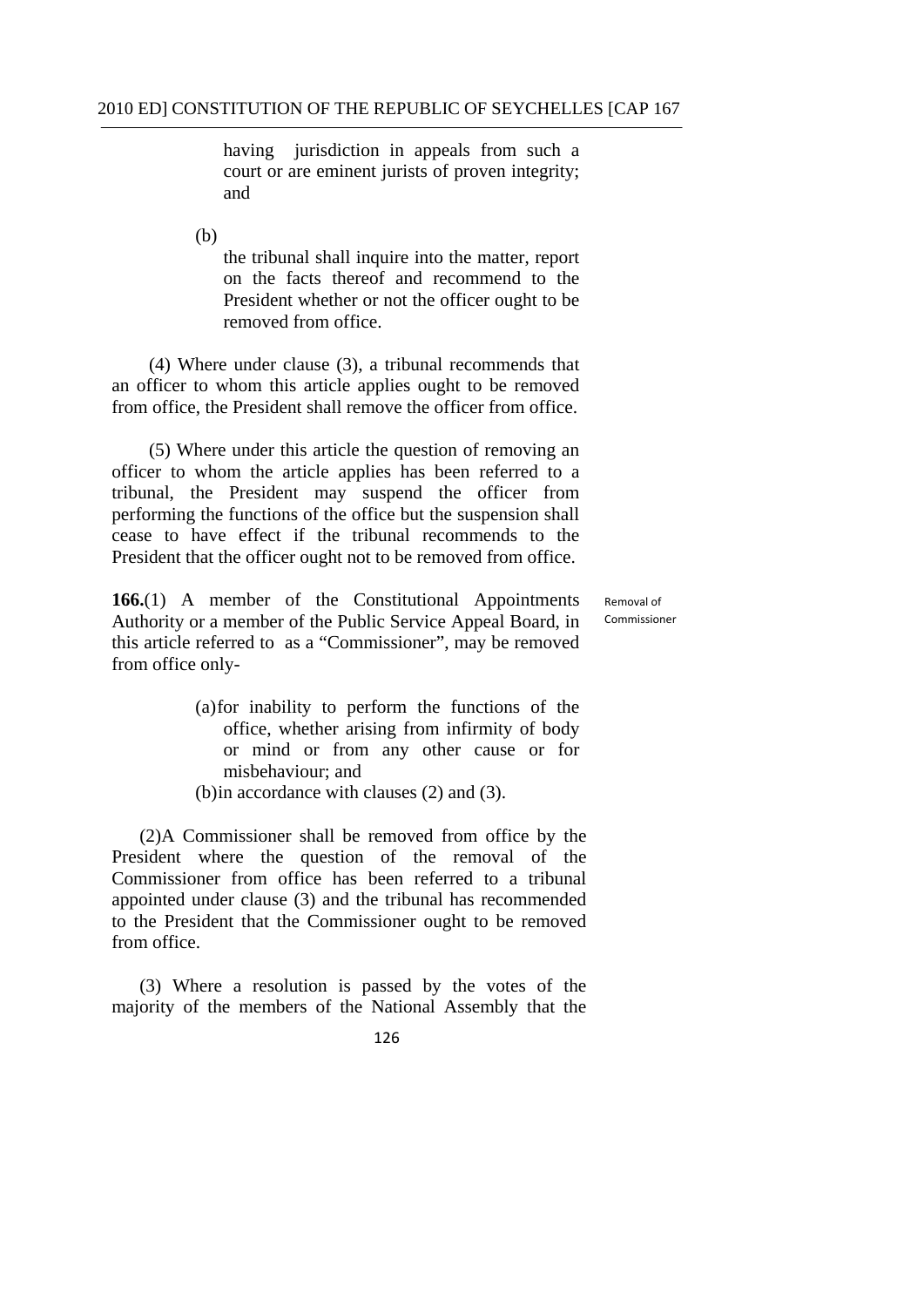question of removing a Commissioner ought to be investigated

- (a)the Speaker shall appoint a tribunal consisting of a President and not less than two other members all selected from persons who have held office as a Judge of a court having unlimited original jurisdiction or a court having jurisdiction in appeals from such a court or are eminent jurists of proven integrity; and
- (b)the tribunal shall inquire into the matter and report on the facts thereof and recommend to the President whether the Commissioner ought to be removed from office.

(4)Where under this article the question of removing a Commissioner has been referred to a tribunal, the President may suspend the Commissioner from performing the functions of the office but the suspension shall cease to have effect if the tribunal recommends to the President that the Commissioner ought not to be removed from office.

**167.**(1) A law may, for the purpose of facilitating the administrative functions of the State in respect of its social and economic undertakings contained in Chapter III, provide for the division of Seychelles into such number of units which shall bear such name as the law may specify.

(2) A law referred to in clause (1) may provide for the composition and the functions of the units and for all other matters necessary to give effect to the provisions of that clause.

**168.**(1) The State shall ensure that all broadcasting media which it owns or controls or which receive a contribution from the public fund are so constituted and managed that they may operate independently of the State and of the political or other influence of other bodies, persons or political parties.

Independent State‐owned broadcasting media

127

Administration

Local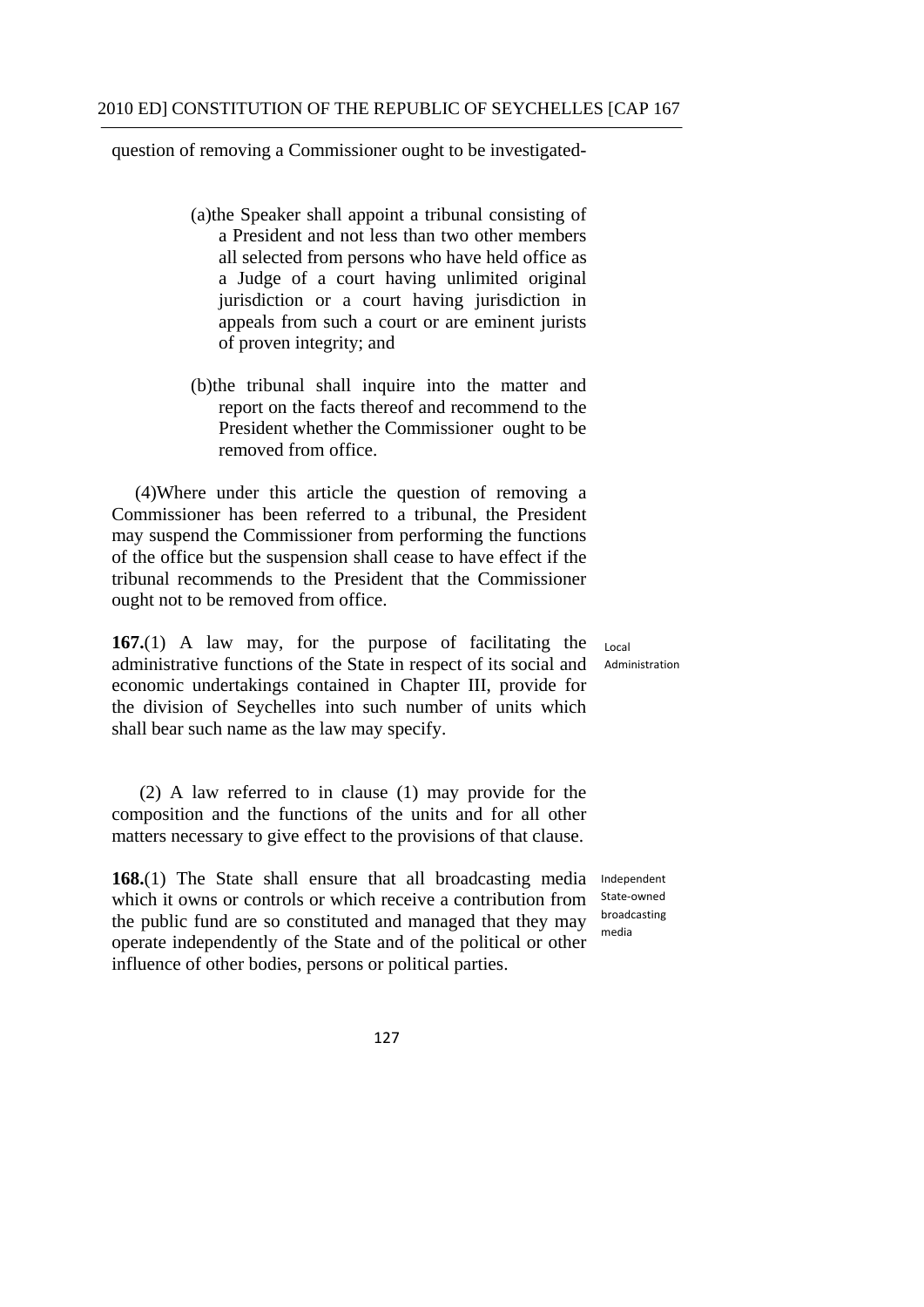(2) For the purposes of clause (1), the broadcasting media referred to in that clause shall, subject to this Constitution and any other law, afford opportunities and facilities for the presentation of divergent views.

169. Schedule 6 shall have effect with regard to the oath of oath of allegiance and the Presidential oath under this Constitution and allegiance a law may provide for any other oath required under this Constitution.

#### **CHAPTER XVI**

#### TRANSITIONAL PROVISIONS

Schedule 7 Act 2 of 1992

**170.** The transitional provisions specified in Schedule 7 shall have effect notwithstanding anything to the contrary in this Constitution or in the Constitution of Seychelles (Preparation and Promulgation) Act, 1992.

----------------------------

#### SCHEDULE 1

 $(\text{article } 2 (1) (a))$ and Schedule 2)

### PART I

#### ISLANDS OF THE SEYCHELLES ARCHIPELAGO

#### **Granitic Islands**

Mahe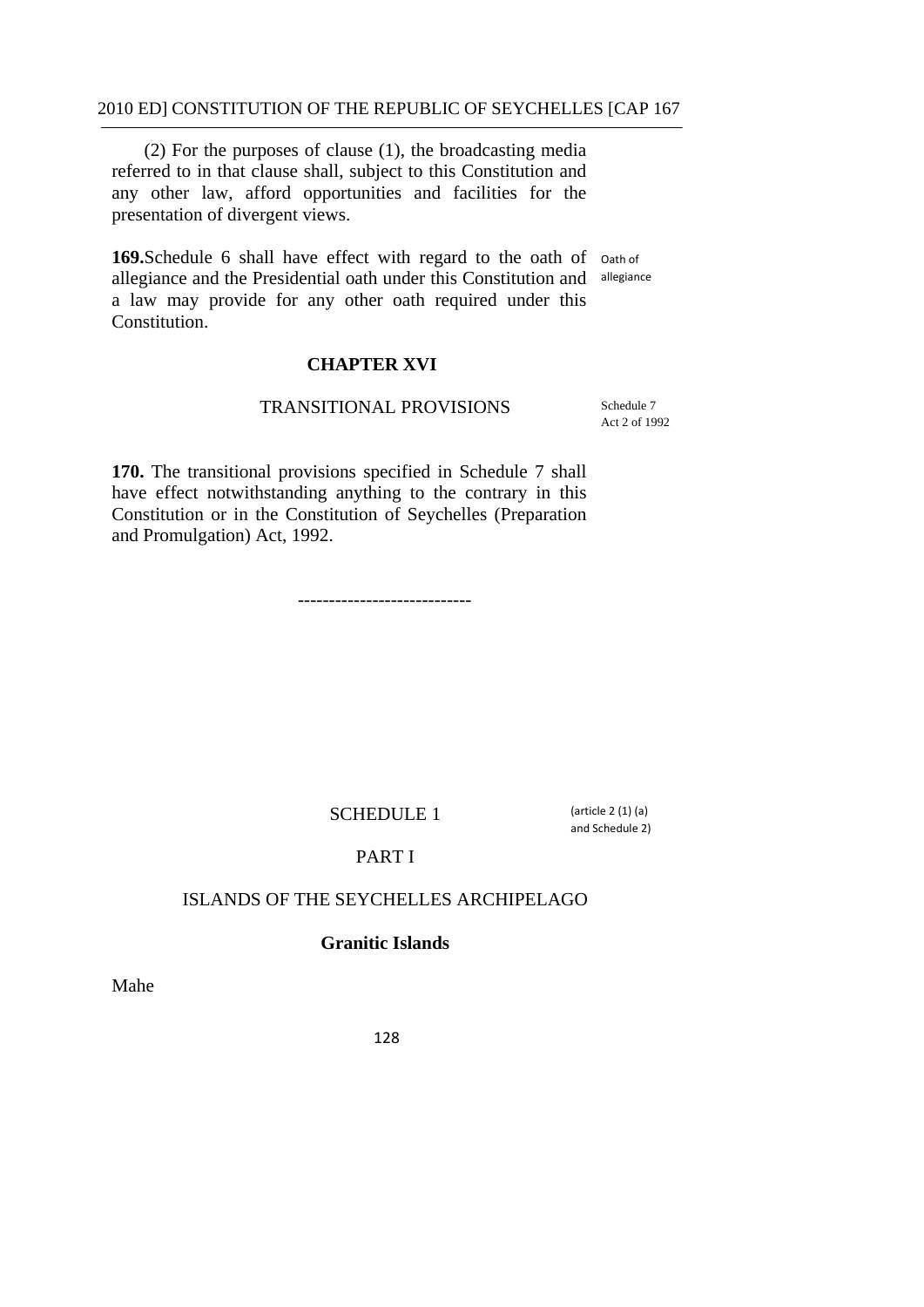Praslin

La Digue

Ste. Anne

Ile au Cerf

Ile Longue

Ile Moyenne

Ile Ronde

Grand Rocher

Ile Cachee

Ile Seche

Ile Anonyme

Ile Hodoul

Ile aux Rats

Ile aux Souris

Ile Therese

Conception

L'Islette

Chauve Souris (Mahé)

Ile aux Vaches Marines

L'Ilot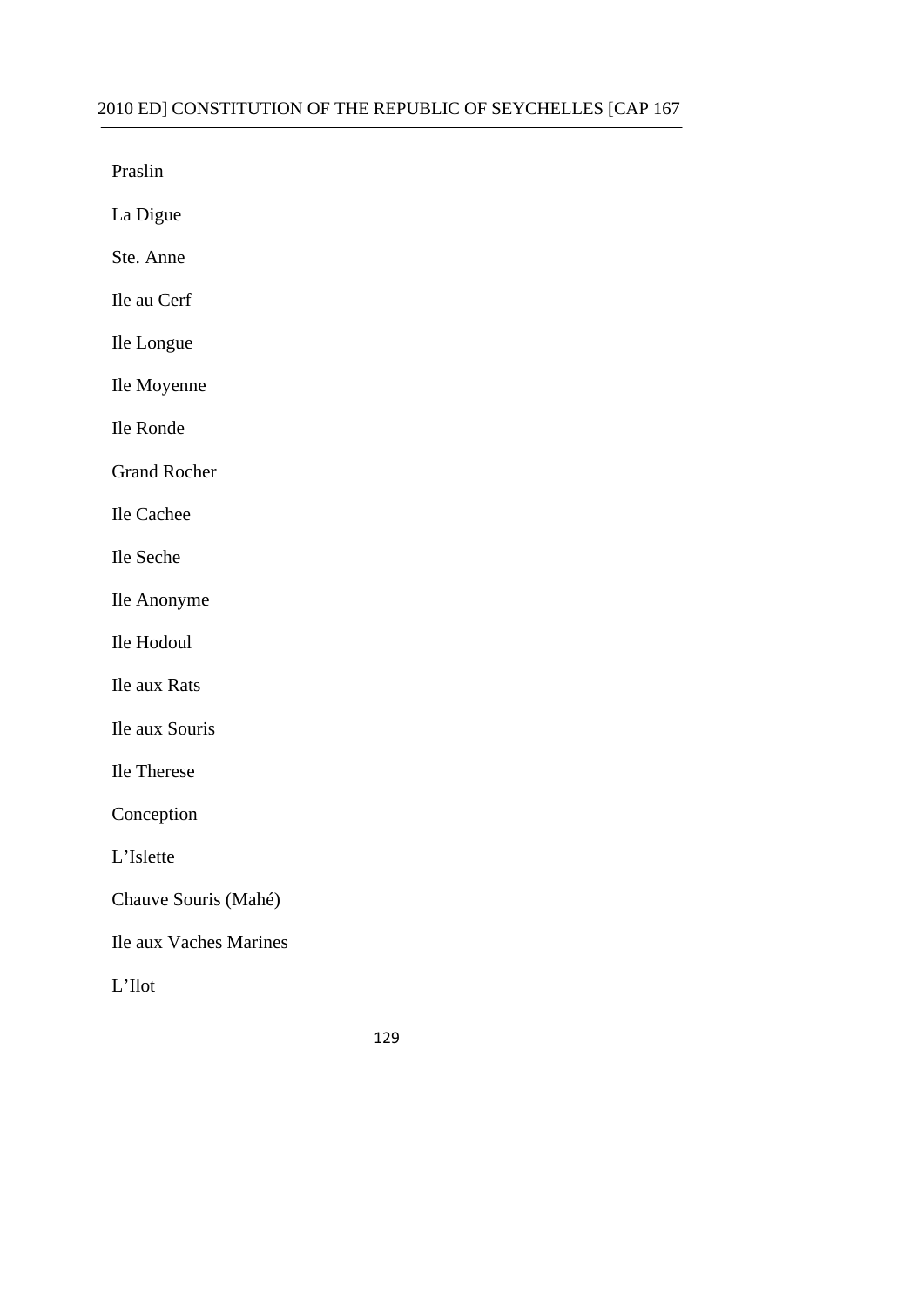#### 2010 ED] CONSTITUTION OF THE REPUBLIC OF SEYCHELLES [CAP 167  $\frac{1}{1}$

| Cousin                  |
|-------------------------|
| Cousine                 |
| Curieuse                |
| Ile Ronde (Praslin)     |
| Chauve-Souris (Praslin) |
| Ile aux Fous            |
| St. Pierre (Praslin)    |
| Ile Aride               |
| Zave                    |
| Félicité                |
| Marianne                |
| <b>Grande Soeur</b>     |
| Petite Soeur            |
| Ile aux Cocos           |
| Ile La Fouche           |
| Silhouette              |
| Ile du Nord             |
| Mamelles                |
| Ile aux Récifs          |
| Fregate                 |
| L'Ilot (Fregate)        |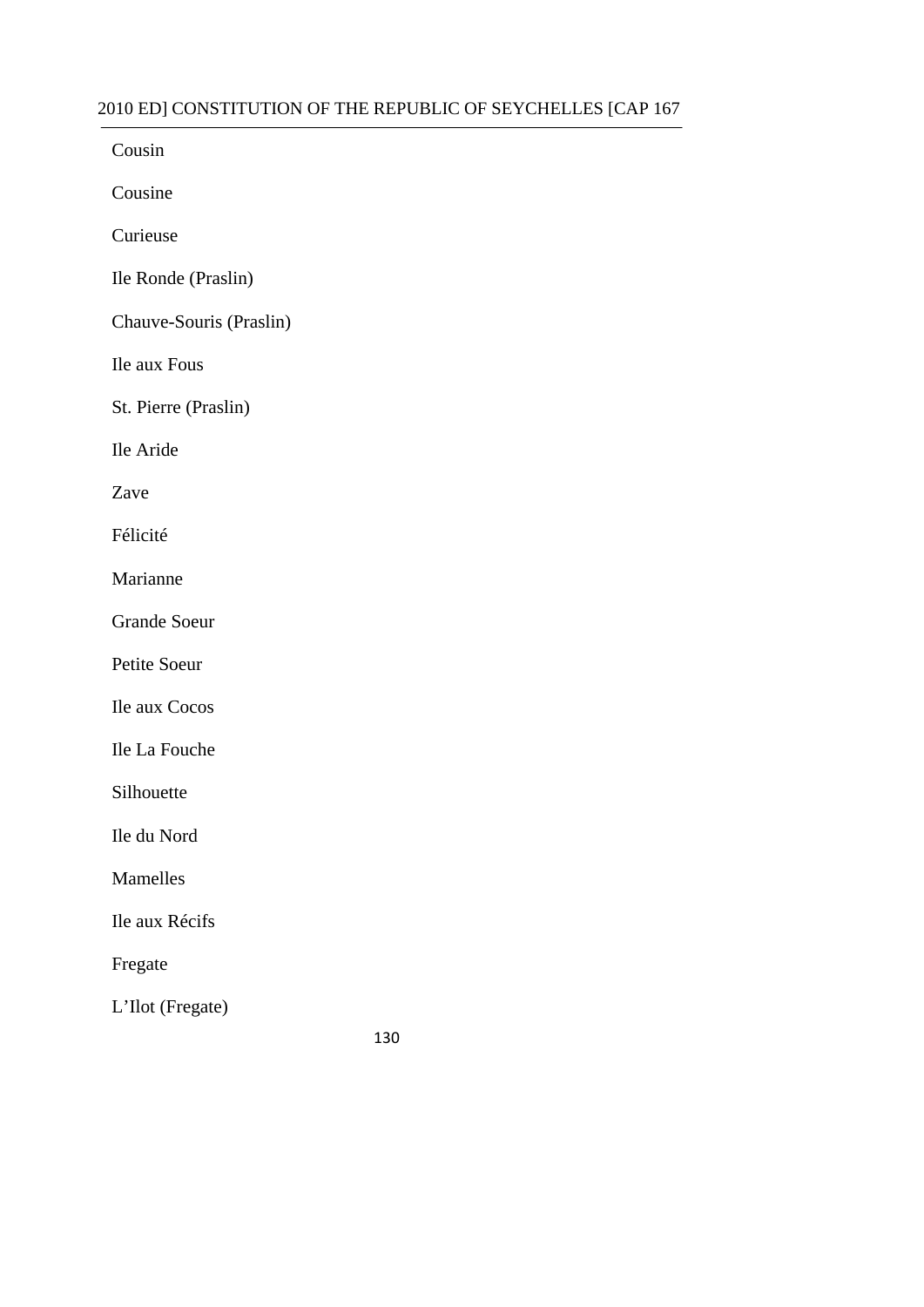#### **Coralline Islands**

Ile aux Vaches (Bird Island)

Ile Denis

Ile Plate

Coëtivy

# **Amirantes Group:**

Rémire

D'Arros

Desroches

Etoile

Boudeuse

Marie-Louise

Desnoeufs

### **African Banks:**

Bancs Africains

Ile du Sud

#### **St. Joseph's Atoll:**

St Joseph

Ile aux Fouquets

Ressource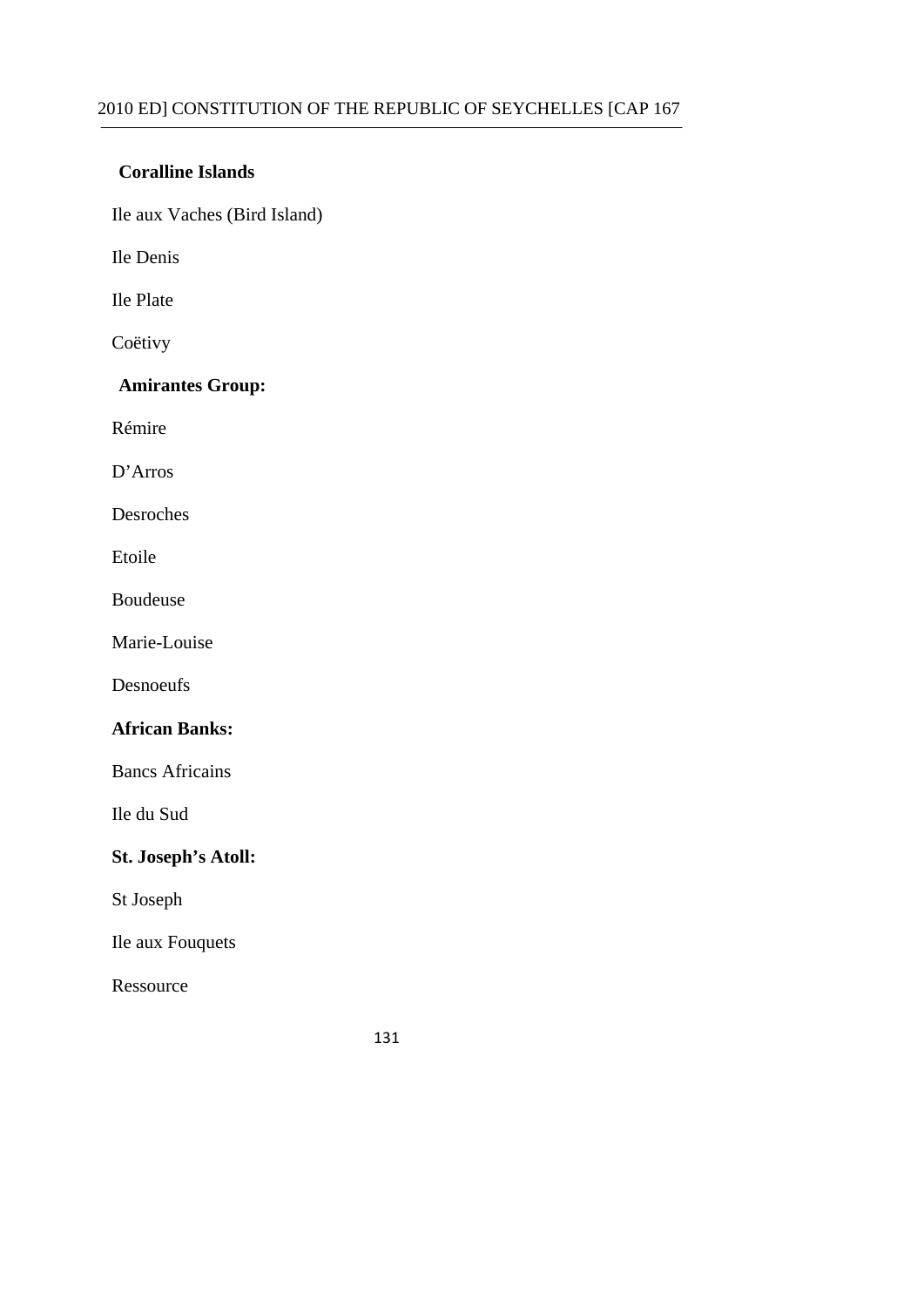Petit Carcassaye

Grand Carcassaye

Benjamin

Bancs Ferrari

Chiens

Pélicans

Vars

Ile Paul

Banc de Sable

Bancs aux Cocos

Ile aux Poules

### **Poivre Atoll:**

Poivre

Florentin

Ile du Sud

# **Alphonse and St.Francois Atolls:**

Alphonse

Bijoutier

St. Francois

# **Farquar Group:**

**Farquar Atoll:**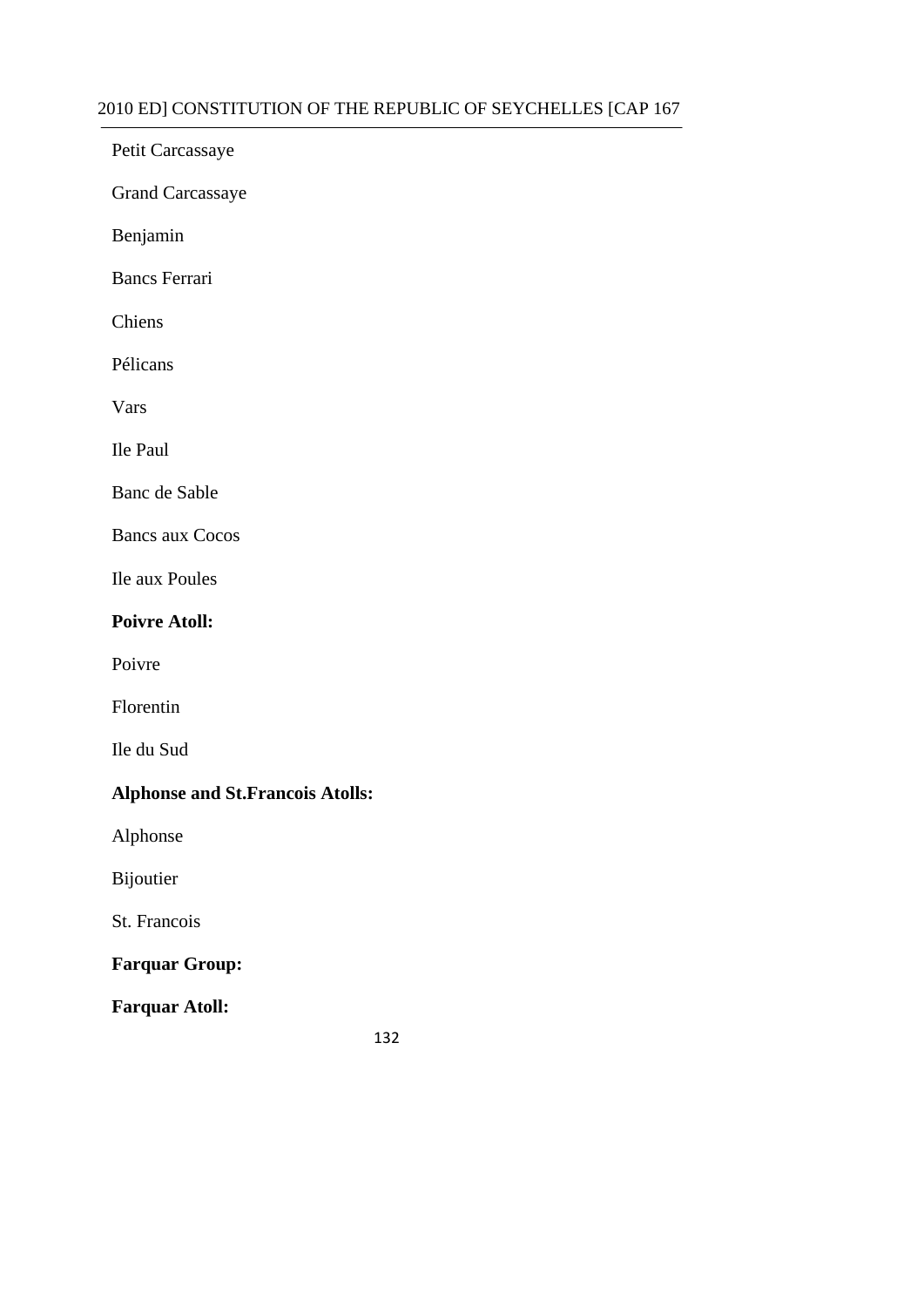Ile du Nord

Ile du Sud

Manahas Nord

Manahas Milieu

Manahas Sud

Ile aux Goelettes

Lapins

Ile du Milieu

Déposés

Bancs de Sable

#### **Providence Atoli:**

Providence

Bancs Providence

St Pierre

# **Aldabra Group:**

**Aldabra Atoll:** 

Grande Terre

Picard

Polymnie

Malabar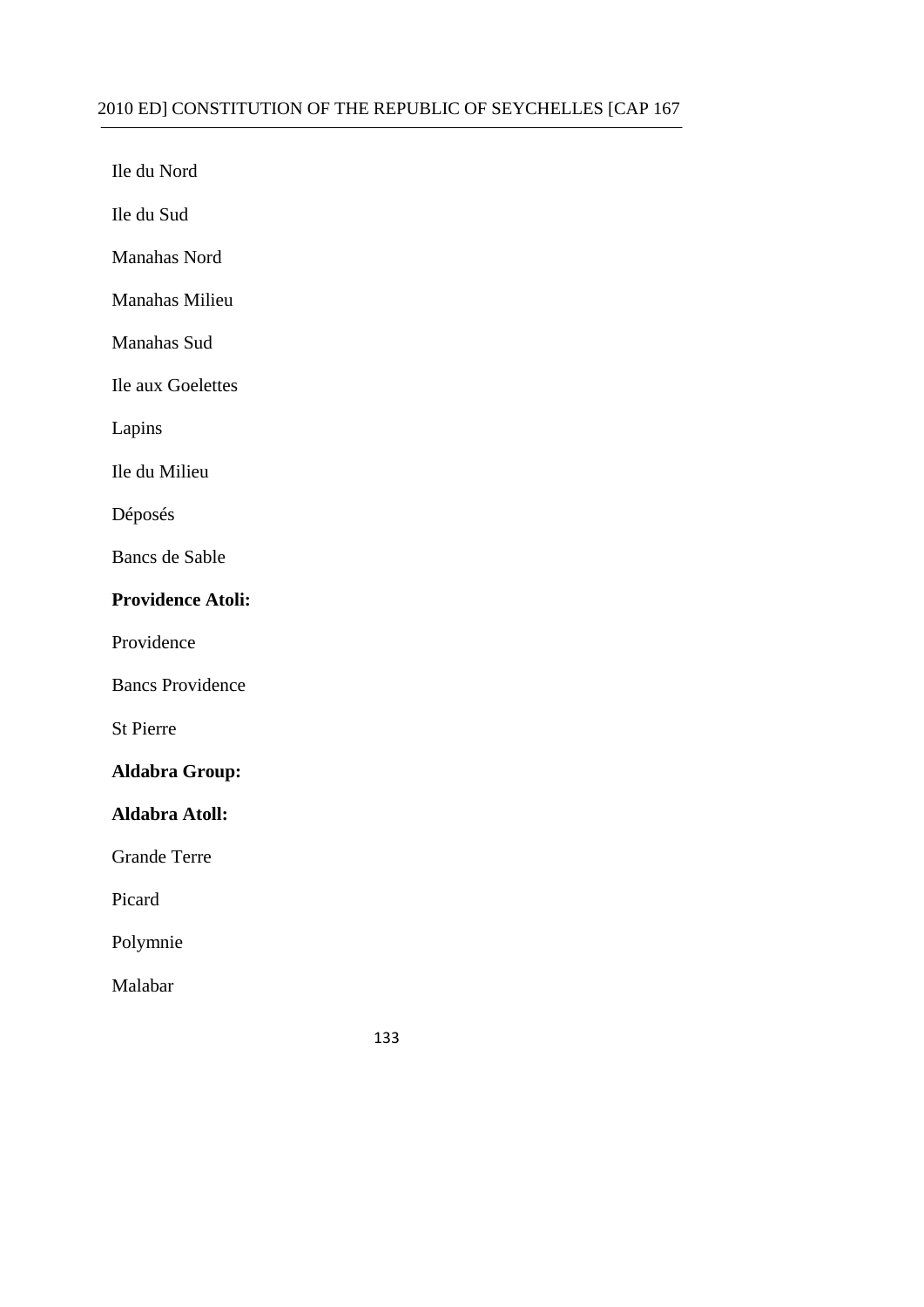| 2010 ED] CONSTITUTION OF THE |
|------------------------------|
| Ile Michel                   |
| Ile Esprit                   |
| Ile aux Moustiques           |
| <b>Ilot</b> Parc             |
| <b>Ilot</b> Emile            |
| <b>Ilot</b> Yangue           |
| <b>Ilot Magnan</b>           |
| Ile Lanier                   |
| Champignon des Os            |
| Euphrate                     |
| <b>Grande Mentor</b>         |
| <b>Grand Ilot</b>            |
| <b>Gros Ilot Gionnet</b>     |
| Gros Ilot Sésame             |
| <b>Heron Rock</b>            |
| Hide Island                  |
| Ile aux Aigrettes            |
| Ile aux Cedres               |
| Iles Chalands                |
| Ile Fangame                  |
|                              |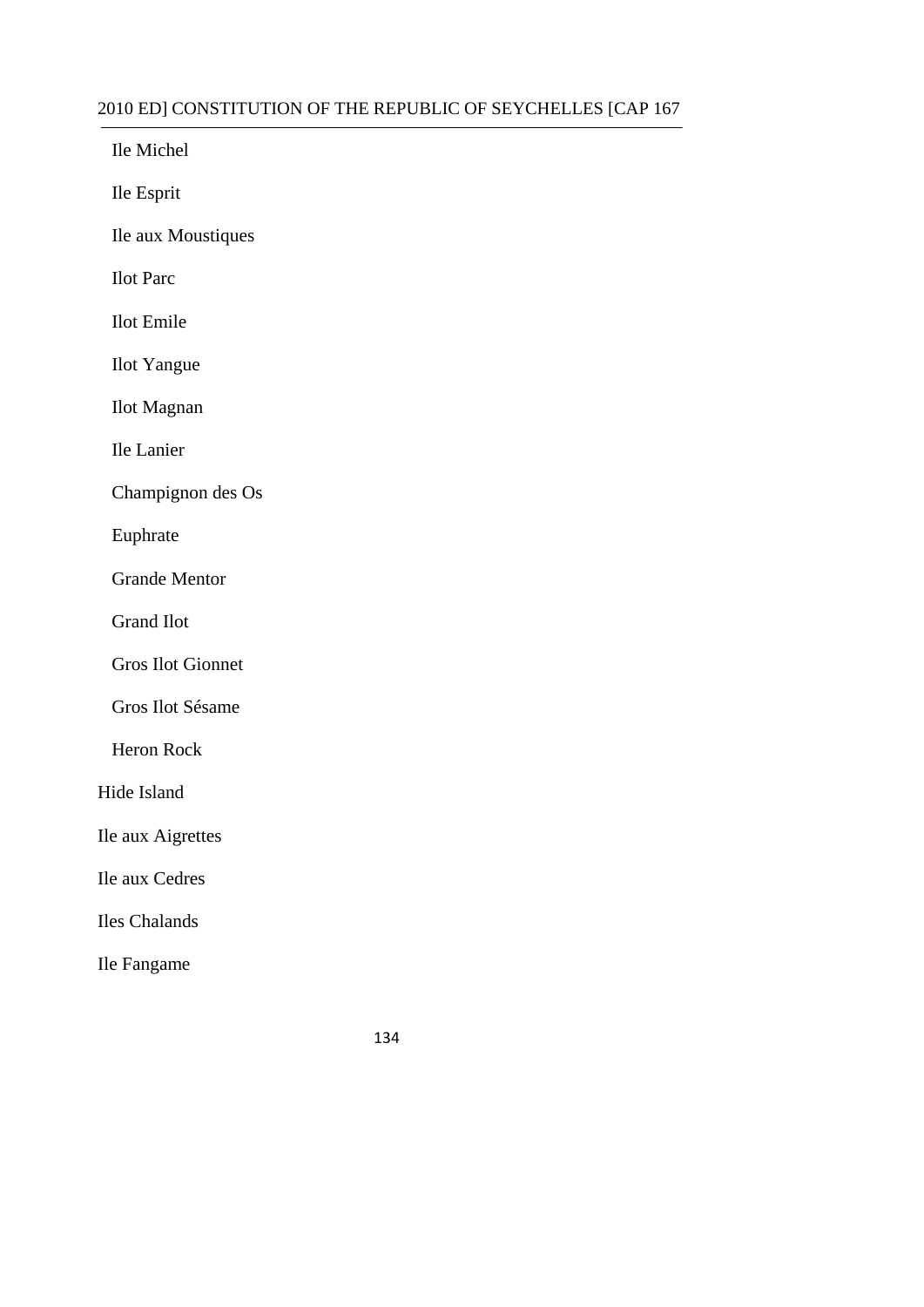Ile Heron

Ile Michel

Ile Suacco

Ile Sylvestre

Ile Verte

Ilot Deder

Ilot du sud

Ilot du Milieu

Ilot du Nord

Ilot Dubois

Ilot Macoa

Ilot Marquoix

Ilots Nicois

Ilot Salade

Middle Row Island

Noddy Rock

North Row Island

Petit Mentor

Petit Mentor Endans

Petits Ilots

Pink Rock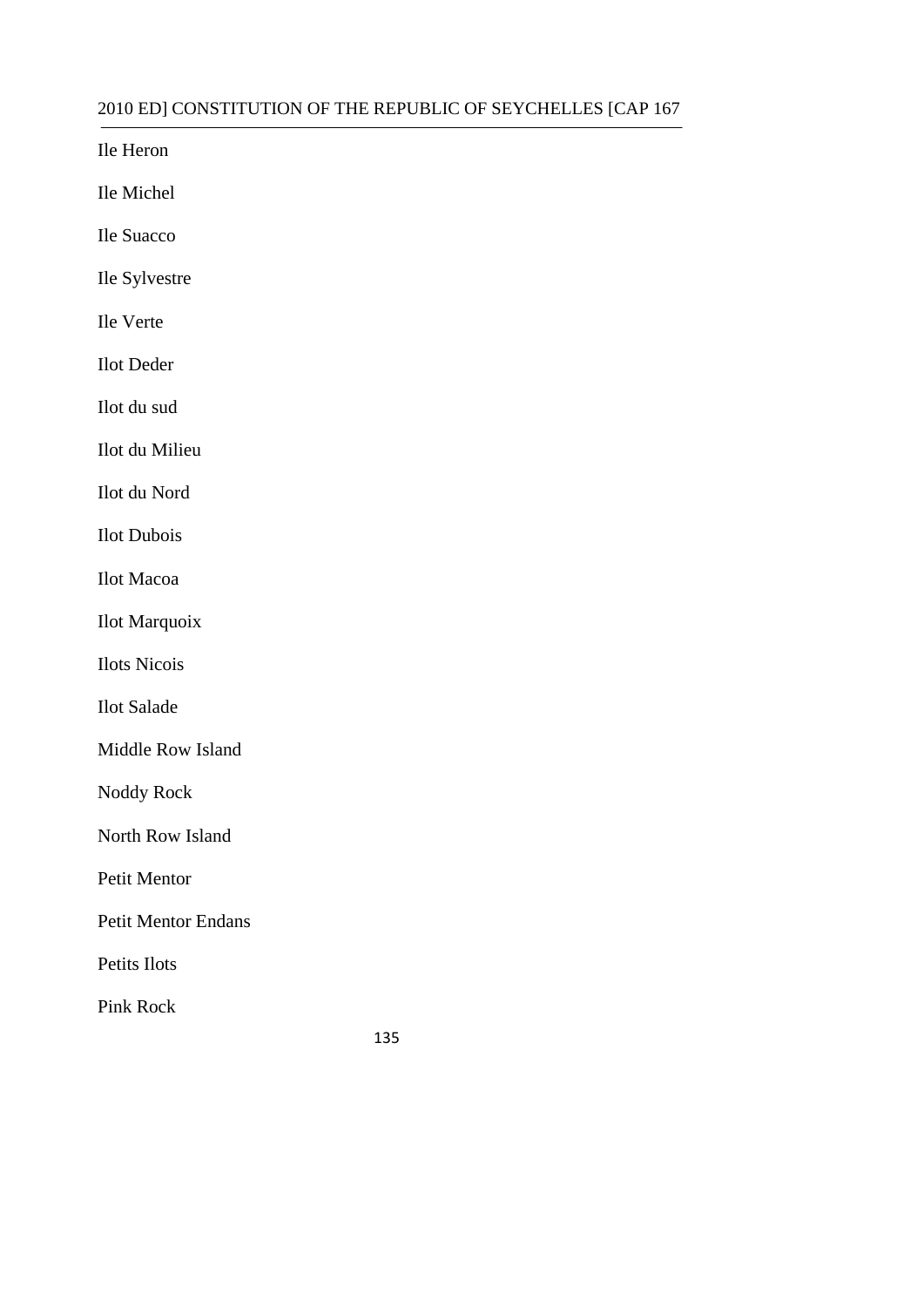Table Ronde

# **Cosmoledo Atoll:**

Menai

Ile du Nord

Ile Nord-Est

Ile du Trou

Goélettes

Grand Polyte

Petit Polyte

Grand Ile (Wizard)

Pagode

Ile du Sud-Ouest

Ile aux Moustiques

Ile Baleine

Ile aux Chauve-Souris

Ile aux Macaques

Ile aux Rats

Ile du Nord-Ouest

Ile Observation

Ile Sud-Est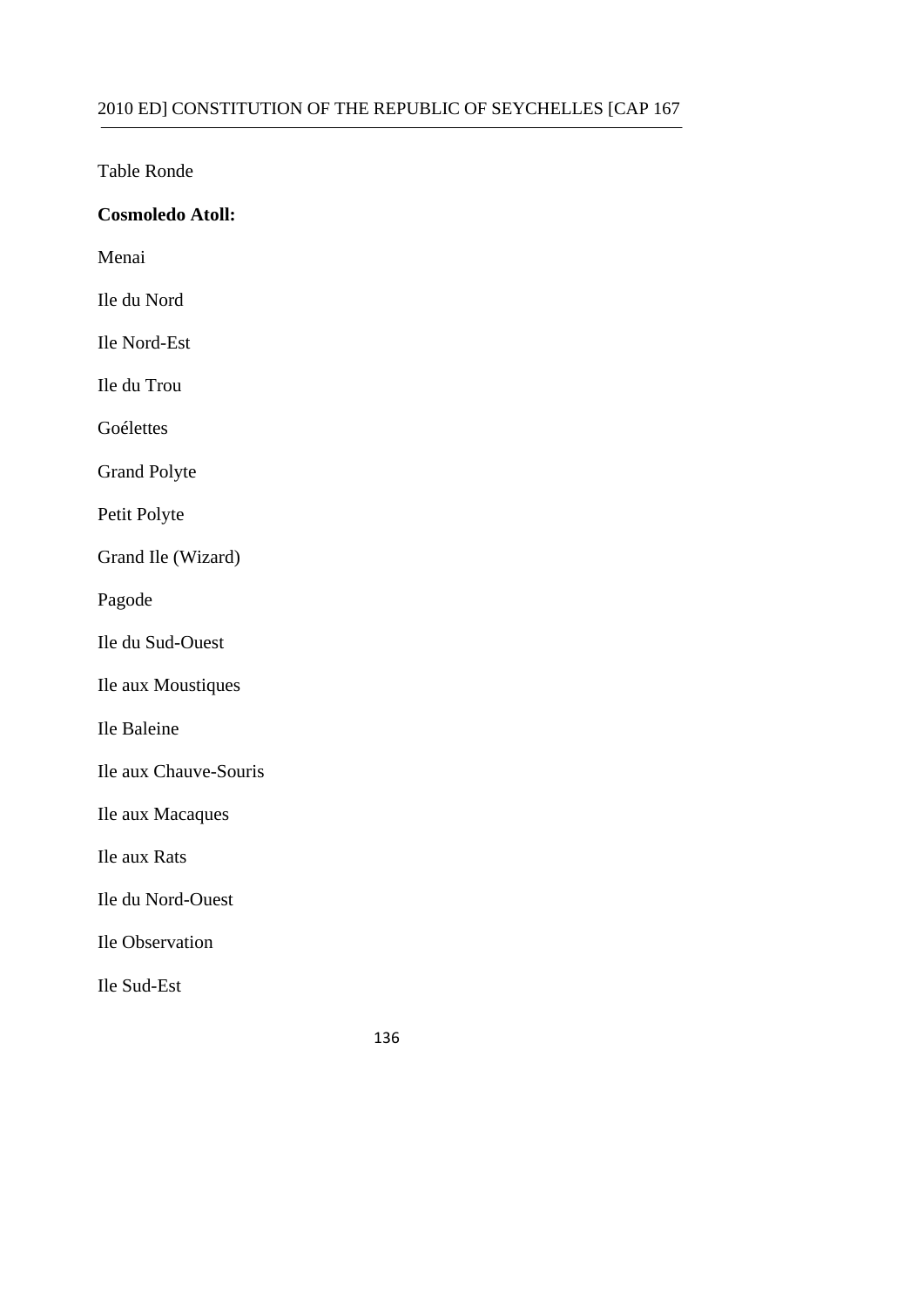Ilot la Croix

Astove

Assomption

# **PART II**

#### INNER AND OUTER ISLANDS

#### **INNER ISLANDS**

La Digue

Félicité

Marianne

Grande Soeur

Petite Soeur

Ile aux Cocos

Ile la Fouche

Silhouette

Ile du Nord

Mamelles

Ile aux Recifs

Frégate

L'Ilot (Frégate)

Ile aux Vaches (Bird Island)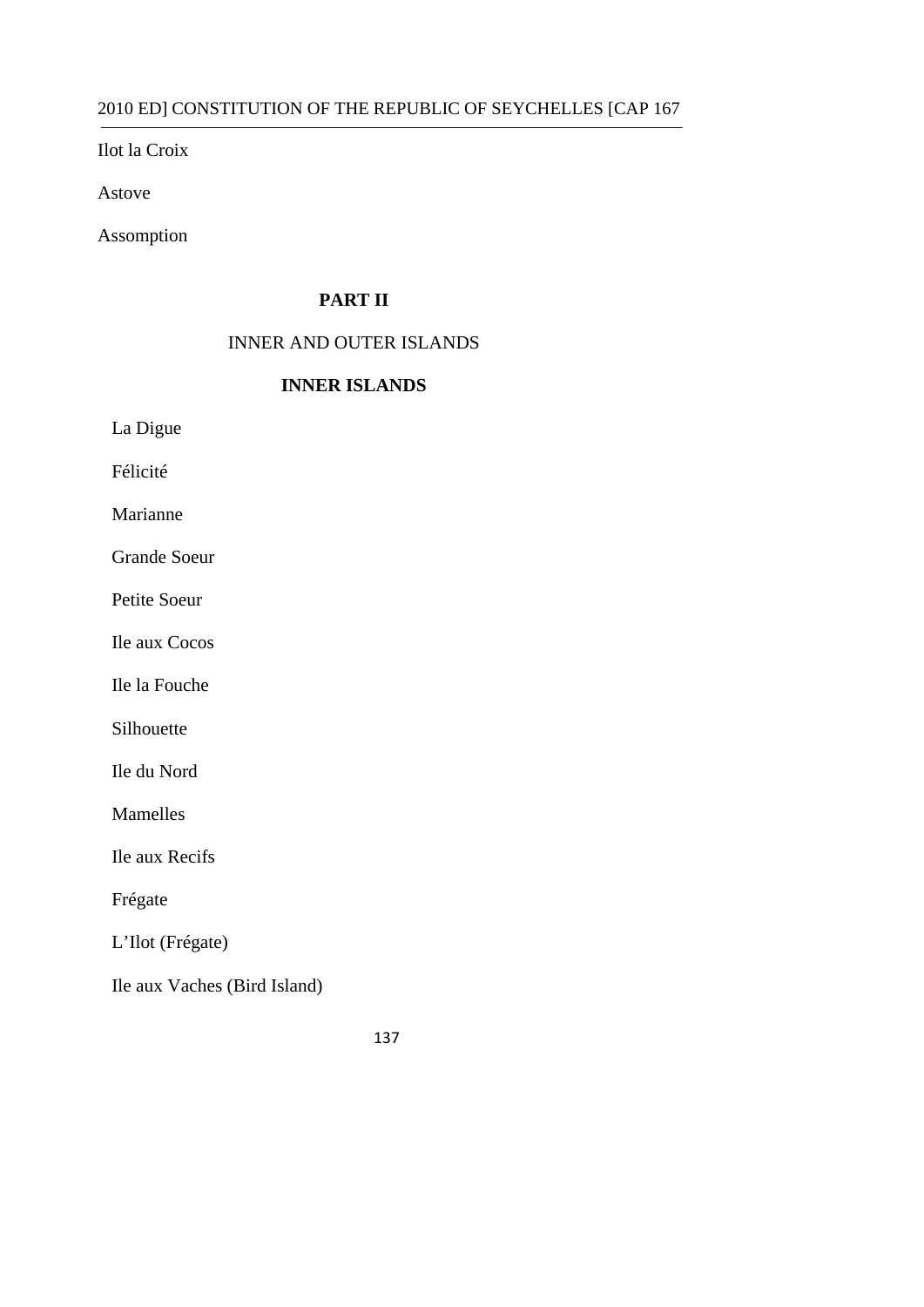Ile Denis

#### **OUTER ISLANDS**

Ile Plate

**Coetivy** 

# **Amirantes Group:**

Rémire

D'arros

Desroches

Etoile

Boudeuse

Marie-Louise

Desnoeufs

### **African Banks:**

Bancs Africains

Ile du Sud

# **St. Joseph's Atoll**

St Joseph

Ile aux Fouquets

Ressource

Petit Carcassaye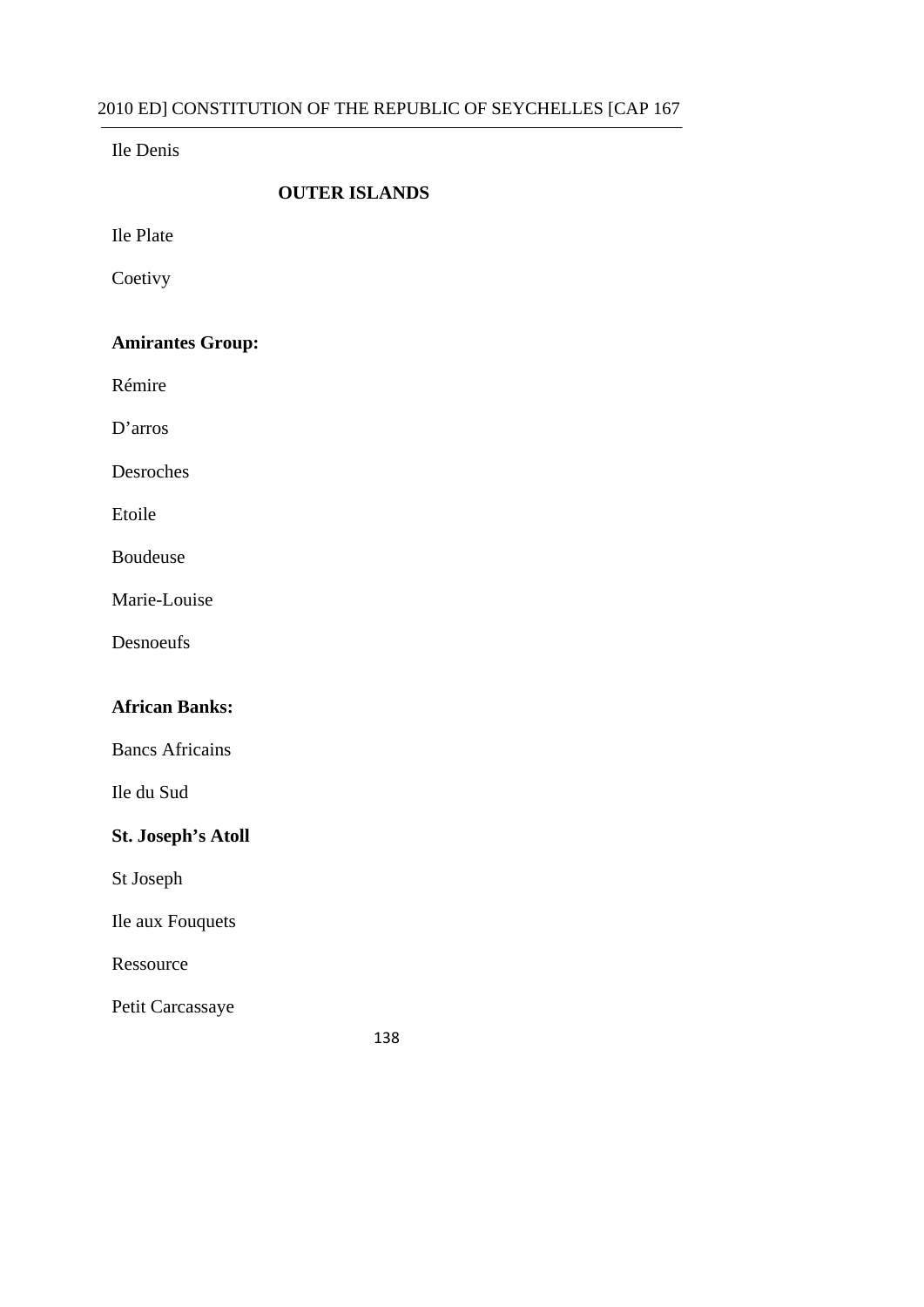Grand Carcassaye

Benjamin

Bancs Ferrari

Chiens

Pélicans

Vars

Ile Paul

Banc de Sable

Bancs aux Cocos

Ile aux Poules

#### **Poivre Atoll:**

Poivre

Florentin

Ile du Sud

### **Alphonse and St.François Atolls:**

Alphonse

Bijoutier

St François

# **Farquhar Group:**

**Farquhar Atoll:**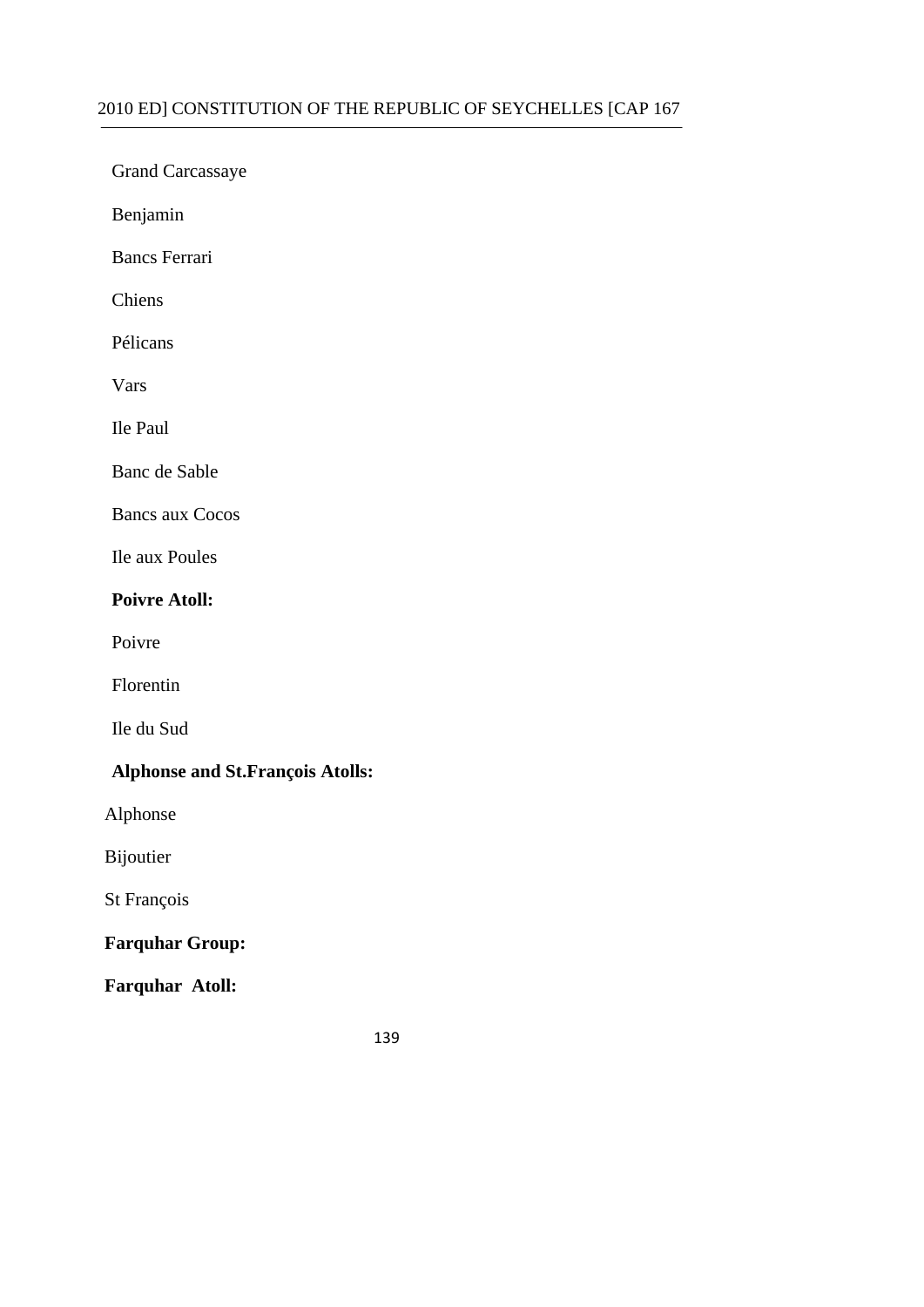Ile du Nord

Ile du Sud

Manahas Nord

Manahas Milieu

Manahas Sud

Ile aux Goëlettes

Lapins

Ile du Milieu

Déposés

Bancs de Sable

# **Providence Atoll:**

Providence

Bancs Providence

St.Pierre

# **Aldabra Group:**

**Aldabra Atoll:** 

Grande Terre

Picard

Polymnie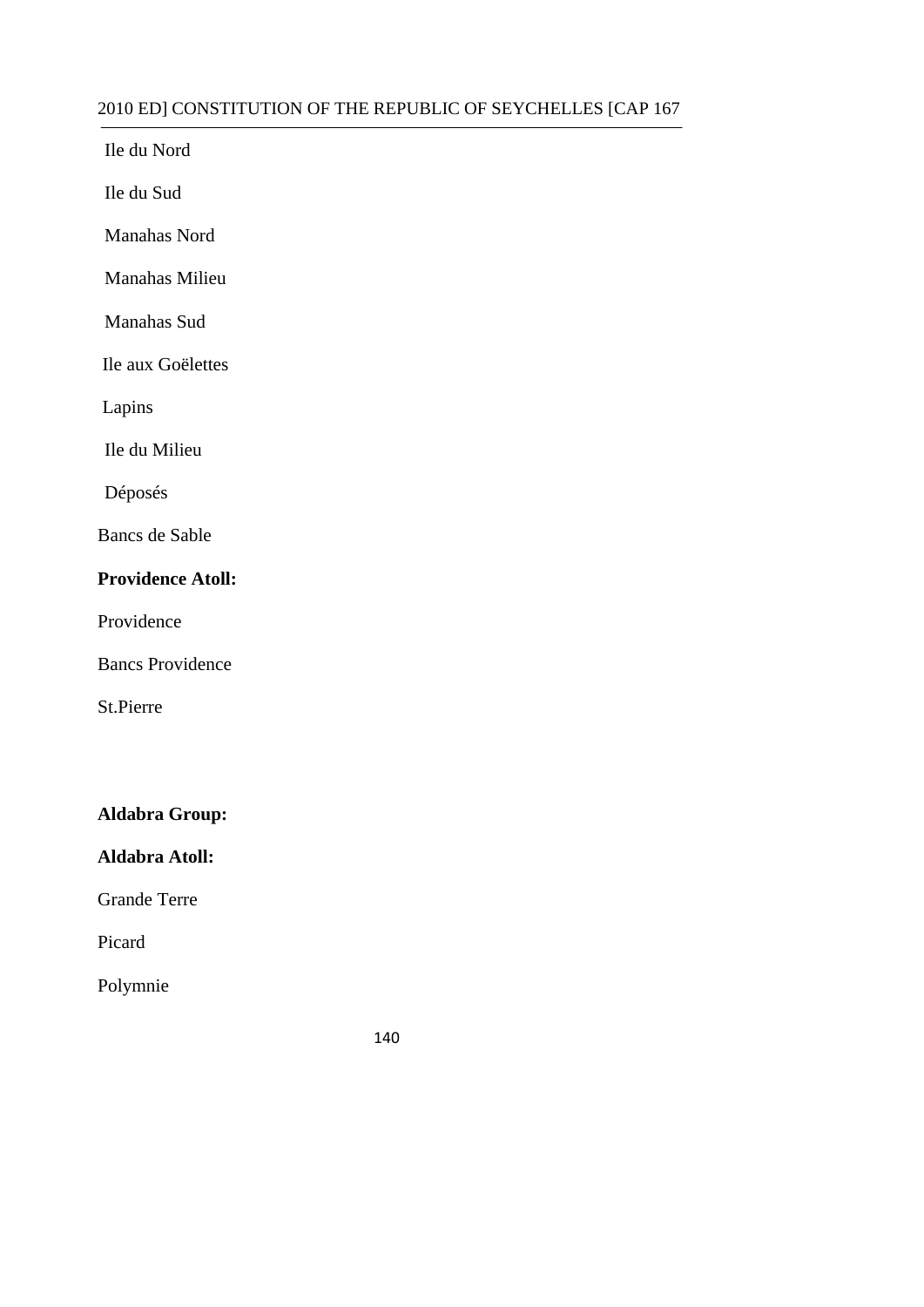Malabar

Ile Michel

Ile Esprit

Ile aux Moustiques

Ilot Parc

Ile Emile

Ilot Yangue

Ilot Magnan

Ile Lanier

Champignon des Os

Euphrate

Grande Mentor

Grand Ilot

Gros Ilot Gionnet

Gros Ilot Sésame

Heron Rock

Hide Island

Ile Aux Aigrettes

Ile aux Cedres

Iles Chalands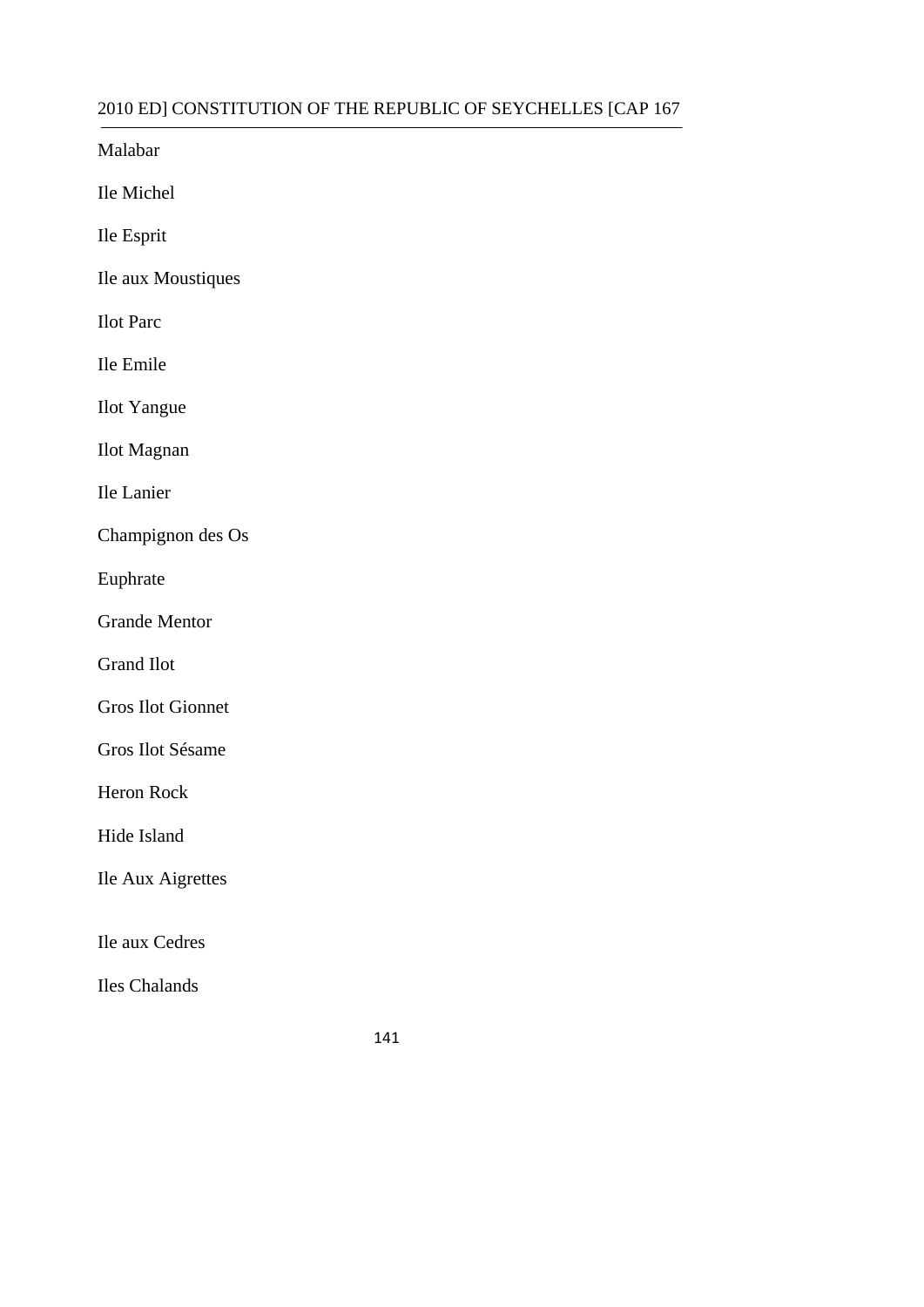Ile Fangame

Ile Héron

Ile Michel

Ile Suacco

Ile Sylvestre

Ile Verte

Ilot Déder

Ilot du Sud

Ilot du Milieu

Ilot du Nord

Ilot Dubois

Ilot Macoa

Ilot Marquoix

Ilots Niçois

Ilot Salade

Middle Row Island

Noddy Rock

North Row Island

Petit Mentor

Petit Mentor Endans

Petit Ilots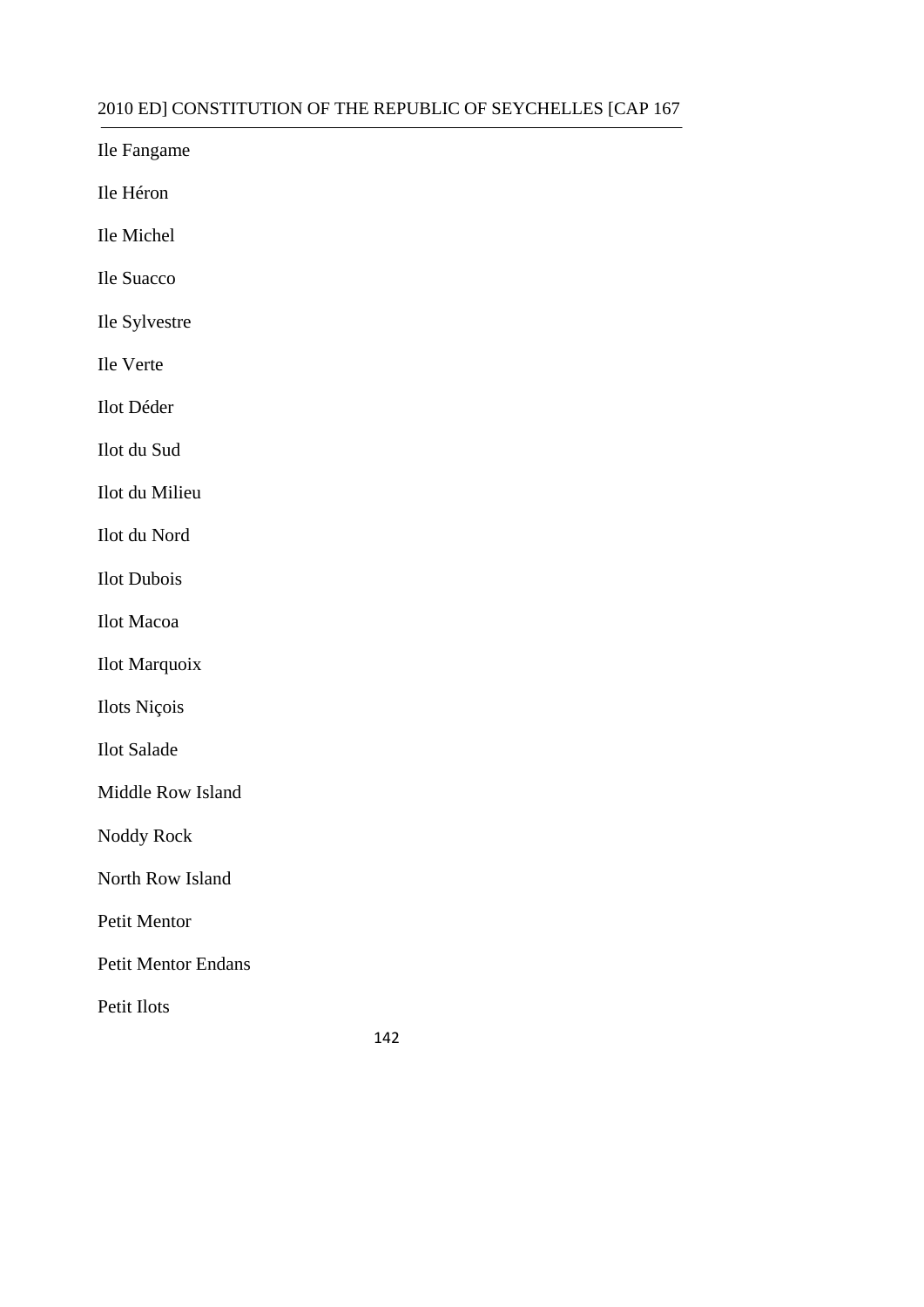Pink Rock

Table Ronde

### **Cosmoledo Atoll:**

Menai

Ile du Nord

Ile Nord-Est

Ile du Trou

Goëlettes

Grand Polyte

Petit Polyte

Grand Ile (Wizard)

Pagode

Ile du Sud-Ouest

Ile aux Moustiques

Ile Baleine

Ile aux Chauve- Souris

Ile aux Macaques

Ile aux Rats

Ile du Nord-Ouest

Ile Observation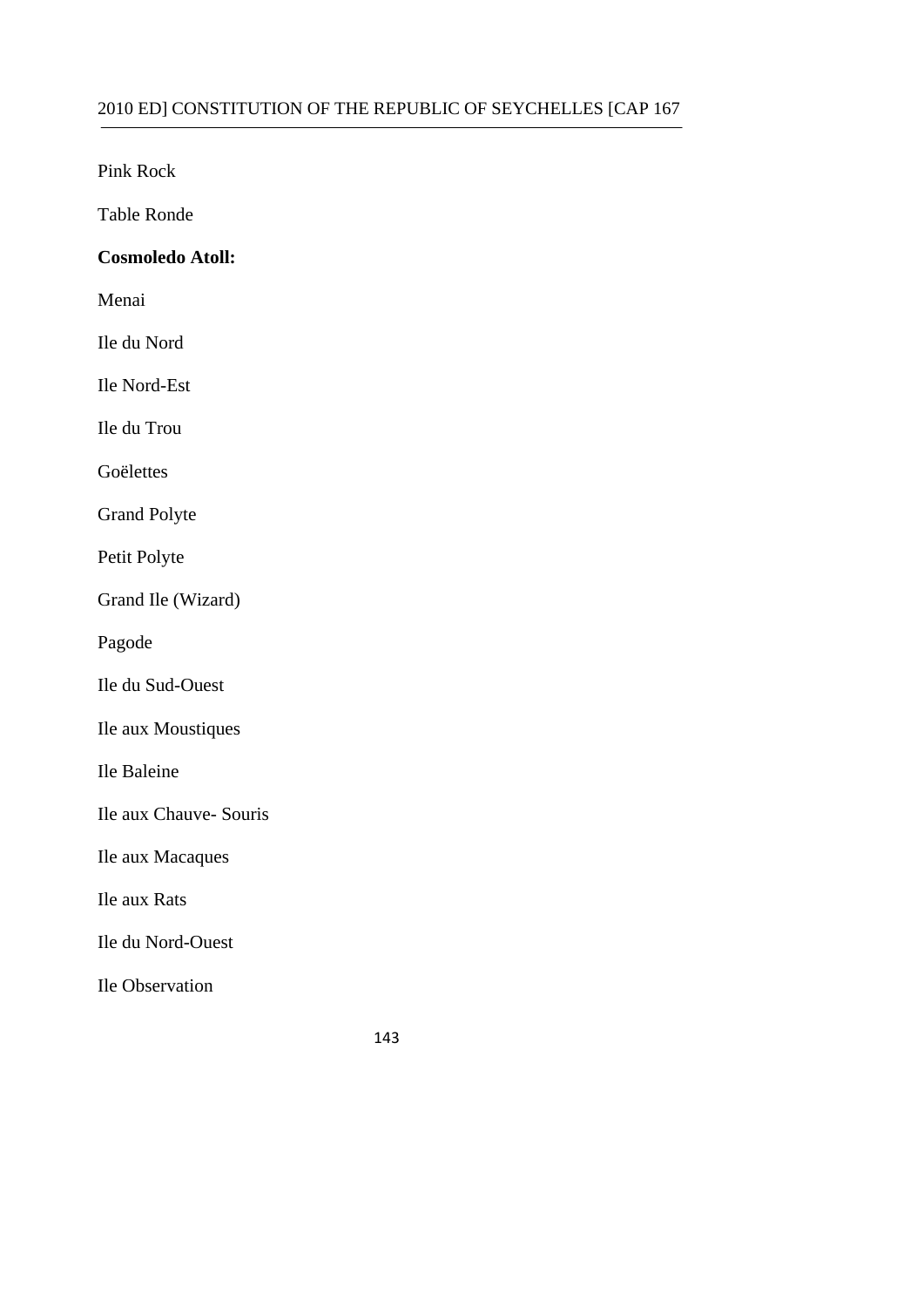Ile Sud-Est

Ilot la Croix

Astove

Assomption

----------------------------------

SCHEDULE 2 (article 6)

#### **PRINCIPLES OF INTERPRETATION**

**1**.(1) In this Constitution, unless the context otherwise requires- Interpretation

"Act" means a law made pursuant to article 86;

"Consolidated Fund" means the fund by that name established by article 151;

"court" means a court of competent jurisdiction established by or under the authority of this Constitution;

 "designated Minister" means the Minister designated under article 75;

"directly elected member" means a member of National Assembly such as is referred to in article 78 (a);

 "Electoral Commission" or Commission" means the Electoral Commission established under article 115;

> "financial year" means the period of twelve months beginning on the first day of January in any year, or on such other day as may be prescribed by an Act;

"functions" includes powers and duties;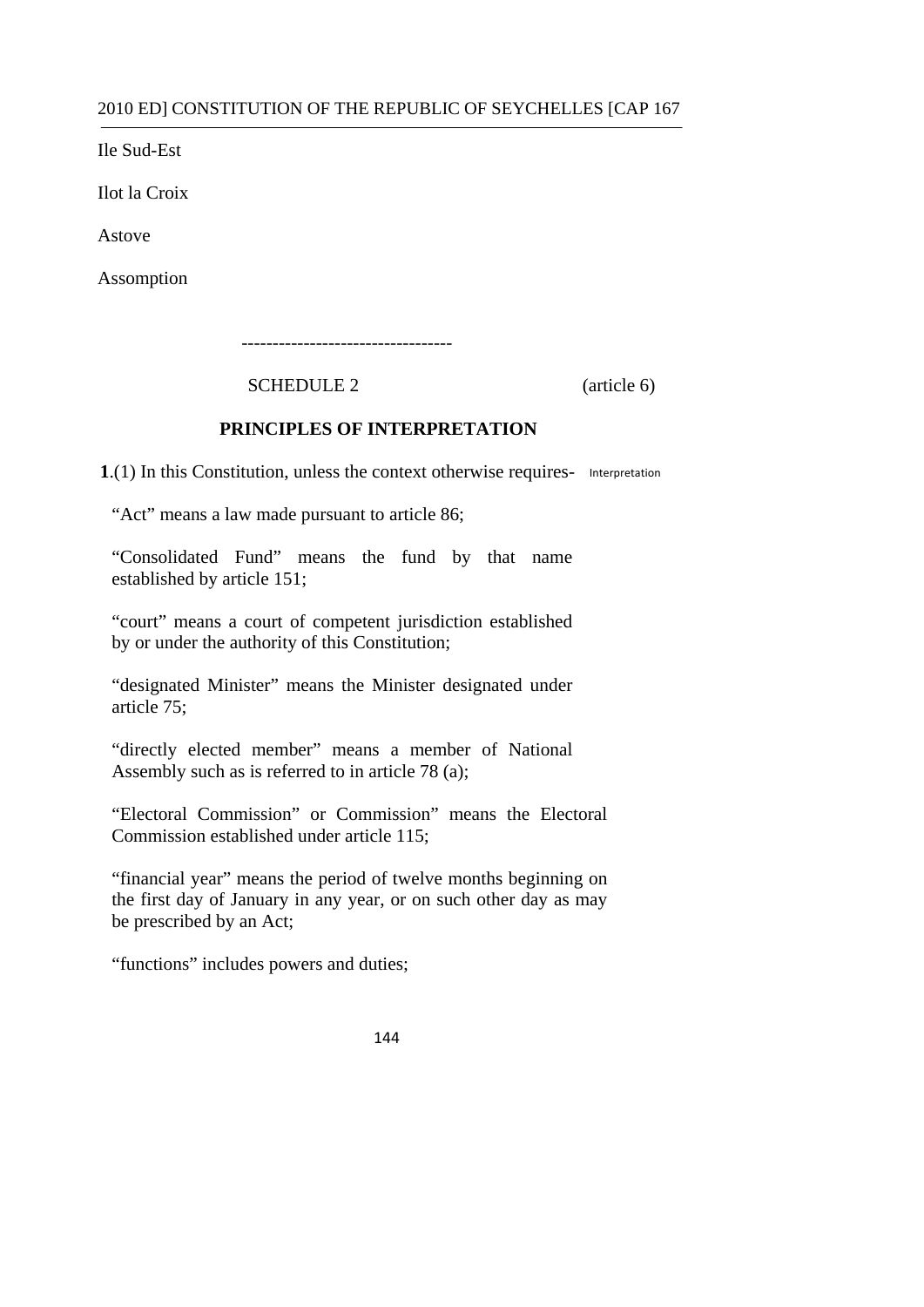"the Gazette" means such publication as may for the time being be appointed by the President to be the publication in which Government notices are published by authority, and includes any statements thereto in which Government notices are published;

"Independence Day" means the  $29<sup>th</sup>$  day of June, 1976;

"the Inner and Outer Islands" means the islands described as such in Part II of Schedule 1;

" Judge" means the Chief Justice or a Puisne Judge;

"Justice of Appeal" means a Justice of the Court of Appeal established by article 120;

"law" includes any instrument that has the force of law and any unwritten rule of law;

"member" means a member of the National Assembly;

"National Assembly", "Assembly" means the National Assembly established by this Constitution;

"oath of allegiance" means the oath of allegiance prescribed in this Constitution;

"person" includes any company or association or body of persons whether corporate or unincorporate;

"political party" means a party registered as such in the manner prescribed by or under an Act;

"prescribed" means prescribed by law;

"proportionately elected member" means a member such as is referred to in article 78 (b);

"public authority" means a Ministry, department, division or agency of the Government or a statutory corporation or a limited liability company which is directly or ultimately under the control of the Government or any other body which is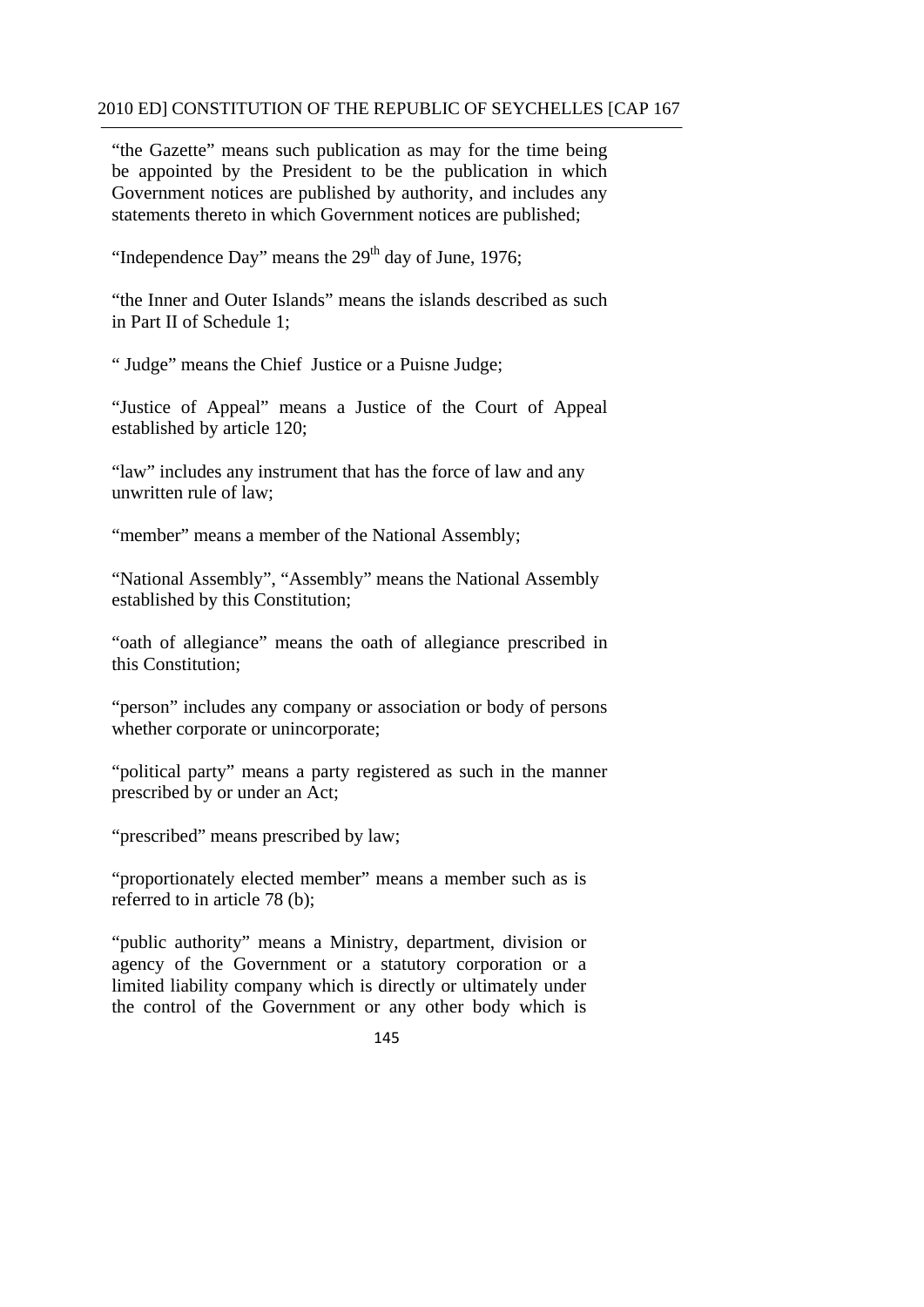carrying out a governmental function or service or a body or person specified by an Act;

"public office" means an office of emolument in the public service;

"public officer" means, subject to paragraph 4, a person holding or acting in a public office;

"The Public Service" means, subject to paragraph 4, the service of the Government of Seychelles in a civil capacity;

"Speaker" means the Speaker of the National Assembly;

"Standing Orders" means the rules of practice and procedure of the National Assembly made under article 101;

"subordinate court" means any court other than-

(a) the Court of Appeal; or

(b) the Supreme Court.

(2) Unless the context otherwise requires, where an expression Number is defined in this Schedule or otherwise in this Constitution then, for that purpose, all grammatical variations and cognate and related expressions shall be understood in the same sense.

**2.**In this Constitution, unless the context otherwise requires, words in the singular shall include the plural and words in the plural shall include the singular.

**3.** In this Constitution, unless the context otherwise requires

Functions of President, etc. Persons in receipt of pension

(a) references to the functions of the office of the President shall be construed as references to the powers and duties of the President in the exercise of the executive power of the Republic and to any other powers or duties conferred or imposed on the President by or under this Constitution or any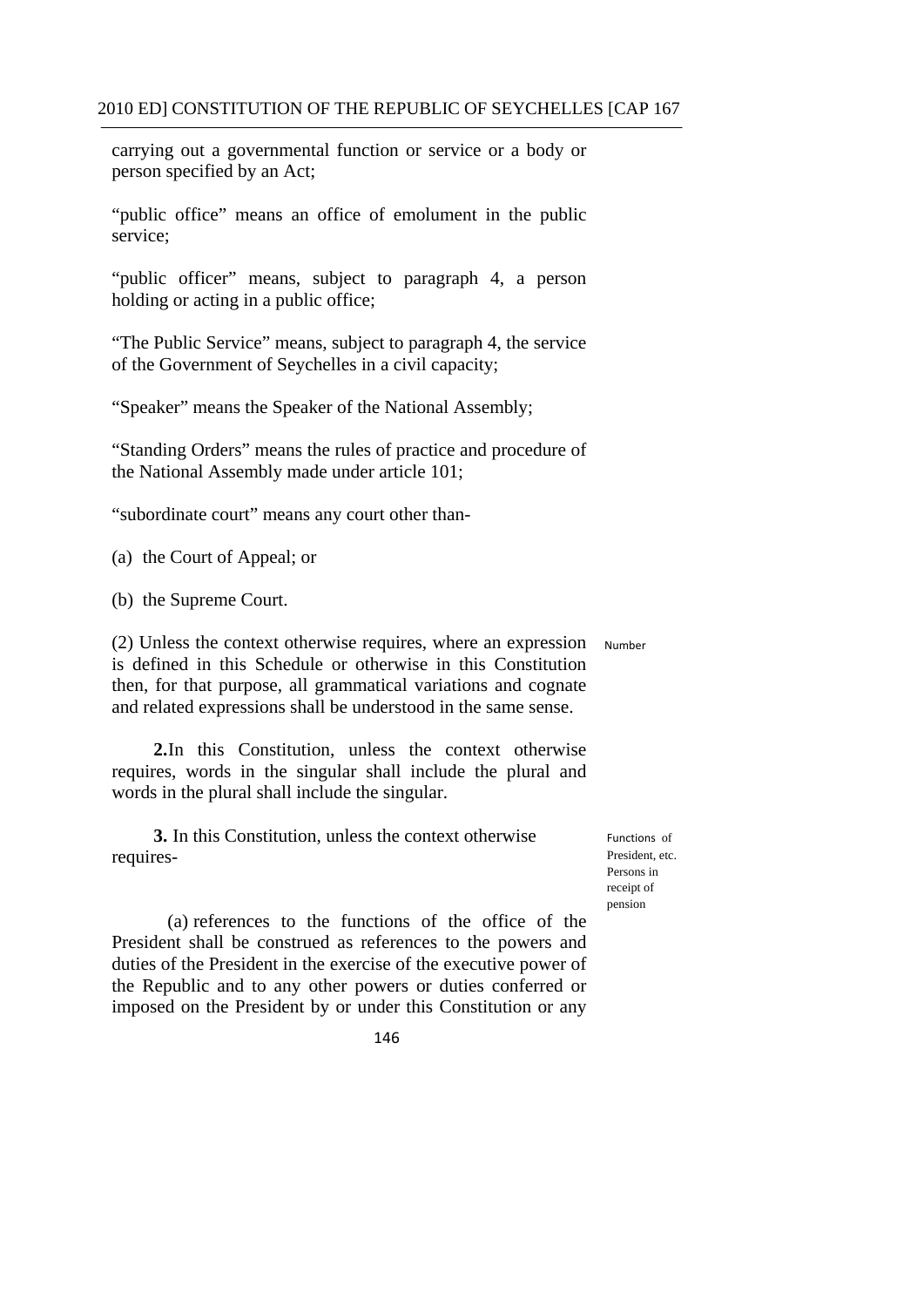other law; and

(b)a reference to the holder of an office by the term designated the office shall be construed as including a reference to any person acting in that office or, to the extent of the authority of the holder of the office, otherwise performing the functions of that office.

**4.**(1) For the purposes of this Constitution, a person shall <sub>Persons in</sub> not be considered as holding office in the public service by receipt of reason only of the fact that the person is in receipt of a pension pension or other like allowance in respect of service under the Republic or any former Government of Seychelles.

 (2) If it is provided in any law that an office is not to be regarded as a public office for the purposes of this Constitution, a person shall not be regarded as holding, or acting in, a public office for those purposes by reason only that the person holds or is acting in, that office.

**5.** Where no time is prescribed or allowed within which an Provisions act is required or permitted by this Constitution to be done, the where no act shall or may be done, as the case may be, with all convenient  $\frac{time}{i}$ speed and as often as the occasion requires. prescribed

**6.** For the purpose of this Constitution, a person attains a Attainment certain age at the first moment of the relevant anniversary of the of age birth of that person.

**7.**(1) Where this Constitution confers a power or imposes a Exercise and duty, the power may be exercised, or the duty shall be performance of performed, as the case may be, from time to time as occasion powers and duties requires.

(2) Where this Constitution confers a power or imposes a duty on the holder of an office as such, the power may be exercised, or the duty shall be performed, as the case may be, by the holder (whether substantive or other) for the time being of the office.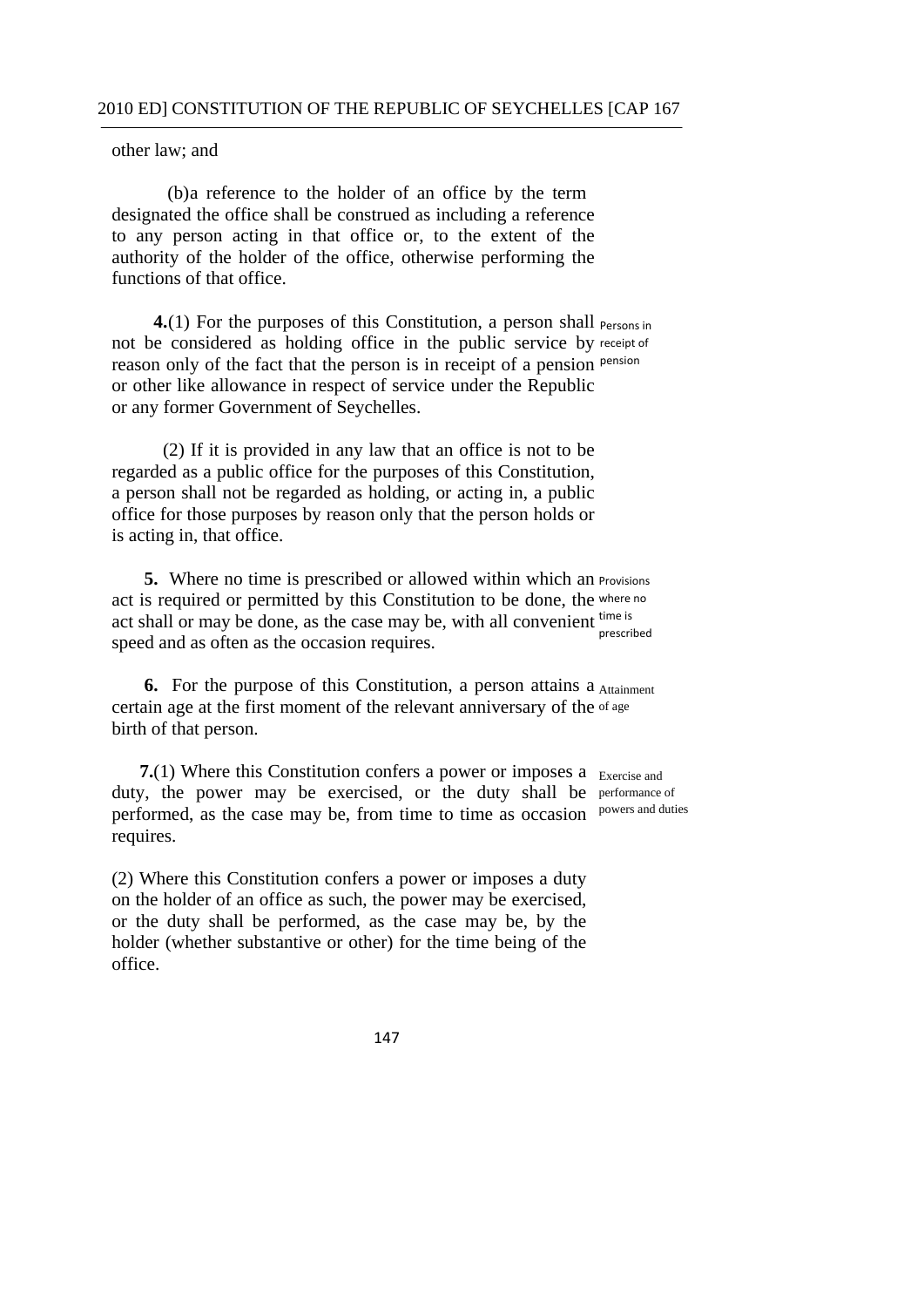(3) Subject to subparagraph (5), where this Constitution confers a power to make an appointment, the power includes power to remove or suspend a person so appointed and to appoint another person temporarily in the place of a person so removed or suspended or, where the appointee is for any reason unable or unavailable to perform the duties for which the person was appointed, to appoint another person temporarily in the place of the appointee.

(4) Where this Constitution confers, a power to make any statutory instrument, pass any resolution or give any direction, the power includes powers exercisable in the same manner and subject to the same conditions (if any) to amend or revoke the instrument, resolution or direction.

(5) The power provided for in subparagraph (3)-

(a)shall be subject to this Constitution; and

(b)shall be exercisable subject to any conditions to which the exercise of the original power or appointment was subject.

**8.** For the purposes of interpretation

 principles of General interpretation

Repeal, etc.

- (a)the provisions of this Constitution shall be given their fair and liberal meaning;
- (b)this Constitution shall be read as a whole; and

took effect;

(c)this Constitution shall be treated as speaking from time to time.

**9.**(1) The alteration of any provision of this Constitution shall not-

- (a)revive anything that was not in force or existing immediately before the alteration
- (b) affect the previous operation of the altered provision or anything duly done or suffered under it;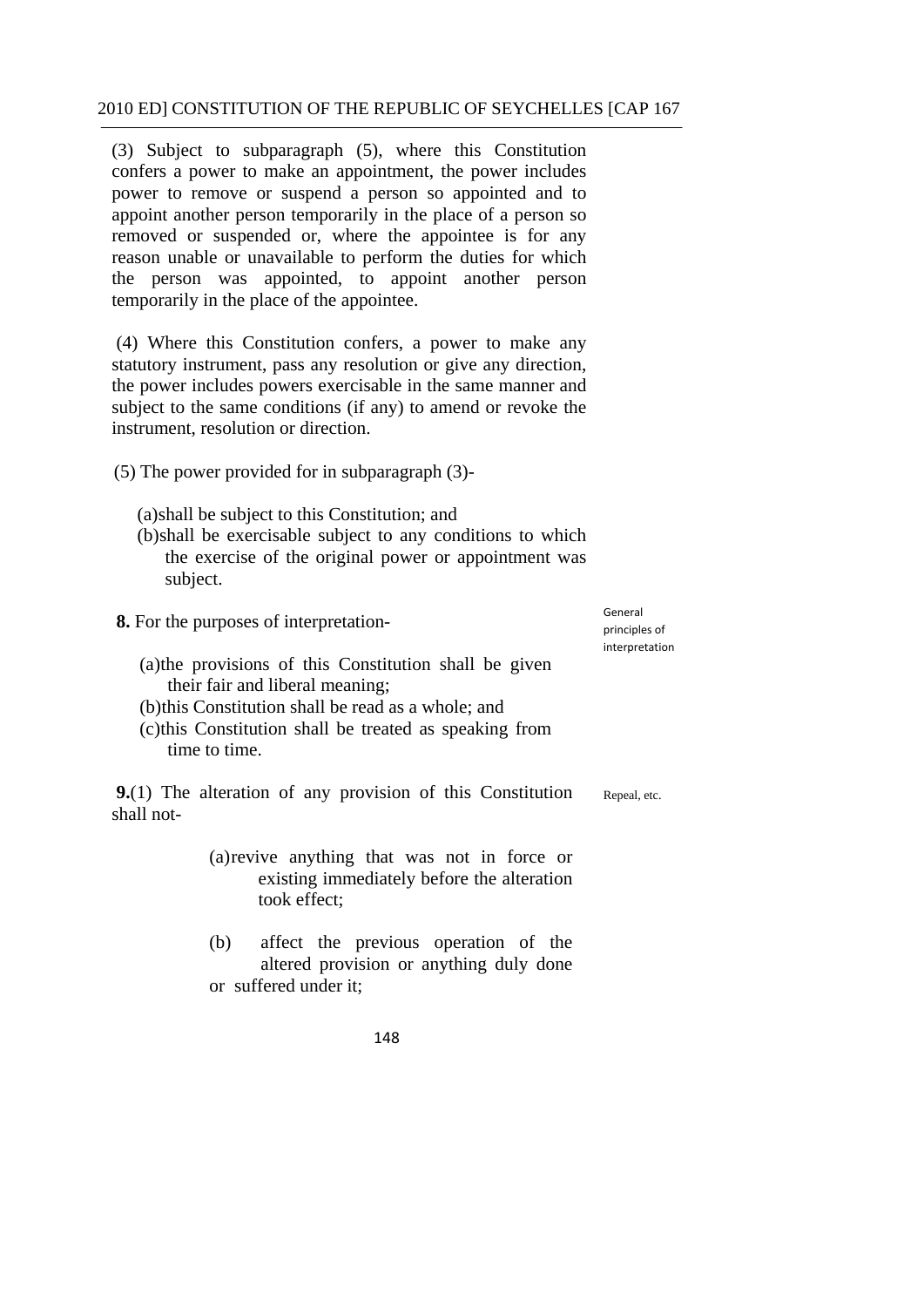- (c) affect any right, privilege, obligation or liability acquired, accrued or incurred under the altered provision;
- (d) affect any penalty, forfeiture or punishment incurred in respect of any offence committed against the altered provision; or
- $(e)$ affect any investigation, legal proceedings or remedy in respect of any such right, privilege, obligation, liability, penalty, forfeiture or punishment, and any such investigation, legal proceedings or remedy may be instituted, continued or enforced, and the penalty, forfeiture or punishment may be imposed, as if the altered provision had continued in force.

 (2)In subparagraph (1), the reference to the "alteration of any provision of this Constitution" shall be deemed to include a reference to any alteration of the Constitution such as is referred to in article 91(3)(b).

\_\_\_\_\_\_\_\_\_\_\_\_\_\_\_\_\_\_

#### (article 51) SCHEDULE 3

# **ELECTION OF PRESIDENT**

- **1.** Subject to paragraph 6, the President shall be directly elected Method of by secret ballot by parsons entitled to vote under and in election by secret ballot by persons entitled to vote under and in accordance with this Constitution.
- **2.** (1) A person shall not be a candidate in an election for Nomination President unless−

3/14/1996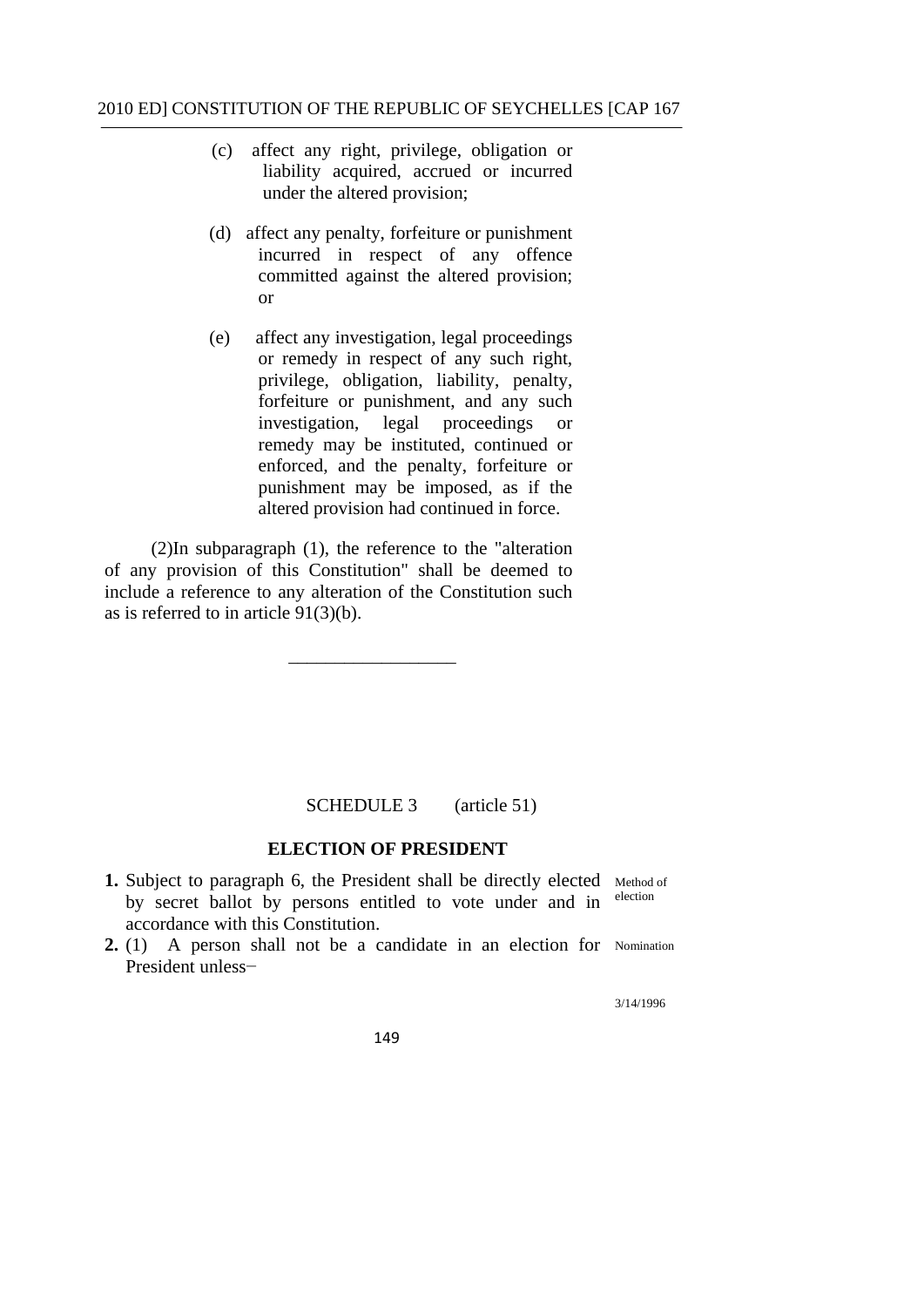- (a) the person submits to the Electoral Commission on or before the day appointed as nomination day in relation to the election the name of the other person the candidate designate as the candidate's Vice-President together with a written consent accepting to be so designated signed by the other person and attested to the satisfaction of the Electoral Commission by a notary in Seychelles and the form provided for this purpose by the Electoral Commission completed and signed by that person and endorsed to the satisfaction of the Electoral Commission by such number, as may be prescribed under an Act, of other persons who are entitled to vote at the election under and in accordance with this Constitution; and
- (b) the person deposits with the Electoral Commission, or gives security to the satisfaction of the Electoral Commission for the payment of such sum as may be prescribed under an Act as the amount to be deposited by a person who is a candidate to the election for the office of President.

(2) Where a person receives less than 5% of the votes cast at the election for the office of President in respect of which the person is standing as a candidate, the person shall forfeit to the Republic the sum deposited or in respect of which security was given under subparagraph (1)(b).

**3.**(1) Subject to article 52A(4)(b), a person nominated as candidate for election to the office of President may withdraw the nomination at any time before the day appointed for the election by notice in writing to the Electoral Commission.

(2) A person who, within such period as may be provided by law, withdraws as candidate under subparagraph (1) shall be refunded the deposit or returned the security for the deposit referred to in paragraph 2(1)(b).

150

 Withdrawal of candidature.

2/7/2000.

Time of Presidential election 2/7/2000

Minimum percentage of votes for election of President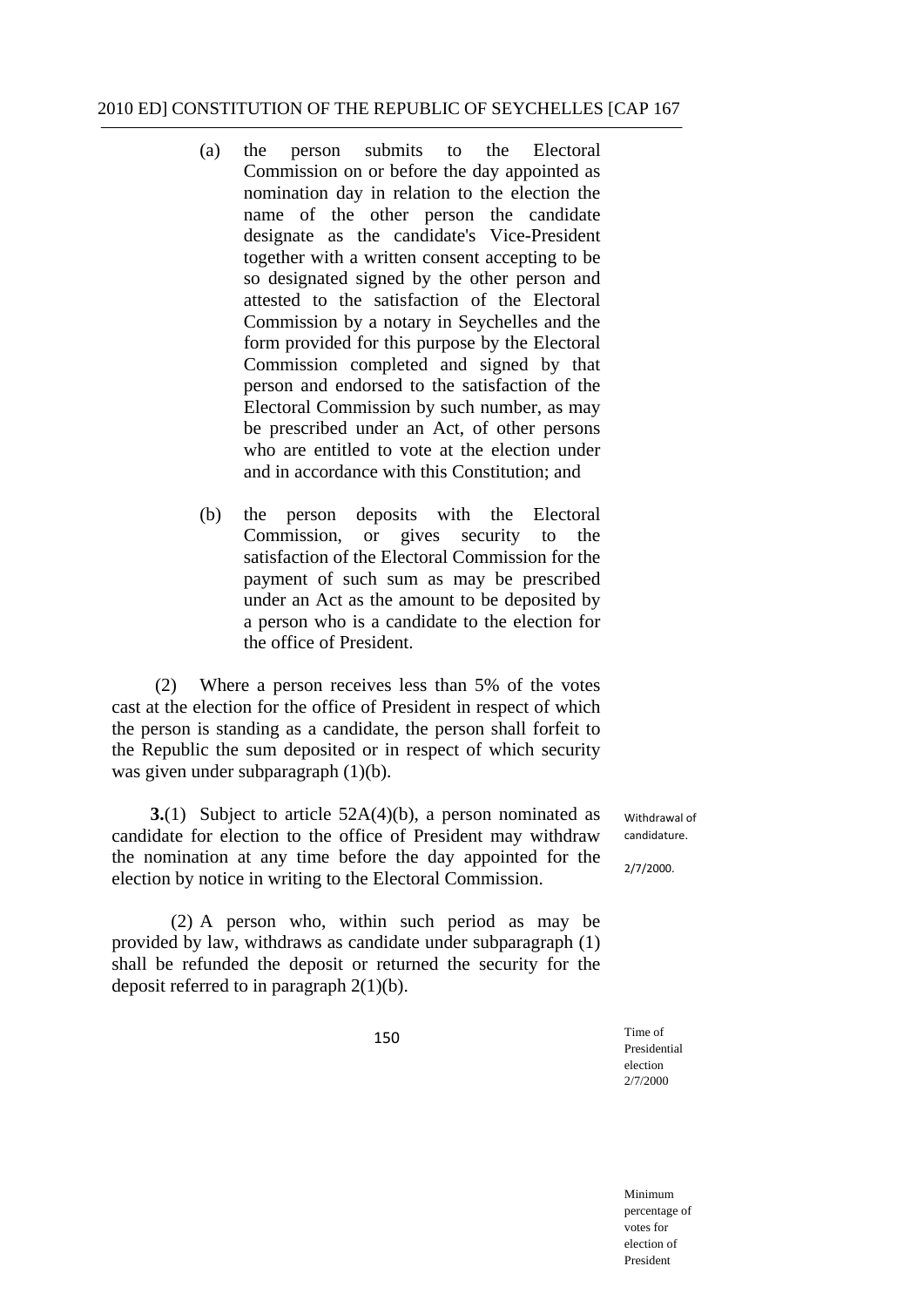Ì **4**. An election to the office of President shall be held so as to begin —

- (a) where the President is in office after the beginning of the period of four months ending on the date when the President's term of office expires by the effluxion of time, during the first three months of that period; and
- (b) in any other case, during the period of three months beginning with the date when the office became vacant or a Proclamation under article 52A was made.

 **5.** Subject to paragraphs 6 and 7, a person shall not be elected to the office of President unless he has received more than fifty percent of the votes in the election and the necessary number of ballots may, subject to the election being discontinued and recommenced in accordance with an Act, be held in accordance with the direction of the Electoral Commission to achieve that result.

**6.** Where immediately prior to the day appointed for holding an election to the office of President, there is only one candidate for election and that candidate has, since the day immediately following the day of the closing of nominations, been the sole candidate, no ballot shall be held and that candidate shall be declared by the Electoral Commission to be elected to the office of President.

**7**.(1) Where on the day immediately following the day of closing of nominations for the election of President more than one candidate stand nominated for election and on the day of election only one candidate stands nominated by reason of the withdrawal of nominations of other candidates, or no candidate stands nominated by reason of the withdrawal of nomination of all the candidates, the election shall be postponed and a further period of not less than seven days shall be allowed for nomination of other candidates. (2) Where on the day immediately following the day of closing of nominations for the election of President one or more candidates stand nominated for election and one or more of them

 Withdrawal or death of candidates 3/19/1995. 3/7/2000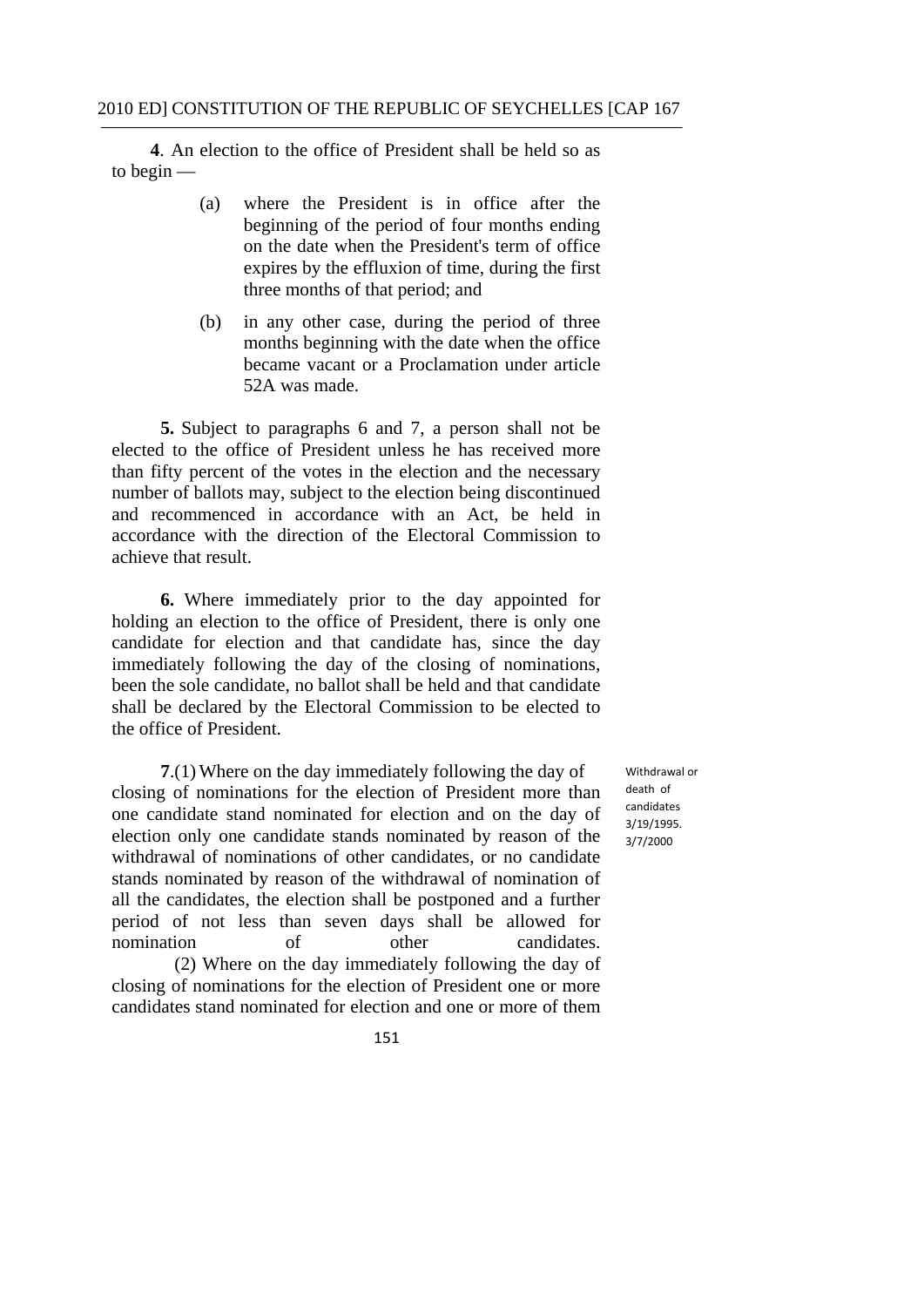die at any time before the close of the poll, the election shall be postponed and a further period of not less than seven days from

the date of death of the candidate shall be allowed for nomination of other candidates.

(3) The election postponed pursuant to subparagraph (1) or(2) shall be held on such date as the Electoral Commission may decide but, in any case, not later than thirty days of the event specified in those subparagraphs which occurred last and the candidates nominated pursuant to those subparagraphs shall, notwithstanding their withdrawal, be deemed to be the candidates for that election.

(4) Where at any time between the close of the poll at  $\frac{3}{77/2000}$ an election any the declaration of the result of the election a candidate at the election dies the Electoral Commission shall proceed with the count and declare the result of the election notwithstanding the death of the candidate.

8.(1) Where in an election to the office of President three or more candidates take part in any ballot and no candidate receives more than fifty percent of the votes cast, then, if the result of the ballot is that —

- (a) all the candidates receive the same number of votes;
- (b) two or more candidates receive, equally, the highest number of votes;
- (c) one candidate receives the highest number of votes and another candidate receives the second highest number of votes; or
- (d) one candidate receives the highest number of votes and two or more candidates receive, equally, the second highest number of votes,

 only the candidates referred to in subparagraph (a), subparagraph (b), subparagraph (c), or subparagraph (d) as the case maybe, shall take part in the subsequent ballot and the other candidates, if any, shall be eliminated.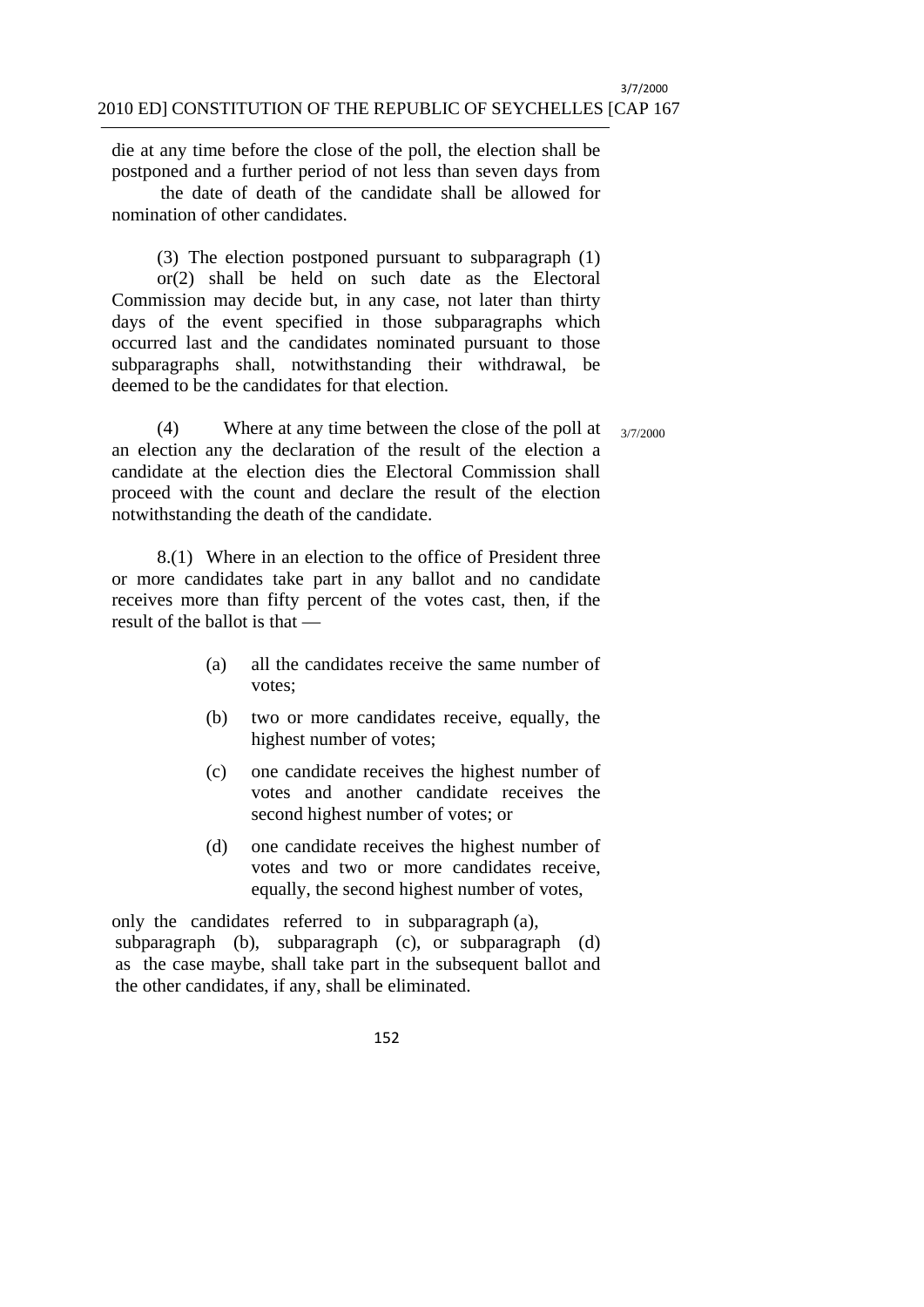(2) Any subsequent ballots referred to in subparagraph (1) shall be held not less than seven days and not more than fourteen days after the immediately preceding ballot.

**9.** An instrument which-

- (a) is executed under the hand of the Electoral Commissioner; and
- President. (b) states that the person named in the instrument was duly elected to the office of

shall be evidence that the person was so elected.

SCHEDULE 4 (article 78(b)

\_\_\_\_\_\_\_\_\_\_\_\_\_\_\_\_\_

# **LEGISLATURE**

# **PROPORTIONATELY ELECTED MEMBERS**

1. In this Schedule-

Interpretation 3/14/1996

"general election" means a general election under article 79(1);

"political party" means a political party which has nominated a candidate in a general election.

- member for each 10% of the votes polled. **2.** A political party which has nominated one or more candidates in a general election and has polled in respect of the candidates in aggregate 10% or more of the votes cast at the election may nominate a proportionally elected
- **3.** For the purposes of this Schedule, the Electoral Commission shall determine-

 Nominated by political parties 3/14/1996

Electoral Commission to determine entitlement to nominate members 3/14/1996

153

Procedure for nomination 3/14/1996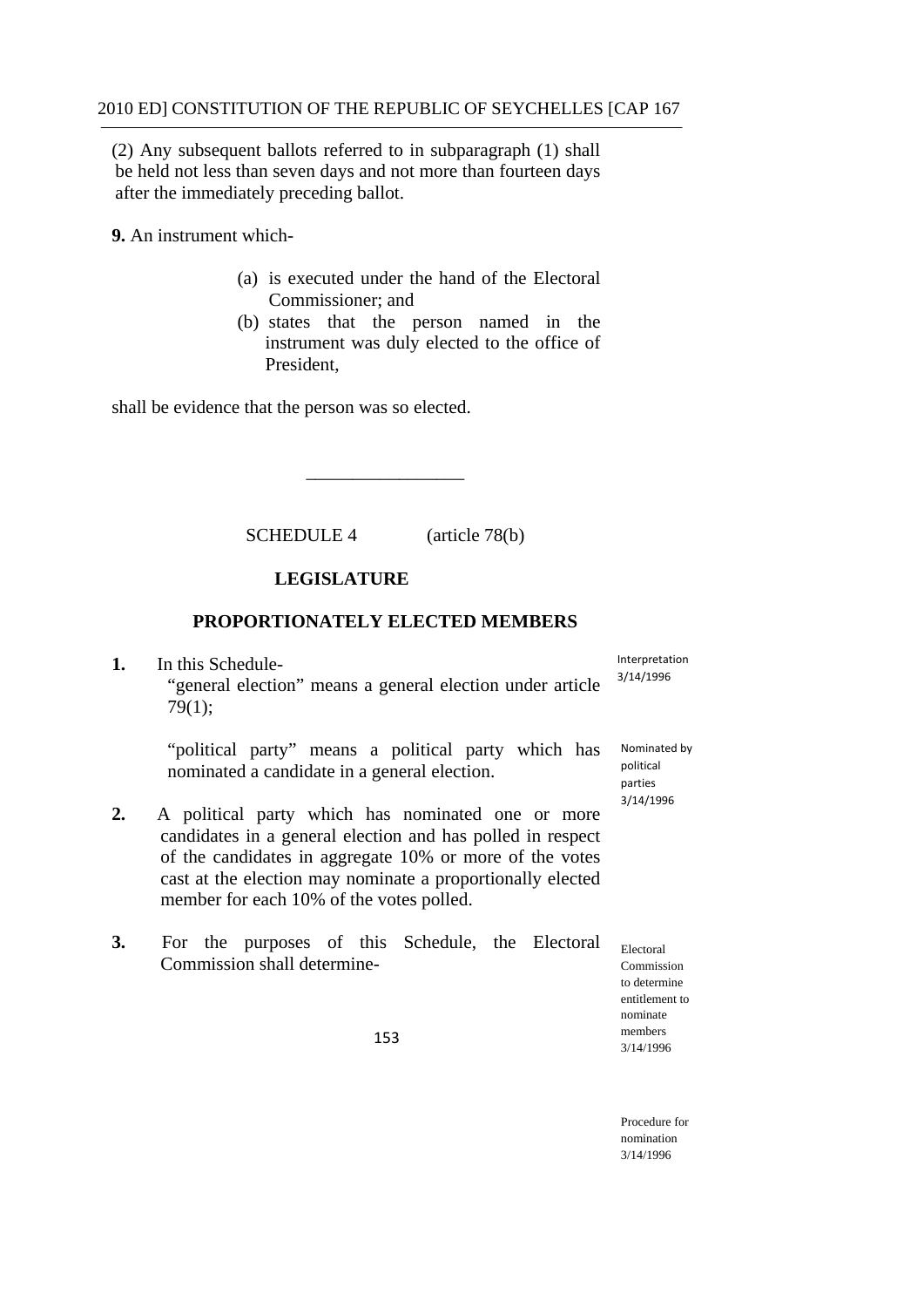- (a) Whether a political party may nominate any proportionately elected member of the National Assembly; and
- (b) if so, the number of proportionately elected members.
- **4.** A political party which may nominate a proportionately elected member of the National Assembly shall, within seven days after the general election, signify in writing to the Electoral Commission the name of the member and the Electoral commission shall as soon as is practicable after receiving all the names of the proportionately elected members under this Schedule publish the names in the Gazette.

SCHEDULE 5

 $\overline{\phantom{a}}$   $\overline{\phantom{a}}$   $\overline{\phantom{a}}$   $\overline{\phantom{a}}$   $\overline{\phantom{a}}$   $\overline{\phantom{a}}$   $\overline{\phantom{a}}$   $\overline{\phantom{a}}$   $\overline{\phantom{a}}$   $\overline{\phantom{a}}$   $\overline{\phantom{a}}$   $\overline{\phantom{a}}$   $\overline{\phantom{a}}$   $\overline{\phantom{a}}$   $\overline{\phantom{a}}$   $\overline{\phantom{a}}$   $\overline{\phantom{a}}$   $\overline{\phantom{a}}$   $\overline{\$ 

OMBUDSMAN (article 143) **1.**(1) Subject to this Schedule, the Ombudsman may

- (a) investigate an action taken by a public authority or the President, Vice-President, Minister, officer or member of the public authority, being action taken in the exercise of the administrative functions of the public authority in the circumstances specified in subparagraph (2);
- (b) investigate an allegation of fraud or corruption in connection with the exercise by a person of a function of a public authority.
- (c) assist an individual complainant in respect of legal proceedings in relation to a contravention of the provisions of the Charter;
- (d) with leave of the Court hearing proceedings relating to a contravention of the provisions of the Charter, become a party to the proceedings;
	- 154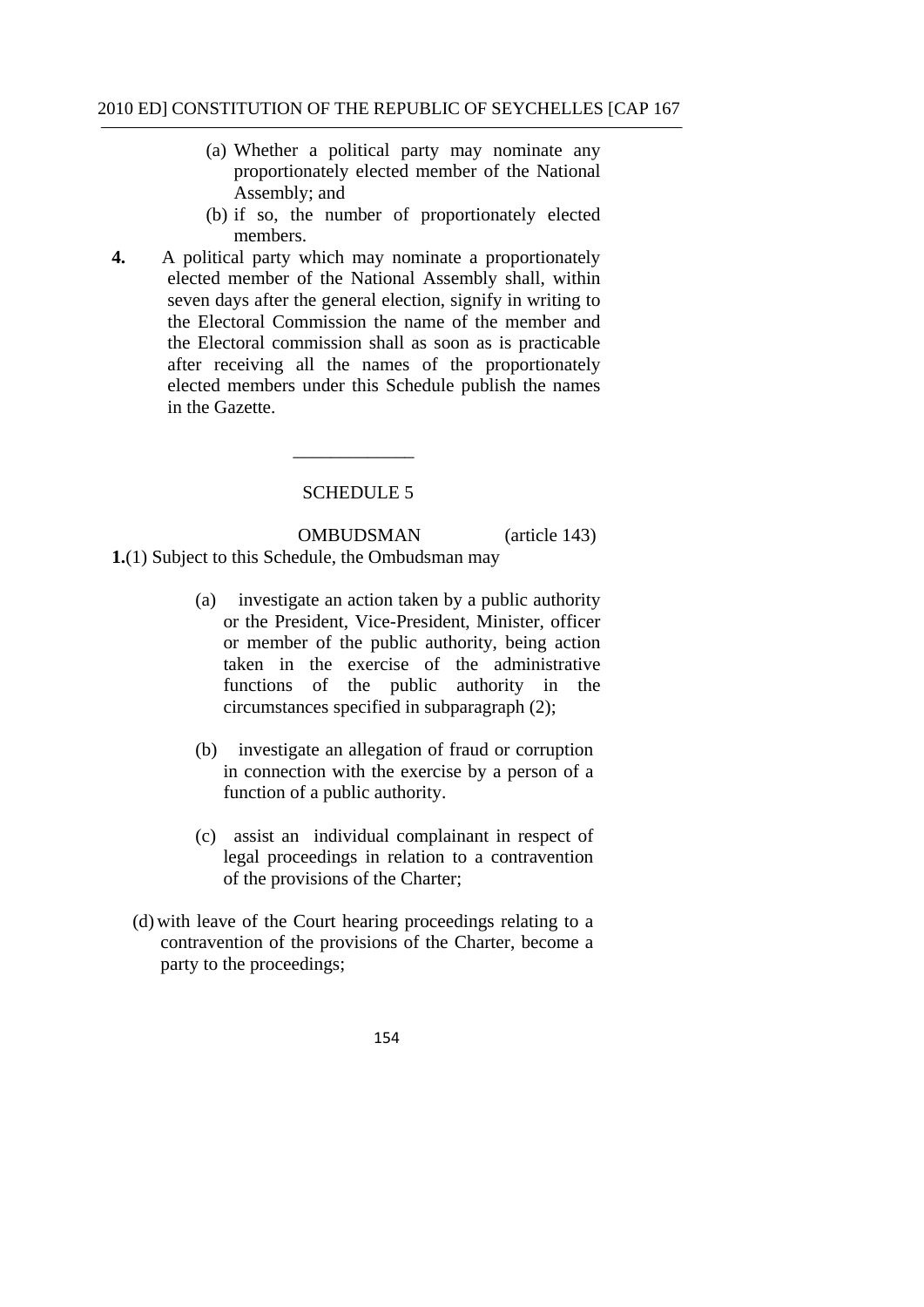- (e) initiate proceedings relating to the constitutionality of a law or of the provisions of a law.
- (2)The Ombudsman shall investigate an action under sub-para graph  $(1)$   $(a)$ -
- (a) where the Ombudsman receives a complaint from a person or body alleging that the complainant has suffered a violation of the complainant's fundamental rights or freedoms under the Charter, or an injustice, in consequence of a fault in the administration of a public authority or has been treated harshly or oppressively by the authority or the President, Vice-President or a Minister, officer or member of the authority in the exercise of the administrative functions of the authority; 3/14/1996
- (b) where the President, Vice-President or a Minister or member of the National Assembly requests the Ombudsman to investigate the action on the ground that the person or body specified in the request- 3/14/1996
	- (i) has or may have suffered a violation of the person's or body's fundamental rights for freedoms under the Charter, or an injustice, in consequence of a fault in the administration of a public authority or of a fault of the President or Vice-President or a Minister, officer or member of the authority in the exercise of the administrative functions of the authority; 3/14/1996
	- (ii) has been treated harshly or oppressively by the authority or the President or Vice-President or a Minister, officer or member of the authority in the exercise of the administrative functions of the authority,/or on the ground that the practices or patterns of conduct of a public authority or the President or Vice-President or a Minister, officer or member of the authority in the exercise of the administrative functions of the authority appear to result in injustices or harsh, oppressive or unfair administration; or 3/14/1996
		- 155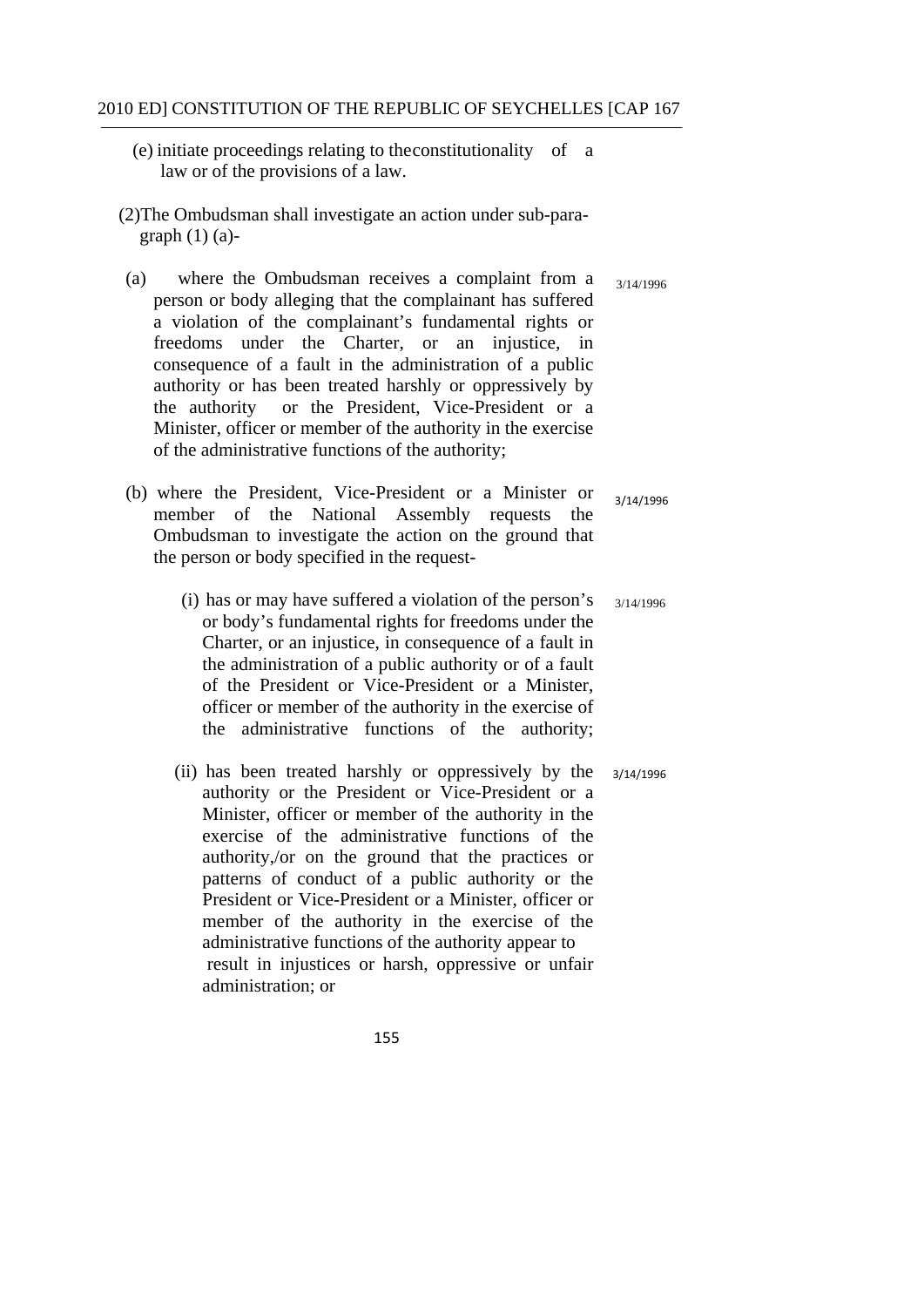(c) where the Ombudsman considers that it is necessary to investigate the action on the grounds specified in subsubparagraph (b), and an allegation under subparagraph (1) (b).

(3) The Ombudsman shall not investigate or may discontinue an investigation of a complaint relating to an action referred to in subparagraph (1) (a) or an allegation under subparagraph (1) (b) where it appears to the Ombudsman that-

- (a) the complaint or allegation is frivolous, vexatious or trivial or not made in good faith;
- (b) the making of the complaint or allegation has, without reasonable cause, been delayed for more than twelve months;
- (c) in the case of a complaint relating to subparagraph (1) (a), the complainant does not have sufficient interest in this subject matter of the complaint;
- (d) in the case of a complaint relating to subparagraph (1) (a), the complainant has or had, by way of remedy under this Constitution or any other law, a right of appeal, objection or review on merits and the complainant has not exhausted the remedy, unless the Ombudsman believes that in the particular circumstances it is or was not reasonable to expect the complainant to exhaust or to have exhausted the remedy.
- (4) In this Schedule-

"action" includes a failure to act, an advice or a recommendation;

"body" means a body of persons whether corporate or incorporate;

 "investigation" means an investigation in terms of this Schedule;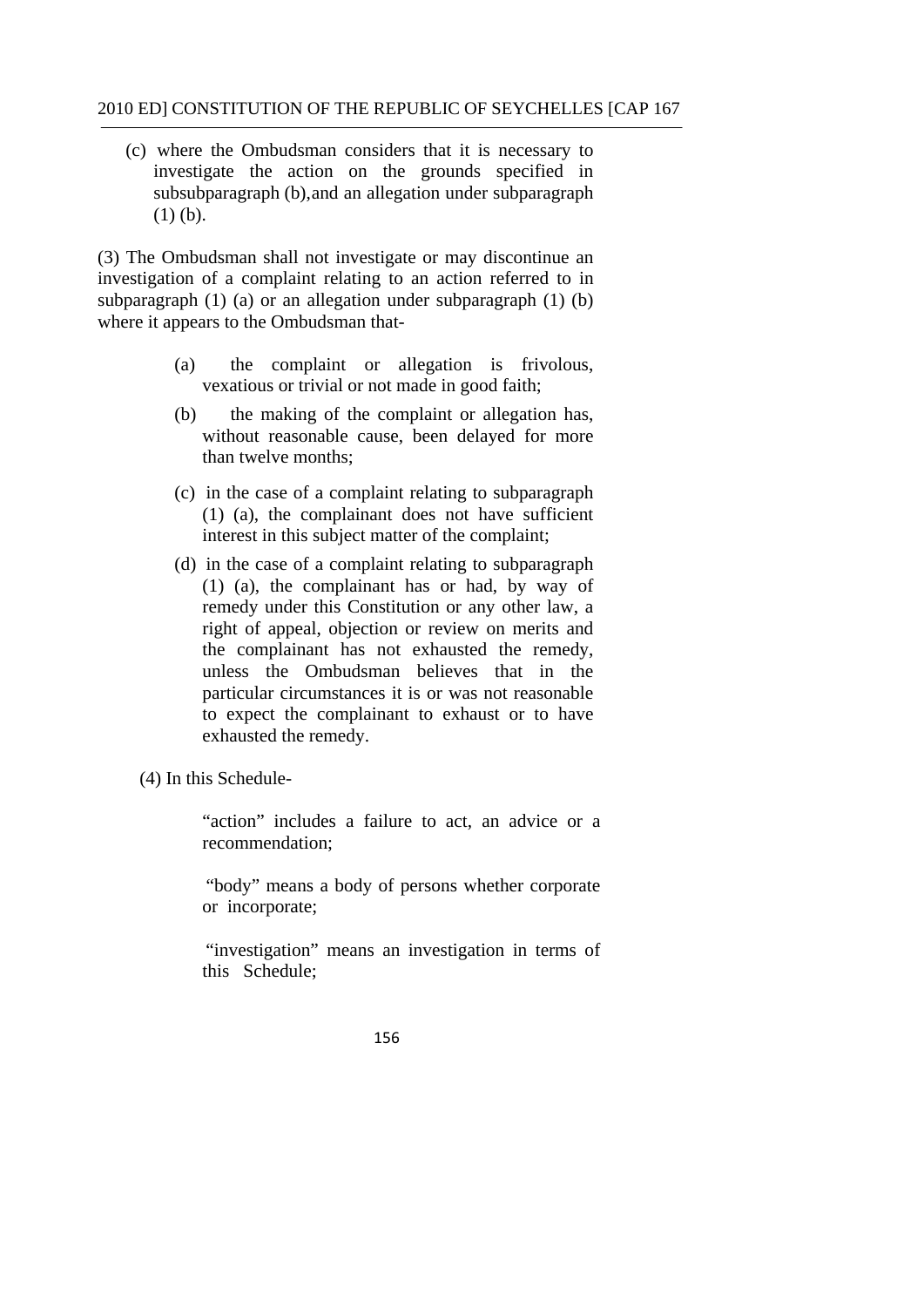"public authority" means a Ministry, a department division or agency of the Government or a statutory corporation or a limited liability company which is directly or ultimately under the control of Government or any other body which is carrying out a governmental function or service or a person or body specified by an Act.

(5)A limited liability company of which the Government holds 3/7/1994 not more than forty-nine per centum of its issued share capital shall not, for the purposes of subparagraph(4), be treated to be a limited liability company which is under the direct or ultimate control of the Government.

**2.**The Ombudsman shall not investigate an action referred to in  $\frac{Excluded}{matters}$ paragraph  $1(1)(a)$ -

3/14/1996

- (a) in respect of a subject matter which the President or Vice-President or the relevant Minister certifies may affect the relation or dealing between the Government of Seychelles and any other Government or international organization, the security of the Republic or the investigation of crime;
- (b) concerning the performance of a judicial function or a Justice of Appeal, Judge or person performing a judicial function;
- (c) taken with respect or directions to a disciplinary force or a member of the force; or
- (d) unless the person aggrieved is resident in Seychelles or the action was taken in respect of the person aggrieved while the person was present in Seychelles or in respect of rights or obligations that arose or accrued in Seychelles.

**3.** Subject to this Schedule, the Ombudsman has the same power Investigative as a judge of the Supreme Court in respect of the attendance of a power of ombudsman person before the Ombudsman, the examination of any person in

157

Privileged information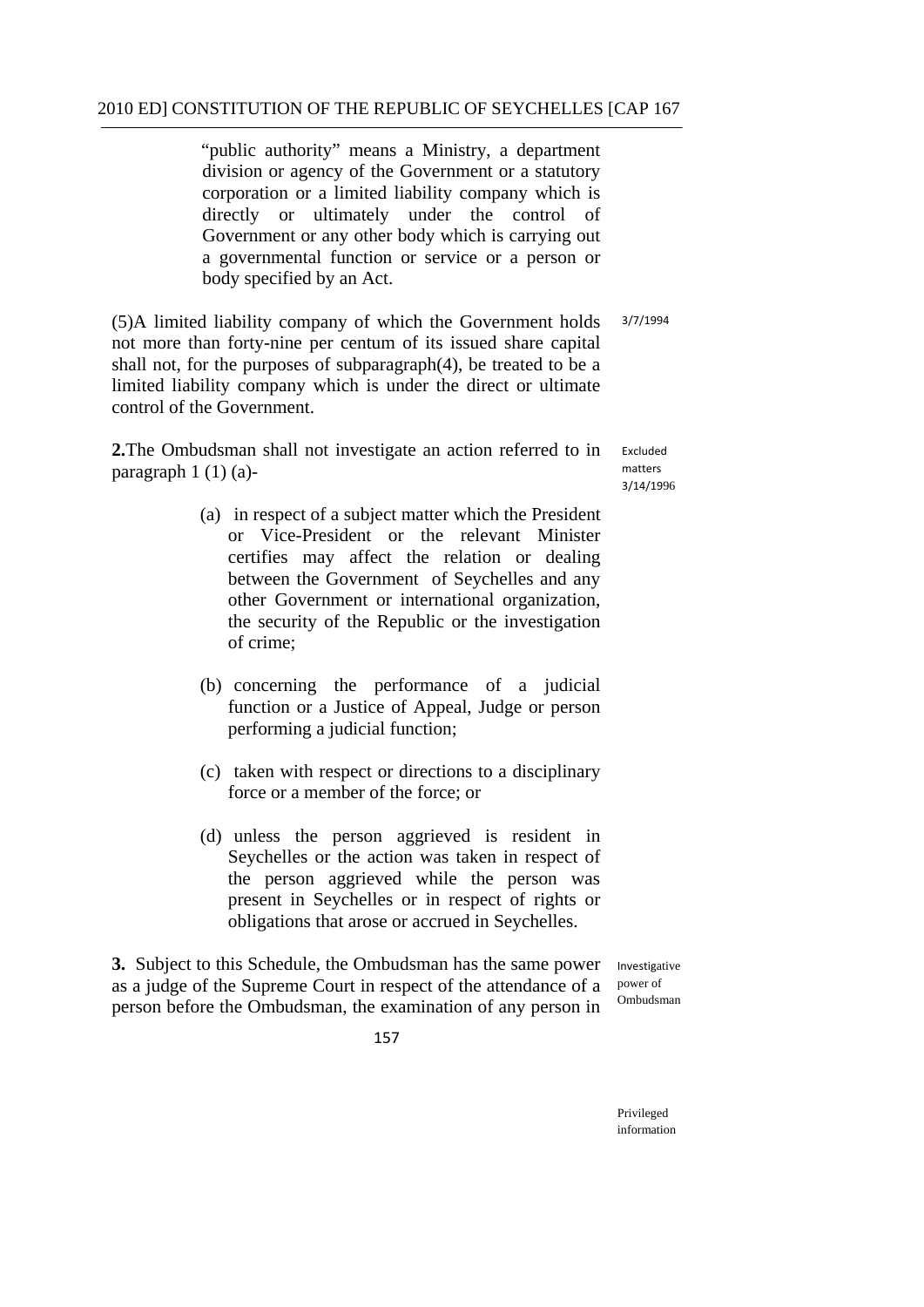relation to an investigation, the production of a document or record relevant to an investigation and inspection of premises relevant to investigation.

**4.**(1) Subject to this paragraph, a person shall not refuse to answer any question or withhold any document, information, record or thing or refuse to make available to the Ombudsman any document, information, record or thing or refuse access to the Ombudsman to any premises relating to an investigation on the ground that the answering of the question or disclosure of the document, information, record or thing or the granting of access to any premises would be injurious to the public interest, contrary to a law or in breach of a privilege or an obligation, whether contractual or otherwise.

(2) Where a certificate certifying that the answering of a question, the disclosure of document, information, record or thing, the making available of a document, record or information or thing or the granting of access to any premises would be contrary to public interest is issued by-

(a) the President-

- (i) because it might prejudice the security of the Republic or international relations between the Government of Seychelles and any other Government or international organizations; or
- (ii) because it involves the disclosure of the proceedings of the Cabinet;
- (b) the Attorney-General because it might prejudice the investigation or detection of crime,

the Ombudsman shall not require a person to answer the question, disclose the document, information, record or thing, make available the document, information, record or thing or grant access to premises, as the case may be.

**5.**(1) The Ombudsman shall, when carrying out an investigation, act fairly and judicially and shall in particular, afford any public Investigation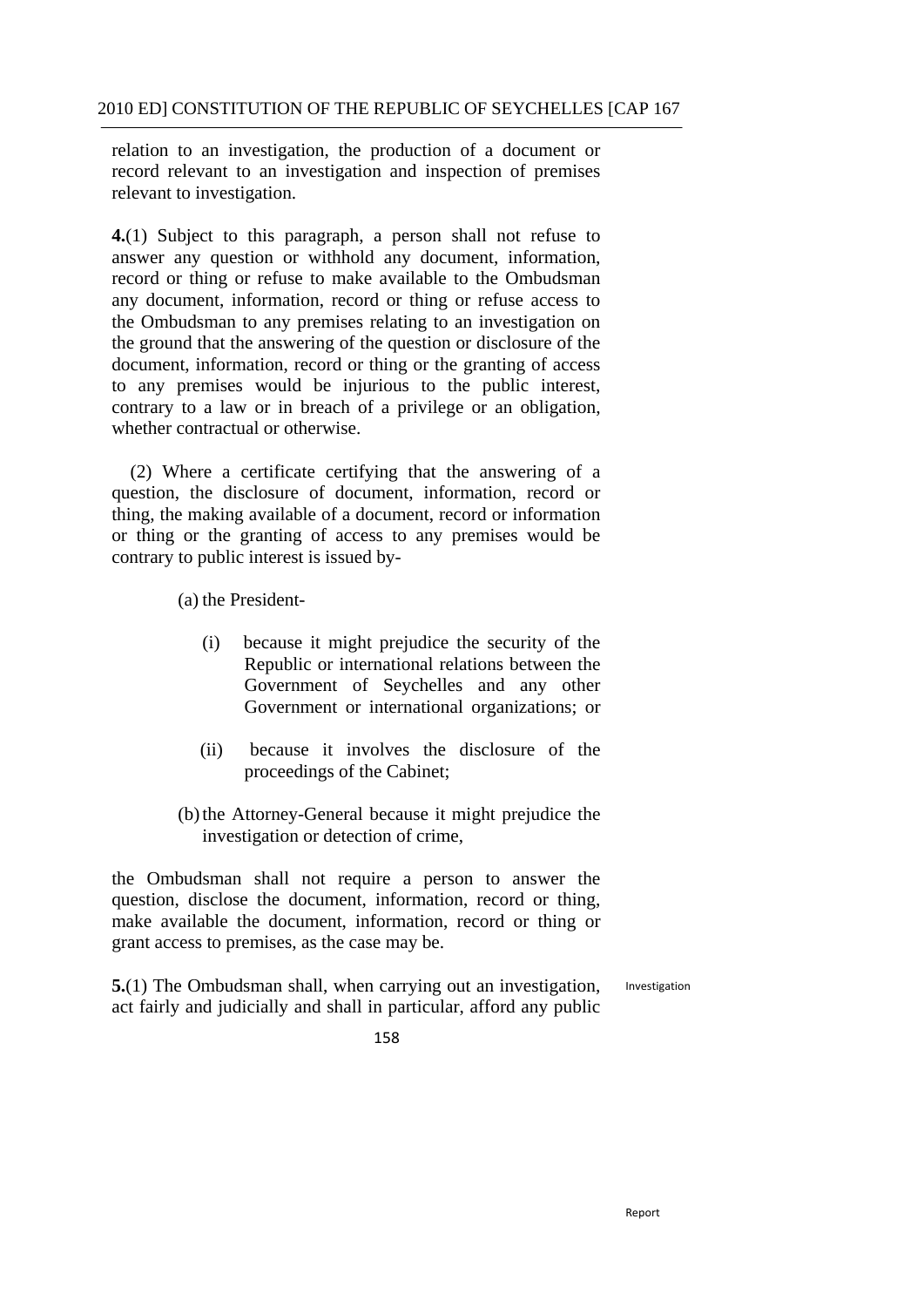authority or person alleged to have taken or authorised an action or responsible for the administration of the public authority which is the subject of an investigation an opportunity to be heard.

(2) Subject to subparagraph (1), the Ombudsman shall determine the procedures to be followed when conducting an investigation.

**6**.(1) Subject to subparagraph (7), where after an investigation the Ombudsman is of the opinion that-

- (a) the action which was the subject of the investigation
	- $(i)$ was contrary to law;
	- (ii) was unreasonable, unjust, oppressive or discriminatory;
	- (iii) was based on a mistake of facts or a wrongful assessment of facts;
	- (iv) was based partly on a mistake of law and facts;
	- (v) was based on an improper exercise of a discretionary power or an exercise of a discretionary power based on irrelevant considerations;
	- (vi) was an improper refusal to exercise a discretionary power;
	- (vii) was based on an exercise or improper use of authority or power.
	- (viii) was in accordance with law but the law is unreasonable, unjust, oppressive or discriminatory;
	- (ix) was otherwise, in all circumstances wrong;
		- 159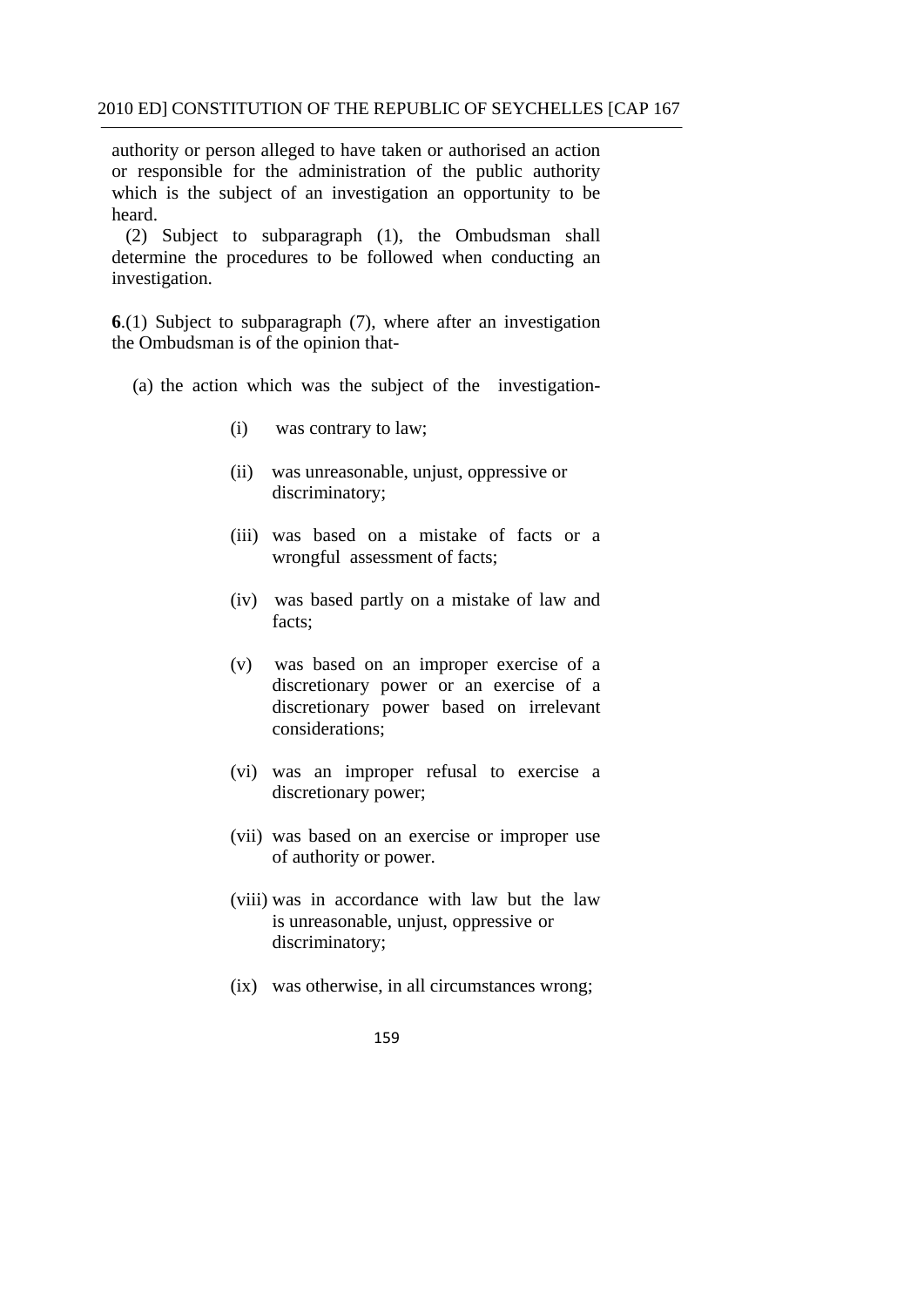- (x) should be cancelled, varied or given further consideration; or
- (b) reasons for the action which was the subject of the investigation should have been given;
- (c) there was unreasonable delay before the decision or action which was the subject of the investigation was taken;
- (d) there was an omission which needs to be rectified;
- (e) the law or practice on which the action which is the subject of the investigation is based should be reconsidered;
- (f) the practice or pattern of conduct of a public 3/14/1996 authority or the President, Vice-President a Minister, officer or member of the public authority which is the subject of the investigation is contrary to law or unreasonable, unjust, harsh, oppressive or discriminatory; or
- (g) the allegation of fraud or corruption is well founded.

the Ombudsman shall report the opinion and reasons together with any recommendation or remedy the Ombudsman considers fit to make to the President, Vice-President, Minister, officer, member or chief executive officer of the public authority, as the case may be.

(2) The Ombudsman shall, where the report is not required to be sent to the President, Vice-President or Minister, send a copy of the report to the President and where relevant to the Vice-President and any relevant Minister.

(3) The Ombudsman may specify in the report referred to in subparagraph (1) a time limit within which it is reasonable for the report to be acted upon.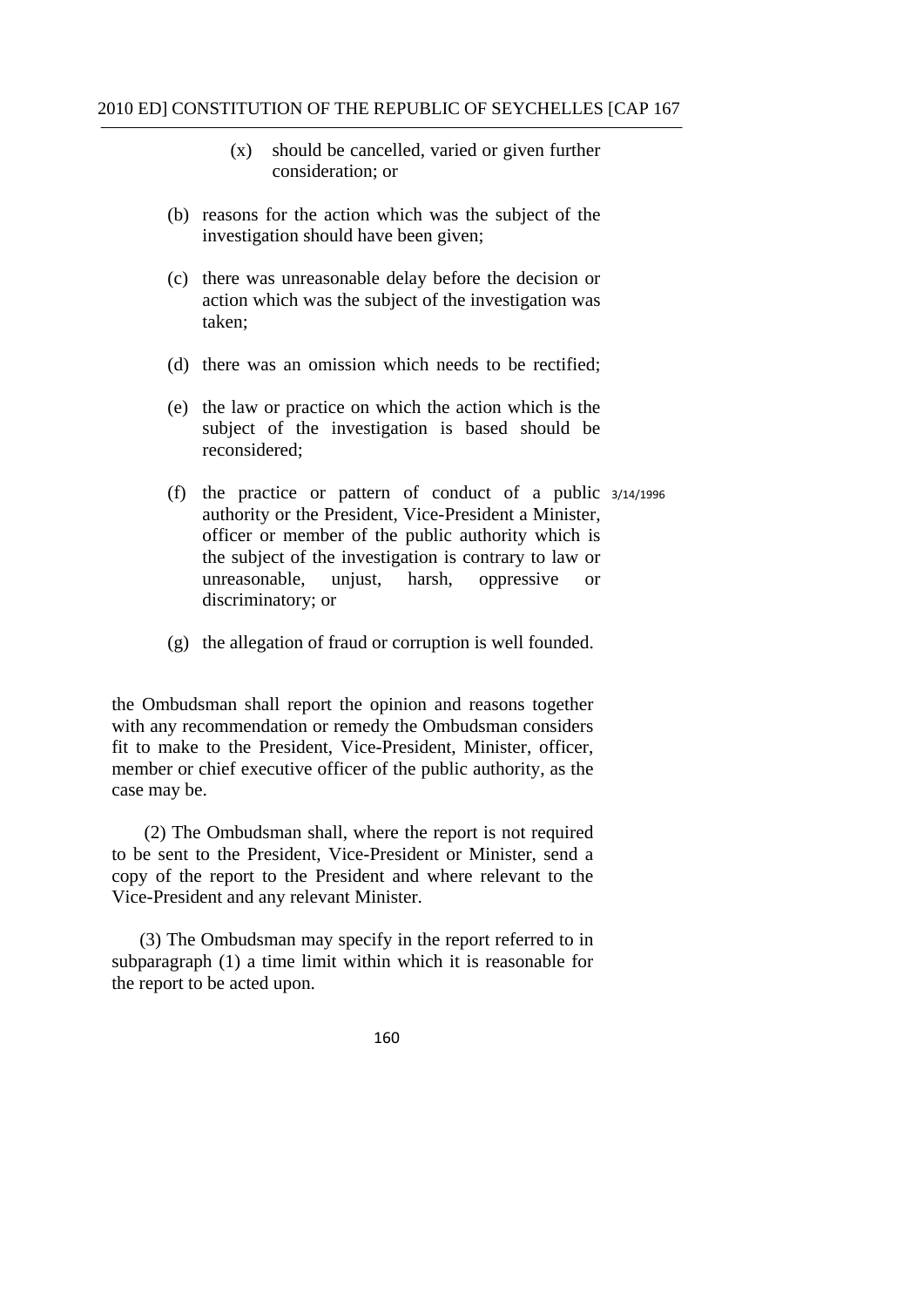(4) Where a report submitted under subparagraph (1) is not, in the opinion of the Ombudsman, adequately acted upon-

- (a) within the time specified in the report; or
- (b) if no time has been specified, within such reasonable time as the Ombudsman is of the opinion is reasonable,

the Ombudsman may submit the report and recommendation together with such further observations the Ombudsman thinks fit to make to the President and the National Assembly.

(5) The Ombudsman shall attach to every report submitted to the President, Vice-President and the National Assembly under subparagraph (4) a copy of any comments made thereon by or on behalf of the chief executive officer of the public authority concerned or the President, Vice-President, Minister, officer or member of the public authority, as the case may be.

(6) The Ombudsman shall not later than the thirty-first January in each year make a general report to the National Assembly with a copy to the President on the exercise of the functions of the Ombudsman under this Constitution during the previous year.

(7). (1) For the purposes of the law of defamation, absolute privilege is attached to the publication of any matter by the Ombudsman or any other person acting under the authority of the Ombudsman.

 relating to Miscellaneous provisions Ombudsman

 (2) The Ombudsman or any other person acting under the authority of the Ombudsman shall not be liable for anything done or omitted to be done in good faith in the performance or purported performance of the functions of the Ombudsman.

SCHEDULE 6 (article 169)

#### **OATHS**

### **OATH OF ALLEGIANCE**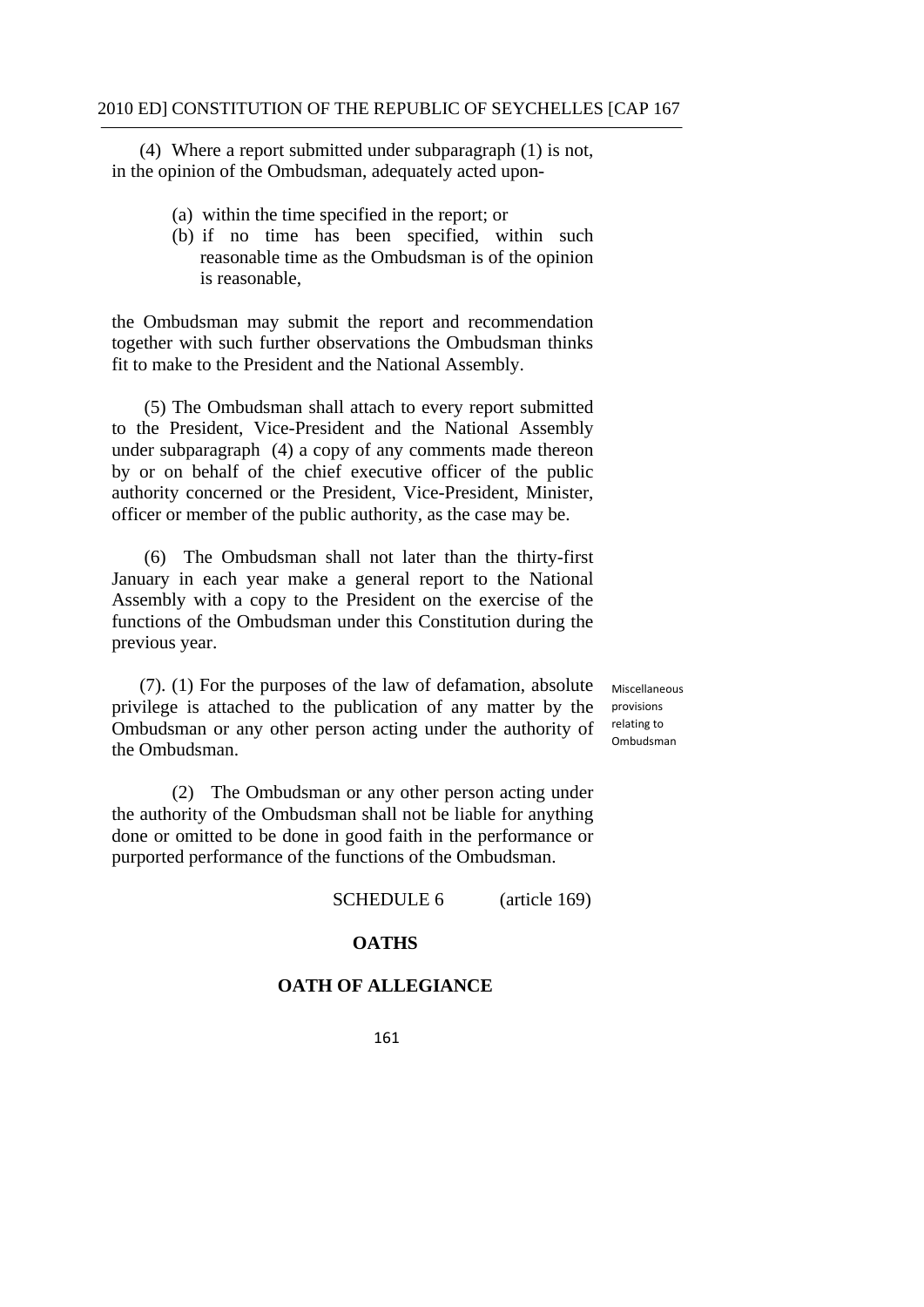**I……………………..** do swear/solemnly and sincerely declare and affirm/that I will be faithful and bear true allegiance to the Constitution of Seychelles and that I will preserve, protect and defend the Constitution of Seychelles.

### **SO HELP ME GOD**

# **PRESIDENTIAL OATH**

**I……………………** do swear/solemnly and sincerely declare and affirm/that I will faithfully and diligently perform my duties and discharge my functions in the office of President of Seychelles, that I will be faithful to the Republic of Seychelles that I will uphold the Constitution and the laws of Seychelles, and that I will dedicate my abilities to the service and welfare of the people of Seychelles without fear or favour, affection or ill will.

# **SO HELP ME GOD**

#### **VICE-PRESIDENTIAL OATH** 3/14/1996

**I………………………** do swear/solemnly and sincerely declare and affirm/that I will faithfully and diligently perform my duties and discharge my functions in the office of Vice-President, that I will be faithful to the Republic of Seychelles, that I will uphold the Constitution and the laws of Seychelles and that I will dedicate my abilities to the service and welfare of the people of Seychelles without fear or favour, affection or ill will.

# **SO HELP ME GOD**

SCHEDULE 7 (article 170)

TRANSITIONAL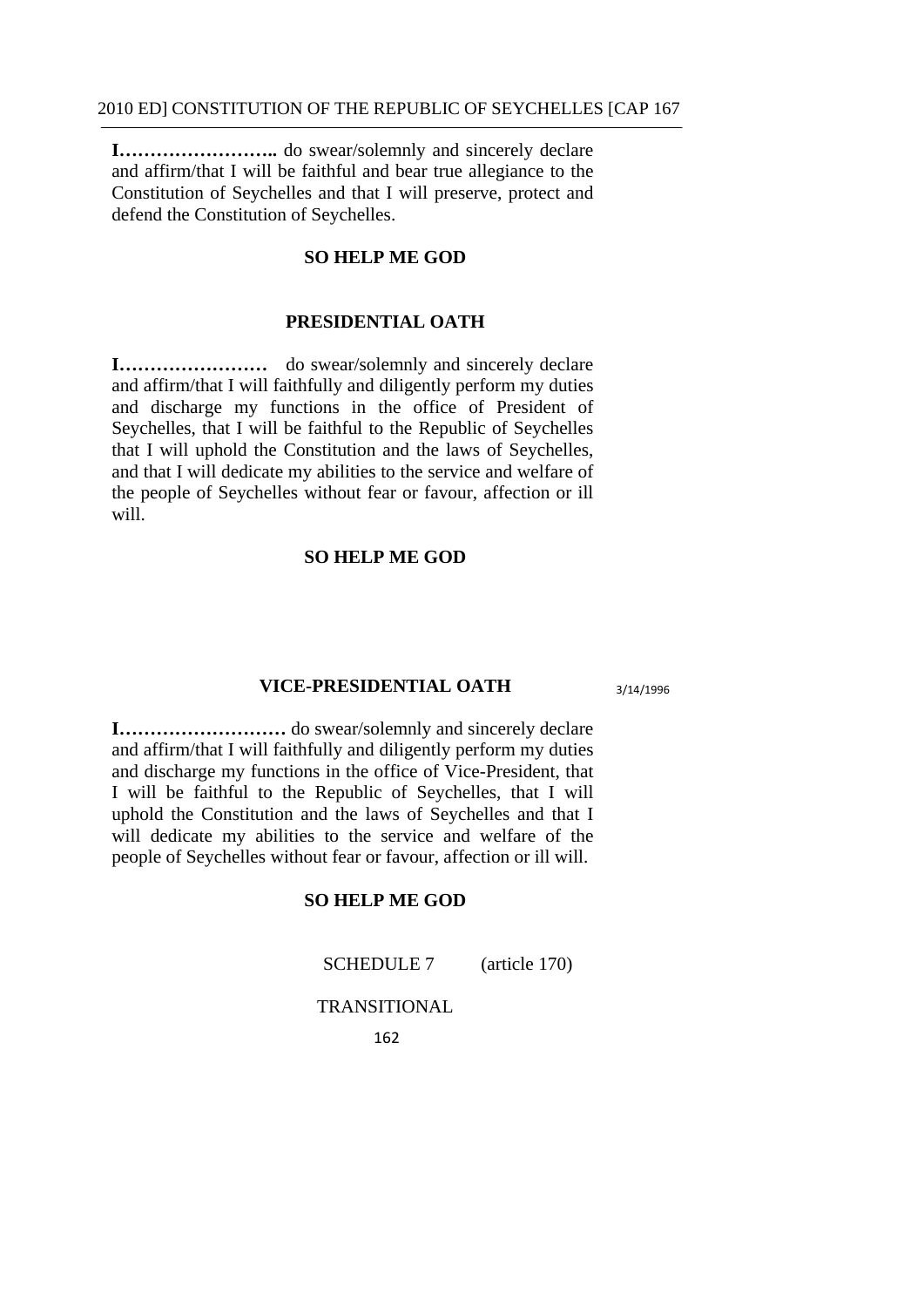### **PART 1**

# EXISTING OFFICERS AND OFFICES

1. In this Schedule, unless the context otherwise requires- Interpretation

"Constitution Act" means the Constitution of the Republic  $_{Act\,2\,of\,1992}$ of Seychelles (Preparation and Promulgation) Act, 1992;

"Director of Elections" means the person holding office as Chairman of the Constitutional Commission immediately before the date of coming into force of this Constitution;

 the Schedule to the Constitution of the Republic of Decree 14 of "existing Constitution" means the Constitution contained in Seychelles Decree, 1979; 1979

"existing law" means a law having effect as part of the laws of Seychelles immediately before the date of coming into force of this Constitution;

"first Assembly election" means the first general election to elect members of the National Assembly under this Constitution:

"first Presidential election" means the election of the first President of Seychelles under this Constitution;

"the Regulations" means regulations made under paragraph 9 (2)

**2.**(1) Except where it is otherwise inconsistent with this 3/14/1996 Constitution and subject to subparagraph (2), an existing law shall continue in force on and after the date of coming into force of this **Constitution** 

 (2) The Termination of Pregnancy Act, 1981 shall unless Act 5 of 1981 sooner repealed, cease to have effect twelve months after the date of coming into force of this Constitution.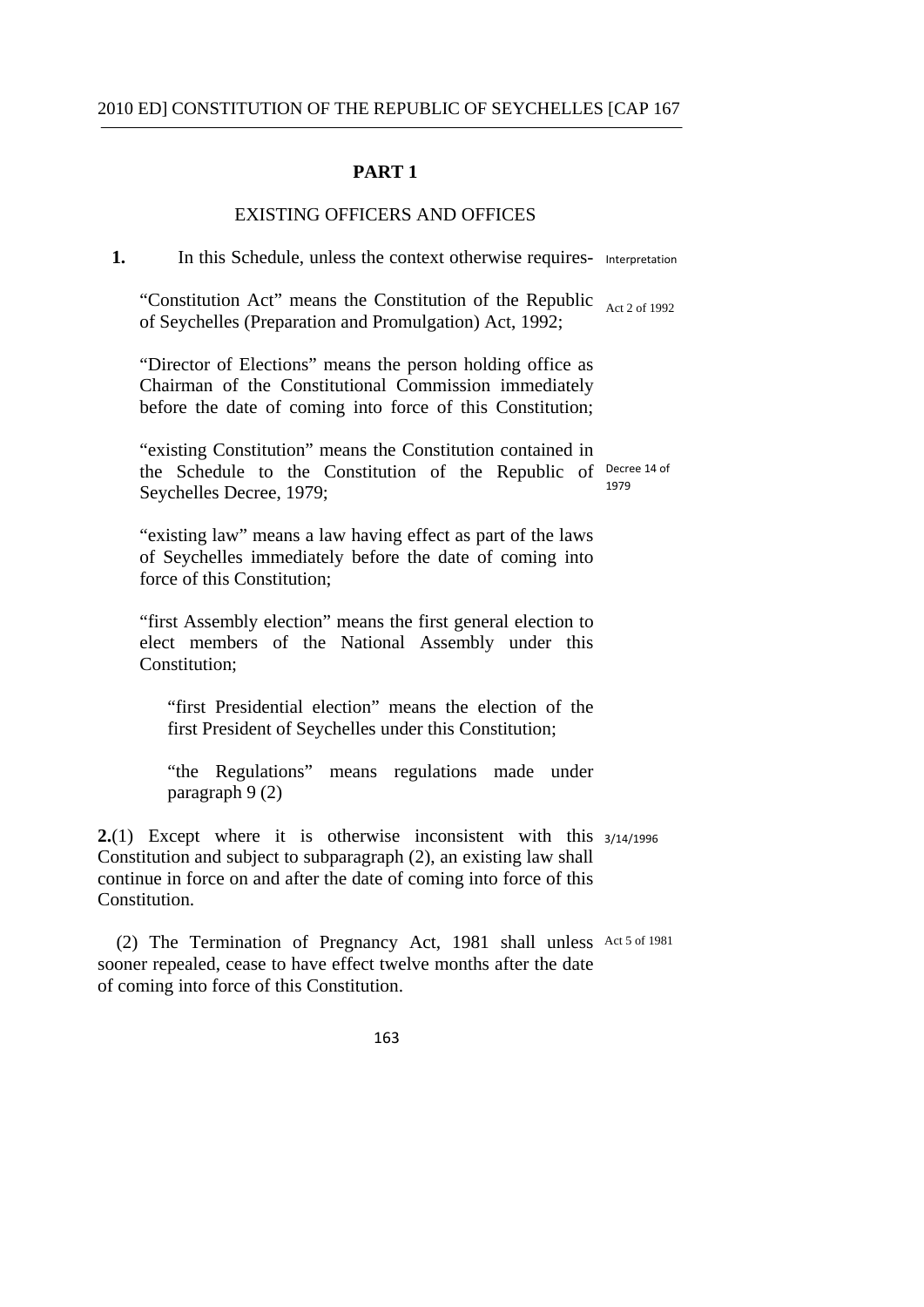(3) Where any matter that falls to be prescribed or otherwise provided for under or for the purposes of this Constitution by or under a written law is prescribed or provided for by or under an existing law, the prescription or provision has, as from the date of coming into force of this Constitution, effect as if it has been prescribed or provided for under or for the purposes of this Constitution by or under a written law enacted pursuant to this Constitution.

(4) The President may, by order made at any time before  $31<sup>st</sup>$ December, 1995, make such amendments to any existing law as may appear to the President to be necessary or expedient for bringing that law into conformity with this Constitution or otherwise for giving effect or enabling effect to be given to this Constitution.

(5) The State shall, within twelve months of the coming into force of this Constitution, bring the Seychelles Broadcasting Corporation Act, 1992 into conformity with article 168(6) An existing law which prescribes any matter required to be prescribed under article 3 or any law enacted for this purpose shall reflect national unity and the spirit of the Preamble of this Constitution.

**3.**(1) Any court or tribunal existing immediately before the date of coming into force of this Constitution shall be deemed to be the corresponding court or tribunal established under this Constitution.

 (2) Proceedings that, immediately before the date of coming into force of this Constitution, are pending before any court or tribunal, may be continued and concluded on and after the date of coming into force of this Constitution before the corresponding court or tribunal established by or under this Constitution or any written law made thereunder.

(3) A decision given before the date of coming into force of this Constitution shall, for the purpose of an appeal from the decision or of its execution, have effect on and after the date of coming into force of this Constitution as if it were a decision of the corresponding court or tribunal established by or under this Constitution.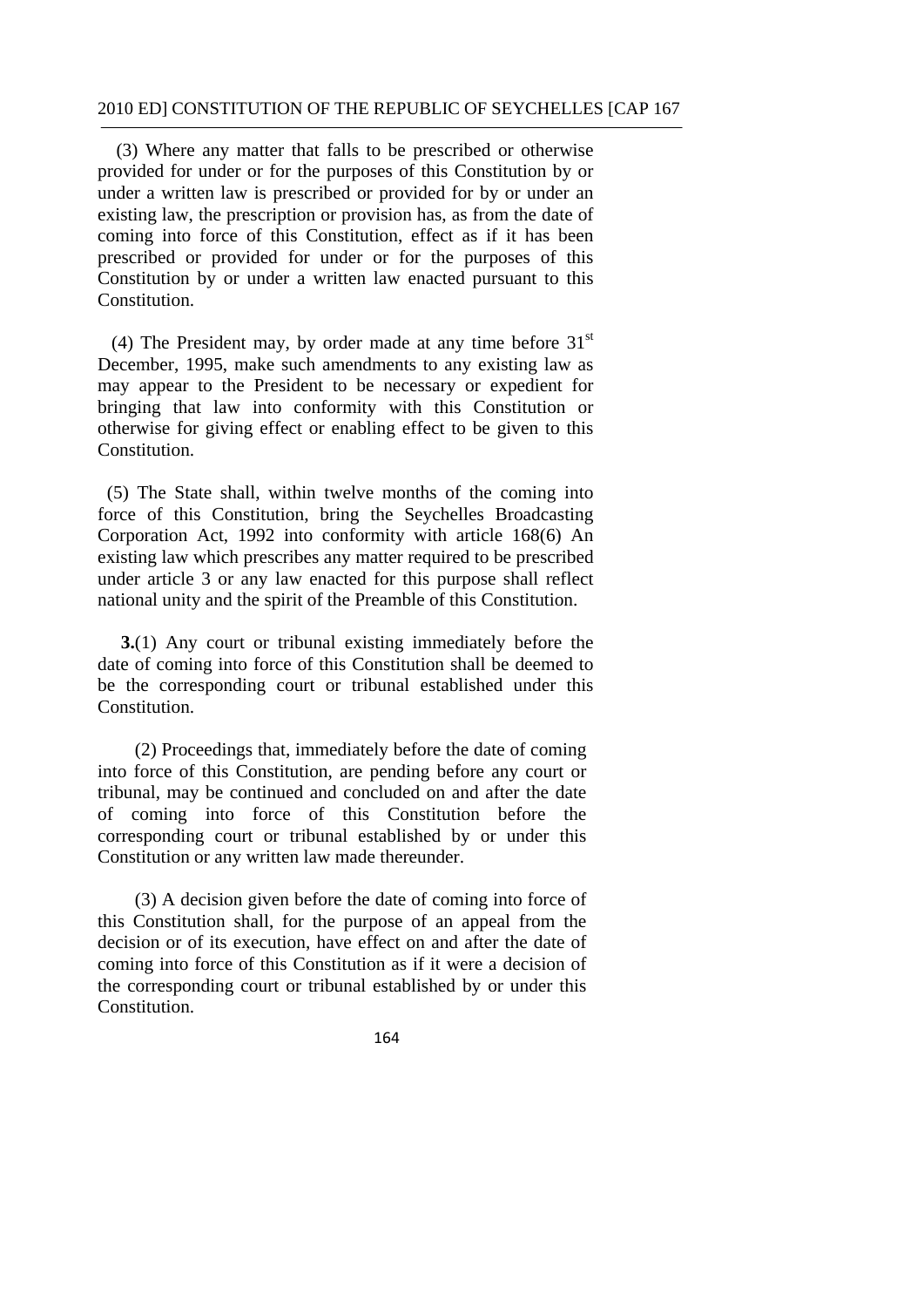**4.**(1)With effect from the date of coming into force of this Executive Constitution up to immediately before the assumption of office of President under this Constitution the person who performed the functions of the office of President under the existing Constitution shall, so fare as is consistent with this Constitution, perform the functions of the office of President under this Constitution as if the person had been elected under or in accordance with this Constitution and had taken the oath of allegiance and any other necessary oath under this Constitution.

(2) With effect from the date of the coming into force of this Constitution up to immediately before the assumption of office of a Minister under this Constitution the person who performed the functions corresponding to that of the Minister under the existing Constitution shall, so far as is consistent with this Constitution and had taken the oath of allegiance and any other necessary oath under this Constitution.

**5.**With effect from the date of the coming into force of this Legislature Constitution up to immediately before the election under or in accordance with this Constitution of the members of the National Assembly, the persons elected or nominated as Constitution shall, so far as is consistent with this Constitution continue to perform the functions of their office as if they had been elected under or in accordance with this Constitution and had taken the oath of allegiance and any other necessary oath under this Constitution.

**6.**(1) Subject to this paragraph and so far as it is not Existing inconsistent with this Constitution a nerson who immediately officers inconsistent with this Constitution, a person who immediately before the date of the coming into force of this Constitution was performing the functions of-

- (a) an office established by or under the existing Constitution, not being an office referred to in paragraph 4 or paragraph 5, and this Constitution establishes a similar or equivalent office;
- (b) any other office, not being an office referred to in paragraph 4 or paragraph 5, established by or

Authority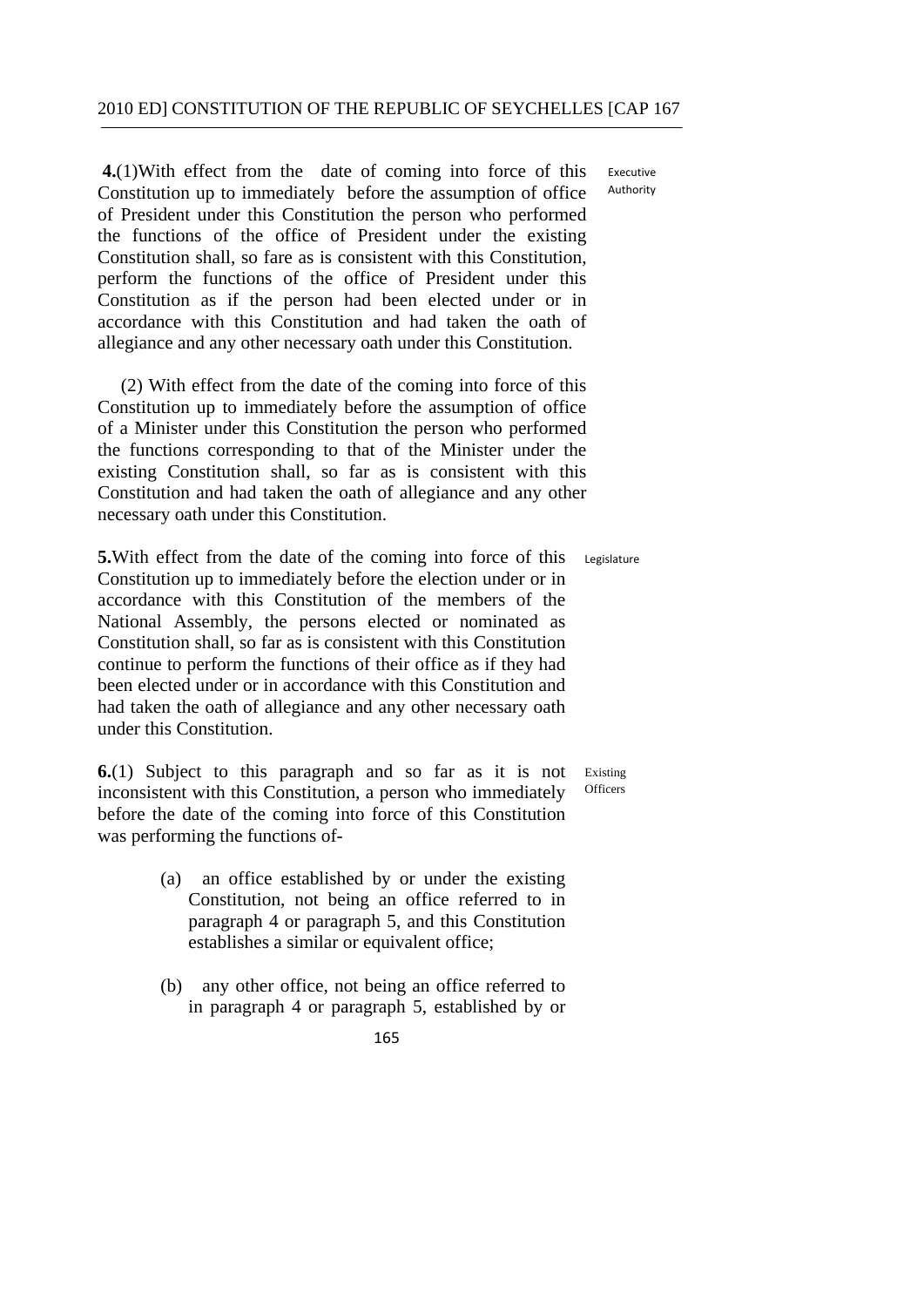under any written law or in the services of the Government,

shall continue to perform the functions of the office, after the date of coming into force of this Constitution, under this Constitution, existing law continued under paragraph 2 or the Government, as the case may be, and shall be deemed to have taken the oath of allegiance or any other necessary oath under this Constitution or existing law continued under paragraph 2.

(2) A person who, under the existing Constitution or an existing law, would have been required to vacate the person's office at the expiration of a specified period or on the attainment of a special age shall vacate the office at the expiration of the specified period or upon attainment of the specified age.

**7.**Where the Appropriation Act in respect of the financial year commencing on the first day of January immediately following the date of coming into force of this Constitution has not come into operation, the President may authorize the withdrawal of moneys from the Consolidated Fund for the purposes of meeting expenditure necessary to carry on the services of the Government until the expiration of four months from the beginning of the financial year or the coming into operation of the Appropriation Act for that financial year, whichever is the earlier.

# **PART II**

# FIRST ELECTIONS AND FIRST SITTINGS OF THE NATIONAL ASSEMBLY

**8**(1) The Director of Elections shall, by notice in the Gazette, appoint the date or dates which shall be or, as the case may be, the first of which shall be, not later than five weeks after the date of coming into force of this Constitution, on which the

 Date for holding Presidential and **A**ccombly elections

166

 Authorization of expenditure in advance of appropriation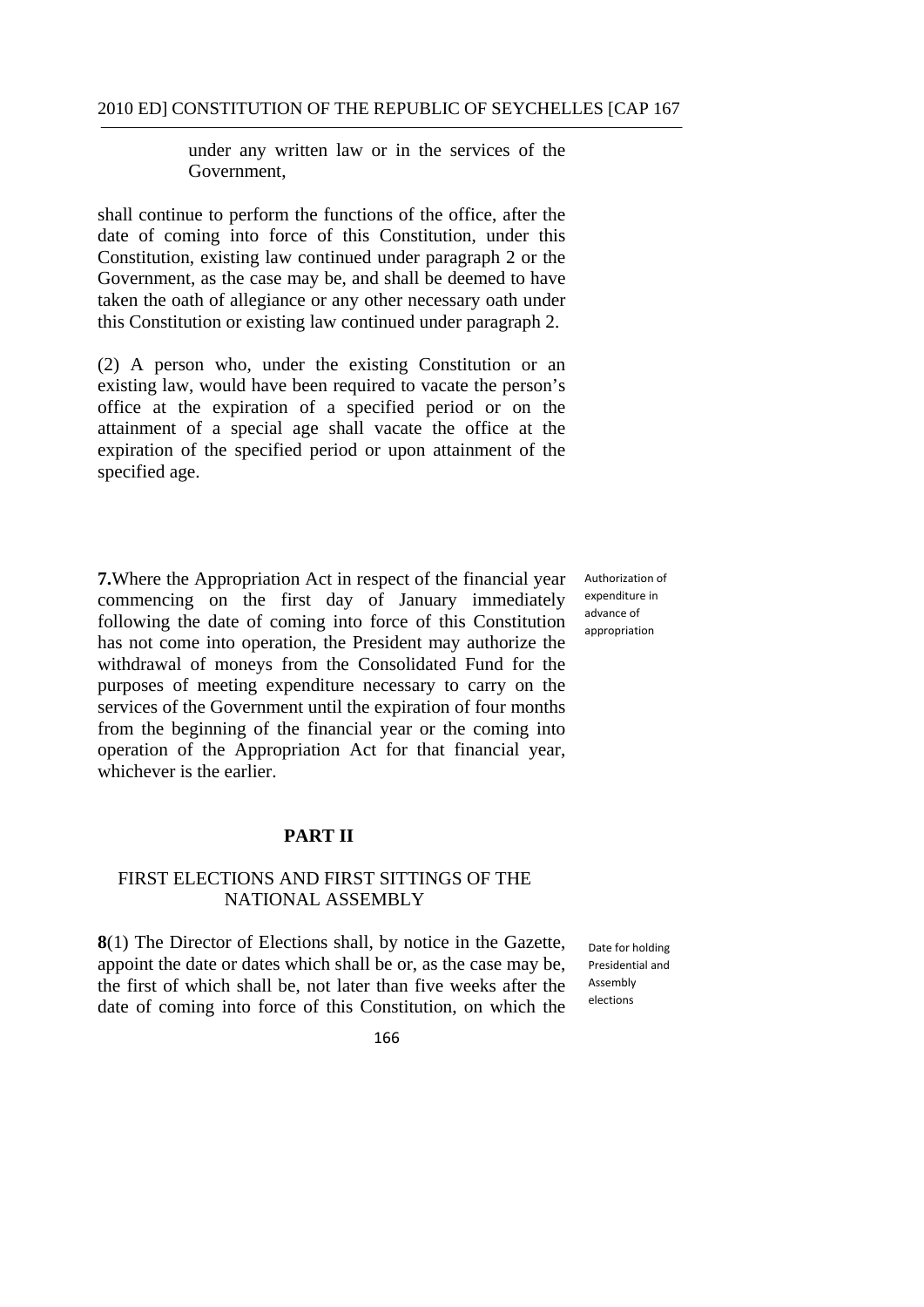first Presidential election and the first Assembly election shall be held.

(2) Subject to subparagraph (3), the Director of Elections may appoint different dates for the holding of the first Presidential election and the first Assembly election, and for the holding of the first Presidential election and the first Assembly election in different electoral areas.

(3) The first Presidential election and the first Assembly election shall be held simultaneously and, to this end, the two elections shall begin on the same day.

**9.**(1) For the purposes of the first Presidential election and the first Assembly election any matter other than a matter provided for in this Schedule, which may be prescribed or provided for by or under an Act may be prescribed or provided for by the Regulations.

(2) Subject to this Schedule, the Director of Elections may make regulations with respect to the holding and conduct of the first Presidential election and the first Assembly election.

**10**(1) For the purposes of the first Presidential election and the first Assembly election

- (a) paragraphs 6 and 7 of Schedule 1 of the Constitution Act shall apply with respect to the qualification for registration as a voter, and the qualification to vote, at the elections;
- (b) Seychelles shall consist of twenty-two electoral areas made up of nineteen electoral areas on Mahe, two electoral areas on Praslin and the islands of La Digue, Félicité, Marianne, Grande Soeur, Petite Soeur, Ile aux Cocos, Ile la Fouche, Sihouette, Mamelles, Ile du Nord, Frégate, Denis, Ile aux Vaches (Bird Island) and L'Ilot (Frégate) shall constitute one electoral area;

 Matters to be prescribed

 Presidential and first Assembly First election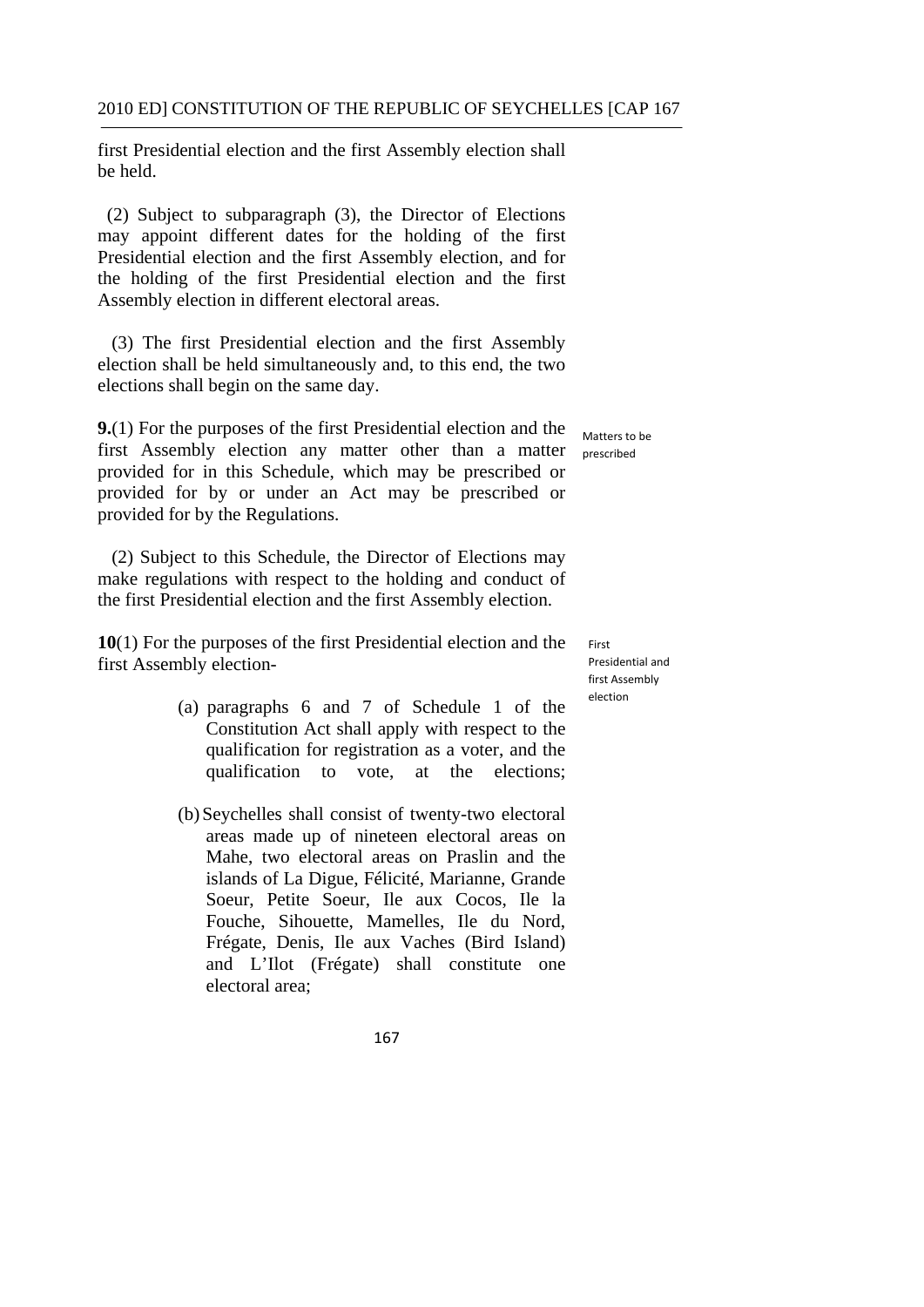- (c) the boundaries of the electoral areas on Mahe and Praslin shall be those of the electoral areas which existed on Mahe and Praslin immediately prior to the coming into force of this Constitution;
- (d) a person who at the time of the amendment of the registers of voters under subsubparagraph (f) is residing on an Outer Island, as listed in Part II of Schedule 1 of this Constitution, shall be treated as residing in the electoral area in which the person resided prior to residing on the Outer Island;
- (e) a person who at the time of the election is residing on an Outer Island, as listed in Part II
- registered. (f) of Schedule 1 of this Constitution, shall vote in the electoral area in which the person is
- $(g)$  each register of voters prepared under Schedule 4 of the Constitution Ach shall, subject to any amendment for the purposes of subsubparagraph (a) or subsubparagraph (b) or for any other purpose made thereto pursuant to this Part and the Regulations, be the register of voters.

(2) Schedule 3 of this Constitution shall, subject to such modifications, adaptations, qualifications and exceptions as may be necessary, apply for the purpose of the first Presidential election.

(3) There shall be twenty-two directly elected members being one elected member for each electoral area, and eleven proportionately elected members of the first National Assembly.

(4) Schedule 4 of this Constitution shall, subject to such modifications, adaptations, qualifications and exceptions as may be necessary apply for the purpose of nominating the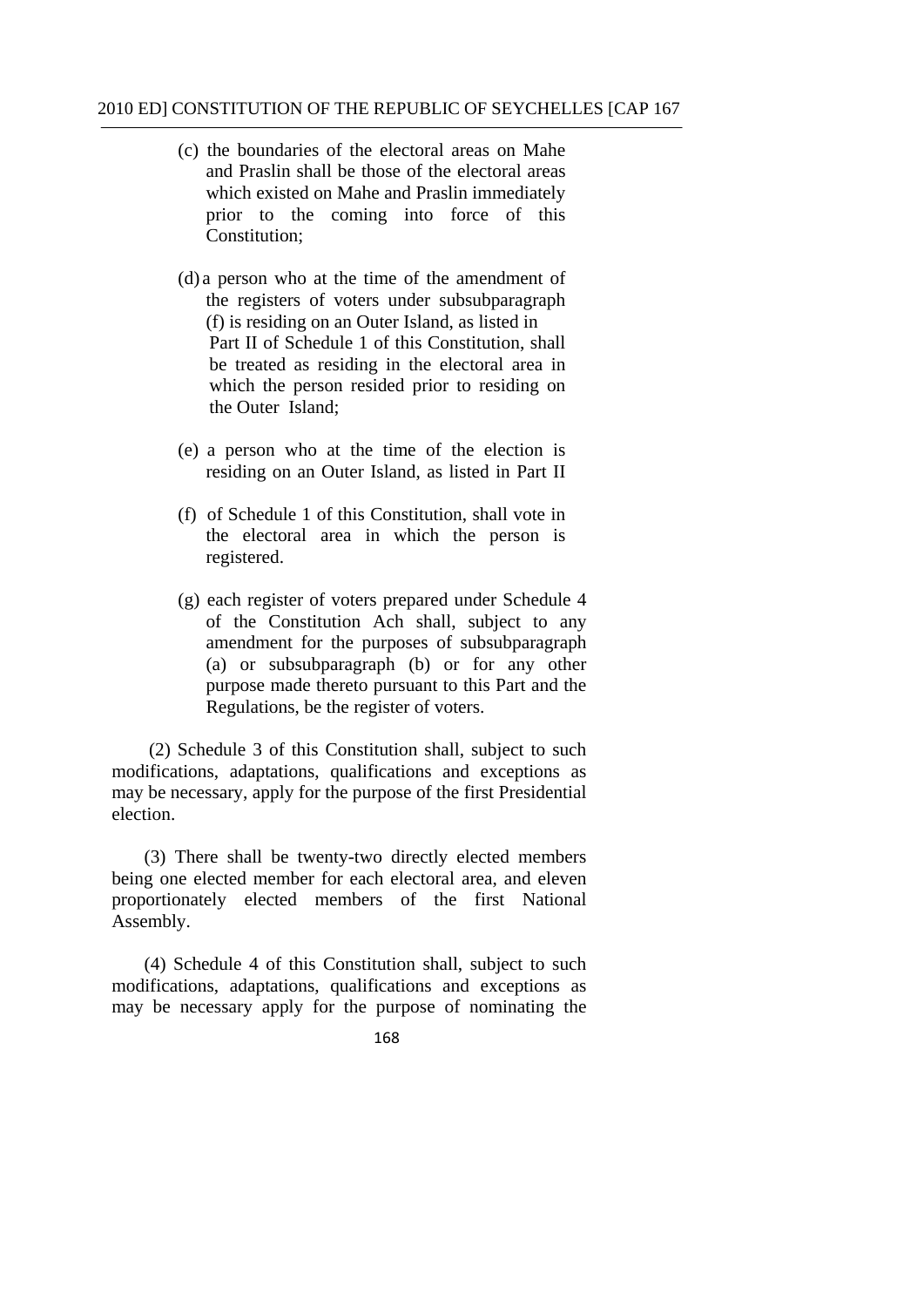eleven proportionately elected members of the first National Assembly.

11(1) The Director of Elections shall supervise and shall have Director of general responsibility for the conduct of the first Presidential election and the first Assembly election. Elections

(2) The Director of Elections shall, for the purpose of conducting the first Presidential election and the first Assembly election, appoint a Chief Registration Officer and Chief Electoral Officer and such member of Registration Officers, Electoral Officers, Assistant Registration Officers and Assistant Electoral Officers as the Director thinks fit.

(3) A person appointed pursuant to subparagraph (2) shall have such powers, and shall comply with such requirements, as may be prescribed in the Regulations.

(4) In the exercise of the functions of the Director of Elections under this paragraph or the Regulations, the Director of Elections shall not be subject to the direction or control of any person or authority.

(5) The Director of Elections shall discharge the functions of the Electoral Commissioner in respect of the matters which may be prescribed by an Act made under article 118 and may, for this purpose make regulations in respect thereof for the purposes of the first Presidential election and first Assembly election.

**12.**The first meeting of the first session of the National Assembly after the first National Assembly election shall, until the Speaker is elected, be presided over by the eldest member of the Assembly present at the meeting.

adaptations, qualifications and exceptions as may be

**13.** The Standing Orders of the People's Assembly established by the existing Constitution shall, until it is otherwise provided pursuant to article 101 of this Constitution, be the Standing Orders of the National Assembly, but shall be construed with such modifications,

 First meeting of the first National Assembly

Standing Orders

169

Past Land Acquisition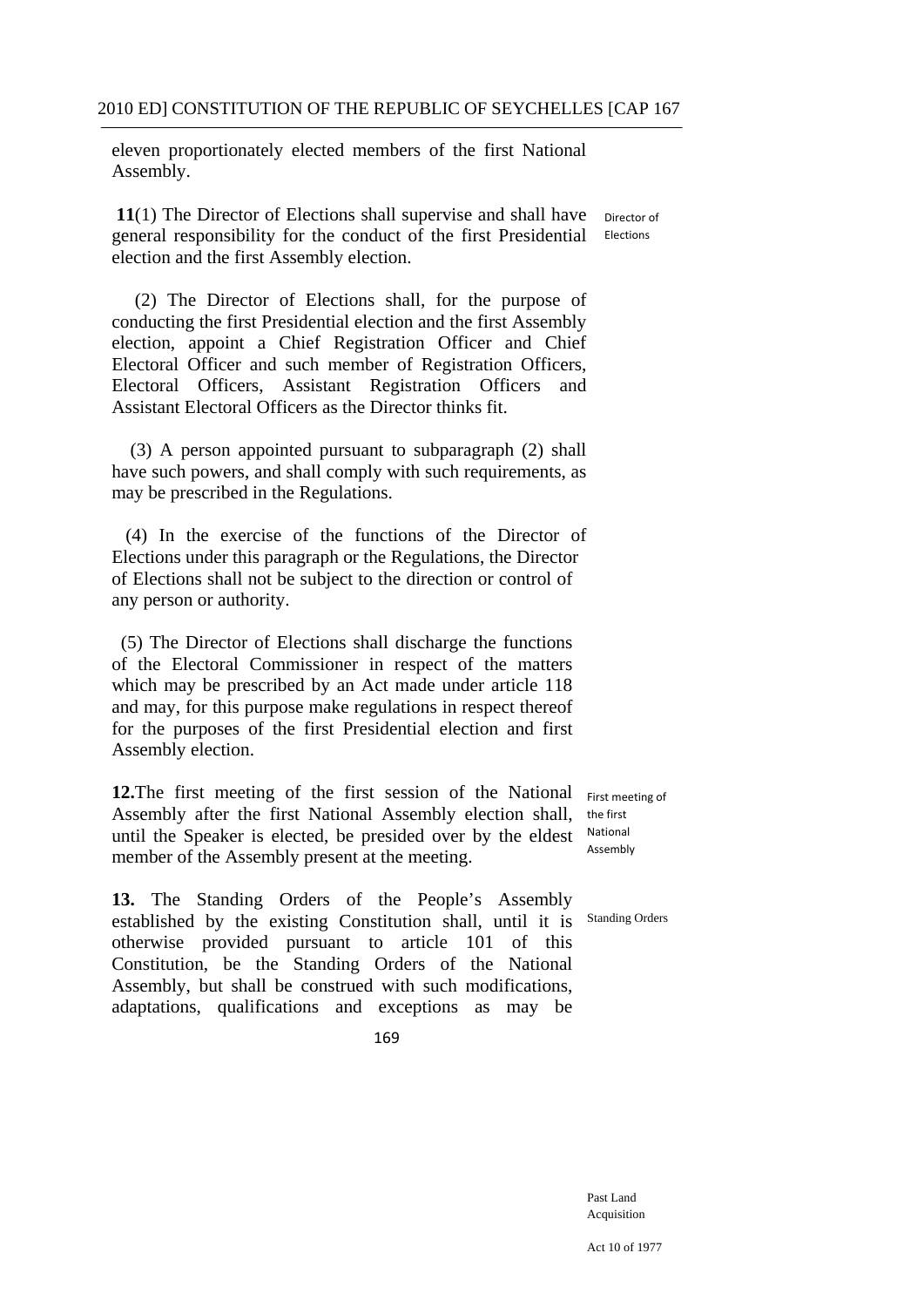necessary to bring those Standing Orders into conformity with this Constitution.

### **PART III**

# COMPENSATION FOR PAST LAND ACQUISITIONS

**14**(1) The State undertakes to continue to consider all applications made during the period of twelve months from the date of coming into force of this Constitution by a person whose land was compulsorily acquired under the Lands Acquisition Act, 1977 during the period starting June, 1977 and ending on the date of coming into force of this Constitution and to negotiate in good faith with the person with a view to-

- (a) where on the date of the receipt of the application the land has not been developed or there is no Government plan to develop it, transferring back the land to the person;
- (b) where there is a Government plan to develop the land and the person from whom the land was acquired satisfies the Government that the person will implement the plan or a similar plan, transferring the land back to the person;
- (c) where the land cannot be transferred back under subsubparagraphs(a) or subsubparagraph (b)
	- (i) as full compensation for the land acquired, transferring to the person another parcel of land of corresponding value to the land acquired;
	- (ii) paying the person full monetary compensation for the land acquired; or
		- 170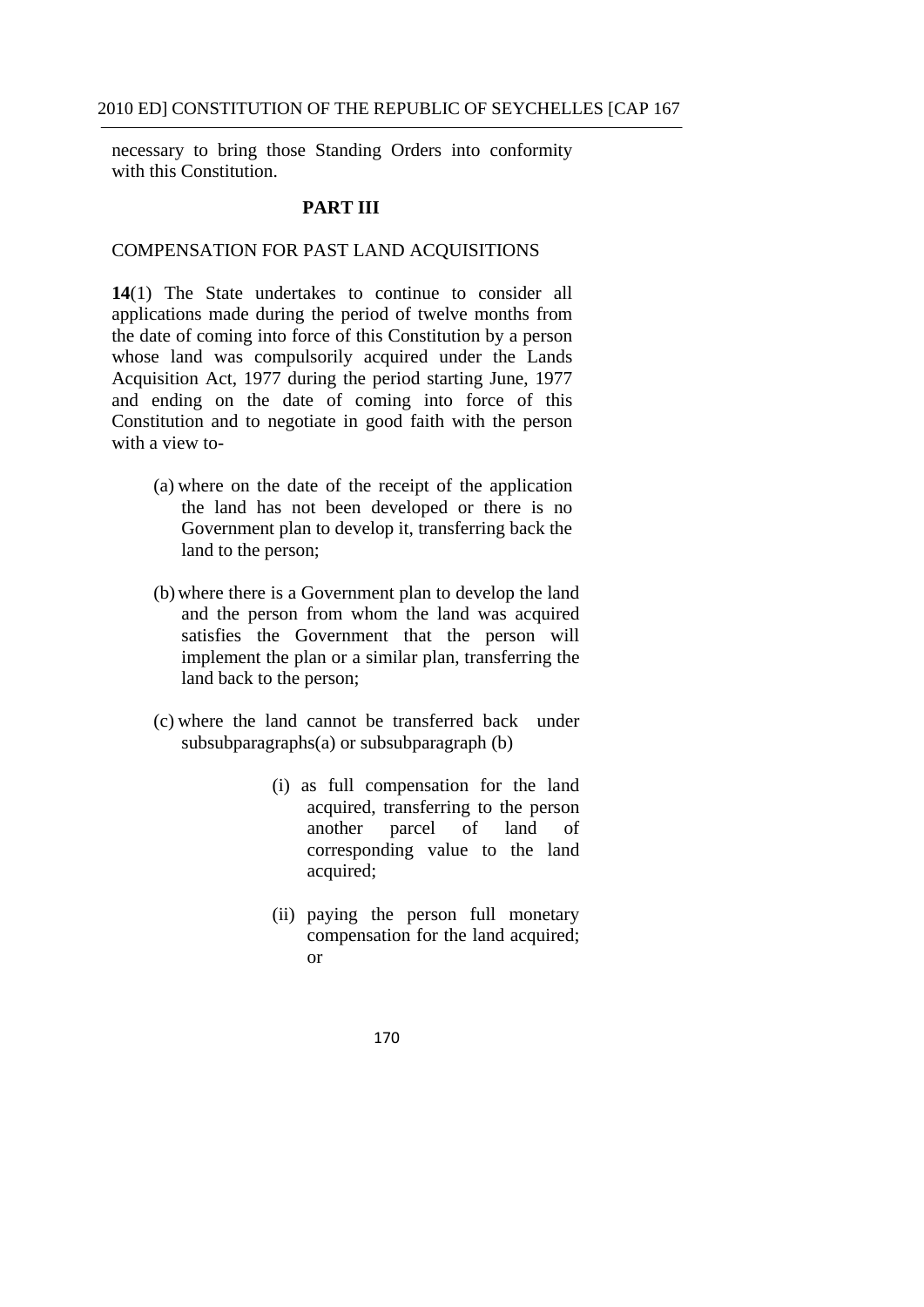(iii) as full compensation for the land acquired, devising a scheme of compensation combining items (i) and (ii) up to the value of the land acquired.

(2) For the purpose of subparagraph (1), the value of the land acquired shall be the market value of the land at the time of coming into force of this Constitution or such other value as may be agreed to between the Government and the person whose land has been acquired.

(3) No interest on compensation paid under this paragraph shall be due in respect of the land acquired but Government may, in special circumstances, pay such interest as it thinks just in the circumstances.

(4) Where the person eligible to make an application or to receive compensation under this paragraph is dead, the

application may be made or the compensation may be paid to the legal representative of that person.

### **PART IV (TRANSITIONAL PROVISIONS UNDER THE FOURTH AMENDMENT)**

\_\_\_\_\_\_\_\_\_\_\_\_\_\_\_\_\_\_\_

On the coming into operation of the Constitution of the Republic of Seychelles (Fourth Amendment) Act, 1996Ssc.4 Act  $14$  of 1996

- (a) the Minister who immediately before the coming into operation of this Act was the Minister designated first in the order of preference shall become, subject to subsection (2) hold office as and perform the function of Vice President in accordance with the Constitution;
- (b) the Minister who immediately before the coming into operation of this Act was the Minister designated second in the order of preference shall become, subject
	- 171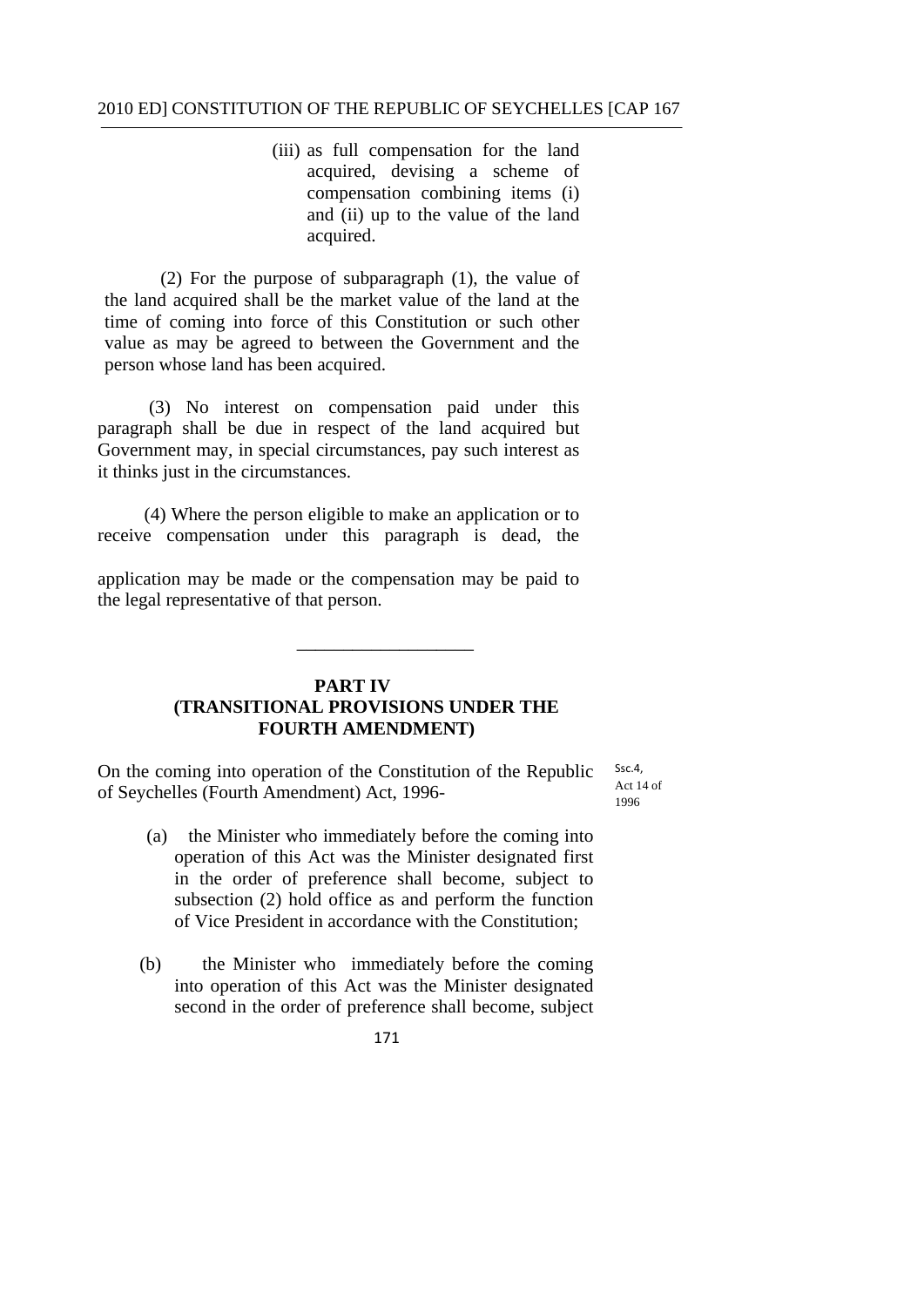to subsection (2) hold office as and perform the function of designated Minister in accordance with the Constitution.

- (2) On the resignation of the President-
	- (a) the person who becomes Vice-President as a result of the operation of subsection (1) shall not assume the office of President under article 55(1);
	- (b) the functions of the President shall be discharged by the incumbent President until the election of the President but the incumbent President shall not have power to revoke the appointment of a Minister or invoke article 110.

(3) Until the enactment of the Act under article 66A (13) the  $_{Cap\ 245}$ person who becomes Vice-President as a result of the operation of this section shall continue to receive the salary, allowance and gratuity the person was receiving as Minister designated first in the order of preference immediately before becoming Vice President.

(4) The period which the person who becomes Vice-President under subsection (1) (a) serves as Vice-President pursuant to that subsection shall not be counted for the purposes of article 66A (7).

\_\_\_\_\_\_\_\_\_\_\_\_\_\_\_\_\_\_\_\_\_\_\_\_\_\_

#### **Note:**

(Act 14 of 1996) came into operation on  $14<sup>th</sup>$  August, 1996 other than sections The Constitution of the Republic of Seychelles (Fourth Amendment) Act,1996 3(i) and (w) of that Act.

 Section 3(i) and (w) of that Act shall come into operation on the day next following the dissolution of the National Assembly elected in 1993.

 (Fourth Amendment) Act, 1996 (Act 14 of 1996) the Minister who was the Under the transitional provision (section 4) of the Republic of Seychelles Minister designated first in the order of preference on the  $14<sup>th</sup>$  August, 1996 has become Vice-President and the Minister who was the Minister designated